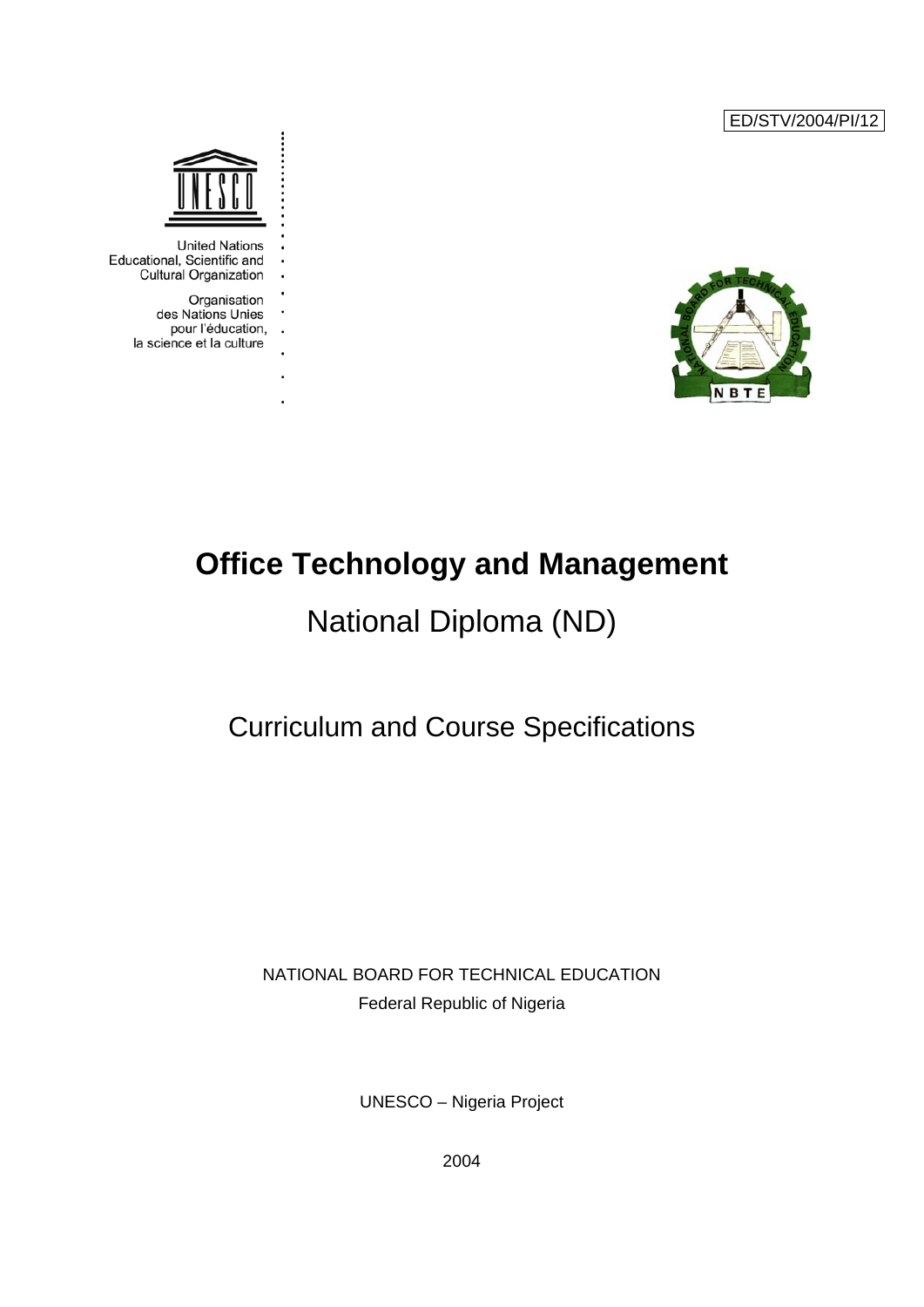# **Office Technology and Management - National Diploma (ND)**

## **Curriculum and Course Specifications**

February 2004

**NATIONAL BOARD FOR TECHNICAL EDUCATION**

*Produced by the National Board for Technical Education (NBTE) Plot B, Bida Road, P.M.B. 2239, Kaduna Nigeria.*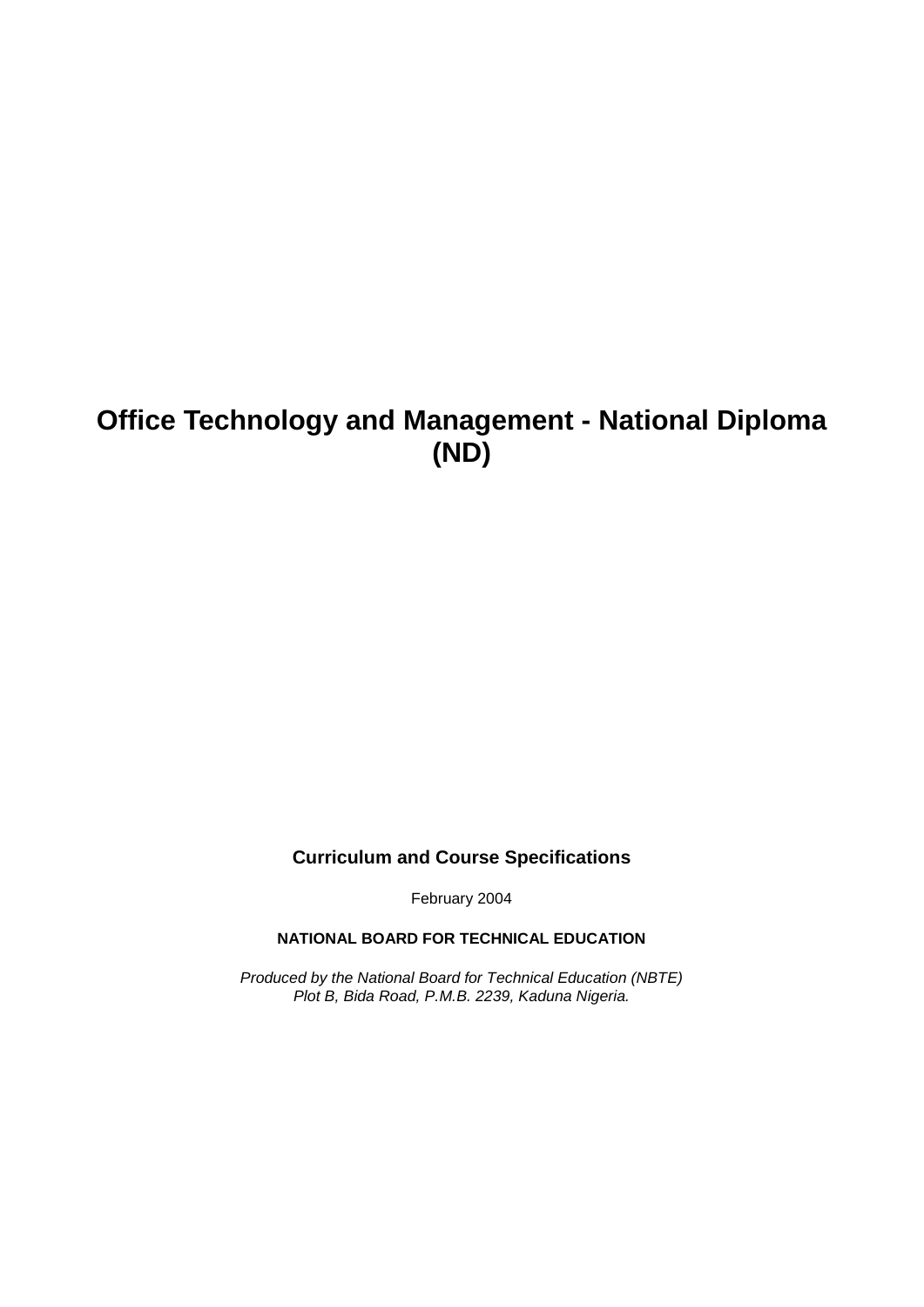# **TABLE OF CONTENTS**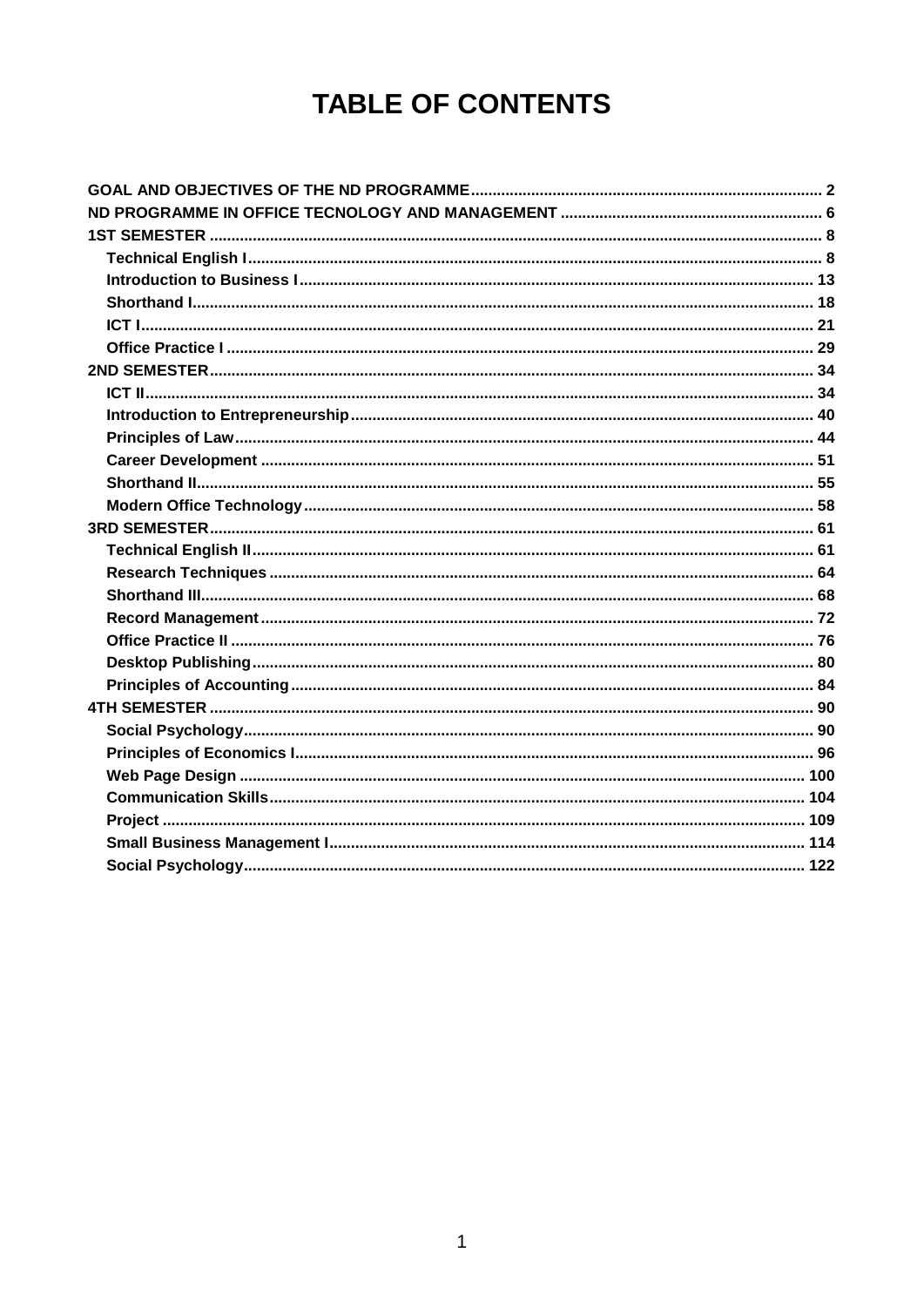# **GOAL AND OBJECTIVES OF THE ND PROGRAMME**

<span id="page-3-0"></span>The National Diploma in Office Technology/and Management is a two-year programme designed to equip students with Secretarial/Office skills for employment in various fields of endeavour. Students of this programme are exposed to courses in their special areas as well as courses in general education.

In addition to the acquisition of vocational skills in Office Technology and Management, the students are equipped with effective work competencies and socio-psychological work skills, which are very essential in everyday interactions with other. The National Diploma programme in office students and other interested individuals are eligible to enroll in Office Technology and Management Technology courses.

The grand objectives of the programme therefore are:

### 1. **Acquisition of Secretarial Skills**

This includes at the ND level, the ability to:

(a) Write in Shorthand for three minutes varied materials of 1.3 syllabic intensity dictated at 80 wam and transcribed on the typewriter with a minimum of 95% accuracy.

(b) Type effectively various office jobs and acquire a copying rate of 40 wam on passages not below 1.30 syllabic intensity with 98% accuracy.

(c) Fit properly into the office of any organization and perform professionally, the functions of a Secretary which among others include - relating the functions of the office to the whole organization, attending meetings and providing information as may be required; make accurate records of proceedings, filing and retrieving information, taking appropriate action independently when faced with challenging secretarial office problems, showing personal q2ualities and attributes conducive to tolerance and coexistence with the work group and, at the HND level, the ability to:

- 2. **Acquisition of General Education.**
- 3. **Laying Foundation for Advanced Studies.**

### **GENERAL ENTRY REQUIREMENTS**

### **1.0 National Diploma (ND) Programme.**

### **The general entry requirements for the ND programme are:**

1.1 The West African School Certificate (WASC), General Certificate of Education (GCE), Senior Secondary School Certificate (SSSC), National Examination Council (NECO), National Business Certificate (NBC) or their equivalents with four (4) credits passes (including English Language). The four credit passes must be in English Language and any three of the following: Business Methods, Commerce, Economics, Typewriting, Shorthand, Principles of Accounts, Mathematics, History, Literature in English, Geography, Government, Religious Knowledge, Biology/Agricultural Science.

1.2 The Grade II Teachers' Certificate with four (4) Credits including English Language at not more than two sittings.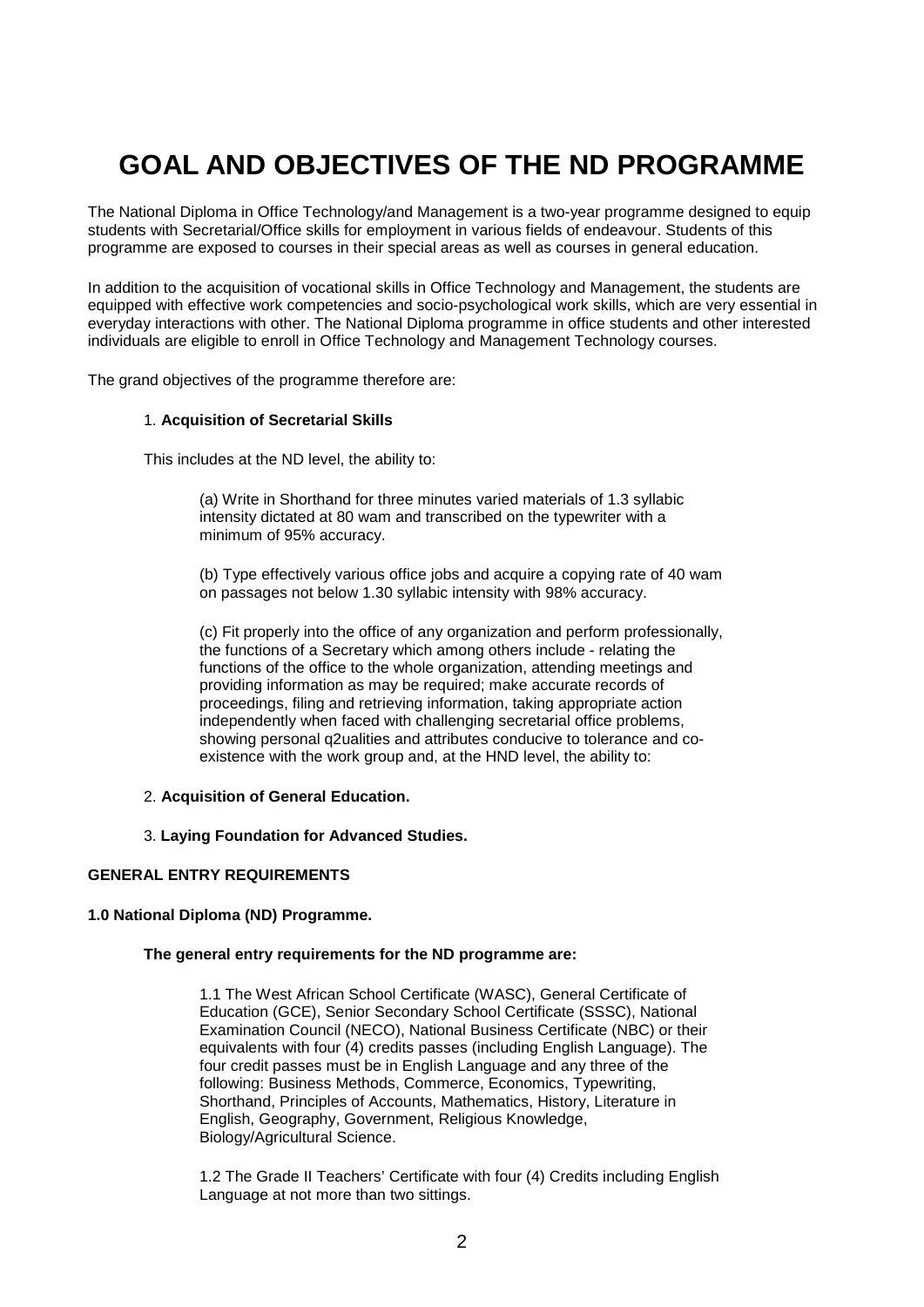1.3 A pass in an NBTE recognized Pre-National Diploma Programme. (Candidates should have had a minimum of pass grades in the four subjects specified in 1.1 above during entry into the Pre-ND programme)

1.4 A pass in Mathematics is not compulsory but an advantage. Candidates may in addition to the qualifications listed above, be expected to pass an interview for the final selection.

### **3.0 CURRICULUM:**

3.1 The curriculum consists of four main components, for the ND

- 1. General Studies/Education
- 2. Foundation Courses
- 3. Professional Courses
- 4. Supervised Industrial Work Experience Scheme (SIWES)

3.2 The General education component shall include courses in: Citizenship Education I & II Communication which are compulsory. The General Education component shall account for not more than 15% of total contact hours for the programme.

3.3 Foundation Courses include courses in Economics, Business Mathematics, Business Administration, Accounting, Nigerian Legal System, and Entrepreneurship. Foundation courses should account for 10-15% of the contact hours of each semester.

3.4 Professional Courses - are courses, which give the student the theory and practical skills he needs to practice as a secretary. These may account for between 60-70% of the contact hours.

3.5 Supervised Industrial Work Experience Scheme (SIWES) shall be taken during the long vacation following the end of the second semester of the first year. For the purpose of final evaluation, SIWES shall account for 5% of the total marks.

## **4.0 CURRICULUM STRUCTURE**

### 4.1 **ND Programme:**

The structure of the ND Secretarial Management and Technology programme consists of four semesters of classroom, laboratory and workshop activities in the institution and a semester (3-4 months) of supervised industrial work experience scheme (SIWES). Each semester shall be of 17 weeks duration made up as follows:

15 contact weeks of teaching, i.e. teaching, practical exercises, quizzes, test etc; and 2 weeks for examinations and registration. SIWES shall take place at the end of the second semester of the first year.

## **5.0 CONDITIONS FOR THE AWARD OF NATIONAL DIPLOMA**

5.1 Conditions for the award of National Diploma include the following:

a. Satisfactory performance in all prescribed course work, which may include class work, tests, quizzes, workshop practice, laboratory work which should amount to a minimum of between 72 and 80 semester credit units.

b. Supervised industrial work experience for four months.

c. Satisfactory performance at all semester examinations.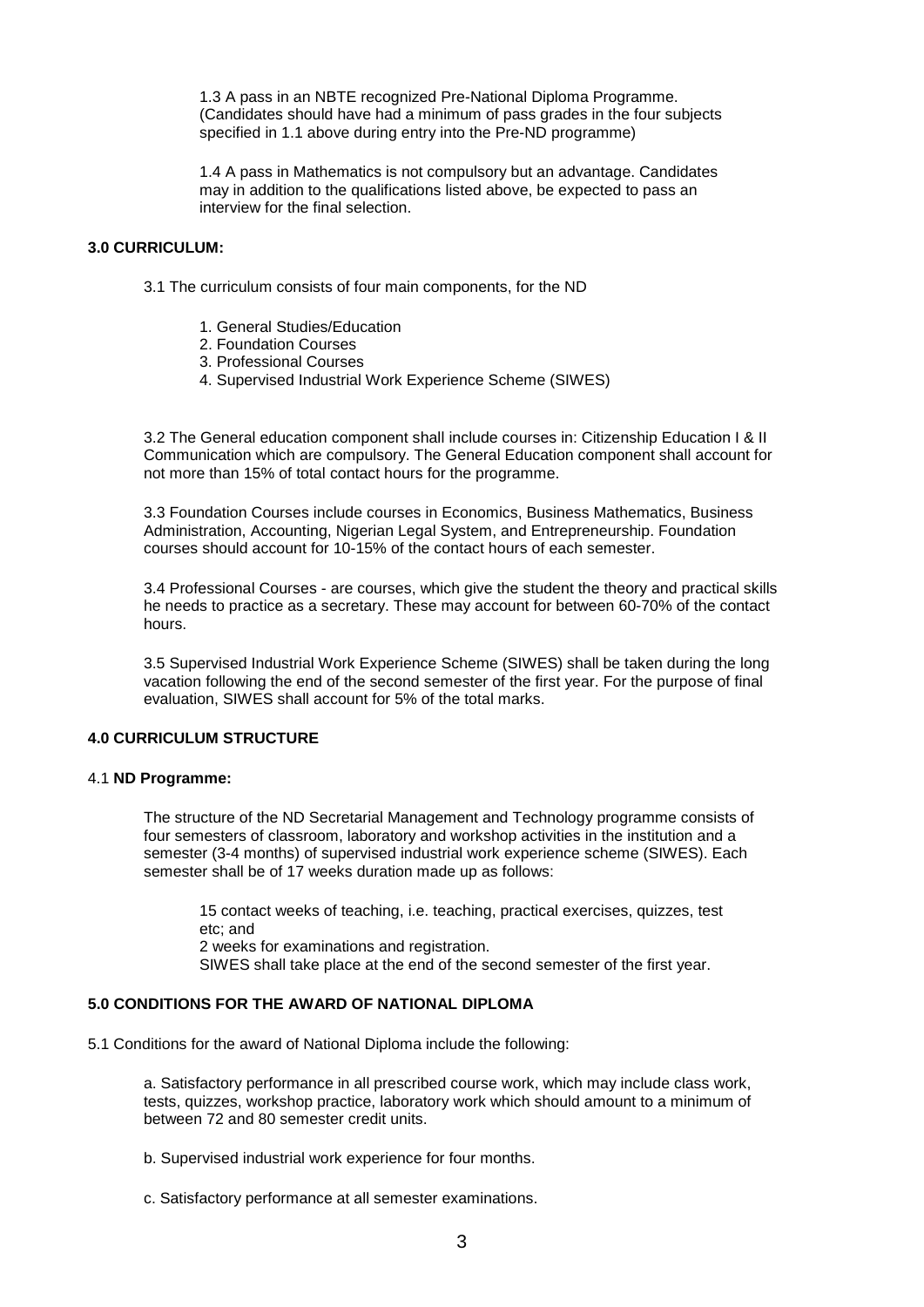d. Satisfactory completion of final year project work. Continuous assessment should contribute 40% while semester examinations are weighted 60% to make a total of 100%. The industrial training is rated on the basis of pass or fail.

5.2 National Diploma shall be classified as follows:-

Distinction - CGPA of 3.50 and above Upper Credit - CGPA of 3.00 - 3.49 Lower Credit - CGPA of 2.50 - 2.99 Pass - CGPA of 2.00 - 2.49

### **6.0 Guidance Notes for Teachers Teaching the Programme**

6.1 The new curriculum is drawn in unit courses. This is in keeping with the provisions of the National Policy on Education, which stresses the need for introducing the semester credit units, which will enable a student, who so wishes to transfer the units already completed in an institution to another of similar standard.

6.2 In designing the units, the principle of modular approach by end product has been adopted, thus making each of the professional modules, when completed to provide the student with professional operative skills, which can be used for employment purposes selfand otherwise.

6.3 As the success of the credit unit system depends on the articulation of programmes between the institutions and industry, the curriculum content has been written in behavioural objectives, so that it is clear to all, the expected performance of the student who successfully completed some of the courses of the programme. This is a slight departure in the presentation of such performance-based curriculum, which requires that the conditions under which the performance is expected to be carried out and the criteria for the acceptable levels of performance to be stated. It is a deliberate attempt to further involve the staff of the department teaching the programme to enrich their own curriculum by stating the conditions existing in their institution under which performance can take place and to follow that with the criteria for determining an acceptable level of performance.

Departmental submission on the final curriculum may be vetted by the Academic Board of the institution. Our aim is to continue to see to it that a solid internal evaluation system exists in each institution for ensuring minimum standards and quality of education in the programmes offered throughout the Polytechnic system.

The teaching of the theory and practical work should, as much as possible, be integrated. Practical exercises, especially those in professional courses and laboratory work should not be taught in isolation from the theory. For each course, there should be a balance of theory and practice in the ratio of 50:50 or 60:40 or the reverse.

### 7.0 **Guidelines on SIWES Programme**

For the smooth operation of the SIWES, the following guidelines shall apply:

7.1 Responsibility for placement of students.

(a) Institutions offering the National Diploma programme shall arrange to place the students in industry. At the end of the first semester, six copies of the master-list showing where each student has been placed shall be submitted to the Executive Secretary, National Board For Technical Education, who shall authenticate the list and forward it to the Industrial Training Fund, Jos;

(b) The placement officer should discuss and agree with industry on the following: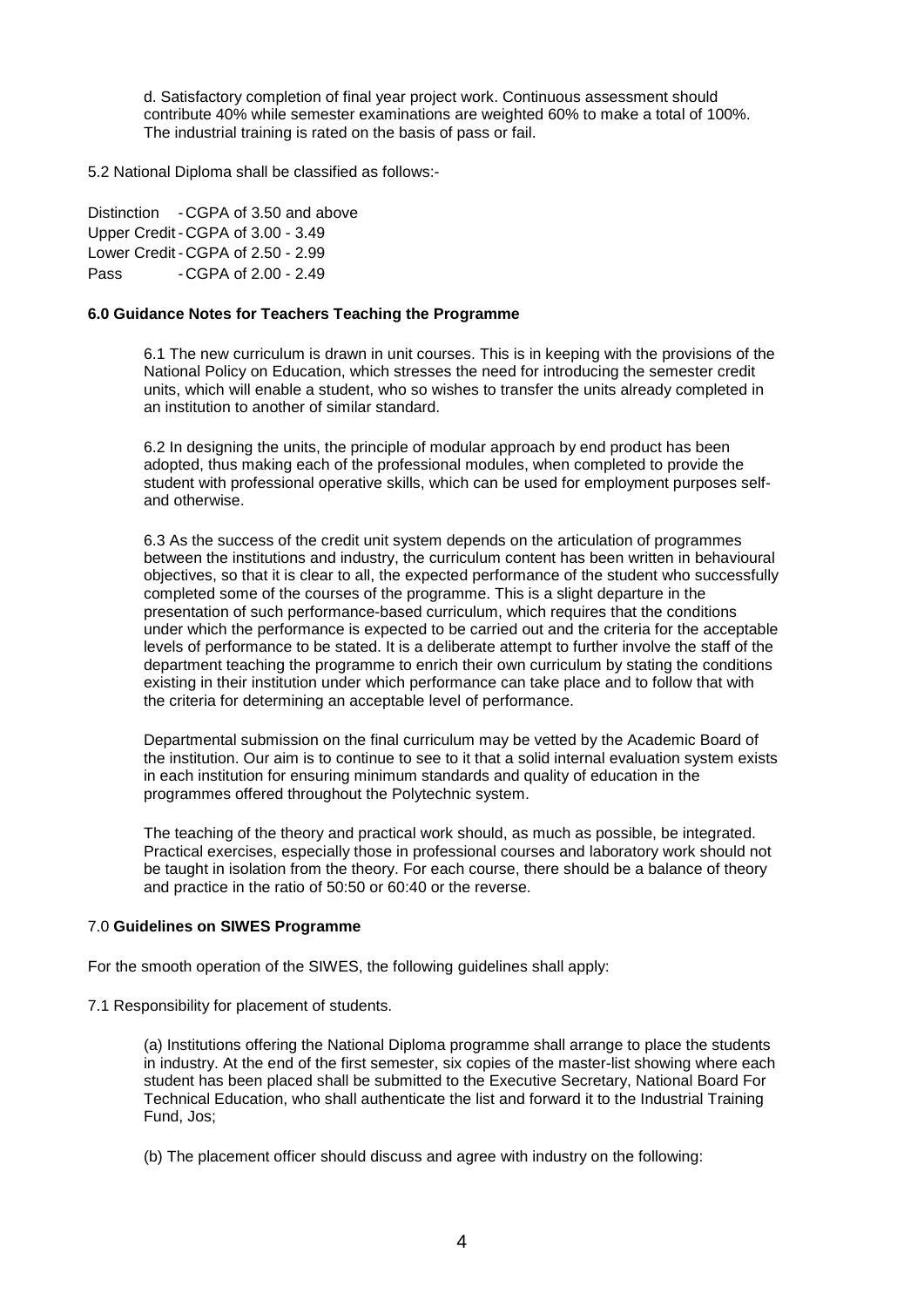(i) A task inventory of what the students should be expected to experience during the period of attachment. It may be wise to adopt the one already approved for each field.

(ii) The industry-based supervisor of the students during the period. It should be noted that the final grading of the students during the period of attachment should be weighted more on the evaluation by his industrybased supervisor.

7.2 Evaluation of Students During SIWES. In the evaluation of the student, cognizance should be taken of the following items:

- 1. Punctuality
- 2. Attendance
- 3. General Attitude to work
- 4. Respect for Authority
- 5. Interest in the field/technical area
- 6. Technical competence as a potential Secretary in his field.

7.3 Grading SIWES: To ensure uniformity of grading scales, the institution should ensure that the uniform grading of students' work which all Polytechnics have agreed to is adopted.

7.4 The Institution-Based Supervisor: The institution-based supervisor should initial the logbook during each visit. This will enable him to check and determine to what extent the objectives of the scheme are being met and to assist students having any problems regarding the specific assignments given to them by their industry-based supervisor.

7.5 Frequency of Visits: The institution should ensure that students placed on attachment are visited within one month of their placement.

Other visits shall be arranged so that:

- (a) There is another visit weeks after the first visit; and
- (b) A final visit in the last month of the attachment.

8.6 Stipend for Students in SIWES: The rate of stipend payable shall be determined from time-to-time by the Federal Government after due consultation with the Federal Ministry of Education, the Industrial Training Fund and the National Board for Technical Education.

8.7 SIWES as a Component of the Curriculum: The completion of SIWES is important in the final determination of whether the student is successful in the programme or not. Failure in the SIWES is an indication that the student has not shown sufficient interest in the field or has no potential to become a skilled Secretary in his field. The SIWES should be graded as in other courses. Where a student has satisfied all other requirements but failed SIWES, he may only be allowed to repeat another four months' SIWES at his own expense.

### **9.0 Final Year Project**

Final year students in this programme are expected to carry out a project work. This could be on individual basis or group work. The project reports should be properly supervised and well presented.

The department should make their own arrangement of schedules for project work.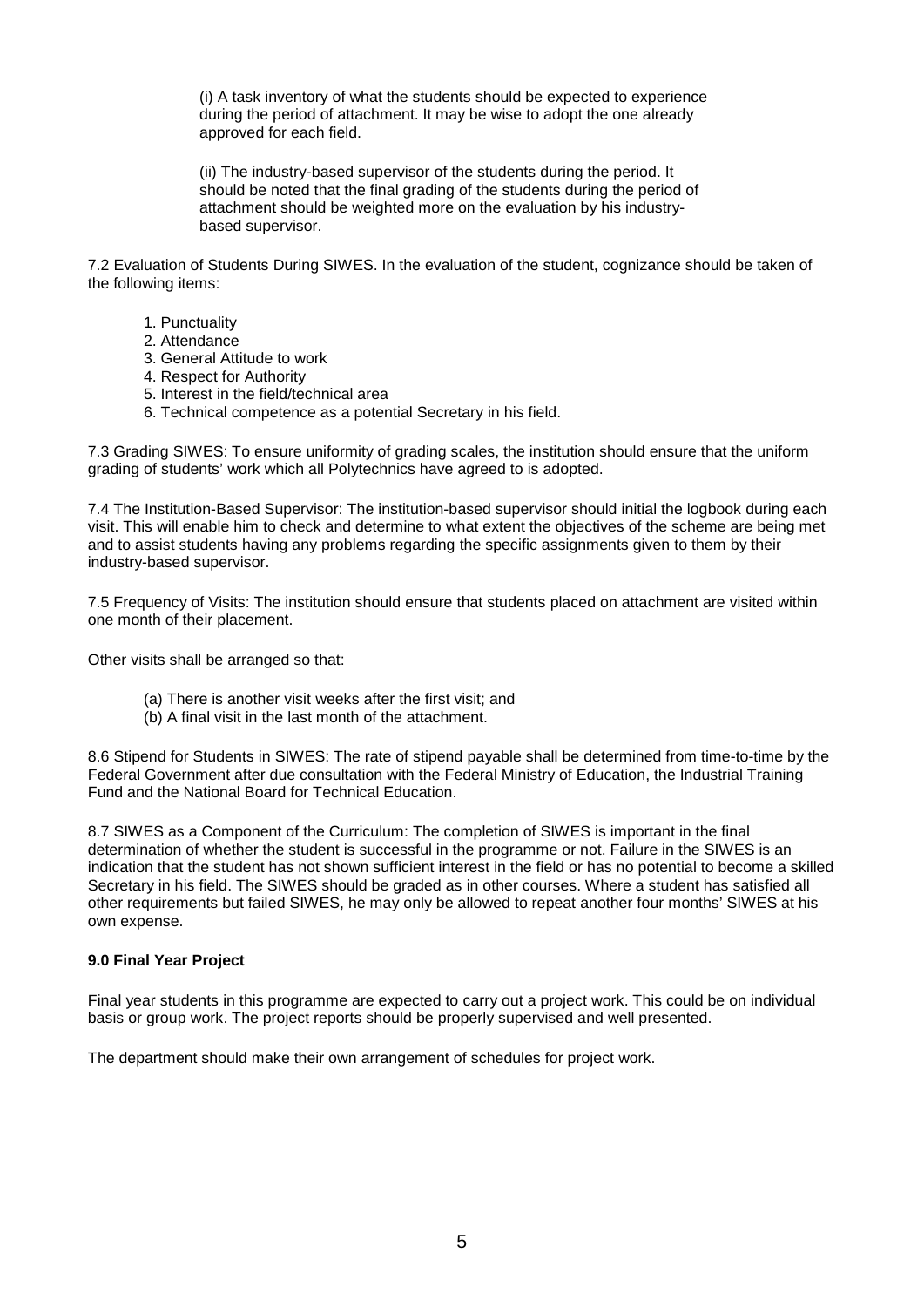# **ND PROGRAMME IN OFFICE TECNOLOGY AND MANAGEMENT**

## <span id="page-7-0"></span>**1ST SEMESTER**

| <b>Course Code Course Title</b> |                              |   |       | P CH            |
|---------------------------------|------------------------------|---|-------|-----------------|
| <b>OTM 101</b>                  | Technical English I          |   | 2 2   |                 |
| GNS 111 (*)                     | <b>Citizenship Education</b> | 2 |       | $\mathcal{P}$   |
| <b>BAM 111</b>                  | Introduction to Business I   |   | 2 1   | 3               |
| <b>OTM 111</b>                  | Shorthand I                  |   | 2 2   |                 |
| <b>OTM 113</b>                  | <b>ICT I</b>                 | 1 |       | 8               |
| <b>OTM 114</b>                  | Office Practice I            |   | 3     |                 |
|                                 | $TOTAL =$                    |   | 10 15 | $\overline{25}$ |

T - Theory; P - Practical; CH - Credit Hour; (\*) As stated in the GNS booklet

## **2ND SEMESTER**

|                | <b>Course Code Course Title</b>  |   | Р      | <b>CH</b> |
|----------------|----------------------------------|---|--------|-----------|
| <b>OTM 214</b> | <b>ICT II</b>                    | 1 |        | 8         |
| GNS 121(*)     | <b>Citizenship Education II</b>  |   |        | 2         |
| <b>BAM 126</b> | Introduction to Entrepreneurship |   |        | 3         |
| <b>BAM 113</b> | Principles of Law                |   | 2      | 3         |
| <b>OTM 122</b> | <b>Career Development</b>        | 2 | 2      |           |
| <b>OTM 121</b> | Shorthand II                     |   | 2<br>2 |           |
| <b>OTM 124</b> | Modern Office Technology<br>1    |   | 3      |           |
|                | $TOTAL =$                        | 9 |        |           |

(\*) Course specification as stated on the General Studies Booklet;

## **3RD SEMESTER**

| <b>Course Code Course Title</b> |                             |   | Р   | <b>CH</b>      |
|---------------------------------|-----------------------------|---|-----|----------------|
| <b>OTM 217</b>                  | <b>Technical English II</b> |   | 2 2 | 4              |
| <b>OTM 228</b>                  | <b>Research Techniques</b>  |   | 2 2 | 4              |
| <b>OTM 211</b>                  | Shorthand III               | 1 | 3   | $\overline{4}$ |
| <b>OTM 213</b>                  | Records Management          | 1 | 1   | 2              |
| <b>OTM 215</b>                  | Office practice II          | 1 | 3   | 4              |
| <b>OTM 216</b>                  | Desktop Publishing          |   | 5   | 6              |
| <b>ACC 111</b>                  | Principles of Accounting    |   | 3   | 4              |
|                                 | $TOTAL =$                   |   |     | 28             |

(\*) Course specification as stated on the General Studies Booklet;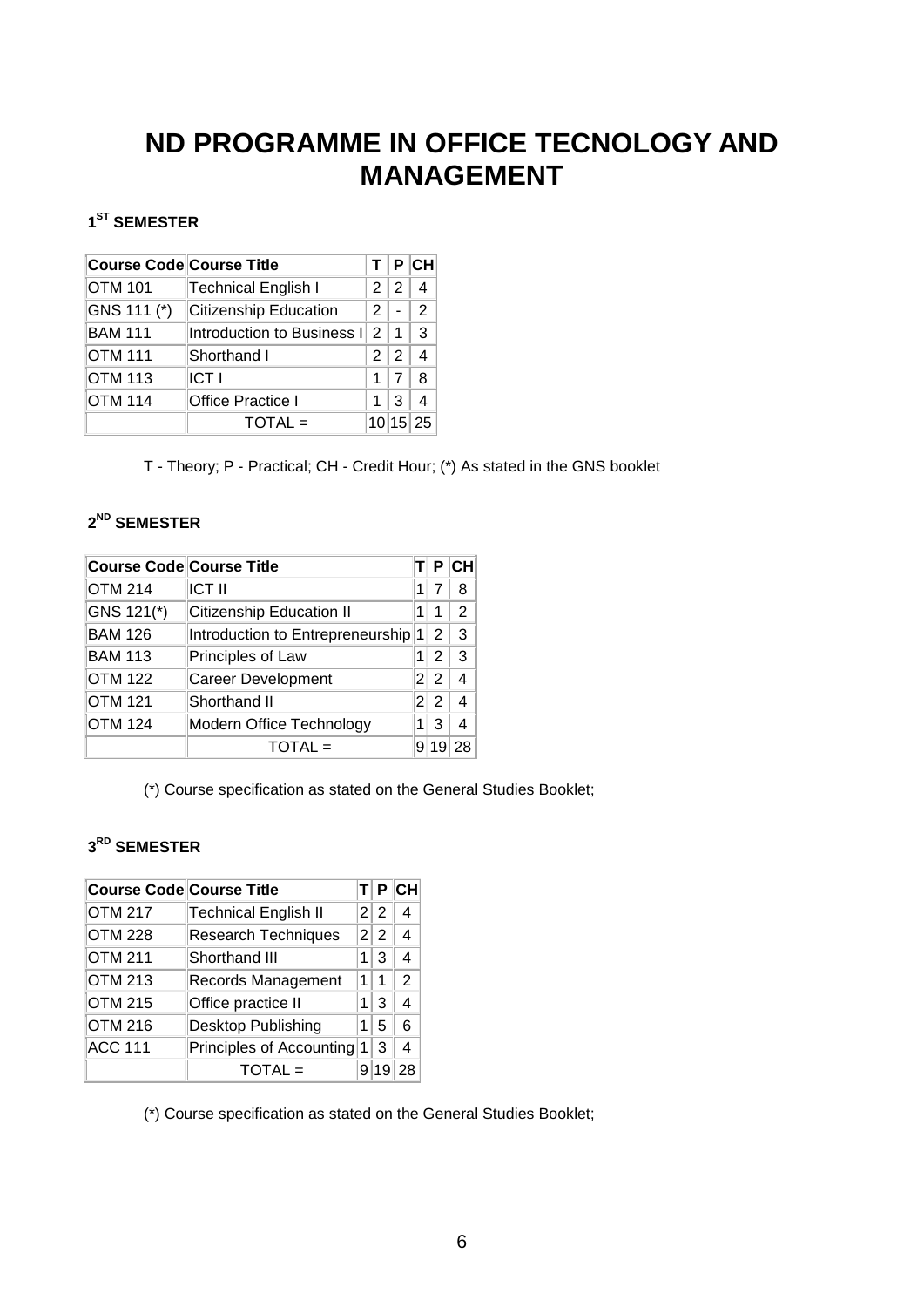## **4TH SEMESTER**

| <b>Course Code Course Title</b> |                             |               |      | $L$ $P$ $CH$  |
|---------------------------------|-----------------------------|---------------|------|---------------|
| <b>OTM 227</b>                  | Social Psychology           |               | 2 2  |               |
| <b>BAM 114</b>                  | Principles of Economics 1   | $\mathcal{P}$ | 1    | $\mathcal{R}$ |
| <b>OTM 221</b>                  | Web Page Design             | 11            | 7    | 8             |
| <b>OTM 222</b>                  | <b>Communication skills</b> | 1             | З    |               |
| <b>OTM 225</b>                  | Project                     |               | 6    | 6             |
| <b>OTM 226</b>                  | Small Business Management 1 |               | 1    | $\mathcal{P}$ |
|                                 | $TOTAL =$                   |               | 7 20 | 27            |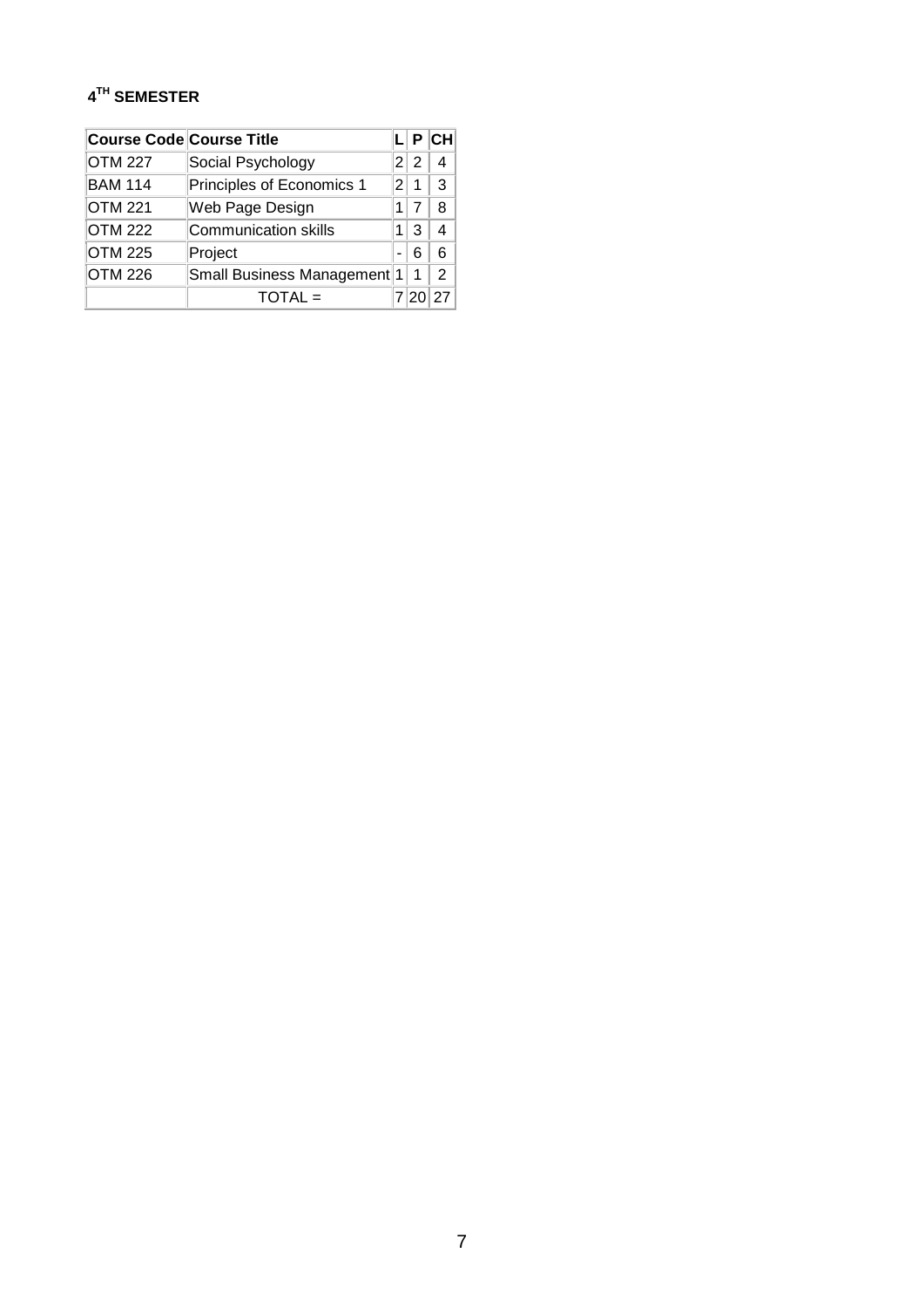# **1ST SEMESTER**

# **Technical English I**

<span id="page-9-0"></span>

| <b>PROGRAMME: ND Office Technology and Management</b>                                                                                                                                                                                                                                                                                                                      |                                                                                                                                                                                                                                                              |                                   |                                          |  |  |  |
|----------------------------------------------------------------------------------------------------------------------------------------------------------------------------------------------------------------------------------------------------------------------------------------------------------------------------------------------------------------------------|--------------------------------------------------------------------------------------------------------------------------------------------------------------------------------------------------------------------------------------------------------------|-----------------------------------|------------------------------------------|--|--|--|
| <b>Course: Technical English I</b>                                                                                                                                                                                                                                                                                                                                         | Code: OTM 112<br>(GNS 101-102)                                                                                                                                                                                                                               | <b>Credit Hours:</b>              | 4 hours                                  |  |  |  |
| Semester: 1                                                                                                                                                                                                                                                                                                                                                                | <b>Pre-requisite O/L Credit in English</b>                                                                                                                                                                                                                   | Theoretical:<br><b>Practical:</b> | 2 hours/week - 50%<br>2 hours/week - 50% |  |  |  |
| <b>General Objectives:</b><br>1.0 Develop appropriate study skills in English Language.<br>2.0 Know the nature of language and the basic rules of grammar.<br>3.0 Appreciate literary works in English.<br>4.0 Understand the concept of communication.<br>5.0 Know how to make oral and written presentations.<br>6.0 Know the rules of comprehension and interpretation. | Course main Aim/Goal: This course is designed to enable the student acquire the necessary language and communication skills which will enable him/her to use<br>the English Language in a business environment and to know the techniques of correspondence. |                                   |                                          |  |  |  |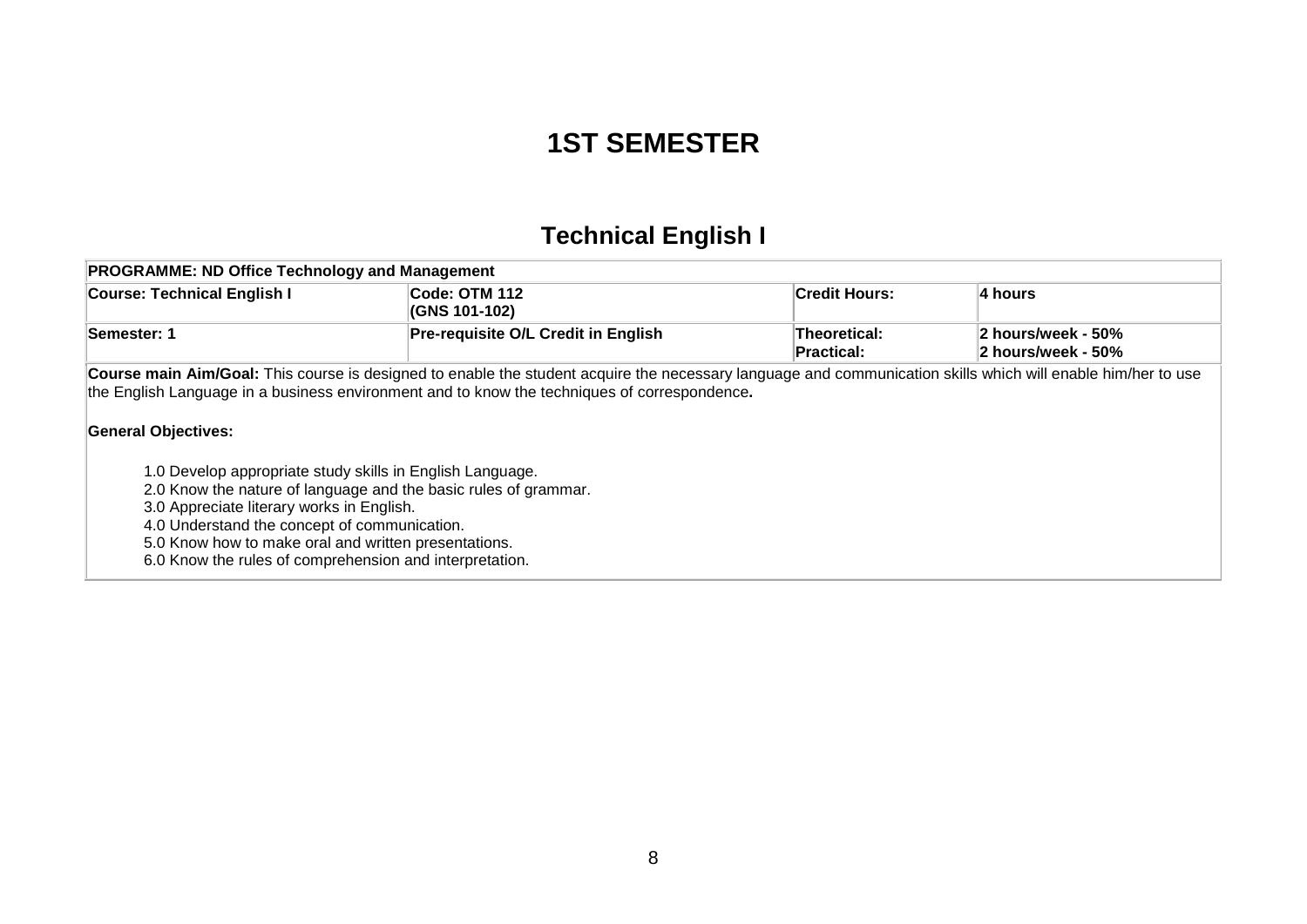| <b>Theoretical Content</b> |                                                                                              |                                                                                          | <b>Practical Content</b>                       |                                                     |                                                              |                                                        |
|----------------------------|----------------------------------------------------------------------------------------------|------------------------------------------------------------------------------------------|------------------------------------------------|-----------------------------------------------------|--------------------------------------------------------------|--------------------------------------------------------|
| <b>Week</b>                | <b>Specific Learning</b><br><b>Outcomes</b>                                                  | <b>Teacher's Activities</b>                                                              | <b>Resources</b>                               | <b>Specific Learning</b><br><b>Outcomes</b>         | <b>Teacher's Activities</b>                                  | <b>Resources</b>                                       |
|                            |                                                                                              | General Objective 1.0: Develop appropriate study skills using English Language.          |                                                |                                                     |                                                              |                                                        |
|                            | 1.1 Understand the<br>principles of good note<br>taking and making<br>techniques in English. | Explain the necessity for acquiring<br>good note-making/making techniques<br>in English. | - Flip charts<br>- Felt pen                    | Demonstrate good note-<br>taking skill in English.  | Provide assignments<br>on note taking.                       | Flip charts<br>- Felt pen                              |
|                            |                                                                                              |                                                                                          | - Textbooks                                    |                                                     |                                                              | Textbooks                                              |
|                            |                                                                                              |                                                                                          | Workbooks                                      |                                                     |                                                              | Workbooks                                              |
|                            |                                                                                              |                                                                                          | Close-circuit TV                               |                                                     |                                                              |                                                        |
| $1-2$                      | 1.2 Understand method of<br>note taking/making English.                                      | Show methods of note-taking/making Model notes<br>in English.                            |                                                | List methods of note-<br>taking/making in English.  | Provide sources of<br>information on note-<br>taking/making. | · Library<br>- Internet                                |
|                            | 1.3 Identify sources of<br>library information.                                              | Expose students to sources of library<br>information in English.                         | Library<br>Dictionary, reference<br>books, etc | Classify sources of library<br>information.         | Refer students to<br>sources of library<br>information.      | Sections of<br>Library<br>- Internet                   |
|                            | 1.4 Identify information in<br>the sources listed in 1.3.                                    | Discuss with students how to locate<br>the sources listed in 1.3.                        | As in 1.3                                      | Locate information in the<br>coerces listed in 1.3. | Guide students in<br>locating the sources<br>listed in 1.3.  | As in 1.3                                              |
|                            | 1.5 Identify good reading<br>habits in English.                                              | Discuss the principles of good<br>reading habits.                                        | Class handouts                                 | Apply good reading habits                           | Set tasks and<br>supervise activities                        | Newspapers<br>Textbooks<br><b>Magazine</b><br>Selected |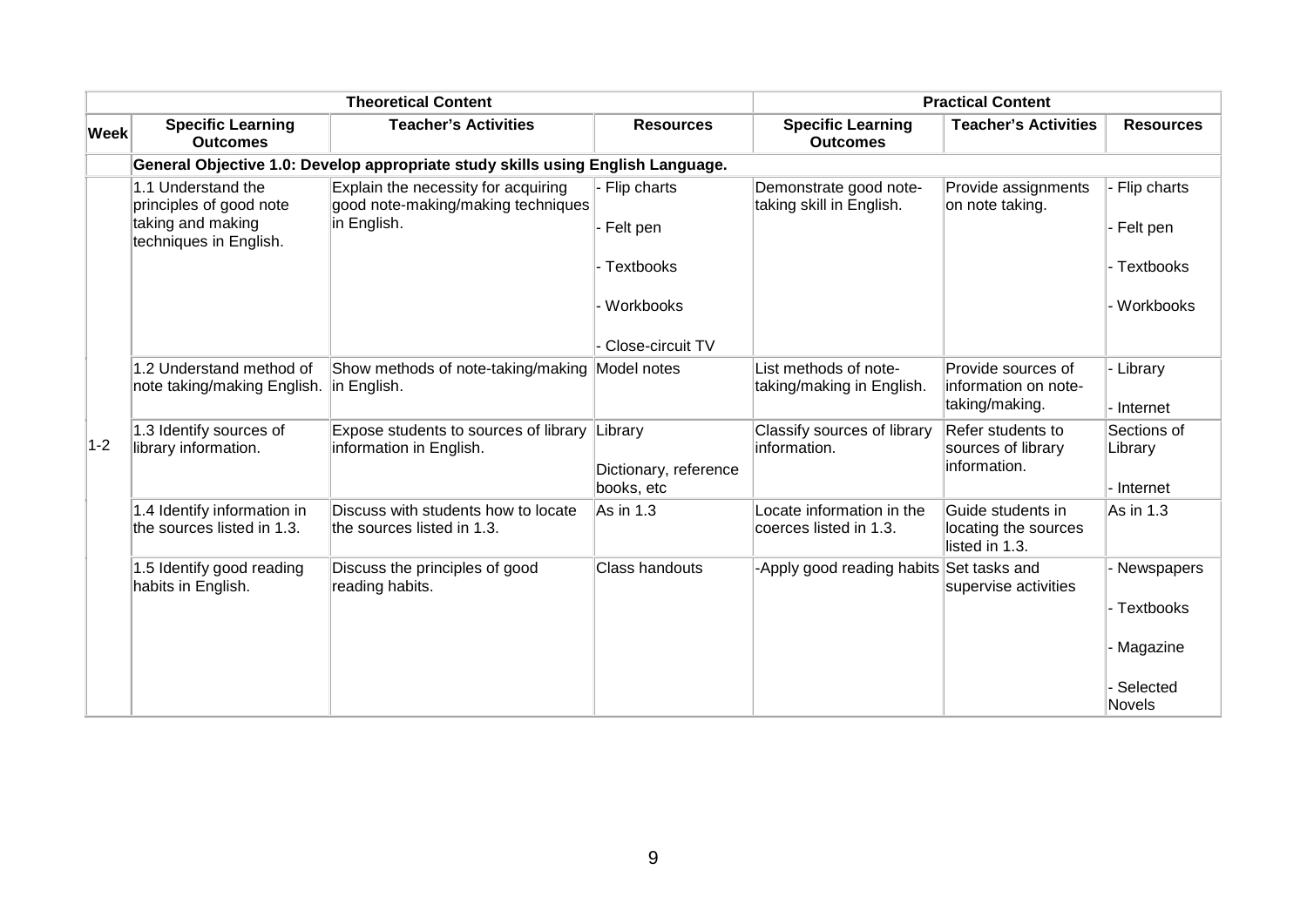|             | <b>Theoretical Content</b>                                                              |                                                                                                                     | <b>Practical Content</b>                                           |                                                                                  |                                                                        |                                                            |
|-------------|-----------------------------------------------------------------------------------------|---------------------------------------------------------------------------------------------------------------------|--------------------------------------------------------------------|----------------------------------------------------------------------------------|------------------------------------------------------------------------|------------------------------------------------------------|
| <b>Week</b> | <b>Specific Learning</b><br><b>Outcomes</b>                                             | <b>Teacher's Activities</b>                                                                                         | <b>Resources</b>                                                   | <b>Specific Learning</b><br><b>Outcomes</b>                                      | <b>Teacher's Activities</b>                                            | <b>Resources</b>                                           |
|             |                                                                                         | General Objective 2.0: Know the nature of language and the basic rules of grammar.                                  |                                                                    |                                                                                  |                                                                        |                                                            |
|             | 2.1 List the characteristics<br>of language.                                            | Explain the concept of language<br><b>Textbooks</b>                                                                 | <b>Textbooks</b>                                                   |                                                                                  |                                                                        |                                                            |
|             | 2.2 Appreciate the four<br>language skills - speaking<br>listening, writing, & reading. | Discuss the four language skills.                                                                                   | Handouts                                                           | Role playing in the four<br>language skills.                                     | Supervise the<br>students' activities.                                 | Audio tapes<br>Radio<br>Video recorder<br>Cd-rom           |
|             | 2.3 Understand the<br>functions of language.                                            | Explain the functions of language.                                                                                  | As in 2.2 above.                                                   | Discuss the functions in<br>groups.                                              | As in 2.2 above.                                                       | As in 2.2<br>above.                                        |
|             | 2.4 List the uses of English<br>Language in Nigeria.                                    | Explain the uses of English<br>Language in Nigeria eg as the<br>language of Research, government,<br>business, etc. | Resource persons<br>from government,<br>business, research,<br>etc | Role playing as<br>researchers, government<br>officials, business, etc.          | Evaluate students'<br>activities.                                      |                                                            |
| $3-6$       | 2.5 Understand grammar<br>and parts of speech.                                          | Explain grammar and parts of<br>speech.                                                                             | Handouts                                                           |                                                                                  |                                                                        |                                                            |
|             | 2.6 Understand the use of<br>part of speech in sentences. sentences.                    | Analyse the use of parts of speech in Demonstration tapes.                                                          |                                                                    | Work on the assigned<br>exercises.                                               | Provide exercise as<br>parts of speech.                                | <b>Textbooks</b><br>Workbooks and<br>related<br>materials. |
|             | 2.7 Identify common errors<br>in the use of parts of<br>speech.                         | Explain what constitute errors in the<br>use of parts of speech.                                                    | <b>Class handouts</b><br>Examples                                  | Correct common errors in<br>the use of parts of speech.                          | Provide passages<br>containing common<br>errors in parts of<br>speech. | Passages,<br>Extracts<br>Speech's                          |
|             | 2.8 Understand correct<br>synthetic arrangement and<br>punctuation marks.               | Demonstrate to students correct<br>synthetics arrangement and<br>punctuation marks.                                 | Handouts<br>Examples                                               | Construct sentences with<br>correct syntactic<br>arrangement and<br>punctuation. | Set activities and<br>provide feedback                                 | As in 2.7<br>above.                                        |
|             | 2.9 Appreciate idioms,<br>figures of speech, and<br>offices.                            | Explain idioms, figures of speech and As in 2.7 above.<br>affixes.                                                  |                                                                    | Construct sentences to<br>illustrate idioms, figures of<br>speech and affixes.   | Set activities and<br>provide feedback                                 | As in $2.7$<br>above.                                      |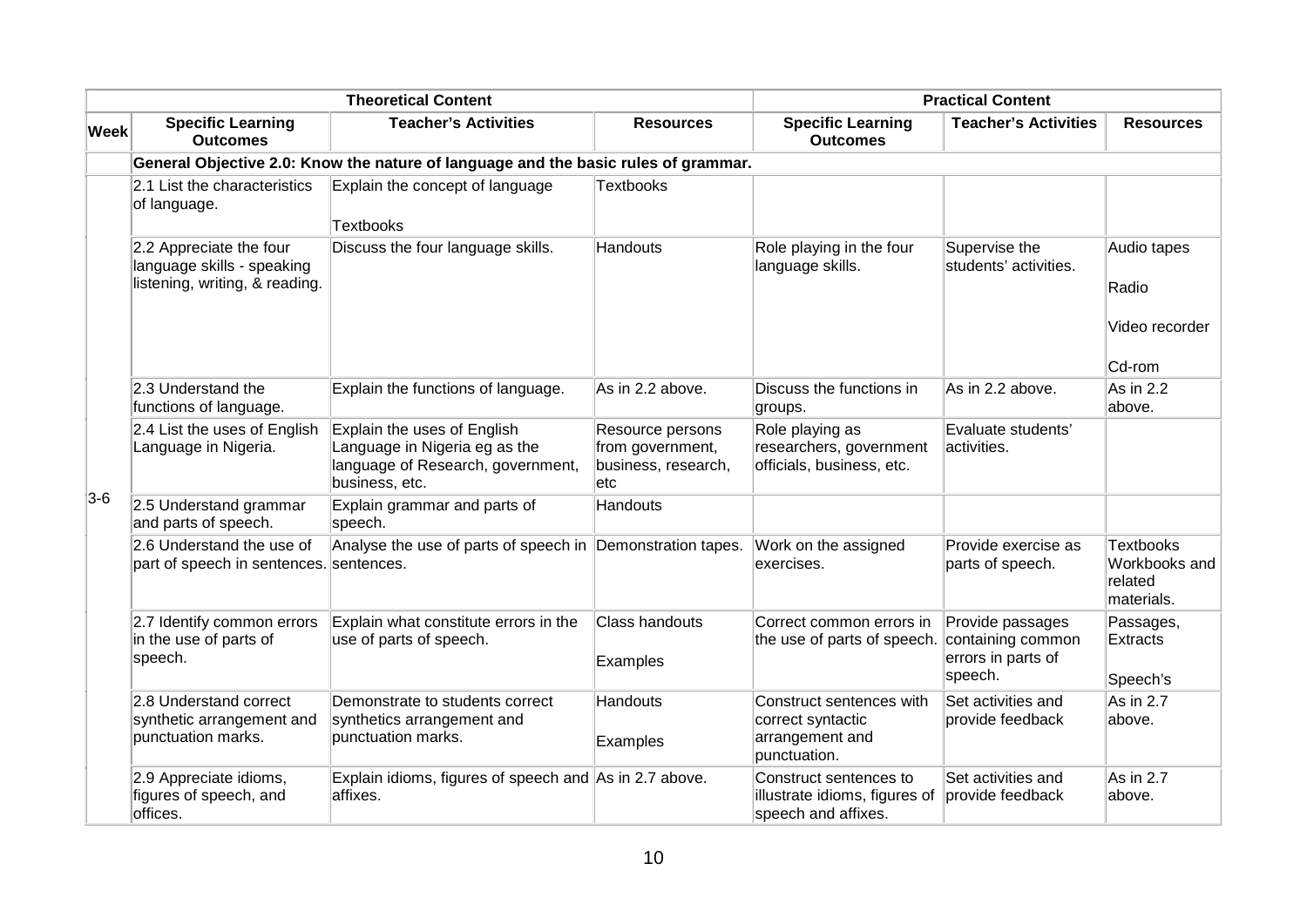|             |                                                                                   | <b>Theoretical Content</b>                                                                                                                               |                                 |                                                                                                                    | <b>Practical Content</b>           |                                                           |
|-------------|-----------------------------------------------------------------------------------|----------------------------------------------------------------------------------------------------------------------------------------------------------|---------------------------------|--------------------------------------------------------------------------------------------------------------------|------------------------------------|-----------------------------------------------------------|
| <b>Week</b> | <b>Specific Learning</b><br><b>Outcomes</b>                                       | <b>Teacher's Activities</b>                                                                                                                              | <b>Resources</b>                | <b>Specific Learning</b><br><b>Outcomes</b>                                                                        | <b>Teacher's Activities</b>        | <b>Resources</b>                                          |
|             |                                                                                   | General Objective 3.0 Appreciate literacy works in English.                                                                                              |                                 |                                                                                                                    |                                    |                                                           |
| $7-8$       | Understand the meaning<br>and stages of development literature.<br>of literature. | Define and trace the development of                                                                                                                      | Literary materials.<br>Handouts |                                                                                                                    |                                    |                                                           |
|             | Classify the literary game.                                                       | Different between the literacy genres.                                                                                                                   | literary works.                 | Classical and modern Analyse the characteristics Supervise the<br>of different literacy genres. students activity. |                                    | <b>Class handouts</b><br>Selected<br>literary<br>examples |
|             | Appreciate the terminology<br>and functions of literature.                        | Explain the terminology and functions As in 5.2 above<br>of literature such prose and fiction in<br>terms of eg plot, setting,<br>characterisation, etc. |                                 | Differentiate among the<br>following - fiction, prose,<br>plot, setting<br>characterisation etc.                   | Evaluate students<br>activity.     | Role playing of<br>the characters.                        |
|             |                                                                                   | General Objective 4.0: Understand the concept of communication.                                                                                          |                                 |                                                                                                                    |                                    |                                                           |
|             | Define and outline the<br>process of communication.                               | Define and analyse the process of<br>communication.                                                                                                      | Textbooks, Charts,<br>etc.      |                                                                                                                    |                                    |                                                           |
|             | List the purpose of<br>communication.                                             | Analyse the purposes of<br>communication                                                                                                                 | As in 4.1 above.                |                                                                                                                    |                                    |                                                           |
|             | Differentiate between<br>communication and<br>language.                           | Explain the relationship between<br>communication and language.                                                                                          | As in 4.1 above.                | Identify barriers to<br>effective communication at work.<br>various levels.                                        | Evaluate students                  | Handouts                                                  |
| $ 9-10 $    | Appreciate the impact of<br>interference on<br>communication at various           | Explain the impact of interference on<br>communication at various levels eg<br>phonological, syntactic, etc.                                             | Telephone receivers,<br>Radio   | Group discussion                                                                                                   | Module the students<br>discussion. |                                                           |
|             | levels.                                                                           |                                                                                                                                                          | Television, etc.                |                                                                                                                    | Role plays                         |                                                           |
|             | Appreciate code mixing,<br>code switching, and                                    | Explain code mixing code switching<br>and dissonance in communication.                                                                                   | Class handouts                  |                                                                                                                    |                                    |                                                           |
|             | dissonance in<br>communication.                                                   |                                                                                                                                                          | Graphic examples                |                                                                                                                    |                                    |                                                           |
|             |                                                                                   | General Objective 5.0: Know to make oral and written presentations.                                                                                      |                                 |                                                                                                                    |                                    |                                                           |
|             | 5.1 List the organs and                                                           | Label and describe the functions of                                                                                                                      | Class handouts                  | a. Label organs of speech.                                                                                         | Guide the students.                | Handouts                                                  |
| $14 - 15$   | functions of speech.                                                              | the organs of speech.                                                                                                                                    |                                 | b. Classify functions of<br>organs of speech.                                                                      |                                    | Oral and written<br>speeches.                             |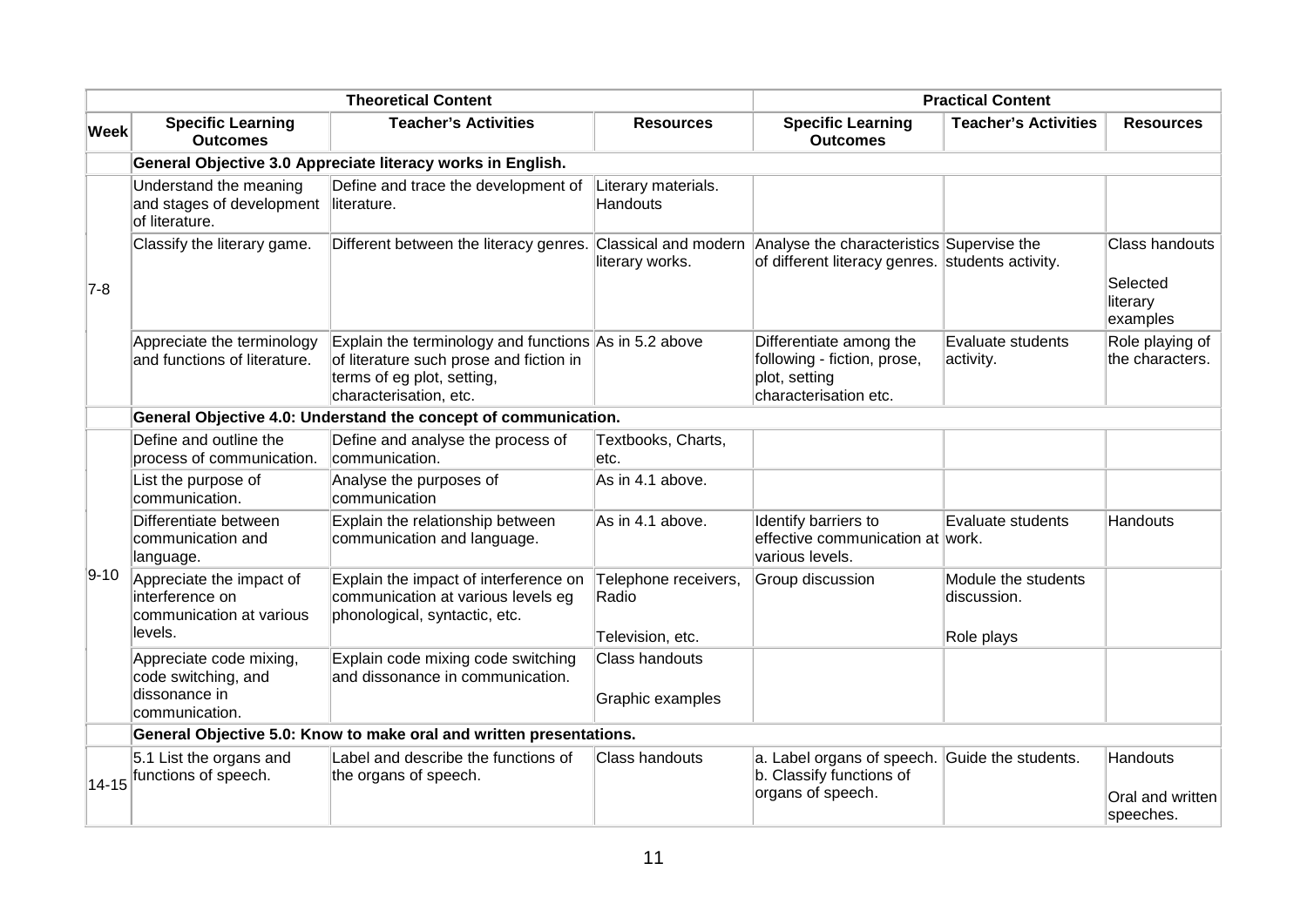|             |                                                                                      | <b>Theoretical Content</b>                                                                                                                            |                                                                  | <b>Practical Content</b>                                                                          |                                                 |                                  |
|-------------|--------------------------------------------------------------------------------------|-------------------------------------------------------------------------------------------------------------------------------------------------------|------------------------------------------------------------------|---------------------------------------------------------------------------------------------------|-------------------------------------------------|----------------------------------|
| <b>Week</b> | <b>Specific Learning</b><br><b>Outcomes</b>                                          | <b>Teacher's Activities</b>                                                                                                                           | <b>Resources</b>                                                 | <b>Specific Learning</b><br><b>Outcomes</b>                                                       | <b>Teacher's Activities</b>                     | <b>Resources</b>                 |
|             | 5.2 List the phonemes of<br>English.                                                 | Explain the phonemes of English.                                                                                                                      | Handouts                                                         | Produce correctly each of<br>the phonemes enumerated<br>by the teacher.                           | Guide the students.                             |                                  |
|             | 5.3 Appreciate the different<br>sound contrast as<br>demonstrated by the<br>teacher. | Distinguish between the different<br>sound contrasts in the consonantal<br>and vowel systems of English<br>Language through correct<br>pronunciation. | Sound tracts eg<br>video, audio, etc                             | Pronounce the different<br>sound contrasts in English work.<br>Language.                          | Evaluate students                               |                                  |
|             | 5.4 Note the principles of<br>effective speaking.                                    | Explain principles of effective<br>speaking viz, correct use of stress,<br>rhythm, and intonation pattern.                                            | <b>Handouts</b>                                                  | Give short speeches eg<br>welcome address, stories,<br>vote of thanks, etc.                       | Illustrate techniques of<br>effective speaking. |                                  |
|             | 5.5 List the various types of<br>correspondence.                                     | Explain and illustrate the various<br>types of correspondence, eg letter,<br>memo, notices, etc.                                                      | Models of formal and<br>informal letters,<br>memo, notices, etc. | Write formal and informal<br>letters, memos and<br>∣notices.                                      | Evaluate students'<br>lwork.                    |                                  |
|             |                                                                                      | General Objective 6.0: Know the rules of comprehension and interpretation.                                                                            |                                                                  |                                                                                                   |                                                 |                                  |
|             | 6.1 Recognise the idea in a<br>given passage as distinct<br>from details.            | Explain the concept of main idea and<br>differentiate it from details.                                                                                | Selected passages<br>from relevant texts.                        | a. Identify main idea in a<br>given passage.<br>b. Distinguish between<br>lmain idea and details. | Group work. Guide<br>students in their work.    | Selected<br>passages<br>handouts |
|             | 6.2 Note the use of main<br>idea in anticipating details.                            | Explain the use of main idea in<br>anticipating specific details.                                                                                     | As in 6.1 above.                                                 | Predict specific details<br>from main idea.                                                       | Evaluate students<br>lwork.                     |                                  |
|             | 6.3 Appreciate the use of<br>context dues in<br>comprehension.                       | Explain how to use contest dues<br>such as definitions, restatements,<br>and examples to aid comprehension.                                           | As in 6.2 above                                                  | Draw conclusions from<br>available information.                                                   | Guide and evaluate<br>students work.            |                                  |

| <b>ASSESSMENT CRITERIA</b> |  |    |                                                                               |  |  |
|----------------------------|--|----|-------------------------------------------------------------------------------|--|--|
|                            |  |    | <b>Coursework Course test Practical Other (Examination/project/portfolio)</b> |  |  |
| %                          |  | %  |                                                                               |  |  |
| 30                         |  | 30 | 60                                                                            |  |  |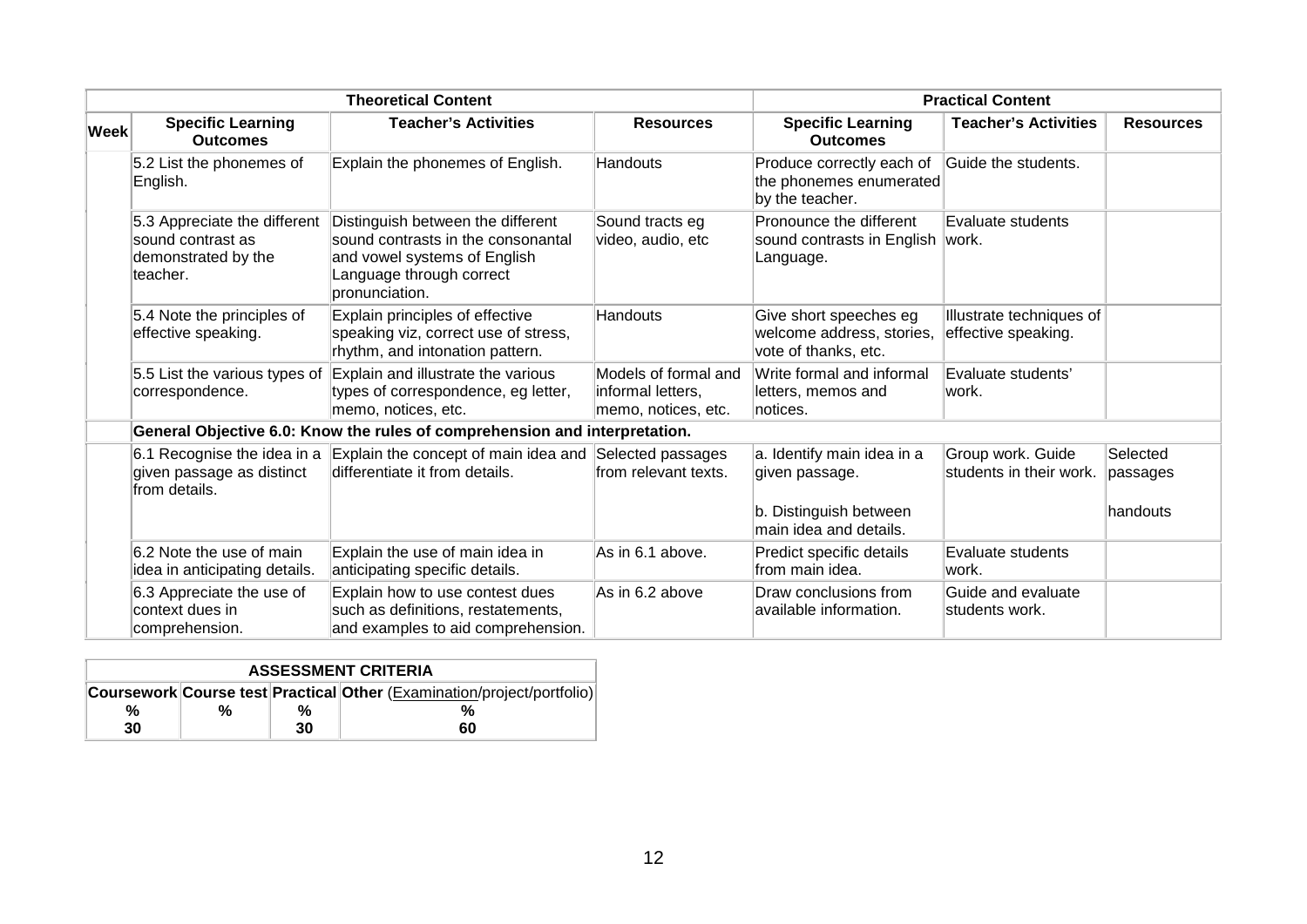## **Introduction to Business I**

<span id="page-14-0"></span>

| <b>Course: INTRODUCTION TO BUSINESS I</b>                                                                                                                                                                                                                                                                                                                                                                                                                                                                                                                                                                                                                                                               | Code: BAM 111  | <b>Credit Hours:</b>       | hours 3                                    |
|---------------------------------------------------------------------------------------------------------------------------------------------------------------------------------------------------------------------------------------------------------------------------------------------------------------------------------------------------------------------------------------------------------------------------------------------------------------------------------------------------------------------------------------------------------------------------------------------------------------------------------------------------------------------------------------------------------|----------------|----------------------------|--------------------------------------------|
| Semester:                                                                                                                                                                                                                                                                                                                                                                                                                                                                                                                                                                                                                                                                                               | Pre-requisite: | Theoretical:<br>Practical: | 1 hours/week - 33 %<br>2 hours/week - 67 % |
| Course main Aim/Goal                                                                                                                                                                                                                                                                                                                                                                                                                                                                                                                                                                                                                                                                                    |                |                            |                                            |
| This course is designed to assist the student to develop fundamental knowledge in the theory and practice of general business organization and to examine the<br>Nigerian business environment<br><b>General Objectives:</b><br>1. Understand the framework of business<br>2. Know different types of business organizations and ownership<br>3. Understand the basic organization structure<br>4. Know different functional activities of business<br>5. Understand business in the society<br>6. Understand the role of government in business<br>7. Understand the role of international organizations in business<br>8. Understand small scale industries and their impact on the Nigerian economy. |                |                            |                                            |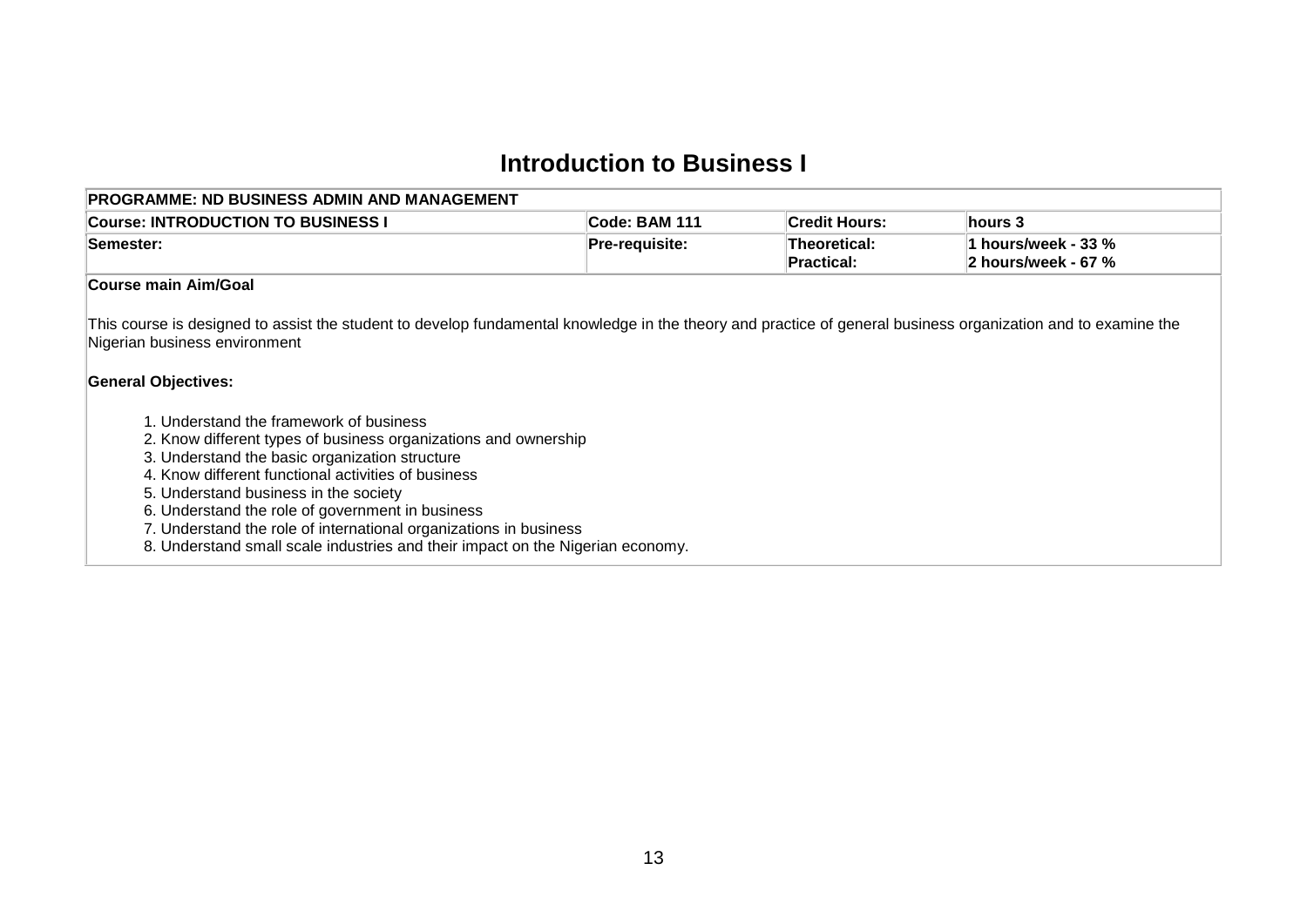|             |                                                                                                                                                                                                            | <b>Theoretical Content</b>                                                                                                                                 |                       | <b>Practical Content</b>                                                                            |                                                                                                                          |                                                          |
|-------------|------------------------------------------------------------------------------------------------------------------------------------------------------------------------------------------------------------|------------------------------------------------------------------------------------------------------------------------------------------------------------|-----------------------|-----------------------------------------------------------------------------------------------------|--------------------------------------------------------------------------------------------------------------------------|----------------------------------------------------------|
| <b>Week</b> | <b>Specific Learning Outcomes</b>                                                                                                                                                                          | <b>Teacher's Activities</b>                                                                                                                                | <b>Resources</b>      | <b>Specific Learning</b><br><b>Outcomes</b>                                                         | <b>Teacher's Activities</b>                                                                                              | <b>Resources</b>                                         |
|             | General Objective 1: Understand the framework of Business                                                                                                                                                  |                                                                                                                                                            |                       |                                                                                                     |                                                                                                                          |                                                          |
| $1-2$       | 1.1 Explain the meaning of the<br>word "Business".<br>1.2 Explain the concept of<br>Business and Administration.<br>1.3 Define profit and its<br>importance.<br>1.4 Define the environment of<br>business. | Explain the meaning of<br>Business,<br>Administration, profit and Diagrams<br>business environment<br>Use diagrams to<br>illustrate the above<br>concepts. | <b>Textbooks</b>      | Define business<br>environment and<br>environmental factors<br>Explain the<br>environmental factor. | Use diagram to illustrate<br>the environment of<br>business.                                                             | Internet and the use<br>of relevant business<br>websites |
|             | 1.5 Explain the environmental<br>factors.                                                                                                                                                                  |                                                                                                                                                            |                       |                                                                                                     |                                                                                                                          |                                                          |
|             | General Objective 2: Know different types of business organizations and ownership                                                                                                                          |                                                                                                                                                            |                       |                                                                                                     |                                                                                                                          |                                                          |
| 3           | 2.1 Explain the various forms of<br>business ownership such as:<br>2.2 Sole proprietorship,                                                                                                                | $\cdot$ Explain the various<br>forms of business<br>ownership with<br>examples.                                                                            | <b>Textbooks</b>      | Sole proprietorship,<br>partnership,<br>cooperatives,<br>corporations etc.                          | Advice about sole<br>proprietorship,<br>partnership, cooperatives, websites<br>corporations etc using<br>case histories. | Internet and the use<br>of relevant business             |
|             | partnership, cooperatives,<br>corporations etc.                                                                                                                                                            | • Give assignment to<br>students on the above.                                                                                                             |                       |                                                                                                     | Assignment on setting up<br>a business enterprise                                                                        |                                                          |
|             | General Objective 3: Understand the basic organization structure                                                                                                                                           |                                                                                                                                                            |                       |                                                                                                     |                                                                                                                          |                                                          |
|             | 3.1 Define organization and<br>organizational structures                                                                                                                                                   | $\cdot$ Explain with diagrams<br>the different types of<br>organizational structure                                                                        | Textbooks<br>Diagrams | Define organisation and<br>organisational structure.                                                | Explain with diagrams the<br>different types of<br>organizational structure.                                             | Internet and the use<br>of relevant business<br>websites |
| $4-5$       | 3.2 Draw simple organizational<br>charts: Line Staff, Line and Staff,<br>functional etc.                                                                                                                   |                                                                                                                                                            |                       | Draw simple org. charts,<br>live staff functional.                                                  |                                                                                                                          |                                                          |
|             | 3.3 Know the advantages and<br>disadvantages of each type in 3.2.                                                                                                                                          |                                                                                                                                                            |                       |                                                                                                     |                                                                                                                          |                                                          |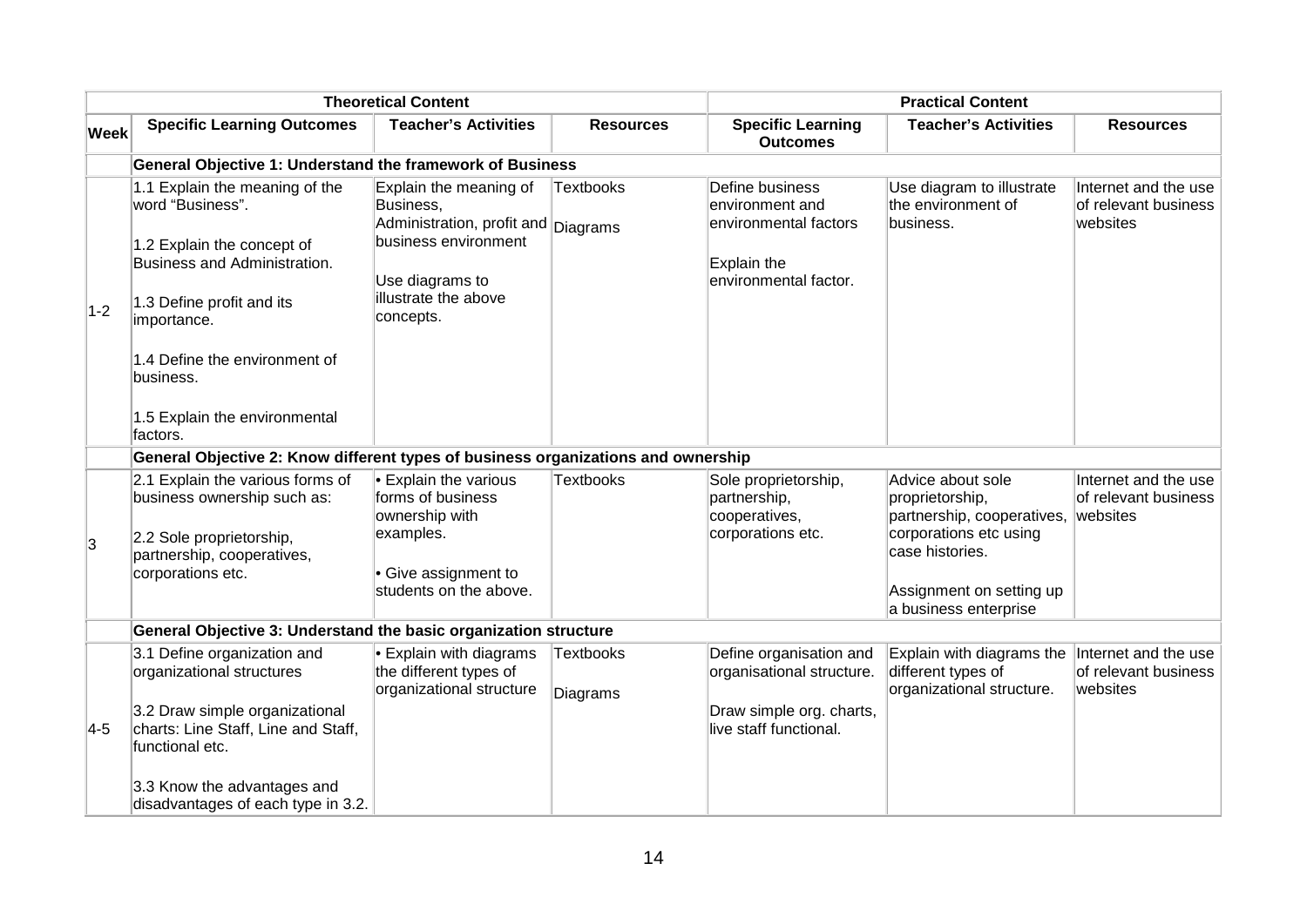|             | <b>Theoretical Content</b>                                                                                                                                                                                                                                                                                                                    |                                                                                                                 |                                       | <b>Practical Content</b>                                                                                                                            |                                                                                                                                                                                                            |                                                                                                           |  |  |
|-------------|-----------------------------------------------------------------------------------------------------------------------------------------------------------------------------------------------------------------------------------------------------------------------------------------------------------------------------------------------|-----------------------------------------------------------------------------------------------------------------|---------------------------------------|-----------------------------------------------------------------------------------------------------------------------------------------------------|------------------------------------------------------------------------------------------------------------------------------------------------------------------------------------------------------------|-----------------------------------------------------------------------------------------------------------|--|--|
| <b>Week</b> | <b>Specific Learning Outcomes</b>                                                                                                                                                                                                                                                                                                             | <b>Teacher's Activities</b>                                                                                     | <b>Resources</b>                      | <b>Specific Learning</b><br><b>Outcomes</b>                                                                                                         | <b>Teacher's Activities</b>                                                                                                                                                                                | <b>Resources</b>                                                                                          |  |  |
|             | General Objective 4: Know different functional activities of business.                                                                                                                                                                                                                                                                        |                                                                                                                 |                                       |                                                                                                                                                     |                                                                                                                                                                                                            |                                                                                                           |  |  |
| $6-7$       | 4.1 Identify the various organic<br>functions of a business such as,<br>finance, personnel, production,<br>marketing and R and D.-+<br>4.2 Explain the functions of each<br>of the areas identified.<br>4.3 Explain the relationship<br>among the various functional<br>areas of a business.                                                  | Explain the various<br>functional areas of<br>business and their<br>relationships                               | <b>Textbooks</b><br>Diagrams          | Explain the functions of<br>each of the areas<br>identified.<br>Explain the relationship<br>among the various<br>functional areas of a<br>business. | Guidance for students on<br>the functional areas of a<br>lbusiness.<br>Use group work to<br>examine previously<br>developed org. charts to<br>identify the functional<br>responsibilities in a<br>business | Internet and the use<br>of relevant business<br>websites                                                  |  |  |
|             | General Objective 5: Understand business in the society                                                                                                                                                                                                                                                                                       |                                                                                                                 |                                       |                                                                                                                                                     |                                                                                                                                                                                                            |                                                                                                           |  |  |
| $8-9$       | 5.1 Describe the relation between<br>business and society.<br>5.2 Explain what society expects<br>from business.<br>5.3 Explain what business expects<br>from society.<br>5.4 Explain environmental<br>constraints to business and how it<br>could cope with such constraints<br>e.g. cultural, technological,<br>governmental/political, etc | $\bullet$ Explain the concepts of Explain the concepts<br>social responsibility of<br>business.<br>Conduct test | of business.<br>Conduct test          | Explain environmental<br>of social responsibility constraints to business<br>with such constraints,.                                                | Using diagram and films<br>to examine the<br>and how it could be cope environmental constraints. websites<br>Consider relevant<br>business case studies<br>based on oil and natural<br>gas industries etc. | Internet and the use<br>of relevant business                                                              |  |  |
|             | General Objective 6: Understand the role of government in business                                                                                                                                                                                                                                                                            |                                                                                                                 |                                       |                                                                                                                                                     |                                                                                                                                                                                                            |                                                                                                           |  |  |
|             | 6.1 Explain government regulation • Explain the various<br>of businesses.<br>10-11 6.2 Explain the Nigerian<br><b>Enterprises Promotion Decree.</b><br>6.3 Explain the effect of the                                                                                                                                                          | government regulations<br>and their agencies, such publications<br>as NIPC, NEPZA,<br>NEPC, NEXIM, BPE, etc     | <b>Textbooks</b><br>Brochure/Journals | Explain government<br>involvement in business.<br>Explain the need for the<br>privatisation and<br>commercialisation<br>Decrees                     | Guidance on the<br>privatisation of particular<br>industries.<br>The role of government<br>agencies                                                                                                        | Guest speakers on<br>the role of<br>government and the<br>need for<br>privatisation.<br>Assignment on the |  |  |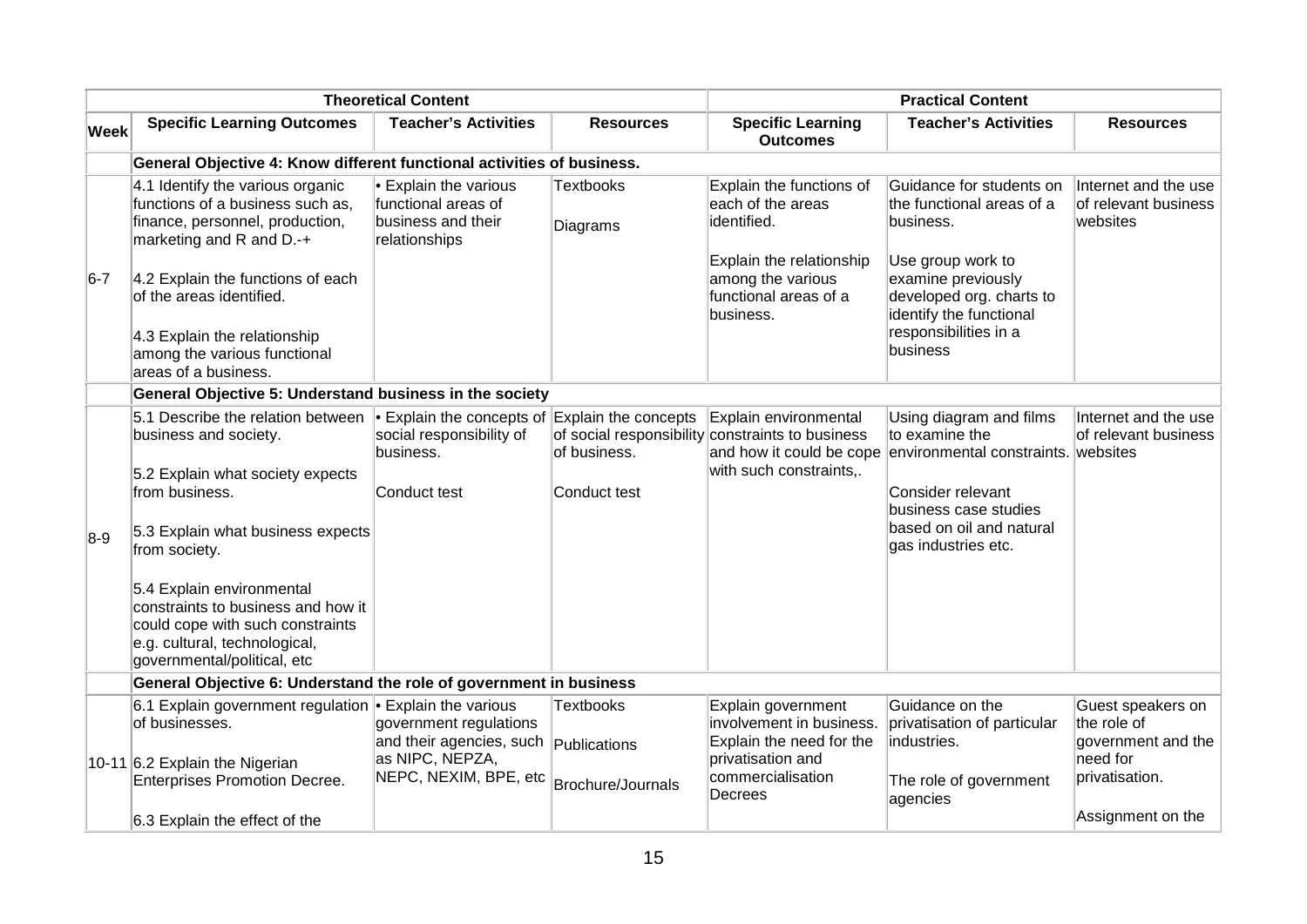|             | <b>Theoretical Content</b>                                                                                  |                                                                                                                              |                             | <b>Practical Content</b>                                                                           |                                                                                                                                              |                                                          |
|-------------|-------------------------------------------------------------------------------------------------------------|------------------------------------------------------------------------------------------------------------------------------|-----------------------------|----------------------------------------------------------------------------------------------------|----------------------------------------------------------------------------------------------------------------------------------------------|----------------------------------------------------------|
| <b>Week</b> | <b>Specific Learning Outcomes</b>                                                                           | <b>Teacher's Activities</b>                                                                                                  | <b>Resources</b>            | <b>Specific Learning</b><br><b>Outcomes</b>                                                        | <b>Teacher's Activities</b>                                                                                                                  | <b>Resources</b>                                         |
|             | Nigerian Enterprises Promotion<br>Decree.                                                                   |                                                                                                                              | Gazette                     |                                                                                                    |                                                                                                                                              | strengths and<br>weaknesses of<br>privatisation.         |
|             | 6.4 Explain government<br>involvement in business.                                                          |                                                                                                                              |                             |                                                                                                    |                                                                                                                                              |                                                          |
|             | 6.5 Define privatisation and<br>commercialisation.                                                          |                                                                                                                              |                             |                                                                                                    |                                                                                                                                              |                                                          |
|             | 6.6 Explain the need for the<br>privatisation and<br>commercialisation Decrees.                             |                                                                                                                              |                             |                                                                                                    |                                                                                                                                              |                                                          |
|             | General Objective 7: Understand the roles of international organizations in business                        |                                                                                                                              |                             |                                                                                                    |                                                                                                                                              |                                                          |
|             | 7.1 Explain the functions of<br>international organizations such<br>as ECOWAS, OPEC, EEC, ECA,<br>∣etc.     | <b>Explain their inter-</b><br>relationships and<br>contributions to business <b>Publications</b><br>enterprises in Nigeria. | Textbooks                   | Explain the contributions<br>of these international<br>organizations to<br>business enterprises in | Guidance on the role of<br>international<br>organisations.                                                                                   | Internet and the use<br>of relevant business<br>websites |
| $12 - 13$   | 7.2 Explain the contributions of<br>these international organizations<br>to business enterprises in Nigeria |                                                                                                                              | Journals Internet           | Nigeria                                                                                            | Students to work in pairs<br>to research and to present<br>information bout each<br>relevant organisation.                                   |                                                          |
|             | General Objective 8: Understand small-scale industries and their impact on the Nigerian economy             |                                                                                                                              |                             |                                                                                                    |                                                                                                                                              |                                                          |
|             | 8.1 Explain industrialization and<br>development.<br>8.2 Define small-scale                                 | $\bullet$ Explain the concepts of Textbooks<br>Industrialization and<br>Development.<br>• Explain the role of such           | <b>Publications Gazette</b> | Examine small-scale<br>enterprises.<br>Explain the factors that                                    | Advice and guidance for a Guest speakers on<br>case study to examine<br>web based small business business enterprises<br>enterprises and the | the role of small<br>and the role of                     |
|             | enterprises.                                                                                                | institutions that promote<br>small-scale businesses.<br>• Conduct test.                                                      |                             | enhance industrial<br>development.                                                                 | growth of the e based<br>business culture.                                                                                                   | government<br>institutions                               |
|             | 14-15 8.3 Explain the factors that<br>enhance industrial development.                                       |                                                                                                                              |                             |                                                                                                    |                                                                                                                                              |                                                          |
|             | 8.4 Explain the functions of<br>industrial estates and industrial<br>layouts.                               |                                                                                                                              |                             |                                                                                                    |                                                                                                                                              |                                                          |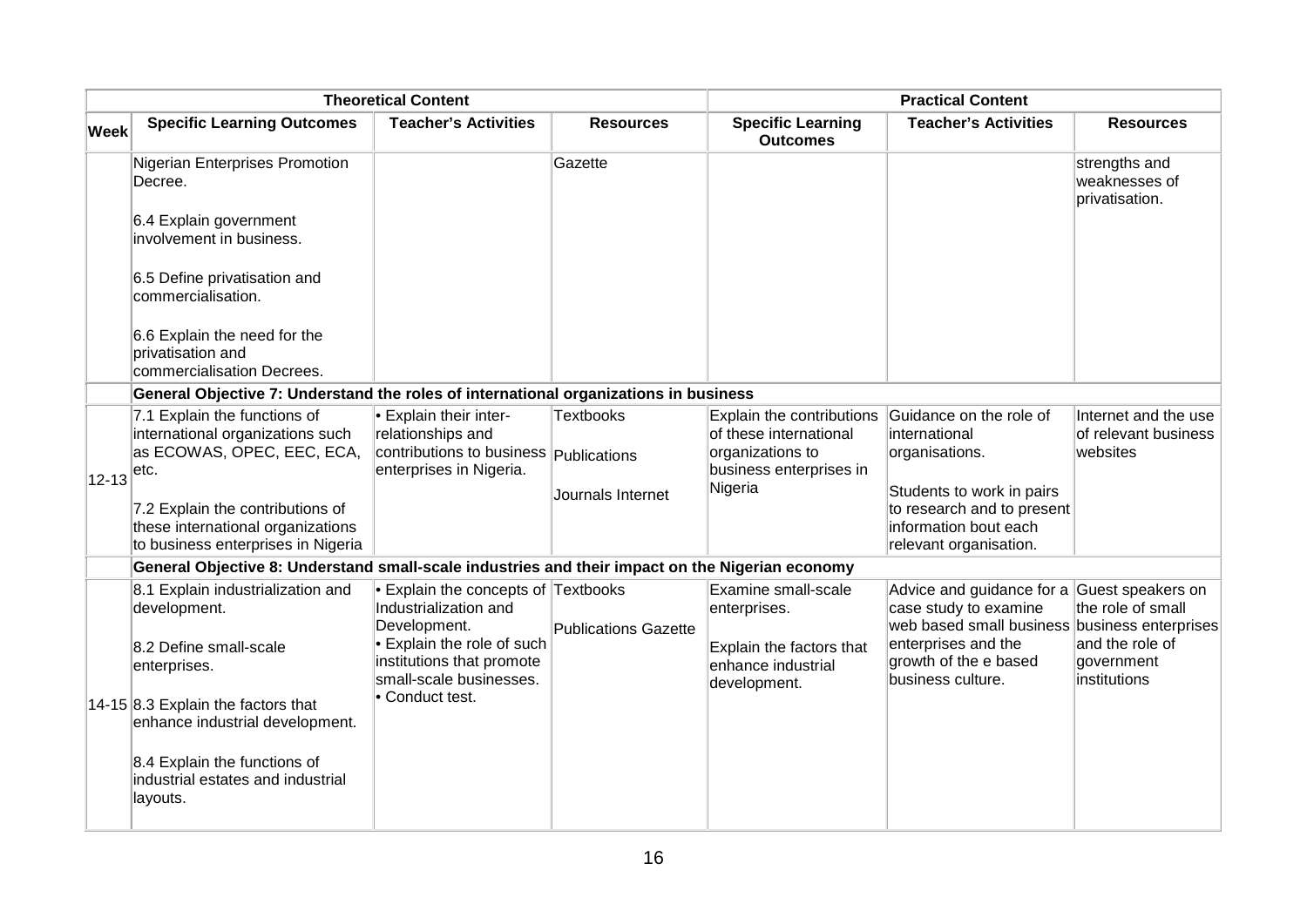| <b>Theoretical Content</b> |                                                                                                                                                             |                             |                  | <b>Practical Content</b>                    |                             |                  |
|----------------------------|-------------------------------------------------------------------------------------------------------------------------------------------------------------|-----------------------------|------------------|---------------------------------------------|-----------------------------|------------------|
| <b>Week</b>                | <b>Specific Learning Outcomes</b>                                                                                                                           | <b>Teacher's Activities</b> | <b>Resources</b> | <b>Specific Learning</b><br><b>Outcomes</b> | <b>Teacher's Activities</b> | <b>Resources</b> |
|                            | 8.5 Explain the role of institutions<br>such as the IDCs, NBCI, CIRD,<br>CMD, ASCON, polytechnics and<br>universities promoting small scale<br>lbusinesses. |                             |                  |                                             |                             |                  |

| <b>ASSESSMENT CRITERIA</b>                                                                                |                    |                         |                                                |  |  |  |
|-----------------------------------------------------------------------------------------------------------|--------------------|-------------------------|------------------------------------------------|--|--|--|
| <b>Coursework</b><br><b>50%</b>                                                                           | Course test<br>25% | <b>Practical</b><br>25% | <b>Other</b> (Examination/project/portfolio) % |  |  |  |
| <b>Competency:</b> On completing the course, the student should be able to understand/estimate/define/etc |                    |                         |                                                |  |  |  |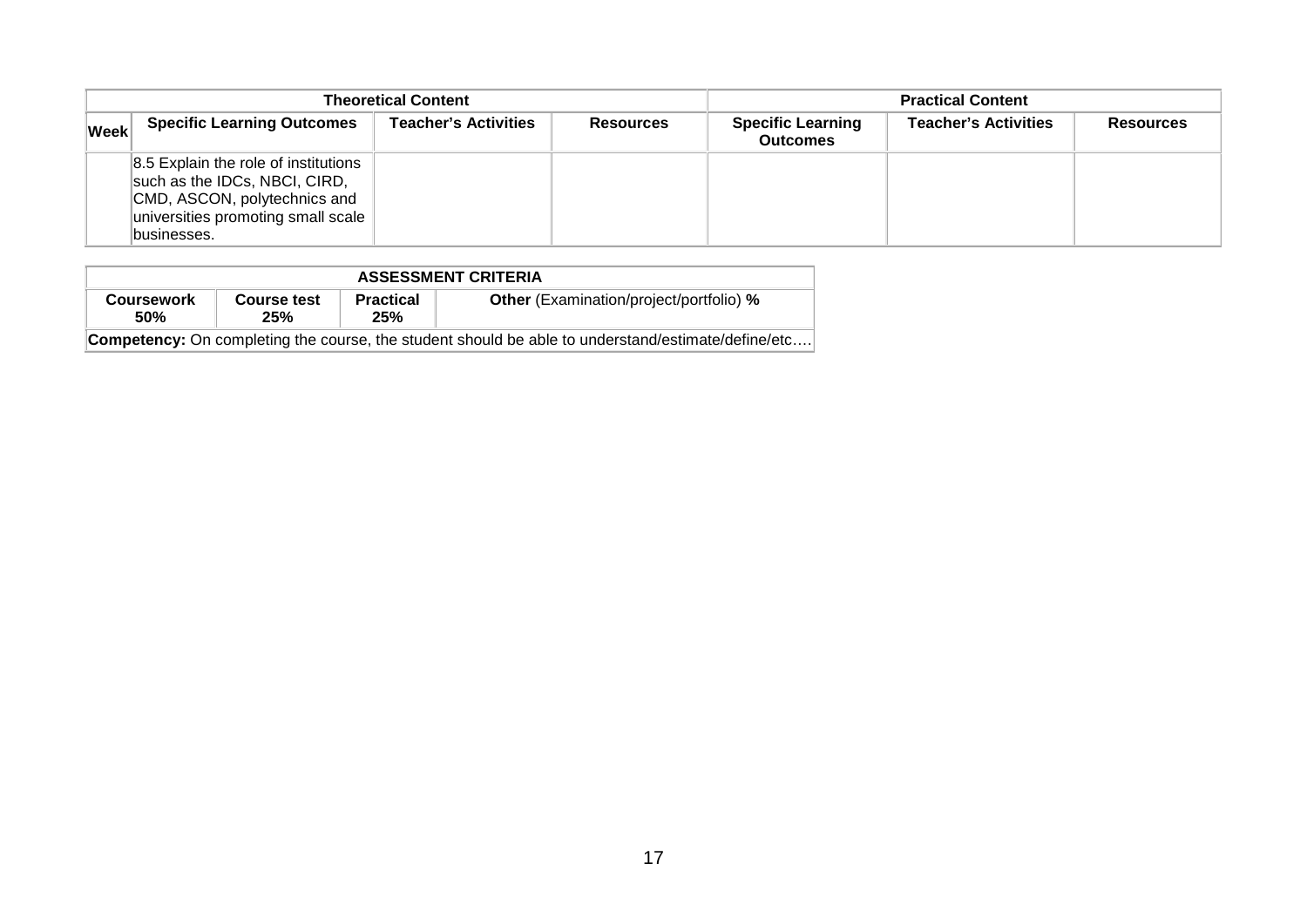## **Shorthand I**

#### **PROGRAMME: ND Office Technology and Management PROGRAMME: Office Practice and Technology**

| .                          |                            |                      |                                 |  |  |  |
|----------------------------|----------------------------|----------------------|---------------------------------|--|--|--|
| <b>Course: Shorthand I</b> | Code: OTM 111              | <b>Credit Hours:</b> | ∣4 hours                        |  |  |  |
| <b>Semester: 1</b>         | <b>Pre-requisite: None</b> | Theoretical:         | 2 hours/week - 50 $%$           |  |  |  |
|                            |                            | <b>Practical:</b>    | $ 2 \text{ hours/week} - 50 \%$ |  |  |  |

**Course main Aim/Goal:** The module is designed to enable students acquire the knowledge of pitman shorthand system. It will equip students with the ability to write forms of dictated materials at a speed of 40wam with syllabic intensity of 1.20 and at 95% accuracy. In addition, it will attempt to enable students acquire English Language skills as well as integrate same with shorthand and typewriting skills.

### **General Objectives: On completion of this course, the student should be able to:**

1. Appreciate the goals of shorthand and develop interest in the subject.

2. Know how to write short sentences based on principles in chapters 2-5 of text-book

3. Know how to write short sentences based on principles in chapters 6-8 of text-book

4. Know how to write short sentences based on principles in chapters 9-10 of text-book

<span id="page-19-0"></span>5. Know hot to write outlines and passages dictated based on the principles in chapters 11-13 of text-book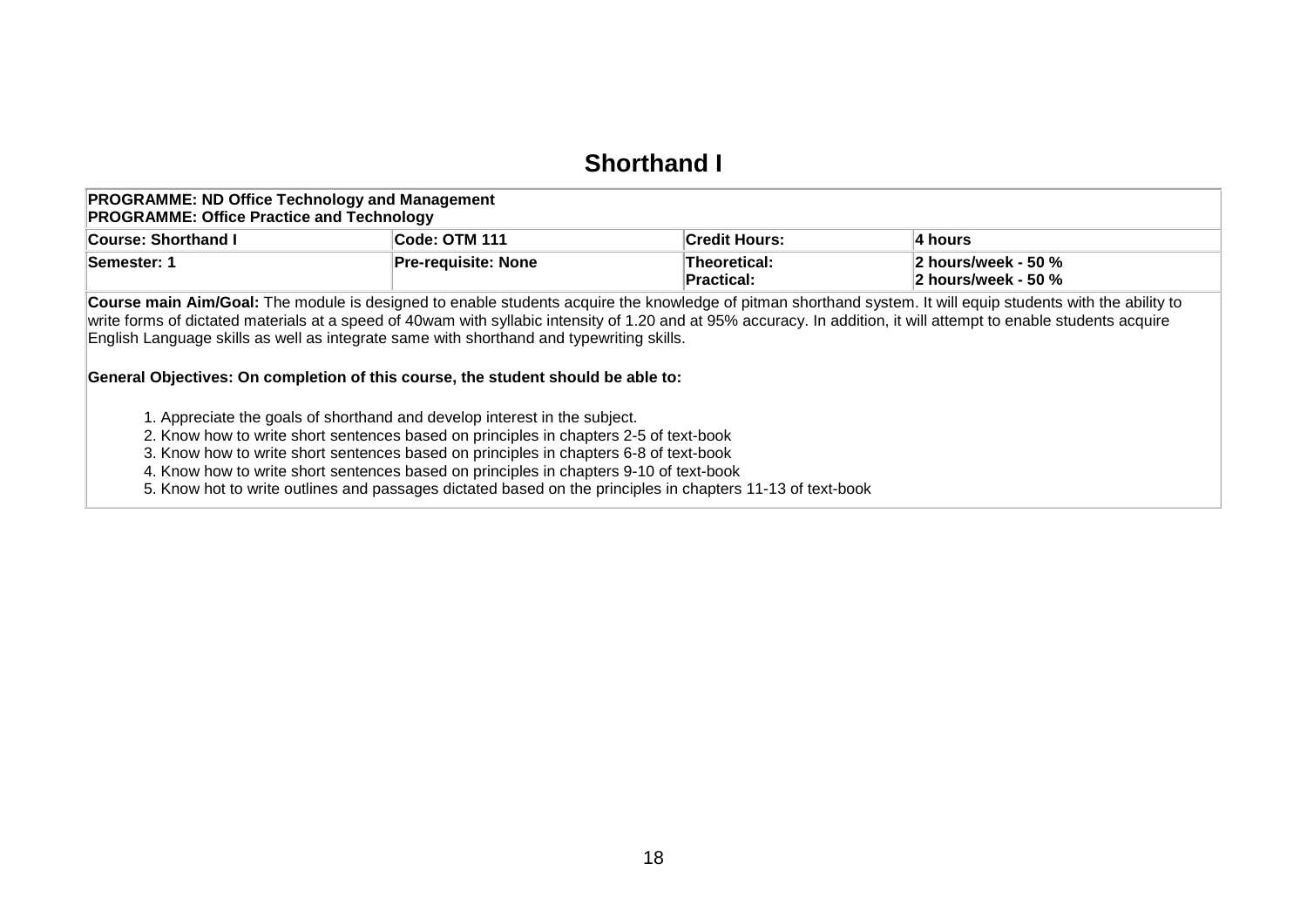|             |                                                                                                             | <b>Theoretical Content</b>                                                                         | <b>Practical Content</b>                                                                      |                                                                                          |                                                                                   |                                 |
|-------------|-------------------------------------------------------------------------------------------------------------|----------------------------------------------------------------------------------------------------|-----------------------------------------------------------------------------------------------|------------------------------------------------------------------------------------------|-----------------------------------------------------------------------------------|---------------------------------|
| <b>Week</b> | <b>Specific Learning Outcomes</b>                                                                           | <b>Teacher's Activities</b>                                                                        | <b>Resources</b>                                                                              | <b>Specific Learning</b><br><b>Outcomes</b>                                              | <b>Teacher's Activities</b>                                                       | <b>Resources</b>                |
|             | General Objective 1.0: Appreciate the goals of shorthand and develop interest in the subject.               |                                                                                                    |                                                                                               |                                                                                          |                                                                                   |                                 |
|             | 1.1 Understand the need for<br>learning shorthand and develop<br>interest in the subject.                   | Explain history of<br>shorthand.                                                                   | Textbooks (HB)<br>Demonstration                                                               | - Justify the need for<br>learning shorthand and<br>explain its uses.                    | Demonstration                                                                     | Textbooks (HB)<br>Demonstration |
|             |                                                                                                             | Discuss usefulness of<br>shorthand, how to hold                                                    | Table                                                                                         | Sit correctly and handle                                                                 |                                                                                   | Table                           |
| $1-2$       |                                                                                                             | shorthand pen and<br>notebook.                                                                     | <b>Visual Aids</b>                                                                            | writing materials well.                                                                  |                                                                                   | <b>Visual Aids</b>              |
|             |                                                                                                             | Explain consonants and<br>vowels, light and heavy<br>strokes short forms and<br>phrases.           |                                                                                               | Write and join strokes,<br>short forms, phrases etc.                                     |                                                                                   |                                 |
|             | General Objective 2.0: Know how to write short sentences based on the principles in chapters 2-5            |                                                                                                    |                                                                                               |                                                                                          |                                                                                   |                                 |
|             | Understand the principles<br>outlines in chapters 2-5.                                                      | Explain and demonstrate<br>how new consonants and<br>vowels are written, based on<br>chapters 2-5. | Ditto                                                                                         | - Write dictated words,<br>shortforms and<br>passages for reading<br>back transcription. | Dictate new words,<br>phrases, passages<br>based on chapters 2-5<br>for students. | Ditto                           |
| $3-6$       |                                                                                                             |                                                                                                    |                                                                                               | Do assignments.                                                                          | Demonstration                                                                     |                                 |
|             |                                                                                                             |                                                                                                    |                                                                                               |                                                                                          | Give assignments and<br>evaluate                                                  |                                 |
|             | General Objective 3: Know how to write short sentences and passages based on the principles in chapters 6-8 |                                                                                                    |                                                                                               |                                                                                          |                                                                                   |                                 |
|             | Differentiate between dots and<br>dashes.                                                                   | Explain the principles<br>found in chapters 6-8.                                                   | - Copy and drill outlines found in chapters 6-8.                                              |                                                                                          | Dictate selected<br>exercises from chapter                                        | <b>Ditto</b>                    |
| $7-8$       | Distinguish between diphthongs                                                                              | Identify differences                                                                               | - Take dictations at various speeds write<br>triphones, diphthongs other vowels, two forms of |                                                                                          | $6-8.$                                                                            |                                 |
|             | and other vowels.                                                                                           | between diphthongs,<br>triphones, other vowels, and                                                | H and R.                                                                                      |                                                                                          | Observation                                                                       |                                 |
|             |                                                                                                             | two forms of R and two<br>forms of H.                                                              |                                                                                               |                                                                                          | Demonstrate how<br>lstrokes are written.                                          |                                 |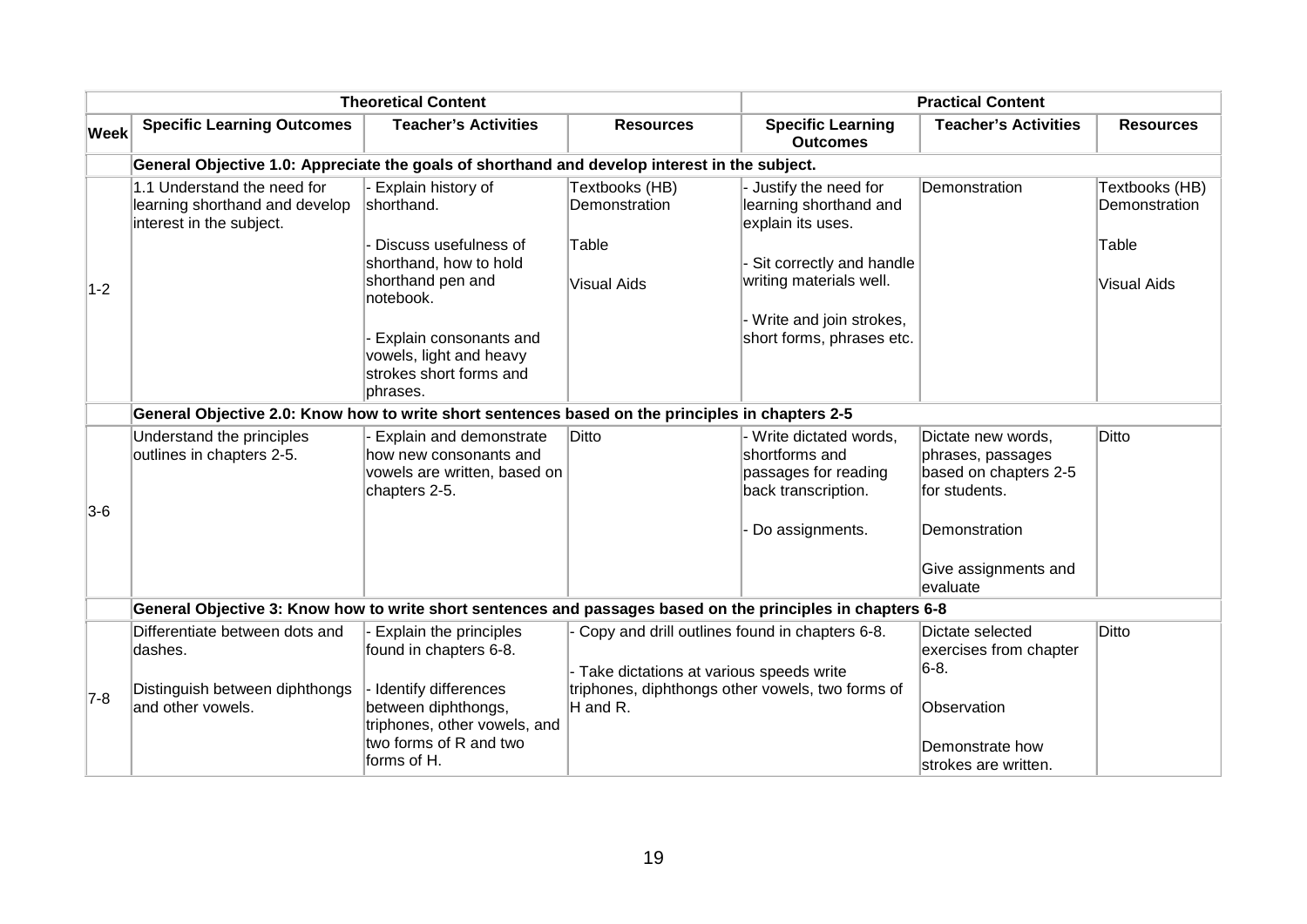|             | <b>Theoretical Content</b>                                                                                                                            |                                                                                                                                    |                                           | <b>Practical Content</b>                                                                      |                                                 |                  |  |  |
|-------------|-------------------------------------------------------------------------------------------------------------------------------------------------------|------------------------------------------------------------------------------------------------------------------------------------|-------------------------------------------|-----------------------------------------------------------------------------------------------|-------------------------------------------------|------------------|--|--|
| <b>Week</b> | <b>Specific Learning Outcomes</b>                                                                                                                     | Teacher's Activities                                                                                                               | <b>Resources</b>                          | <b>Specific Learning</b><br><b>Outcomes</b>                                                   | <b>Teacher's Activities</b>                     | <b>Resources</b> |  |  |
|             | General Objective 4.0 Know how to write short sentences based on principles in chapters 9-10                                                          |                                                                                                                                    |                                           |                                                                                               |                                                 |                  |  |  |
| $ 9-12 $    | State the principles of writing<br>outlines based on chapters 9<br>and 10 e.g. joining diphthongs to<br>halved strokes, and the halving<br>principle. | Demonstrate the principles<br>of joining and halving.<br>Demonstrate fast writing<br>using principles of the<br>halving principles | Chalkboard/whiteboard<br>Textbook charts. | Apply principles in writing strokes based on<br>chapters 9-10.                                |                                                 | Ditto            |  |  |
|             | General Objective 5.0: Know hot to write outlines and passages dictated based on the principles in chapters 11-13 of text-book                        |                                                                                                                                    |                                           |                                                                                               |                                                 |                  |  |  |
| $13 - 15$   | State the principles contained<br>in chapters 11-13.                                                                                                  | Illustrate the principles.                                                                                                         | Chalkboard/whiteboard<br>Textbook charts. | - Practice writing<br>outlines, and passages<br>based on the principles<br>in chapters 11-13. | Demonstration outlines<br>and dictate passages. | Ditto            |  |  |
|             |                                                                                                                                                       |                                                                                                                                    |                                           | l- Take dictation at<br>varying speeds between<br>40-70 wam.                                  |                                                 |                  |  |  |

| <b>ASSESSMENT CRITERIA</b> |                                                                        |   |     |  |  |  |  |
|----------------------------|------------------------------------------------------------------------|---|-----|--|--|--|--|
|                            | Coursework Course test Practical Other (Examination/project/portfolio) |   |     |  |  |  |  |
| 30%                        | %                                                                      | % | 70% |  |  |  |  |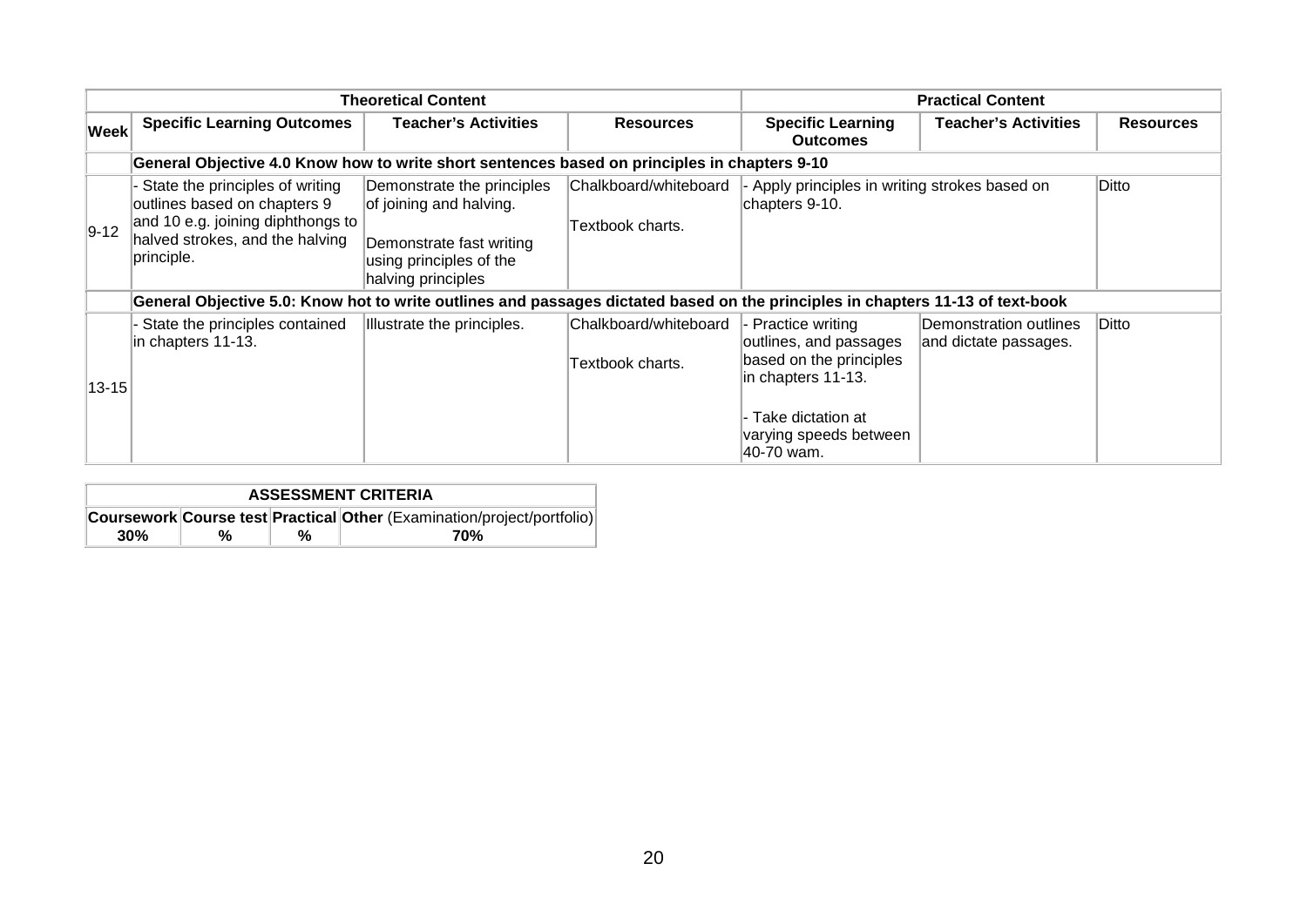## **ICT I**

| Course: ICT I | Code: OTM 113   | <b>Credit Unit:</b> | 8 hours                 |  |  |  |
|---------------|-----------------|---------------------|-------------------------|--|--|--|
| Semester:     | ∣Pre-reauisite: | Theoretical:        | 1 hours/week - 12.5 % % |  |  |  |
|               |                 | <b>Practical:</b>   | 7 hours/week - 87.5%    |  |  |  |

**Aim/Goal:** This module is designed to enable students to understand the impact of information and communication technologies in the workplace, to identify the computer main components, to work efficiently on any windows environment using word processing packages and to apply key health and safety principles in the office.

### **General Objectives:**

1. Introduce students to modern Information and Communication Technologies (ICT)

2. Identify the various operating systems available

3. Apply health and safety principles when operating computers at work

<span id="page-22-0"></span>4. Identify and effectively operate an office computer package (MS Word processing application)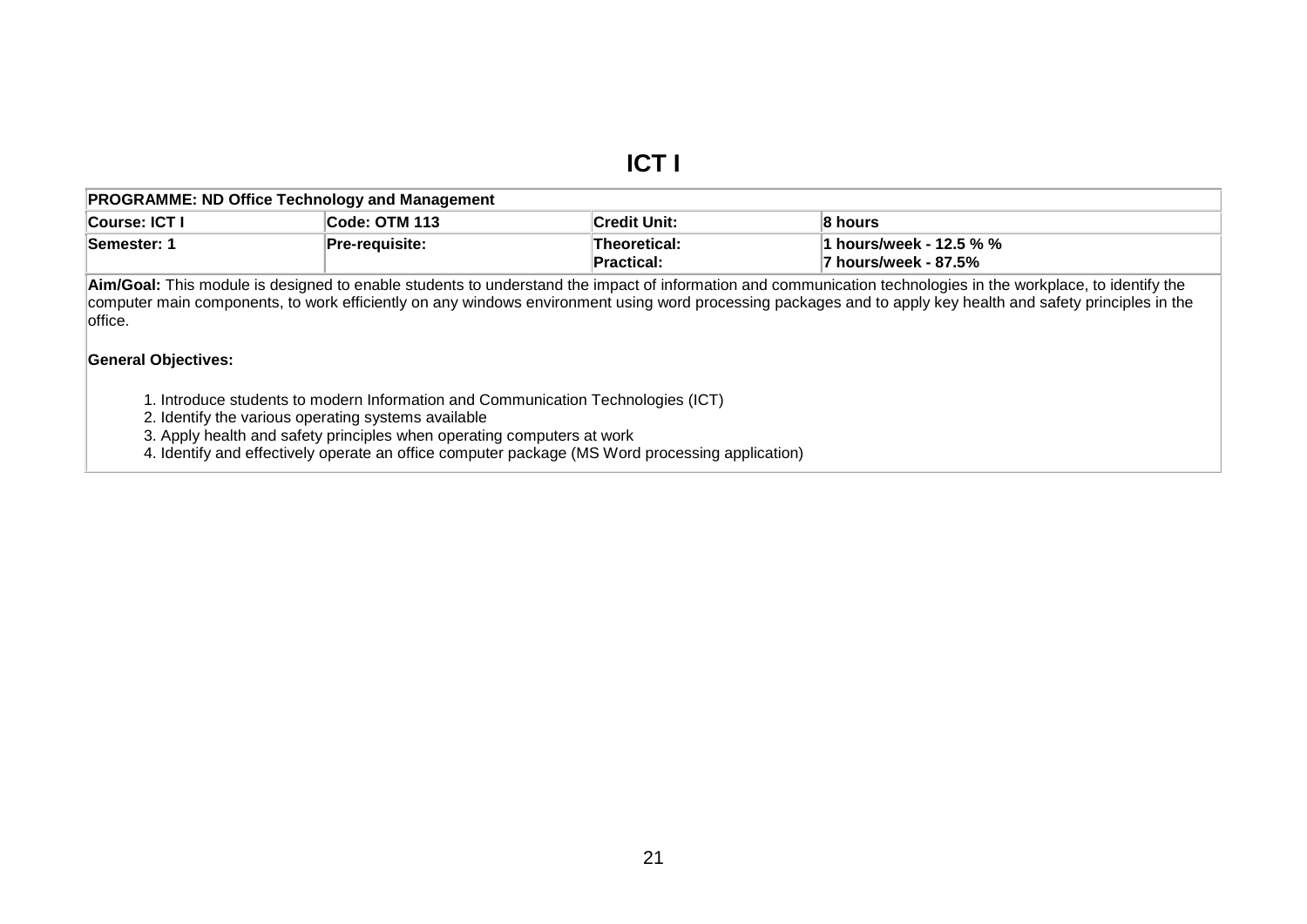|                |                                                                       | <b>Theoretical Content</b>          |                                                                           | <b>Practical Content</b>                                                                                                  |                                                                                                                                                                                                                                                                                                                                                                                       |                                                                                                                          |  |
|----------------|-----------------------------------------------------------------------|-------------------------------------|---------------------------------------------------------------------------|---------------------------------------------------------------------------------------------------------------------------|---------------------------------------------------------------------------------------------------------------------------------------------------------------------------------------------------------------------------------------------------------------------------------------------------------------------------------------------------------------------------------------|--------------------------------------------------------------------------------------------------------------------------|--|
| <b>Week</b>    | <b>Specific Learning</b><br><b>Outcomes</b>                           | <b>Teacher's Activities</b>         | <b>Resources</b>                                                          | <b>Specific Learning Outcomes</b>                                                                                         | <b>Teacher's Activities</b>                                                                                                                                                                                                                                                                                                                                                           | <b>Resources</b>                                                                                                         |  |
|                |                                                                       |                                     |                                                                           | General Objective 1: Introduce students to Information and Communication Technologies                                     |                                                                                                                                                                                                                                                                                                                                                                                       |                                                                                                                          |  |
|                |                                                                       |                                     |                                                                           | * Explore the impact ICT in<br>modern working environment<br>* List and show the computer's<br>main components/functions. | Show graphically and briefly<br>the computer's evolution and<br>computer industry<br>Show a computer and<br>promote discussions<br>comparing it with other<br>technologies.<br>Discuss the use of Computer<br>to the other equipment and<br>items that assists man to<br>perform tasks faster.<br>Promote discussions to<br>discuss the impact of<br>Computers on everyday<br>living. | <b>Handouts</b><br>Pictures, examples<br>posters, transparencies<br>diagrams of old<br>equipments and new<br>equipments. |  |
| $\overline{2}$ |                                                                       |                                     |                                                                           |                                                                                                                           | Show computer main<br>components.                                                                                                                                                                                                                                                                                                                                                     | Pictures Diagrams<br><b>Devices</b>                                                                                      |  |
|                | General Objective 2: Identify the various operating systems available |                                     |                                                                           |                                                                                                                           |                                                                                                                                                                                                                                                                                                                                                                                       |                                                                                                                          |  |
| $3-4$          | Explain the main<br>principles of computer<br>operating systems       | Produce a list of key<br>principles | Chalkboard, or<br>whiteboard, magic<br>board, OHP,<br>dataporjector, etc. | Identify how to access a<br>computer system through<br>Windows operating system.                                          | Show how to use:<br>Program manager<br>Open/close a window<br>Load application software                                                                                                                                                                                                                                                                                               | <b>Handouts</b><br>PC (max. 4 PCs for<br>each student)<br>Operating system                                               |  |
|                |                                                                       |                                     |                                                                           |                                                                                                                           | Button bars, scroll bars and<br>menu bars<br>Exploring main menu                                                                                                                                                                                                                                                                                                                      | running                                                                                                                  |  |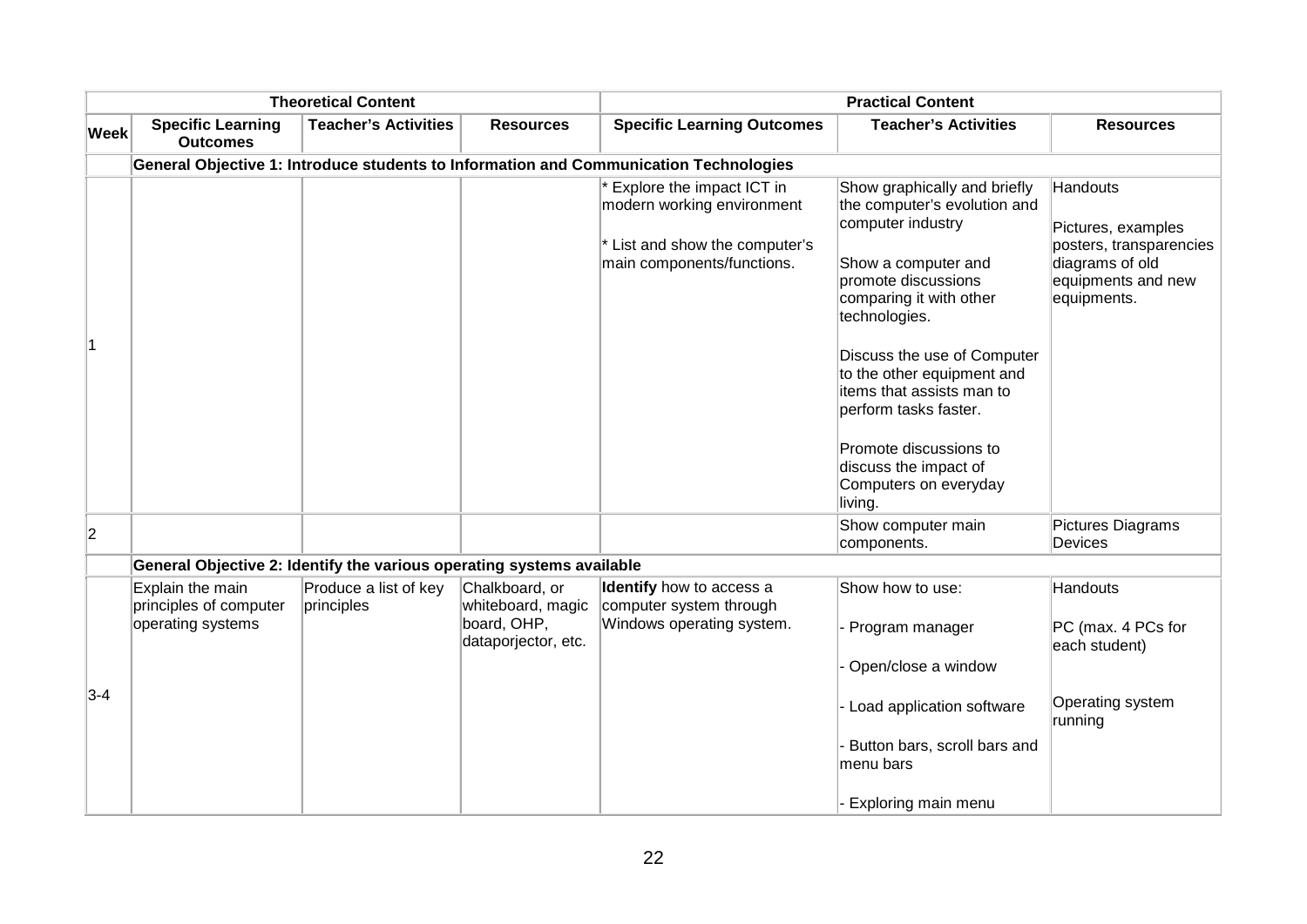| <b>Theoretical Content</b> |                                                                                                 | <b>Practical Content</b>                                                                             |                                                    |                                                                                                      |                                                                                                      |                                                                |
|----------------------------|-------------------------------------------------------------------------------------------------|------------------------------------------------------------------------------------------------------|----------------------------------------------------|------------------------------------------------------------------------------------------------------|------------------------------------------------------------------------------------------------------|----------------------------------------------------------------|
| Week                       | <b>Specific Learning</b><br><b>Outcomes</b>                                                     | <b>Teacher's Activities</b>                                                                          | <b>Resources</b>                                   | <b>Specific Learning Outcomes</b>                                                                    | <b>Teacher's Activities</b>                                                                          | <b>Resources</b>                                               |
|                            |                                                                                                 |                                                                                                      |                                                    |                                                                                                      | contents                                                                                             |                                                                |
|                            |                                                                                                 |                                                                                                      |                                                    |                                                                                                      | - Minimising and closing<br>windows                                                                  |                                                                |
|                            |                                                                                                 |                                                                                                      |                                                    |                                                                                                      | Organise students in teams<br>and set task to be complete<br>using the windows operating<br>systems. |                                                                |
|                            |                                                                                                 |                                                                                                      |                                                    | General Objective 3: Apply health and safety principles when operating computers at work             |                                                                                                      |                                                                |
|                            | Describe the need for<br>working safely in an<br>office                                         | Discuss the<br>importance of a safe<br>workplace.                                                    | Overhead<br>transparencies,<br>pictures, diagrams. | Write a plan for safety to apply in<br>a specified organisation.<br>Write a short report on the plan | Visit a large organisation to<br>observe their security and<br>safety system.                        | Plans, forms, contacts<br>with local organisation/<br>business |
|                            | Explain the principles of Discuss the<br>good housekeeping<br>techniques in the office          | importance of good<br>safe design                                                                    | Sample plan(s)<br>Handouts and<br>readings         | for accidents in a specified<br>organisation.<br>Show practical examples on how                      | Write a short report on the<br>observations                                                          | Contacts with local<br>organisation to arrange<br>visits       |
|                            | Relate the implications<br>of safety to the office                                              | Show a sample plan<br>Discuss procedures to Examples of audit<br>be followed to<br>maintain security | trail forms                                        | to arrange a workstation to avoid<br>fatigue/injuries                                                |                                                                                                      |                                                                |
| 5                          | Identify potential<br>hazards                                                                   | Explain the value of                                                                                 | Forms /brochures                                   |                                                                                                      |                                                                                                      |                                                                |
|                            | Propose a plan to apply<br>in a general<br>organisation for safety<br>within the organisation   | an audit trail (care of<br>hardware, software an<br>data), produce<br>samples of audit<br>trails.    |                                                    |                                                                                                      |                                                                                                      |                                                                |
|                            | Define the procedures<br>for maintaining security<br>of electronic equipment<br>and information | Explain local health<br>and safety regulations                                                       |                                                    |                                                                                                      |                                                                                                      |                                                                |
|                            | Define the procedures                                                                           | Discuss the<br>importance of a                                                                       |                                                    |                                                                                                      |                                                                                                      |                                                                |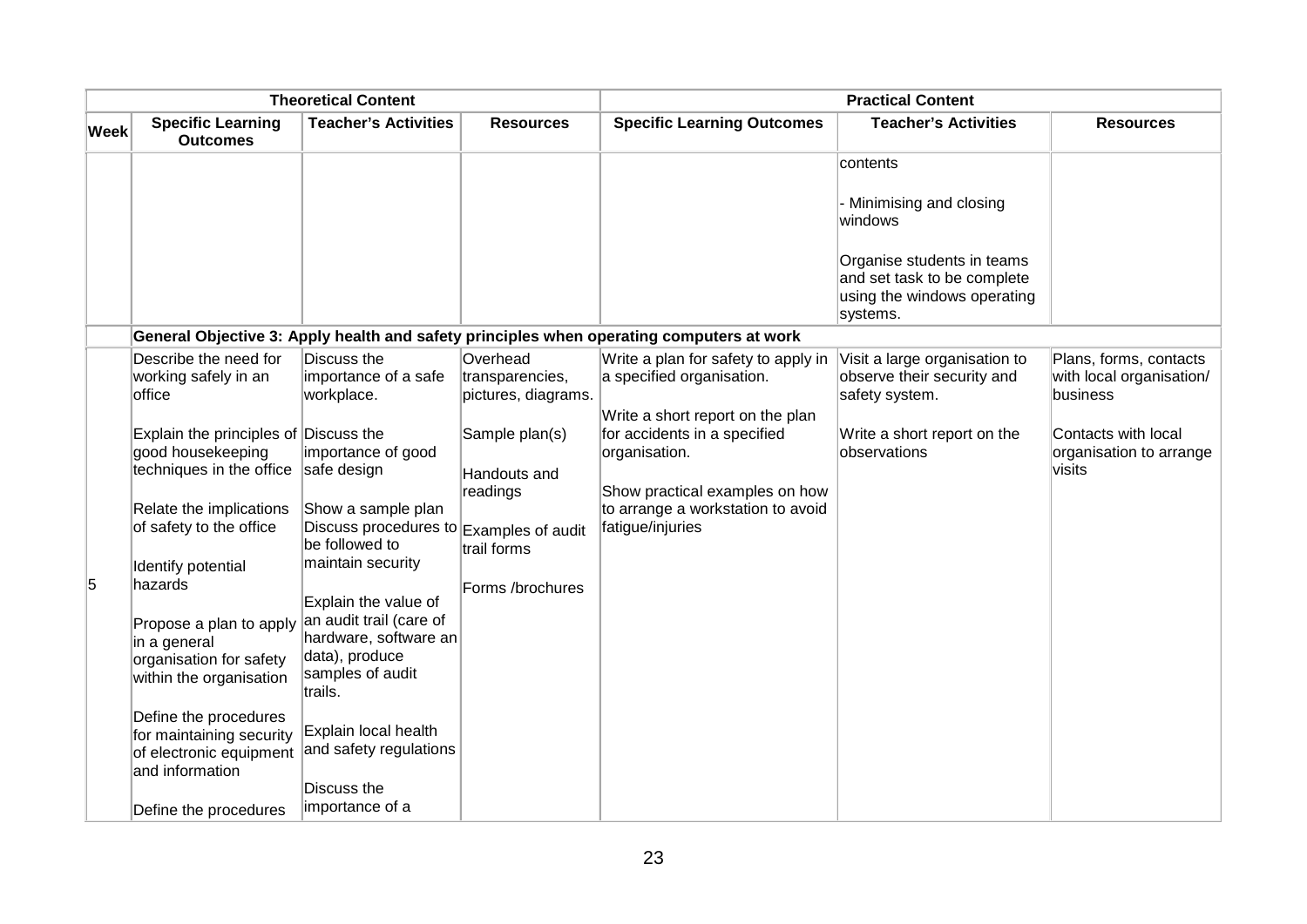| <b>Theoretical Content</b> |                                                             |                                                                                                                            | <b>Practical Content</b>    |                                                                                                                               |                                                                                           |                                                                                             |
|----------------------------|-------------------------------------------------------------|----------------------------------------------------------------------------------------------------------------------------|-----------------------------|-------------------------------------------------------------------------------------------------------------------------------|-------------------------------------------------------------------------------------------|---------------------------------------------------------------------------------------------|
| <b>Week</b>                | <b>Specific Learning</b><br><b>Outcomes</b>                 | <b>Teacher's Activities</b>                                                                                                | <b>Resources</b>            | <b>Specific Learning Outcomes</b>                                                                                             | <b>Teacher's Activities</b>                                                               | <b>Resources</b>                                                                            |
|                            | for maintaining<br>resources                                | healthy workplace.<br><b>Discuss</b>                                                                                       |                             |                                                                                                                               |                                                                                           |                                                                                             |
|                            |                                                             | environmental factors<br>affecting health when<br>working with<br>computers:<br>temperature, noise                         |                             |                                                                                                                               |                                                                                           |                                                                                             |
|                            |                                                             | and illumination<br>Discuss the<br>importance of an<br>adequate computer<br>work layout. Show                              |                             |                                                                                                                               |                                                                                           |                                                                                             |
|                            |                                                             | sample ideal layouts.                                                                                                      |                             |                                                                                                                               |                                                                                           |                                                                                             |
|                            |                                                             | Explain the value of<br>good posture.                                                                                      |                             |                                                                                                                               |                                                                                           |                                                                                             |
|                            |                                                             | Explain key principles<br>of posture and<br>techniques to avoid<br>injuries and fatigue<br>when working with<br>computers. |                             |                                                                                                                               |                                                                                           |                                                                                             |
|                            | Define the procedures<br>for maintaining personal<br>safety | Explain the various<br>injuries that affect<br>people working in a<br>wrong computer                                       | Handouts<br><b>Pictures</b> | Show ideal workstation<br>arrangement to avoid injuries and to re-arrange computer<br>fatigue when working with<br>computers. | Group students and set tasks<br>workstations taking into<br>account various               | $ 3$ computer<br>workstations (including<br>printers, scanners,<br>adjustable chairs, etc.) |
| 6                          | Describe and outline<br>the national & local                | environment.                                                                                                               | <b>Books</b>                | Demonstrate the importance of                                                                                                 | environmental factors (make<br>sure they encounter opened<br>widows, noisy air-conditions | Room with windows,                                                                          |
|                            | health and safety<br>regulations                            | Describe the various<br>symptoms.                                                                                          | Books                       | right posture and exercises to<br>avoid injure/relieve pain                                                                   | or not on, low chairs, etc)                                                               | curtains, lights,<br>adjustable chairs,<br>mobile computers, etc.                           |
|                            | Establish the need for<br>working in a healthy              | <b>Illustrate key</b><br>exercises to avoid                                                                                | Handouts                    |                                                                                                                               | Organise students in groups                                                               | (to be able to re-<br>arrange them in ideal                                                 |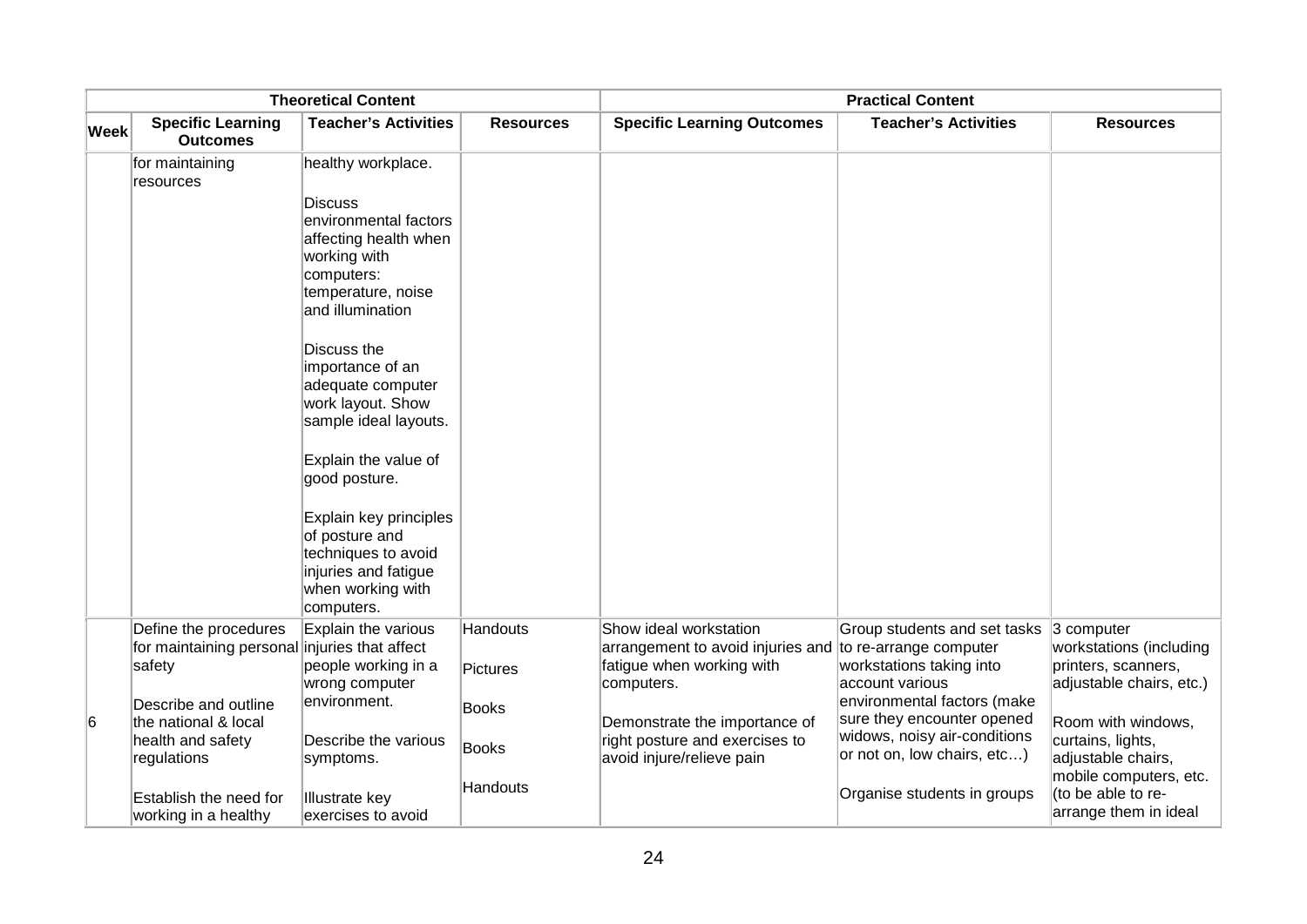|             | <b>Theoretical Content</b>                                                               |                                                                    |                                    | <b>Practical Content</b>                                                                                          |                                                                                            |                                                                            |  |
|-------------|------------------------------------------------------------------------------------------|--------------------------------------------------------------------|------------------------------------|-------------------------------------------------------------------------------------------------------------------|--------------------------------------------------------------------------------------------|----------------------------------------------------------------------------|--|
| <b>Week</b> | <b>Specific Learning</b><br><b>Outcomes</b>                                              | <b>Teacher's Activities</b>                                        | <b>Resources</b>                   | <b>Specific Learning Outcomes</b>                                                                                 | <b>Teacher's Activities</b>                                                                | <b>Resources</b>                                                           |  |
|             | workstation, relate the<br>implications of health                                        | injuries and fatigue<br>when working with                          | Pictures                           |                                                                                                                   | to study and sort case-studies positions).                                                 |                                                                            |  |
|             | when working with<br>computers<br>Identify environmental<br>factors affecting health     | computers                                                          | Posters                            |                                                                                                                   | Show students examples of<br>wrong sitting and typing<br>postures.<br>Students role plays  | Computer work station<br>Different types of<br>keyboards, mice,<br>chairs, |  |
|             | when working with<br>computers.                                                          |                                                                    |                                    |                                                                                                                   | Role plays                                                                                 | <b>Monitors</b>                                                            |  |
|             |                                                                                          |                                                                    |                                    |                                                                                                                   |                                                                                            |                                                                            |  |
|             | Establish safe office<br>practices to avoid<br>injuries and fatigue<br>when working with |                                                                    |                                    |                                                                                                                   | Games identifying potential<br>illnesses                                                   | Pictures, posters,<br>diagrams, handouts,<br>footrests                     |  |
|             | computers.                                                                               |                                                                    |                                    |                                                                                                                   | Demonstrate how to do key<br>exercises to relieve pain/avoid<br>injuries                   |                                                                            |  |
|             | Define key computer<br>related illnesses, their<br>symptoms and<br>exercises to          |                                                                    |                                    |                                                                                                                   |                                                                                            |                                                                            |  |
|             | relieve/avoid pain,<br>disconform and fatigue.                                           |                                                                    |                                    |                                                                                                                   |                                                                                            |                                                                            |  |
|             |                                                                                          |                                                                    |                                    | General Objective 4: Identify and effectively operate an office computer package (MS Word processing application) |                                                                                            |                                                                            |  |
|             | Define the use of word<br>processing computer                                            | Load (open) Microsoft MS Word for<br>Office with the               | Windows hand-                      | Load (open) Microsoft Word<br>explain its environment and basic new document in word, using                       | Show students how to open a                                                                | * 1 PC per student                                                         |  |
|             | application (Microsoft<br>Word for Windows) for<br>learning typing                       | students and explain<br>the various packages<br>that make up MS    | outs support<br>material.          | functions. show how to open a<br>new document in word, using<br>manual controls, icons and                        | manual controls, icons and<br>menus.                                                       | <b>Keyboarding Support</b><br>material in English                          |  |
| 7-8         | techniques<br>(keyboarding).                                                             | Office                                                             | Keyboarding<br>Support material in | menus.                                                                                                            | Teach the proper technique in $\vert$ *<br>placing hand and striking keys hand-out support | MS Word for Windows                                                        |  |
|             |                                                                                          | Introduce the English<br>alphabetic keys in a<br>computer keyword. | English                            | Teach key techniques in placing<br>hands and striking keys using<br>Microsoft Word for Windows.                   | using Microsoft Word for<br>Windows.                                                       | material.                                                                  |  |
|             |                                                                                          |                                                                    |                                    |                                                                                                                   |                                                                                            | 2 floppy disks x<br>student                                                |  |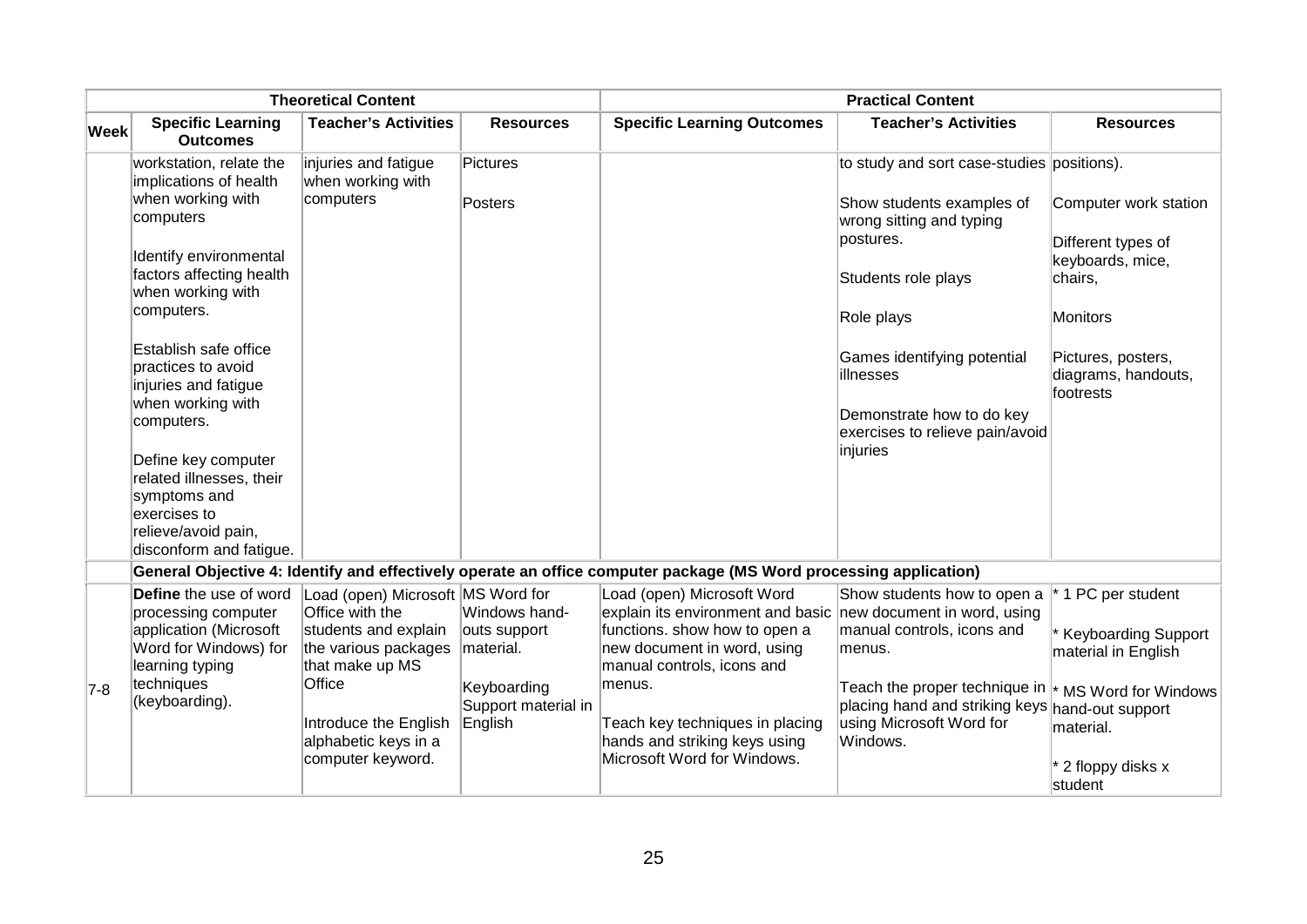| <b>Theoretical Content</b> |                                             |                             | <b>Practical Content</b> |                                                                                                                                                                                                                                              |                                                                                                                                                                                                                                                         |                                                                                         |
|----------------------------|---------------------------------------------|-----------------------------|--------------------------|----------------------------------------------------------------------------------------------------------------------------------------------------------------------------------------------------------------------------------------------|---------------------------------------------------------------------------------------------------------------------------------------------------------------------------------------------------------------------------------------------------------|-----------------------------------------------------------------------------------------|
| <b>Week</b>                | <b>Specific Learning</b><br><b>Outcomes</b> | <b>Teacher's Activities</b> | <b>Resources</b>         | <b>Specific Learning Outcomes</b>                                                                                                                                                                                                            | <b>Teacher's Activities</b>                                                                                                                                                                                                                             | <b>Resources</b>                                                                        |
|                            |                                             |                             |                          | Define the concept of software<br>package:<br>Microsoft Office for Windows:                                                                                                                                                                  | Load (open) Microsoft Office<br>with the students and explain<br>the various packages that<br>make up MS Office.                                                                                                                                        | * 1 PC per student<br>* Keyboarding Support<br>material in English                      |
|                            |                                             |                             |                          | - Word Processor<br>- Number and<br>data software<br>- Visual aid<br>software<br>- Image<br>presentation<br>software                                                                                                                         | Load (open) Microsoft Word<br>with the students and explain<br>its environment and basic<br>functions. Explain in detail<br>how to open a new document<br>in word, using manual<br>controls, icons and menus.                                           | * MS Word for Windows<br>hand-out support<br>material.<br>* 2 floppy disks x<br>student |
| $9 - 15$                   |                                             |                             |                          | Define the use of word<br>processing computer application<br>(Microsoft Word for Windows) for<br>learning typing techniques<br>(keyboarding).                                                                                                | Introduce the English<br>alphabetic keys in a computer<br>keyword. Teach the proper<br>technique in placing hand and<br>striking keys using Microsoft<br>Word for Windows.                                                                              |                                                                                         |
|                            |                                             |                             |                          | Identify and use of word<br>processing correctly<br>Loading Microsoft word<br>Importance of good typing<br>technique and speed<br>- Understand why starting with<br>Keyboarding in English<br>Show command of appropriate<br>use of MS Word: | Practice on home, figure, and<br>symbol keys.<br>Practice using paragraphs,<br>line-spacing, fonts, size and<br>colours in a word document,<br>checking that typing<br>techniques are applied. Undo<br>function. Saving and closing<br>the application. |                                                                                         |
|                            |                                             |                             |                          | Menu bars<br>Creating a file and a folder<br>Use an input device to enter and<br>edit text accurately<br>- Manipulating information (open,                                                                                                   | Student practice on creating<br>word documents applying<br>correct keyboarding<br>techniques.                                                                                                                                                           |                                                                                         |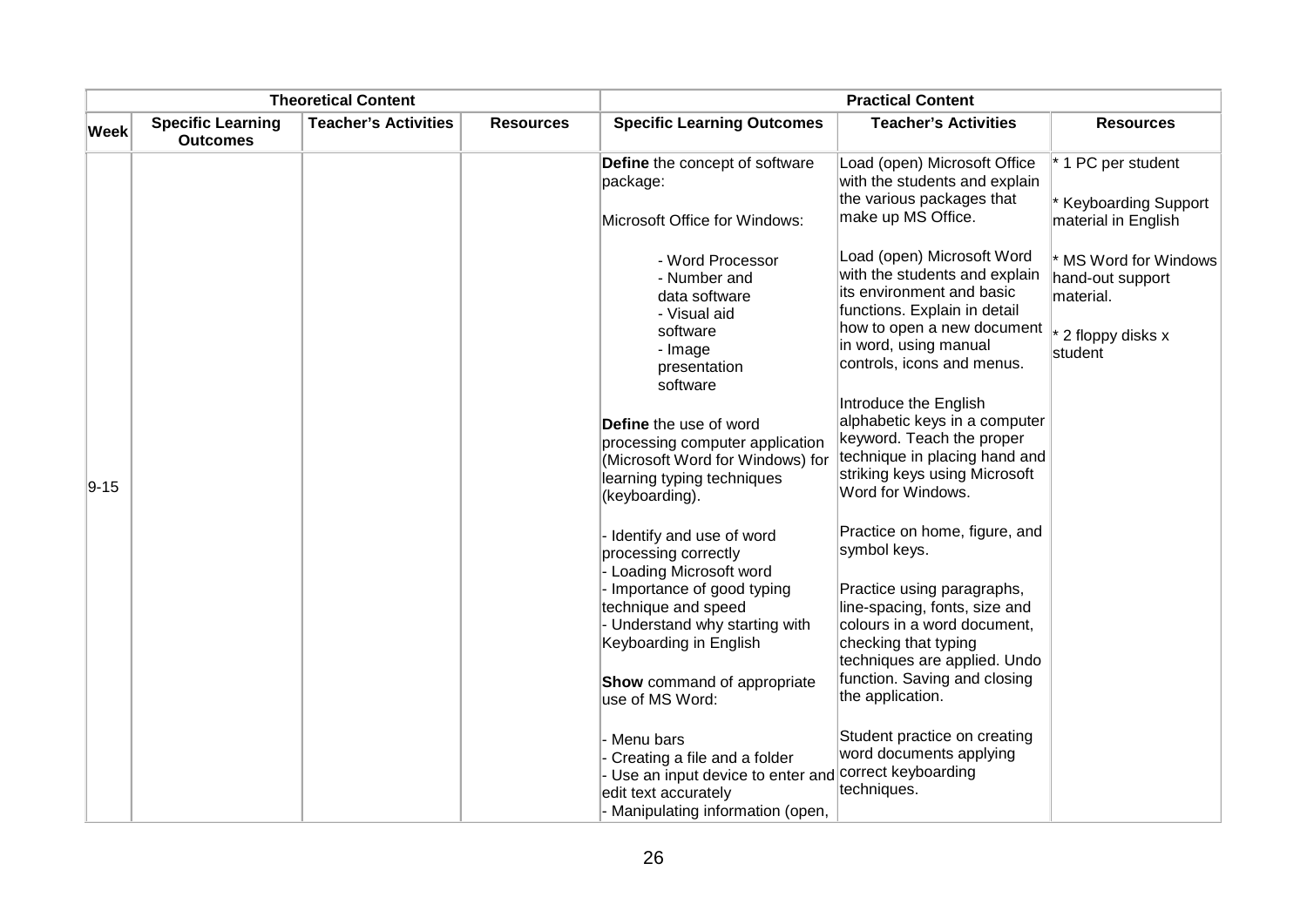| <b>Theoretical Content</b> |                                             |                             | <b>Practical Content</b> |                                                                                                                                                                |                                                                                                                                                          |                  |
|----------------------------|---------------------------------------------|-----------------------------|--------------------------|----------------------------------------------------------------------------------------------------------------------------------------------------------------|----------------------------------------------------------------------------------------------------------------------------------------------------------|------------------|
| <b>Week</b>                | <b>Specific Learning</b><br><b>Outcomes</b> | <b>Teacher's Activities</b> | <b>Resources</b>         | <b>Specific Learning Outcomes</b>                                                                                                                              | <b>Teacher's Activities</b>                                                                                                                              | <b>Resources</b> |
|                            |                                             |                             |                          | copying, saving and deleting files. Check on students' speed<br>- Printing document using the<br>default printer setting                                       | development when typing.                                                                                                                                 |                  |
|                            |                                             |                             |                          | <b>Use</b> typing techniques in<br>computer keyboards in English<br>(1), with Microsoft word.                                                                  | Practice the production of<br>table putting data, specifying<br>how many columns and rows<br>are required. Move the table.<br>Change borders and shades. |                  |
|                            |                                             |                             |                          | Correct position of hand on the<br>keyboard<br>Striking keys correctly<br>Develop of speed using 10 fingers.                                                   | Undo function. Saving the<br>work and closing the<br>application.                                                                                        |                  |
|                            |                                             |                             |                          | Use of MS word main features in<br>keyboarding:                                                                                                                | Explain a table printing<br>function.                                                                                                                    |                  |
|                            |                                             |                             |                          | Change and arrange<br>paragraphs and heading using<br>typing techniques.                                                                                       | Prepare weekly home-works<br>to assure students practice<br>the English keyboarding and<br>main typing techniques.                                       |                  |
|                            |                                             |                             |                          | - Word-wrap and using enter.<br>- Undo and copy - paste functions Every week select some<br>- Apply and adjust paragraphs,<br>heading, spaces, fonts, size and | student from the group to test<br>their speed improvement                                                                                                |                  |
|                            |                                             |                             |                          | colours in a word document.<br>- Save document and close<br>applications                                                                                       | when applying correct English<br>typing techniques. Do not<br>spend more than 10 minutes<br>on the quiz or test.                                         |                  |
|                            |                                             |                             |                          | Use of tables in MS word                                                                                                                                       |                                                                                                                                                          |                  |
|                            |                                             |                             |                          | Know how to produce a table<br>Align, delete and merge<br>columns and rows                                                                                     |                                                                                                                                                          |                  |
|                            |                                             |                             |                          | Altering table format, fonts,<br>borders and shadings<br>- Saving work and closing<br>application                                                              |                                                                                                                                                          |                  |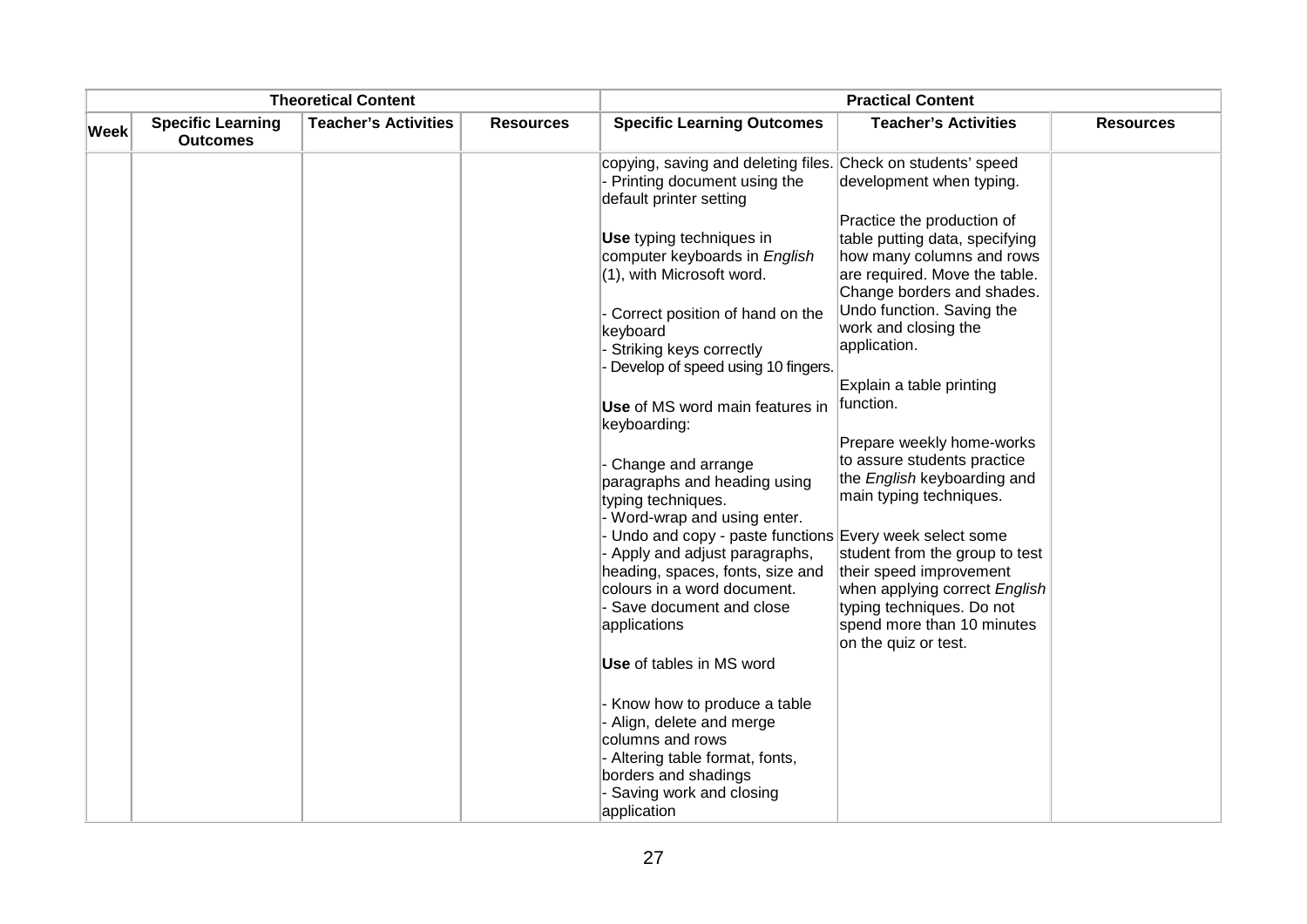|    | <b>ASSESSMENT CRITERIA</b> |    |                                                                                 |  |  |  |  |
|----|----------------------------|----|---------------------------------------------------------------------------------|--|--|--|--|
|    |                            |    | <b>Coursework Course test Practical Other (Examination/project/portfolio) %</b> |  |  |  |  |
| %  | %                          | %  |                                                                                 |  |  |  |  |
| 25 | 25                         | 50 |                                                                                 |  |  |  |  |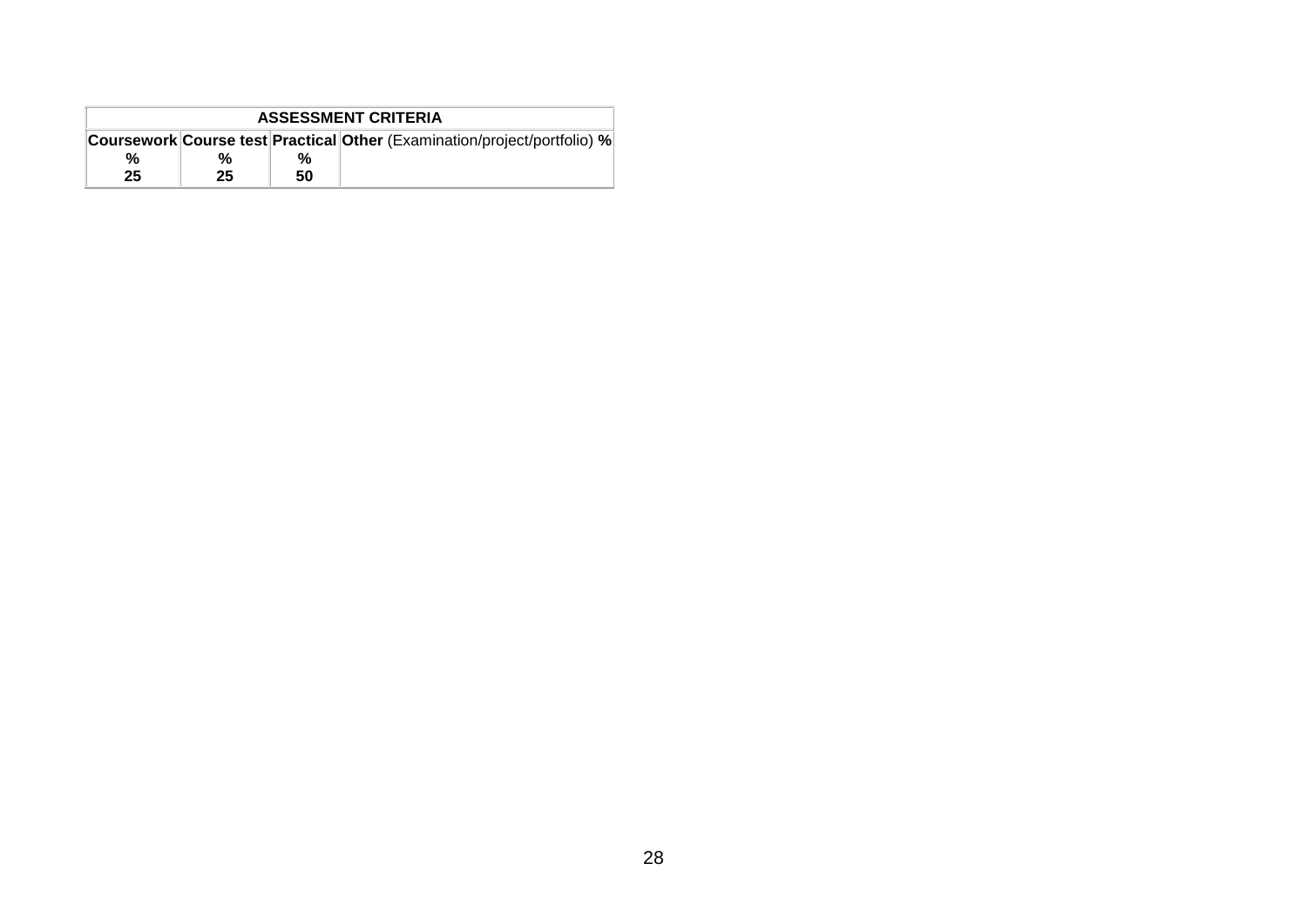## **Office Practice I**

| <b>PROGRAMME: ND Office Technology and Management</b> |                      |                                   |                                          |
|-------------------------------------------------------|----------------------|-----------------------------------|------------------------------------------|
| Course: Office Practice I                             | <b>Code: OTM 114</b> | ∣Credit Hours:                    | ∣4 hours                                 |
| <b>Semester: 1</b>                                    | ∣Pre-requisite: none | Theoretical:<br><b>Practical:</b> | 1 hours/week - 25%<br>3 hours/week - 75% |

Course main Aim/Goal: The module is intended to equip students with overall knowledge of the key function of the office role of the office in relation to the business world.

## **General Objectives:**

- 1.0 Know the functions of an office in an organisation.
- 2.0 Understand types of office structure.
- 3.0 Know the meaning and functions of a registry.
- 4.0 Understand the uses of the various mailroom equipment (office mail & services).
- 5.0 Know the functions and services of the Post Office and other special deliveries.
- 6.0 Understand the services of NITEL and other communication services..
- 7.0 Know common office terms, acronyms, abbreviations and slips.
- <span id="page-30-0"></span>8.0 Understand the types, importance and functions of office equipment.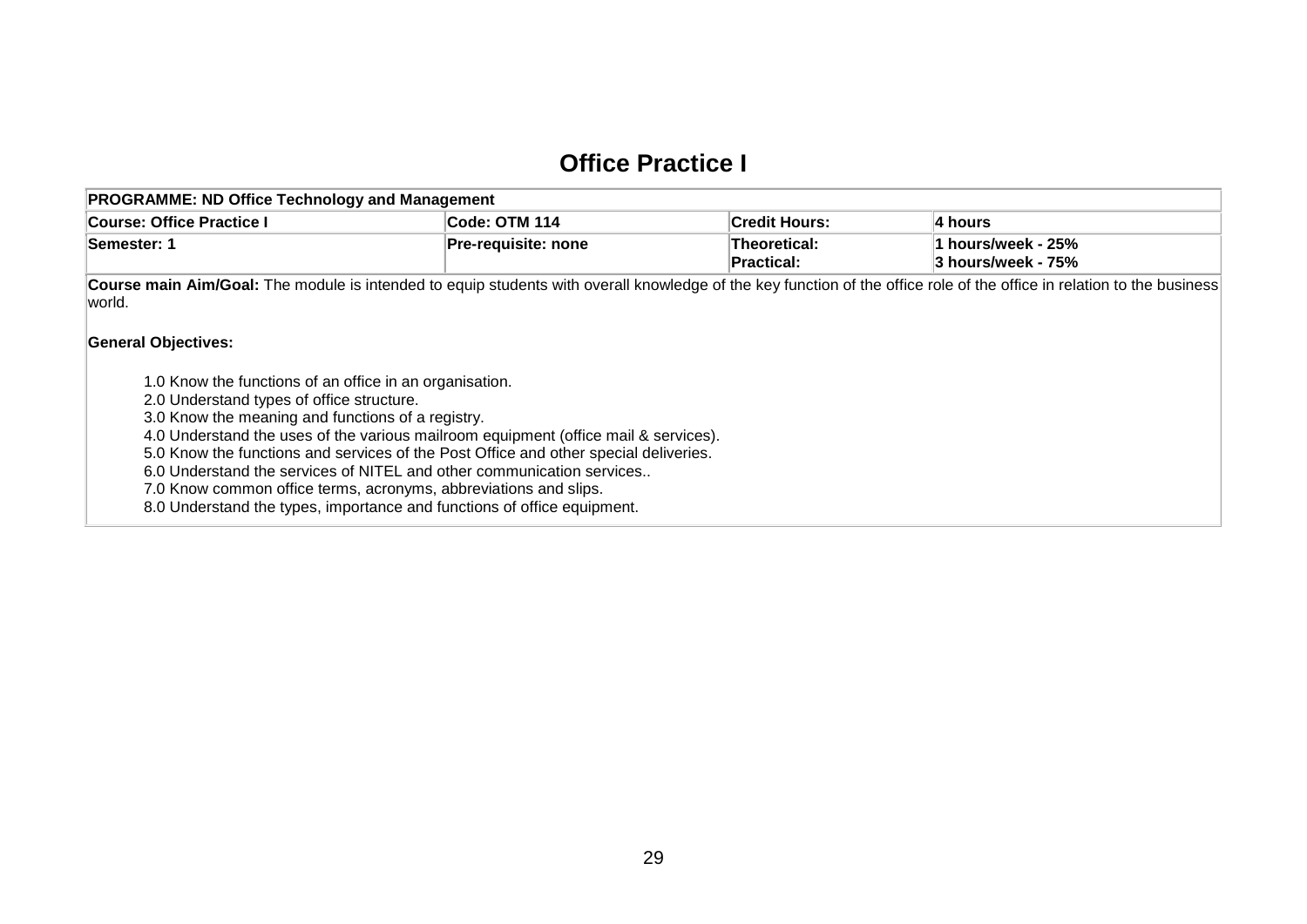|             | <b>Theoretical Content</b>                                                 |                                                                                  |                              | <b>Practical Content</b>                       |                                                                                                                 |                               |
|-------------|----------------------------------------------------------------------------|----------------------------------------------------------------------------------|------------------------------|------------------------------------------------|-----------------------------------------------------------------------------------------------------------------|-------------------------------|
| <b>Week</b> | <b>Specific Learning Outcomes</b>                                          | <b>Teacher's Activities</b>                                                      | <b>Resources</b>             | <b>Specific Learning</b><br><b>Outcomes</b>    | <b>Teacher's Activities</b>                                                                                     | <b>Resources</b>              |
|             | General Objective 1.0: Know the functions of an office in an organisation. |                                                                                  |                              |                                                |                                                                                                                 |                               |
|             | 1.1 Define an office.<br>1.2 State the functions of an office.             | Give students various<br>definitions of an office.                               | <b>Textbooks</b><br>Handouts | a modern office.                               | 1.1 Watch video clips of - Show students various<br>video clips on the modern<br>office pictures and posters of | -Overhead<br>projector        |
|             | 1.1 Explain the importance of an office to<br>a business organisation.     | Explain the functions of an<br>office, eg receiving,<br>storage, reviewing, etc. | Visual<br>examples           | 1.2 Show pictures,<br>layout of modern offices | modern offices.                                                                                                 | Slides<br>- Video             |
| 1           | 1.2 Describe work environment.                                             | Explain the importance of<br>an office to a business<br>organisation.            |                              |                                                |                                                                                                                 | Cassettes<br>Computer         |
|             |                                                                            | Explain work environment<br>and how the office can be<br>arranged.               |                              |                                                |                                                                                                                 |                               |
|             | General Objective 2.0: Understand types of office structure.               |                                                                                  |                              |                                                |                                                                                                                 |                               |
|             | 2.1 Explain various organisation<br>structures.                            | Posters, diagram of<br>organization structures.                                  | - Posters                    | 2.1 Draw an                                    | - Guide students in drawing<br>an organisation chart.                                                           | Organizational<br>chart       |
|             | 2.2 List the functions of the various units<br>of the organisation.        | Explain the functions of<br>the various units in an                              | - Books<br>- Handouts        | Organisation chart.<br>2.2 Show different      | - Show difference types of<br>office layout.                                                                    | Projectors<br>· Video         |
| $2-3$       | 2.3 List the factors affecting location of<br>an office layout.            | organisation and factors<br>that affect office location.                         | <b>Books</b>                 | types of office layout.<br>2.3 Identify key    | - Explain the ergonomics in<br>the work place.                                                                  | Cassettes<br>Chalkboard       |
|             |                                                                            | Refer students to the                                                            | $-ICII$                      | ergonomics in the work                         |                                                                                                                 | Whiteboard                    |
|             |                                                                            | UNIT 113 (ICI I) when they<br>study the principles of                            | Syllabus                     | place.                                         | - Student activity drawing<br>various office layouts ideal<br>taking into account                               | Chalkboard,<br>Whiteboard     |
|             |                                                                            | ergonomics in the work                                                           | - Office                     |                                                | environmental factors                                                                                           | OHP                           |
|             |                                                                            | station.                                                                         | furniture<br>catalogue.      |                                                | (temperature, noise,<br>illumination).                                                                          | - Video clips<br>- Flip chart |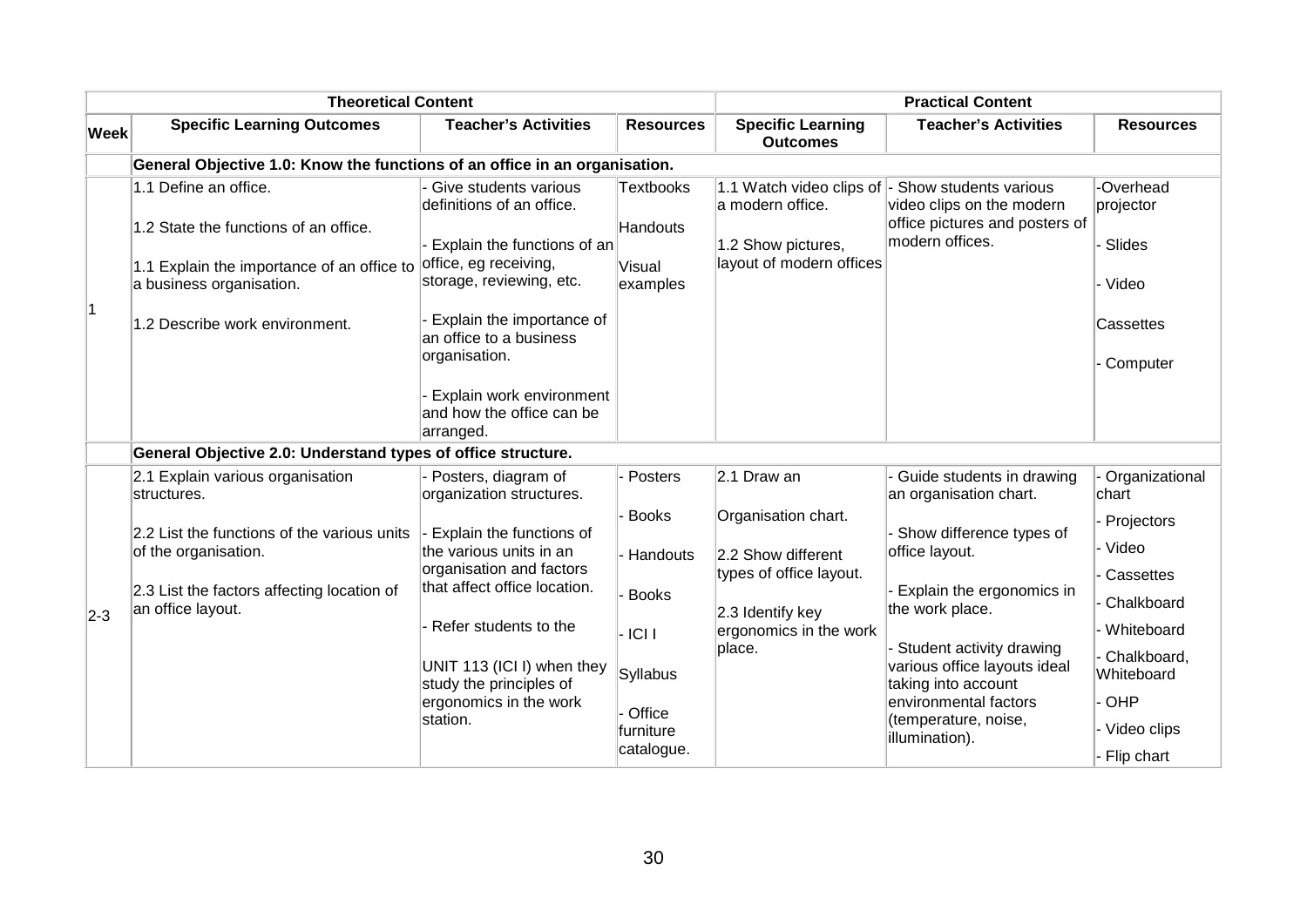|             | <b>Theoretical Content</b>                                                                                                                                                                                             |                                                                                                                                                                        |                                                                   |                                                                                                                                              | <b>Practical Content</b>                                                                                                                                 |                                                                                                                                             |
|-------------|------------------------------------------------------------------------------------------------------------------------------------------------------------------------------------------------------------------------|------------------------------------------------------------------------------------------------------------------------------------------------------------------------|-------------------------------------------------------------------|----------------------------------------------------------------------------------------------------------------------------------------------|----------------------------------------------------------------------------------------------------------------------------------------------------------|---------------------------------------------------------------------------------------------------------------------------------------------|
| <b>Week</b> | <b>Specific Learning Outcomes</b>                                                                                                                                                                                      | <b>Teacher's Activities</b>                                                                                                                                            | <b>Resources</b>                                                  | <b>Specific Learning</b><br><b>Outcomes</b>                                                                                                  | <b>Teacher's Activities</b>                                                                                                                              | <b>Resources</b>                                                                                                                            |
|             | General Objective 3.0 Know the meaning and functions of a registry.                                                                                                                                                    |                                                                                                                                                                        |                                                                   |                                                                                                                                              |                                                                                                                                                          |                                                                                                                                             |
| $4-6$       | 3.1 Understand registry<br>3.2 State the functions of a registry.<br>3.3 Identify the merits and demerits of a<br>centralized registry.<br>3.4 Identify factors that should be<br>considered when deciding on types of | Define a registry.<br>Explain the functions of a<br>registry.<br>Explain the differences<br>between centralized and<br>decentralized registry and<br>their advantages/ | - Registry<br>equipment.<br>- Law books.<br>- Books<br>- handouts | 3.1 Identify the types of<br>registry - open, secret,<br>letc.                                                                               | -Display various clips of<br>office registry for students to<br>lsee.<br>- Visit the office registry of an<br>organization.                              | <b>Registry</b><br>equipment<br>Projectors<br>- Video<br>equipment.<br>Contacts with                                                        |
|             | registry.<br>3.5 List the registry personnel.<br>3.6 Establish the duties of registry<br>personnel.                                                                                                                    | disadvantages.                                                                                                                                                         |                                                                   |                                                                                                                                              |                                                                                                                                                          | Registry offices in<br>local<br>organisation.                                                                                               |
|             | General Objective 4.0: Understand the uses of various mailroom equipment.                                                                                                                                              |                                                                                                                                                                        |                                                                   |                                                                                                                                              |                                                                                                                                                          |                                                                                                                                             |
| 7           |                                                                                                                                                                                                                        |                                                                                                                                                                        |                                                                   | 4.1 List and identify the<br>various mailroom<br>equipment.<br>4.2 Demonstrate use of $\ $ mailroom equipment.<br>the mailroom<br>equipment. | Explain the various steps<br>mails are handled.<br>Explain/list the various<br>Demonstrate the use of the<br>various mailroom equipment<br>and machines. | Date stamping<br>machines.<br>Shredder<br>Delivery trolleys<br><b>Staplers</b><br>Punches<br>Addressing<br>machines.<br>Sealing<br>machines |
|             |                                                                                                                                                                                                                        |                                                                                                                                                                        |                                                                   |                                                                                                                                              |                                                                                                                                                          | Stamps, etc                                                                                                                                 |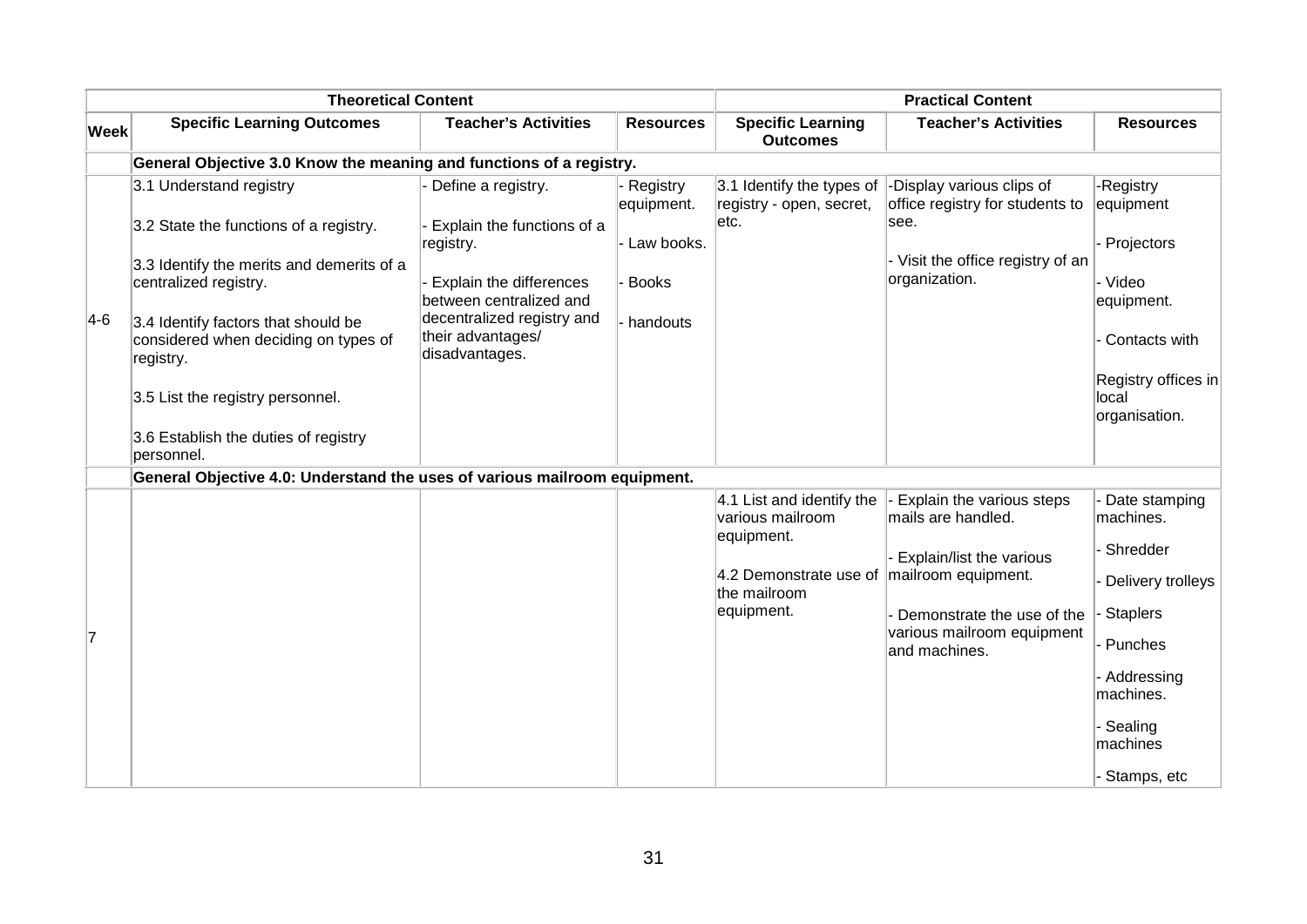|           | <b>Theoretical Content</b>                                                                                                                                                                                                 |                                                                                                             |                                  |                                                                                                           | <b>Practical Content</b>                                                                                                                                                                                        |                                                                          |
|-----------|----------------------------------------------------------------------------------------------------------------------------------------------------------------------------------------------------------------------------|-------------------------------------------------------------------------------------------------------------|----------------------------------|-----------------------------------------------------------------------------------------------------------|-----------------------------------------------------------------------------------------------------------------------------------------------------------------------------------------------------------------|--------------------------------------------------------------------------|
| Week      | <b>Specific Learning Outcomes</b>                                                                                                                                                                                          | <b>Teacher's Activities</b>                                                                                 | <b>Resources</b>                 | <b>Specific Learning</b><br><b>Outcomes</b>                                                               | <b>Teacher's Activities</b>                                                                                                                                                                                     | <b>Resources</b>                                                         |
|           | General Objective 5.0: Know the functions and services of the Post office and other special deliveries.                                                                                                                    |                                                                                                             |                                  |                                                                                                           |                                                                                                                                                                                                                 |                                                                          |
| 8         | 5.1 List services provided by the Post<br>Office e.g. EMS, Registered Mails,<br>Money Orders, Parcel Post, Advice of<br>Deliveries, Airmail, etc.<br>5.2 List the various public and private<br>services eg DHL, UPS, etc. | Explain the various<br>services rendered by the<br>Post Office.<br>Explain the various<br>courier services. | Brochures<br>- List of<br>prices | Chalkboard 5.1 To provide with<br>practical experience<br>visiting public and<br>private postal services. | Organise a trip to the Post<br>Office.<br>Get students in groups to<br>ask relevant\ questions about - Contacts with<br>postal services.<br>Give students case study to<br>select appropriate mail<br>services. | Specimens of<br>items listed in<br>5.1.<br>local Post Office.            |
|           | General Objective 6.0: Understand the services of NITEL and other communication services.                                                                                                                                  |                                                                                                             |                                  |                                                                                                           |                                                                                                                                                                                                                 |                                                                          |
| $9 - 10$  | 6.1 List the services of NITEL eg<br>local/long distance calls, international<br>calls, fax messages, Internet.                                                                                                            | Explain the services and<br>operation rendered by<br>NITEL.                                                 | Brochure<br>- List of<br>prices  | 6.1 Identify other types<br>lof communication<br>services, eg GSM, etc.                                   | Organise a trip to NITEL<br>and NIPOST.                                                                                                                                                                         | - NITEL Cards<br>Handsets<br>- Telephone box<br>Refill cards etc.        |
|           | General Objective 7.0 Know common office terms, acronyms, abbreviations and slips.                                                                                                                                         |                                                                                                             |                                  |                                                                                                           |                                                                                                                                                                                                                 |                                                                          |
| $11 - 12$ | 7.1 List most common office terms,<br>acronyms, abbreviations, etc.                                                                                                                                                        | Explain the common office Handouts<br>terms that are in use.                                                |                                  | 7.1 Identify and explain<br>the use of office slips<br>and common terms eg.<br>Urgent, immediate, etc.    | Explain the use of office<br>slips and common terms.<br>Group work/game to<br>identify various<br>(Hidden) acronyms and office words, memory<br>slips.                                                          | - Various Slips<br>Group work<br>game form<br>(scrambled<br>cards, etc). |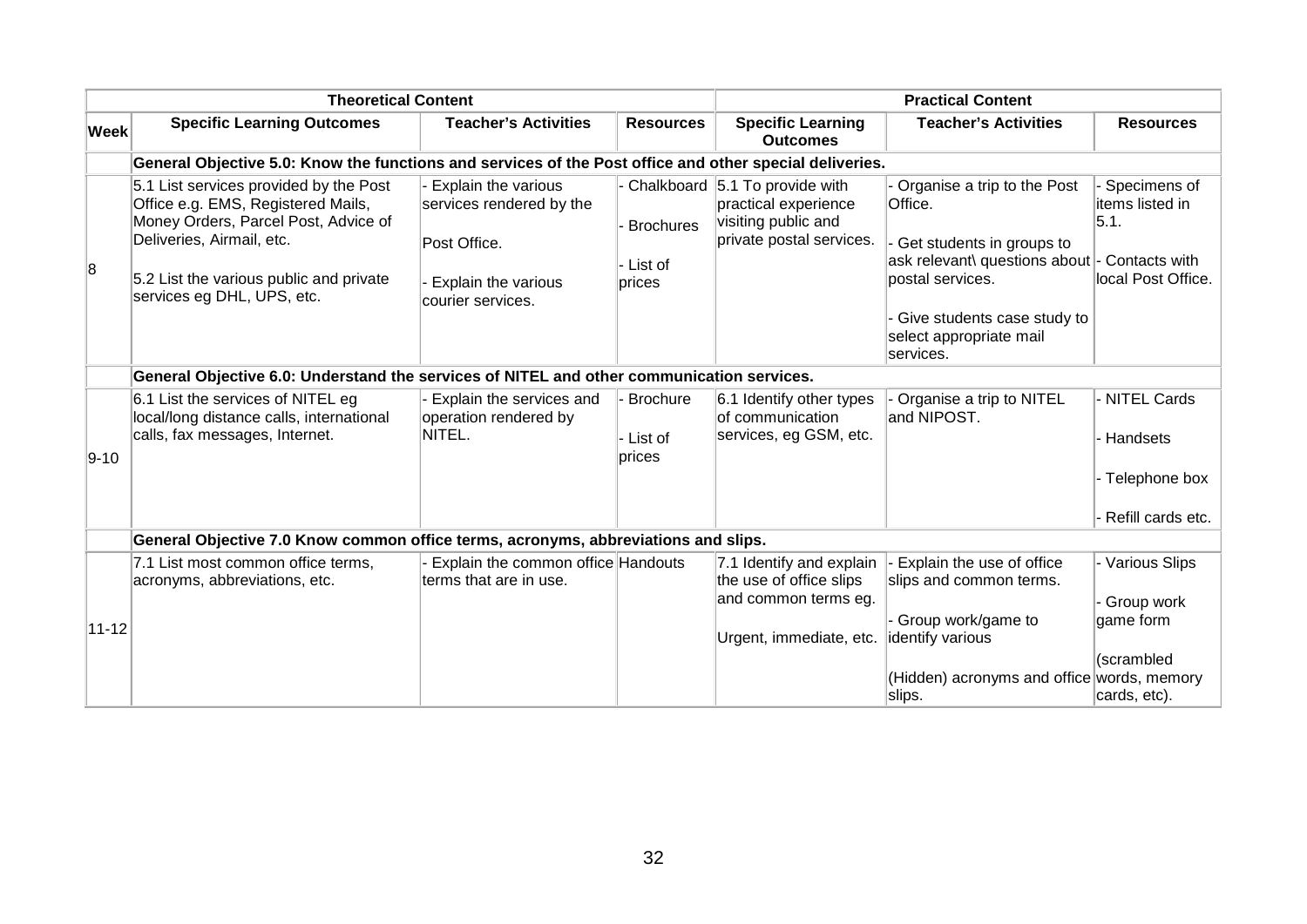|             | <b>Theoretical Content</b>                                                                                                                                                                   |                                                                                                                                                                                     |                                                      | <b>Practical Content</b>                    |                                                          |                                                                                                                |
|-------------|----------------------------------------------------------------------------------------------------------------------------------------------------------------------------------------------|-------------------------------------------------------------------------------------------------------------------------------------------------------------------------------------|------------------------------------------------------|---------------------------------------------|----------------------------------------------------------|----------------------------------------------------------------------------------------------------------------|
| <b>Week</b> | <b>Specific Learning Outcomes</b>                                                                                                                                                            | <b>Teacher's Activities</b>                                                                                                                                                         | <b>Resources</b>                                     | <b>Specific Learning</b><br><b>Outcomes</b> | <b>Teacher's Activities</b>                              | <b>Resources</b>                                                                                               |
|             | General Objective 8.0 Understand the types, importance and functions of office equipment.                                                                                                    |                                                                                                                                                                                     |                                                      |                                             |                                                          |                                                                                                                |
| $13 - 15$   | 8.1 Establish the importance of the<br>various office equipment.<br>8.2 List the functions of the office<br>equipment.<br>8.3 State the advantages/disadvantages<br>of using some equipment. | Explain the importance of<br>the various equipment.<br>List and explain the<br>functions of office<br>equipments.<br>Explain the advantages/<br>disadvantages of each<br>equipment. | - Handouts<br>- Pictures<br>- Posters<br>- Magazines | List the types of key<br>office equipments. | List and explain the general<br>of key office equipment. | - Computer<br>- Photocopies<br>- Franking<br>machine<br>- Shredder<br>- Fax machine<br>- Scanner<br>Guillotine |
|             |                                                                                                                                                                                              |                                                                                                                                                                                     |                                                      |                                             |                                                          | - Filing cabinets<br>- Scanner etc.                                                                            |

|     | <b>ASSESSMENT CRITERIA</b> |                                                                        |     |  |  |  |  |
|-----|----------------------------|------------------------------------------------------------------------|-----|--|--|--|--|
|     |                            | Coursework Course test Practical Other (Examination/project/portfolio) |     |  |  |  |  |
| 30% | %                          | %                                                                      | 70% |  |  |  |  |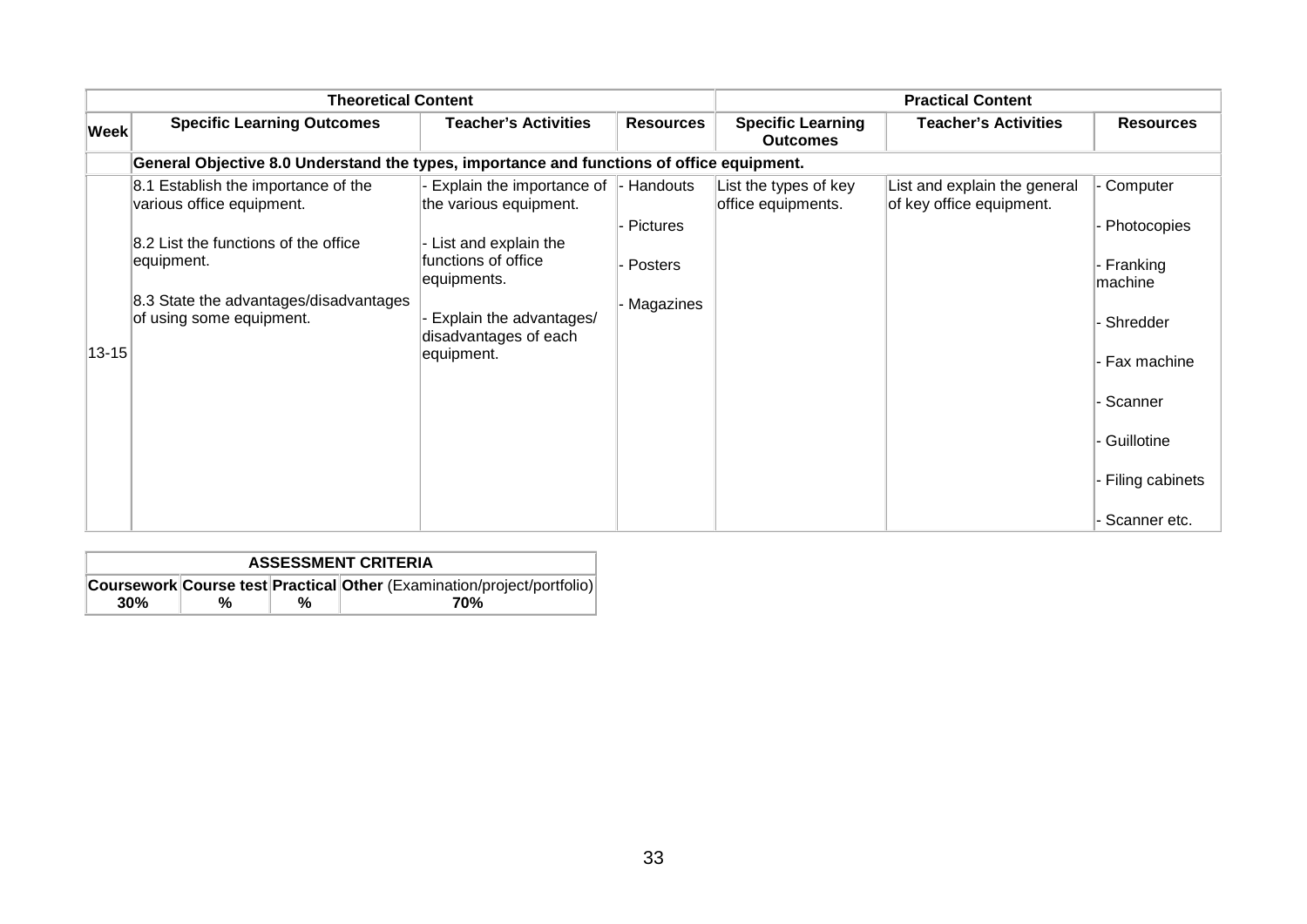## **2ND SEMESTER**

## **ICT II**

| <b>PROGRAMME: ND Office Technology and Management</b> |                       |                     |                       |
|-------------------------------------------------------|-----------------------|---------------------|-----------------------|
| <b>∣Course: ICT II</b>                                | ∣Code: OTM 214        | <b>Credit Unit:</b> | ∣8 hours              |
| Semester: 2                                           | ∣Pre-requisite: ICT I | Theoretical:        | 1 hours/week - 12.5 % |
|                                                       |                       | ∣Practical:         | 7 hours/week - 87.5%  |
|                                                       |                       |                     |                       |

**Aim/Goal:** This module is designed to enable students to understand how to work with numbers, data and visual aids presentations using a computer efficiently.

### **General Objectives:**

1. Introduce students and effectively operate a spreadsheet software (MS Excell application)

2. Know how to work visual aids presentations using a computer

<span id="page-35-0"></span>3. Understand the use and impact of basic computer-based communication technologies in a working environment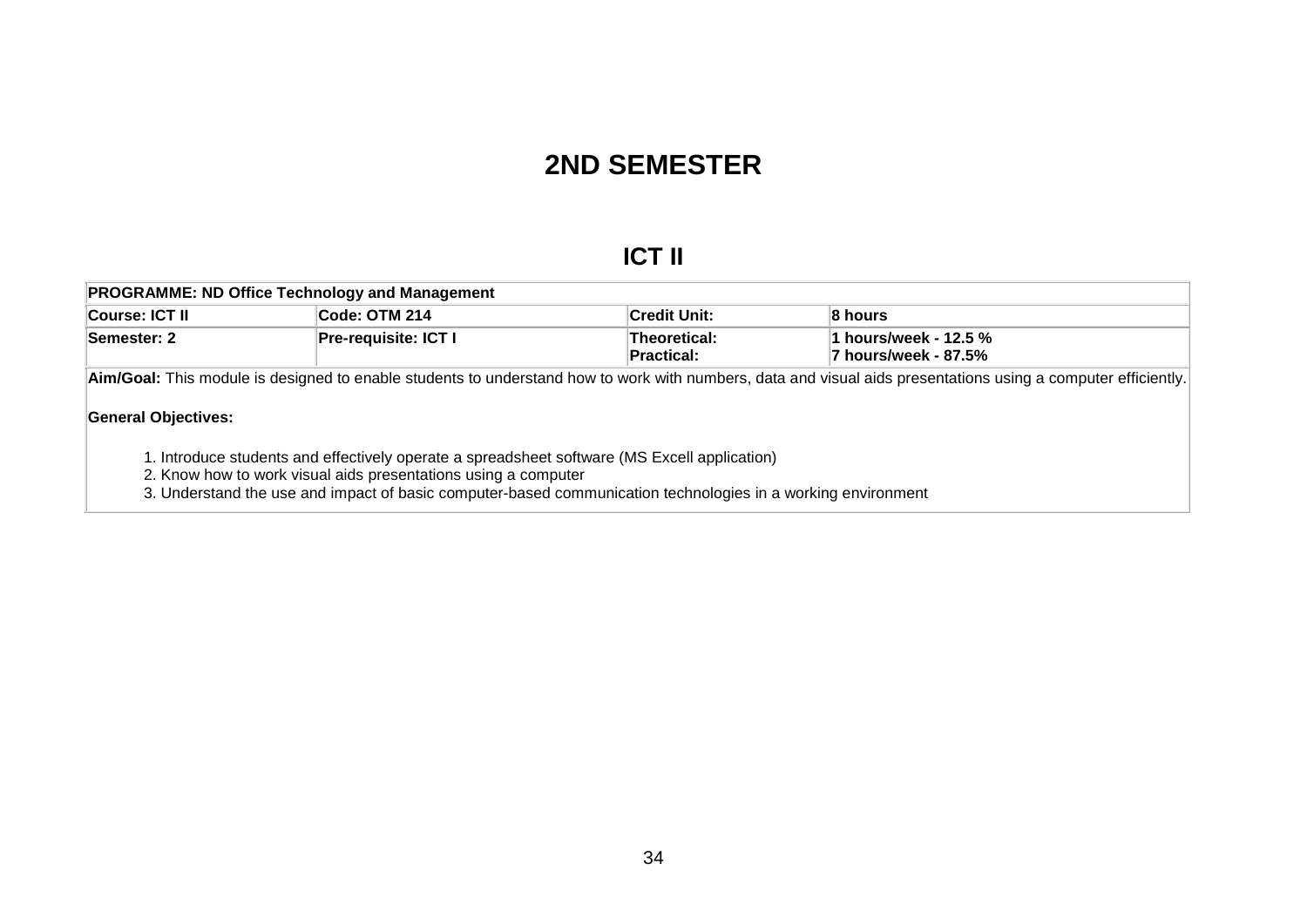|             |                                                                 | <b>Theoretical Content</b>                                                                    |                  |                                                                                                                                                                                                                                                                                                                                                                                                                                                            | <b>Practical Content</b>                                                                                                                                                                                                                                                                                                                                                                                                                                                                                                                                                                                                                                                               |                                                                                                                                                                                             |
|-------------|-----------------------------------------------------------------|-----------------------------------------------------------------------------------------------|------------------|------------------------------------------------------------------------------------------------------------------------------------------------------------------------------------------------------------------------------------------------------------------------------------------------------------------------------------------------------------------------------------------------------------------------------------------------------------|----------------------------------------------------------------------------------------------------------------------------------------------------------------------------------------------------------------------------------------------------------------------------------------------------------------------------------------------------------------------------------------------------------------------------------------------------------------------------------------------------------------------------------------------------------------------------------------------------------------------------------------------------------------------------------------|---------------------------------------------------------------------------------------------------------------------------------------------------------------------------------------------|
| <b>Week</b> | <b>Specific Learning</b><br><b>Outcomes</b>                     | <b>Teacher's Activities</b>                                                                   | <b>Resources</b> | <b>Specific Learning</b><br><b>Outcomes</b>                                                                                                                                                                                                                                                                                                                                                                                                                | <b>Teacher's Activities</b>                                                                                                                                                                                                                                                                                                                                                                                                                                                                                                                                                                                                                                                            | <b>Resources</b>                                                                                                                                                                            |
|             |                                                                 |                                                                                               |                  |                                                                                                                                                                                                                                                                                                                                                                                                                                                            | General Objective 1: Introduce students and effectively operate a spreadsheet software (MS Excel application)                                                                                                                                                                                                                                                                                                                                                                                                                                                                                                                                                                          |                                                                                                                                                                                             |
| $1-6$       | <b>Define</b> what is a<br>use of a<br>spreadsheet<br>correctly | Explain the importance Hands-out<br>spreadsheet and the of using spreadsheets<br>in an office | Graphic & charts | $\cdot$ Explain when to<br>use spreadsheets<br>$\bullet$ Opening a<br>spreadsheet using<br>MS Excel<br>l• Explain a<br>spreadsheet<br>structure and how to<br>plan a spreadsheet<br>• Placing numerical<br>table titles, and use<br>of columns and rows.<br>$\bullet$ How to move from<br>cell to cell and<br>meanings of clear<br>and <i>delete</i> in MS<br>Excel.<br>$\cdot$ How to change a<br>spreadsheet look.<br>Enter, edit and<br>manipulate data | Explain the need of applying<br>spreadsheets in commerce and<br>business. How this sort of software<br>allow manipulating and presenting data<br>in a numbers and graphical forms.<br>Show how to load (open) and main<br>functions of Microsoft Excel.<br>Explain how and where place numerical<br>table titles, what will go in each of the<br>rows and columns, how any result will<br>worked out, and how to change the<br>spreadsheet looks (eg. number fonts)<br>Show how to insert and amend text and<br>numerical data into the spreadsheet<br>and how to move from one cell to<br>another. Explain how to correct<br>mistakes and the difference between<br>clear and delete. | 2 printers available per<br>computer lab.<br>MS Excel for Windows<br>hand-out support<br>material<br>2 printers available per<br>computer lab<br>Keyboarding Support<br>material in English |
|             |                                                                 |                                                                                               |                  | Explain the use of<br>calculations using<br>spreadsheets<br>Create and<br>arithmetical formulae<br>and use common<br>functions<br>$\cdot$ Know how to<br>replicate formulae<br>(fill)<br>• Use common<br>numerical formatting<br>and alignments                                                                                                                                                                                                            | Show how to calculate results from a<br>spreadsheets, using data. Explain how<br>and where to enter a formula and how<br>to modify it. Student practice producing<br>a basic spreadsheet including formulas.<br>Explain with a practical example, how to<br>print spreadsheets documents, with<br>formulae showing in full, and with data<br>showing in full.<br>Demonstrate how to save and close a                                                                                                                                                                                                                                                                                   |                                                                                                                                                                                             |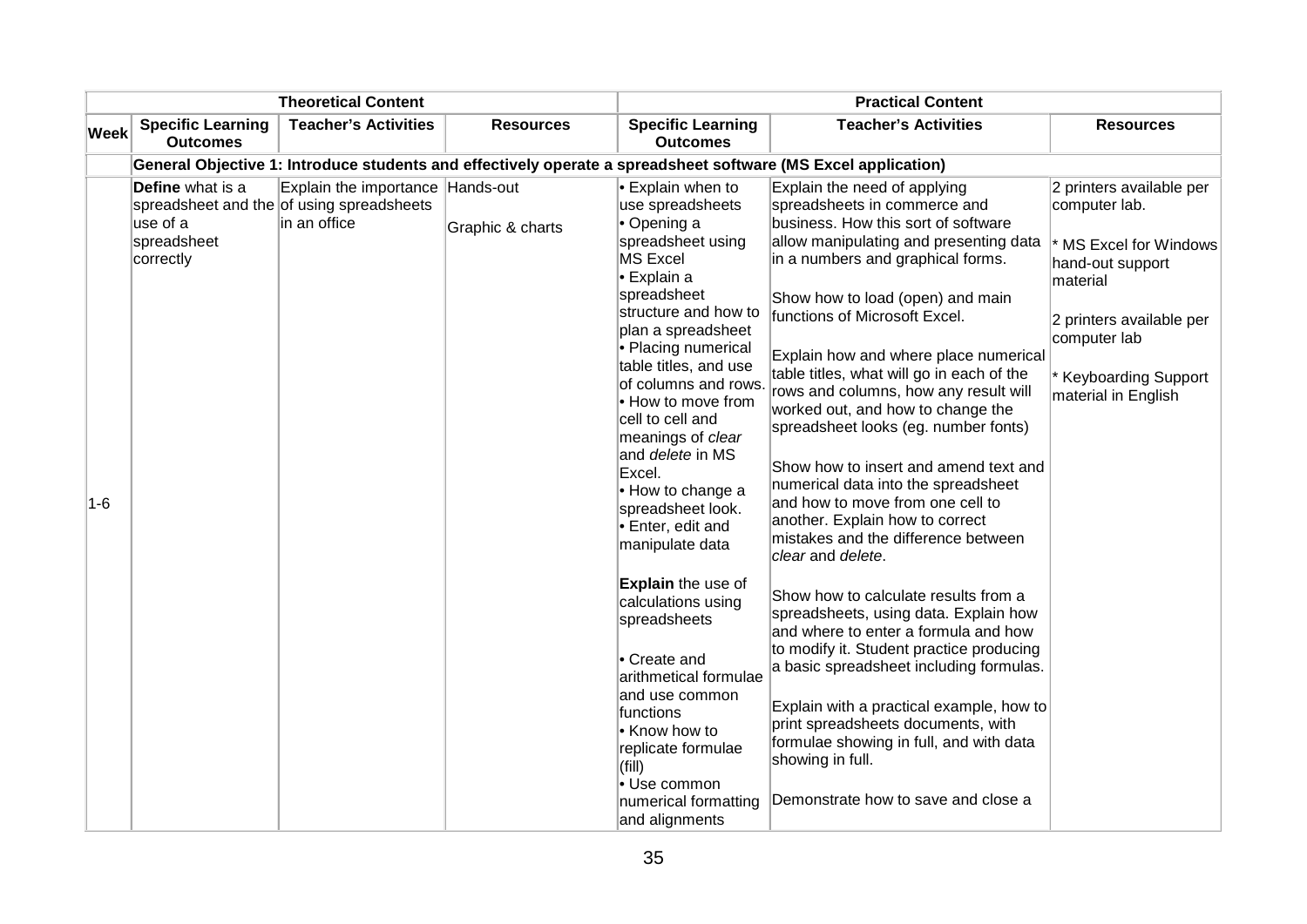|             |                                             | <b>Theoretical Content</b>  |                  |                                                                                                                                                                                                                                                                                                                                                                                                                                                                                                                                                                                                                            | <b>Practical Content</b>                                                                                                                                                                                                                                                                                                                                                                                                                                                                                                                                                                 |                  |
|-------------|---------------------------------------------|-----------------------------|------------------|----------------------------------------------------------------------------------------------------------------------------------------------------------------------------------------------------------------------------------------------------------------------------------------------------------------------------------------------------------------------------------------------------------------------------------------------------------------------------------------------------------------------------------------------------------------------------------------------------------------------------|------------------------------------------------------------------------------------------------------------------------------------------------------------------------------------------------------------------------------------------------------------------------------------------------------------------------------------------------------------------------------------------------------------------------------------------------------------------------------------------------------------------------------------------------------------------------------------------|------------------|
| <b>Week</b> | <b>Specific Learning</b><br><b>Outcomes</b> | <b>Teacher's Activities</b> | <b>Resources</b> | <b>Specific Learning</b><br><b>Outcomes</b>                                                                                                                                                                                                                                                                                                                                                                                                                                                                                                                                                                                | <b>Teacher's Activities</b>                                                                                                                                                                                                                                                                                                                                                                                                                                                                                                                                                              | <b>Resources</b> |
|             |                                             |                             |                  | result will worked<br>out, and do<br>recalculations<br>• Link live data from<br>one spreadsheet to<br>another<br>• Use spreadsheets<br>to solve problems<br>and project results<br>• Manage and print<br>spreadsheets<br>documents<br>Use of typing<br>techniques to speed<br>when typing<br>numbers:<br>• Typing numbers<br>using correct<br>techniques in<br>touching a key<br>• Apply typing<br>techniques when<br>typing symbols<br>Show the benefits of<br>using pie charts, line<br>graphs and<br>bar/column charts:<br>• Importance of chart<br>and graphs in<br>document<br>presentations<br>• Use of MS Excel for | • How any calculation spreadsheet software application.<br>Check on student's typing technique<br>and speed improvements when typing<br>numbers and symbols. Practice with<br>real data.<br>Explain the importance of charts and<br>graphs presentations. Show what<br>programs ca be used to produce charts<br>and graphs.<br>Explain how to produce a simple chart<br>and graph using Microsoft Excel<br>function: how to enter data and editing<br>data; change the appearance of a chart<br>or graph, and print the chart or graph to<br>an appropriate standard of<br>presentation. |                  |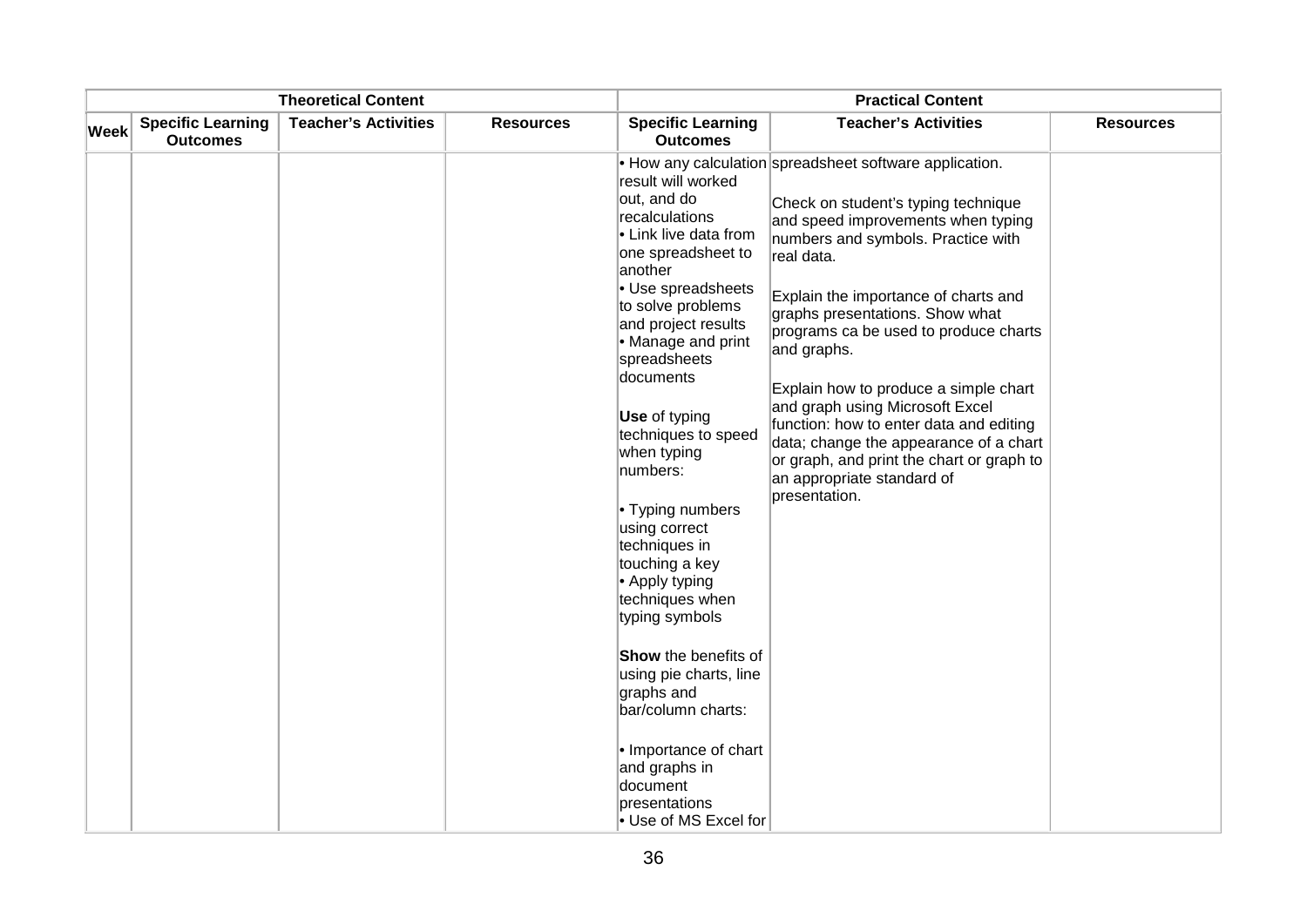|             |                                             | <b>Theoretical Content</b>                                                       |                  |                                                                                                                                                                                                                                                                                                                                                  | <b>Practical Content</b>                                                                                                                                                                                                                                                                                                                                                                                                                                                                                                                                                                            |                                                                                                                                                                                                                |
|-------------|---------------------------------------------|----------------------------------------------------------------------------------|------------------|--------------------------------------------------------------------------------------------------------------------------------------------------------------------------------------------------------------------------------------------------------------------------------------------------------------------------------------------------|-----------------------------------------------------------------------------------------------------------------------------------------------------------------------------------------------------------------------------------------------------------------------------------------------------------------------------------------------------------------------------------------------------------------------------------------------------------------------------------------------------------------------------------------------------------------------------------------------------|----------------------------------------------------------------------------------------------------------------------------------------------------------------------------------------------------------------|
| <b>Week</b> | <b>Specific Learning</b><br><b>Outcomes</b> | <b>Teacher's Activities</b>                                                      | <b>Resources</b> | <b>Specific Learning</b><br><b>Outcomes</b>                                                                                                                                                                                                                                                                                                      | <b>Teacher's Activities</b>                                                                                                                                                                                                                                                                                                                                                                                                                                                                                                                                                                         | <b>Resources</b>                                                                                                                                                                                               |
|             |                                             |                                                                                  |                  | creating chart and<br>graphics<br>• Select/enter<br>heading and axes<br>titles<br>• Formatting axis and<br>labels<br>• Set numerical<br>parameters and<br>format data use<br>legend when<br>appropriate<br>• Enter, edit and<br>change data<br>• Design and modify<br>appearance of chart<br>and graphs<br>• Save and print<br>charts and graphs |                                                                                                                                                                                                                                                                                                                                                                                                                                                                                                                                                                                                     |                                                                                                                                                                                                                |
|             |                                             | General Objective 2: Know how to work visual aids presentations using a computer |                  |                                                                                                                                                                                                                                                                                                                                                  |                                                                                                                                                                                                                                                                                                                                                                                                                                                                                                                                                                                                     |                                                                                                                                                                                                                |
| $7 - 12$    |                                             |                                                                                  |                  | <b>Emphasise the</b><br>impact of visual<br>presentations in an<br>office:<br>• Using interactive<br>boards<br>• Overhead projector<br>• Slide projector<br>• Video<br>• Electronic<br>presentation (MS<br>Power Point)<br><b>Explain</b> how to<br>prepare and use                                                                              | Explain the impact of visual<br>presentations in the audience. Show<br>some examples using different<br>resources such as: interactive board,<br>overhead projector, slide projector,<br>video, and computer-based electronic<br>presentations (MS Power Point for<br>windows).<br>Explain how to select an appropriate<br>visual aid in presentations, and how to<br>make an appropriate impact on the<br>audience. Explain and student practice<br>of the preparation process (equipment<br>availability, room, information to be<br>delivered and type of audience<br>addressed). Advantages and | Computer Lab<br>Whiteboards, interactive<br>boards, overhead<br>projectors, slide<br>projectors, video,<br>electronic presentation<br>software (MS Power<br>Point)<br>2 printers available per<br>computer lab |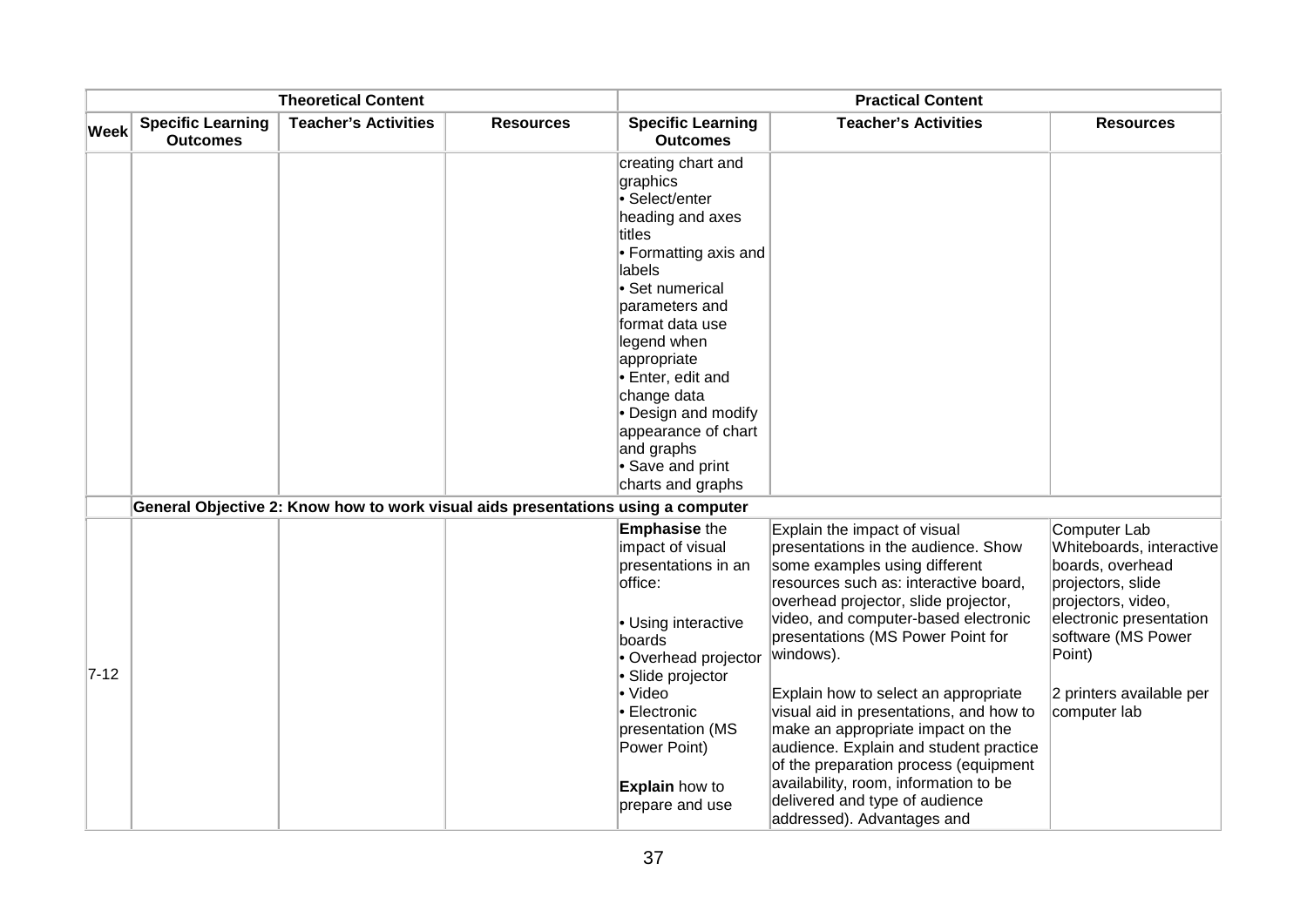|      |                                             | <b>Theoretical Content</b>  |                  |                                                                                                                                                                                                                                                                                          | <b>Practical Content</b>                                                                                                                                                                                                                                                                                                                                                                                                                                                                                                                                                                                                                                    |                  |
|------|---------------------------------------------|-----------------------------|------------------|------------------------------------------------------------------------------------------------------------------------------------------------------------------------------------------------------------------------------------------------------------------------------------------|-------------------------------------------------------------------------------------------------------------------------------------------------------------------------------------------------------------------------------------------------------------------------------------------------------------------------------------------------------------------------------------------------------------------------------------------------------------------------------------------------------------------------------------------------------------------------------------------------------------------------------------------------------------|------------------|
| Week | <b>Specific Learning</b><br><b>Outcomes</b> | <b>Teacher's Activities</b> | <b>Resources</b> | <b>Specific Learning</b><br><b>Outcomes</b>                                                                                                                                                                                                                                              | <b>Teacher's Activities</b>                                                                                                                                                                                                                                                                                                                                                                                                                                                                                                                                                                                                                                 | <b>Resources</b> |
|      |                                             |                             |                  | visual aids:                                                                                                                                                                                                                                                                             | disadvantages of each one.                                                                                                                                                                                                                                                                                                                                                                                                                                                                                                                                                                                                                                  |                  |
|      |                                             |                             |                  | visual aid is required<br>• Preparation<br>process<br>• Making an<br>the audience<br>• Technical<br>requirements<br>• Advantages and<br>disadvantages of<br>each visual aid<br>• Need of visual<br>computer<br>presentation aid.<br>How to use MS<br><b>Power Point main</b><br>windows  | • Understand when a Explain the importance and main<br>applications of presentation computer<br>applications such as MS Power Point<br>for Windows. Explain the impact of<br>computer based visual presentations in<br>appropriate impact to the audience. Show some examples.<br>Explain the differences between slides<br>and dynamic power point presentations.<br>Load the software and show its main<br>functions: templates available, creating<br>new templates, how to type and change<br>letter appearances (sizes, fonts,<br>colours) and presentation behaviours<br>(fading in/out, animation and sound).<br>Check on student's typing technique |                  |
|      |                                             |                             |                  | • Creating OHP<br>slides<br>• Set up a slide<br>layout<br>• Maximum words<br>per slide<br>• Select font and<br>background<br>• Enter text and learn<br>how to add clip-arts,<br>pictures and bullets<br>• Slides shows in a<br>computer<br>• Use of techniques<br>such as fading-in/out, | and speed improvements.<br>Explain how to add clip-arts, pictures<br>and graphs in a power point<br>presentation. Show how to organise<br>and run a presentation. Practice with<br>students with some examples.<br>Show and practice in how to save and<br>close a presentation.                                                                                                                                                                                                                                                                                                                                                                            |                  |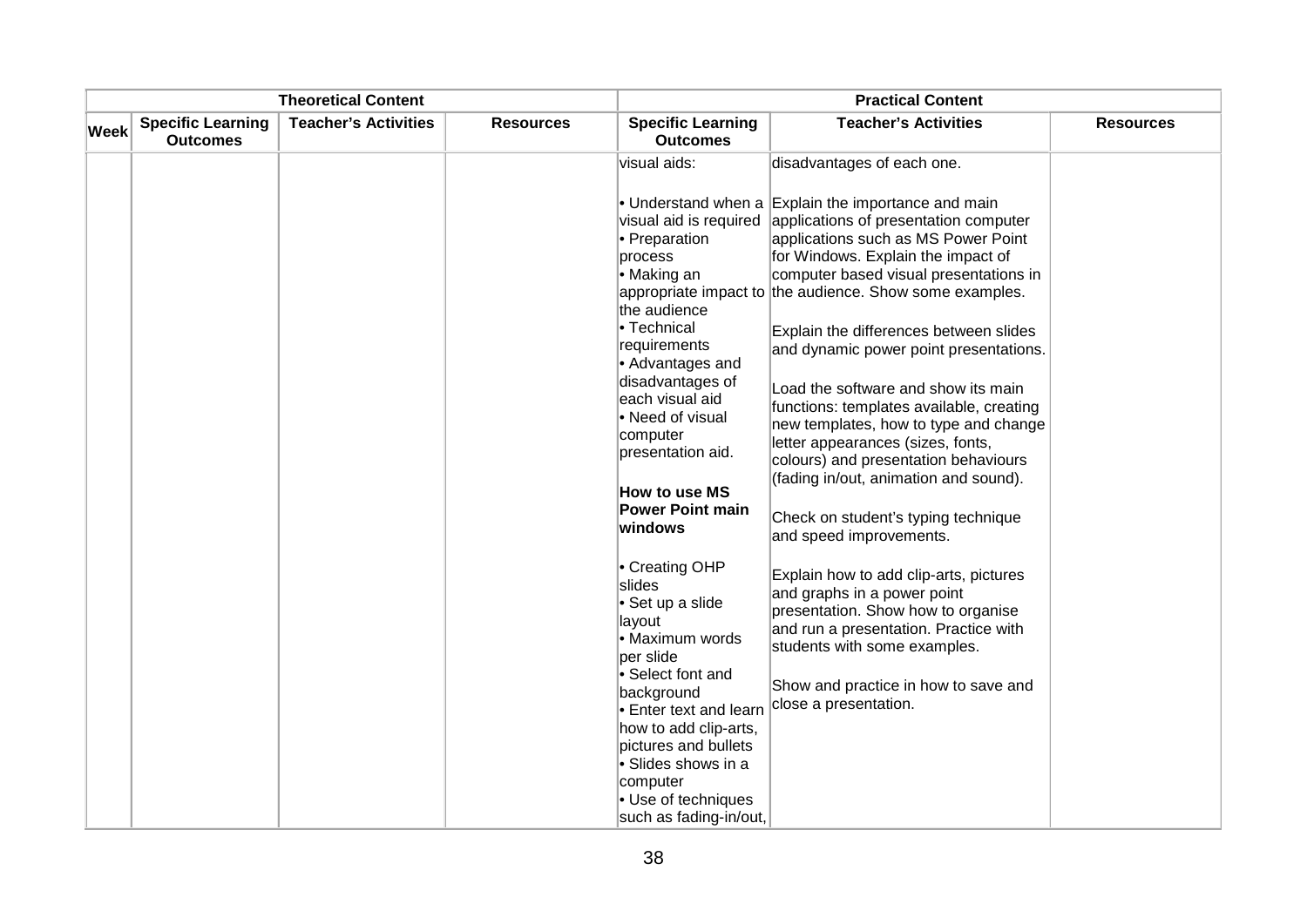|             |                                                   | <b>Theoretical Content</b>                                                                 |                                                                                                                        |                                                                                                                                                                                                                                                                                                                                                                                 | <b>Practical Content</b>                                                                                                                                                                                                                                                                                                                                                                                                                                                       |                                                                         |
|-------------|---------------------------------------------------|--------------------------------------------------------------------------------------------|------------------------------------------------------------------------------------------------------------------------|---------------------------------------------------------------------------------------------------------------------------------------------------------------------------------------------------------------------------------------------------------------------------------------------------------------------------------------------------------------------------------|--------------------------------------------------------------------------------------------------------------------------------------------------------------------------------------------------------------------------------------------------------------------------------------------------------------------------------------------------------------------------------------------------------------------------------------------------------------------------------|-------------------------------------------------------------------------|
| <b>Week</b> | <b>Specific Learning</b><br><b>Outcomes</b>       | <b>Teacher's Activities</b>                                                                | <b>Resources</b>                                                                                                       | <b>Specific Learning</b><br><b>Outcomes</b>                                                                                                                                                                                                                                                                                                                                     | <b>Teacher's Activities</b>                                                                                                                                                                                                                                                                                                                                                                                                                                                    | <b>Resources</b>                                                        |
|             |                                                   |                                                                                            |                                                                                                                        | animation and sound<br>• Use of speaker<br>notes and thumbnails<br>• Saving and printing<br>work                                                                                                                                                                                                                                                                                |                                                                                                                                                                                                                                                                                                                                                                                                                                                                                |                                                                         |
|             |                                                   |                                                                                            |                                                                                                                        |                                                                                                                                                                                                                                                                                                                                                                                 | General Objective 3: Understand the use and impact of basic computer-based communication technologies in a working environment                                                                                                                                                                                                                                                                                                                                                 |                                                                         |
|             | Define the<br>importance of online communications | Explain the key online<br>communications in a available in competitive Statistic tables on | Hand-outs                                                                                                              | Define what is an<br>online electronic<br>communication aid                                                                                                                                                                                                                                                                                                                     | Explain the meaning of online and<br>offline information technologies.                                                                                                                                                                                                                                                                                                                                                                                                         | 1-2 Computers per<br>lstudents                                          |
| 13-15       | modern office                                     | business: Internet and<br>Emails facilities.                                               | Online communication<br>availability in<br>Developing and<br>developed countries<br>(emphasis in African<br>countries) | and resources:<br>• Online and offline<br>computer<br>communications<br>• Use of Electronic<br>mail (Email) o<br>Identify and use an<br>Email browsing<br>software<br>Create an Email<br>address<br>• Value of username<br>and passwords<br>• Compose, reply<br>and send emails<br><b>Email netiquettes</b><br>Access attached<br>file, and attach file to<br>and Email message | Explain and show what is an email, how Access to the Internet<br>it works and why use email.<br>Show how to create your own email<br>address (using a public service provider<br>such as Yahoo, AltaVista or Hotmail).<br>The importance of the username and<br>the password. Meaning of the email<br>address. Finding people's email<br>addresses. Using the electronic<br>address book facility.<br>Show how to compose (write) email<br>messages. Check on student's typing | Microsoft Outlook<br>application<br>MS Outlook application<br>hand-outs |

| <b>ASSESSMENT CRITERIA</b> |      |     |                                                                                 |  |  |  |  |
|----------------------------|------|-----|---------------------------------------------------------------------------------|--|--|--|--|
|                            |      |     | <b>Coursework Course test Practical Other (Examination/project/portfolio) %</b> |  |  |  |  |
| %25                        | % 25 | %50 |                                                                                 |  |  |  |  |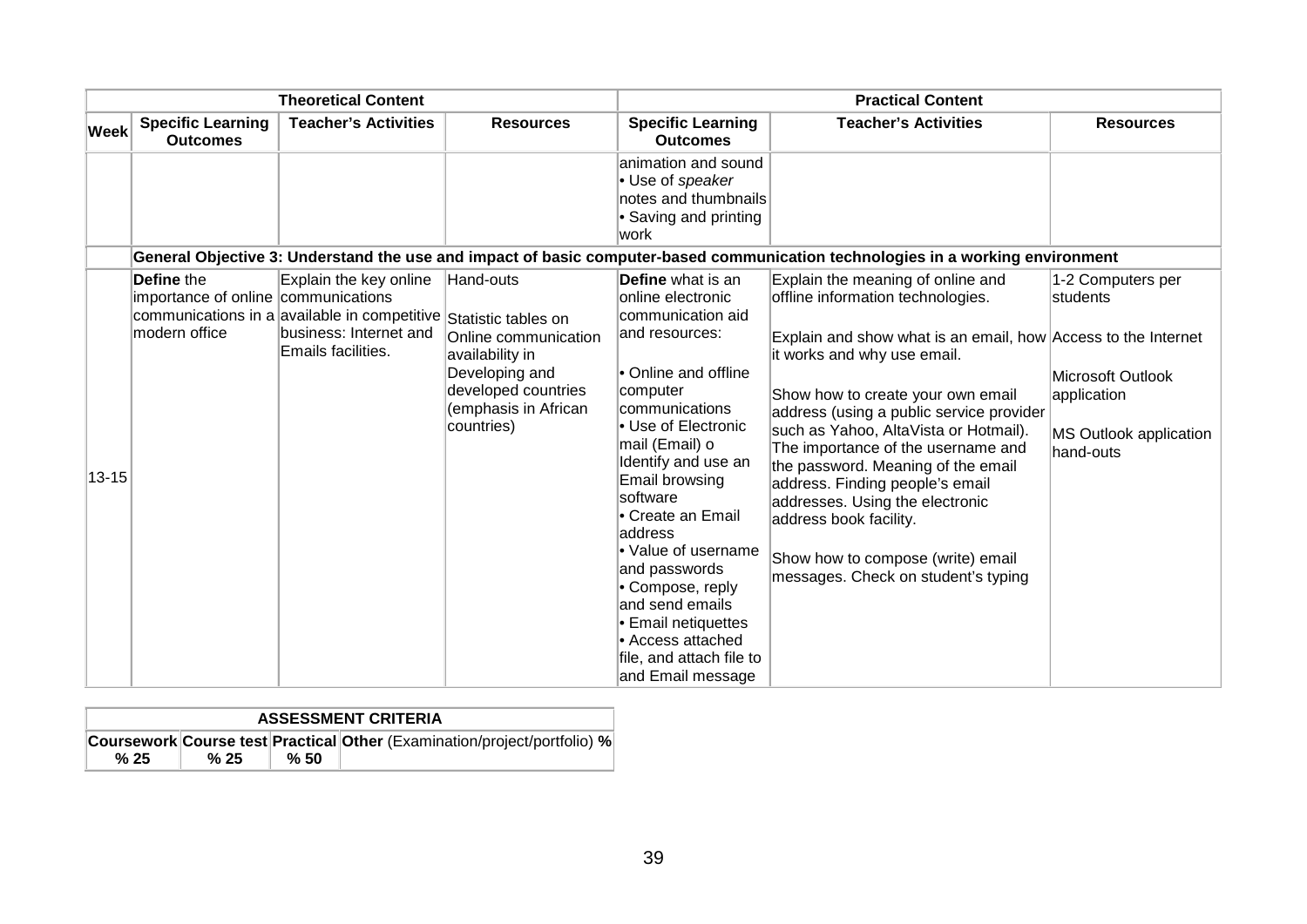# **Introduction to Entrepreneurship**

| <b>PROGRAMME: ND Office Technology and Management</b>                                                                                                                                                                                                                                   |                |                                   |                                                 |
|-----------------------------------------------------------------------------------------------------------------------------------------------------------------------------------------------------------------------------------------------------------------------------------------|----------------|-----------------------------------|-------------------------------------------------|
| <b>Course: INTRODUCTION TO ENTREPRENEURSHIP</b>                                                                                                                                                                                                                                         | Code: BAM 126  | <b>Credit Hours:</b>              | hours 3                                         |
| Semester: 2                                                                                                                                                                                                                                                                             | Pre-requisite: | <b>Theoretical:</b><br>Practical: | 1 hours/week - 33 $\%$<br>2 hours/week - 67 $%$ |
| Course main Aim/Goal                                                                                                                                                                                                                                                                    |                |                                   |                                                 |
| This course is designed to create general entrepreneurship awareness in the student with a view to inculcating in him the spirit of self-reliance.<br><b>General Objectives:</b>                                                                                                        |                |                                   |                                                 |
| 1. Understand the basic concept of entrepreneurship<br>2. Understand the roles of entrepreneurship in personal and national growth and development<br>3. Know how to set business goals<br>4. Know how to identify business opportunities<br>5. Know how to draw single business plans. |                |                                   |                                                 |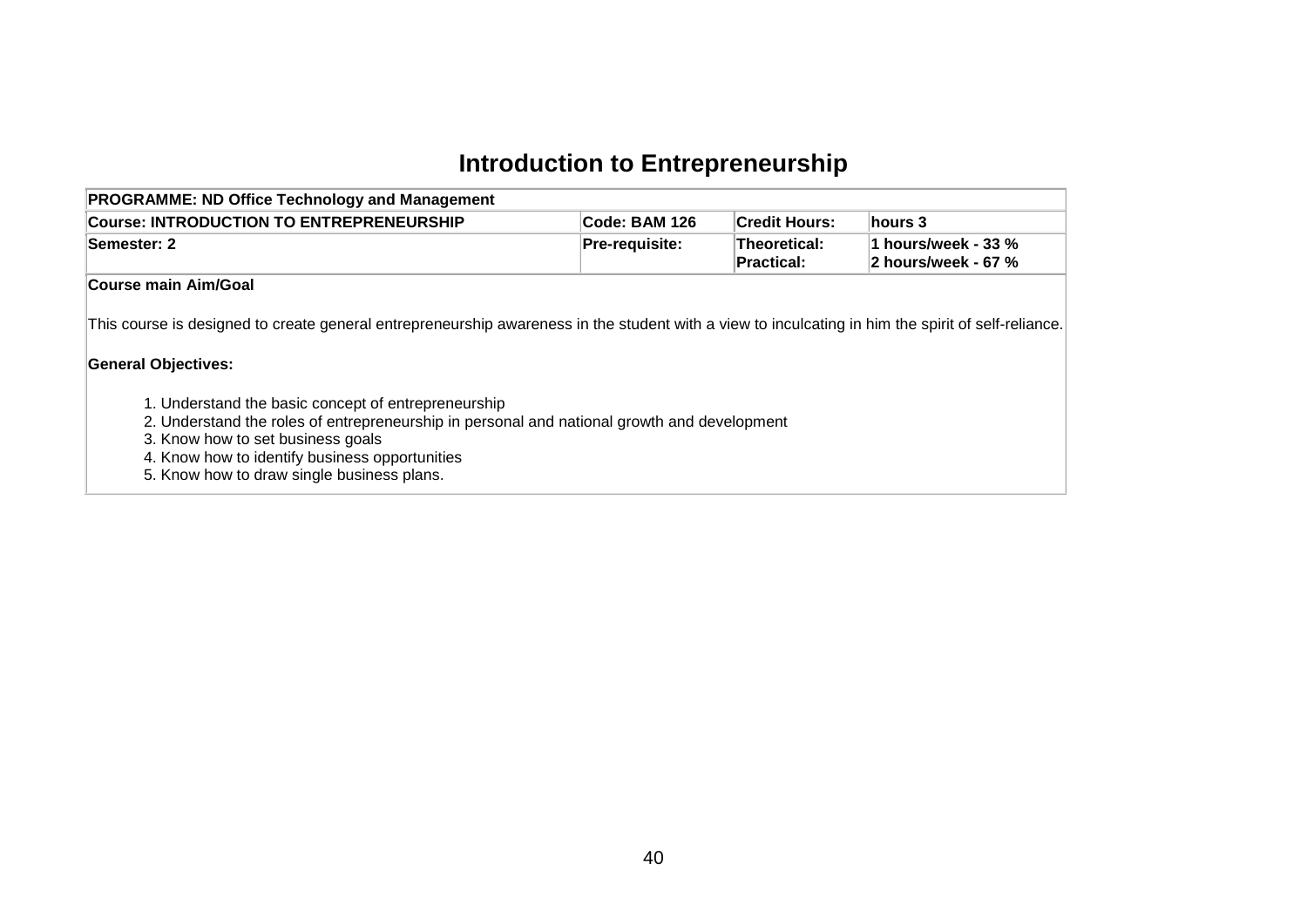|         | <b>Theoretical Content</b>                                                                                                          |                                                                                                                                                                            |                  |                                                                                                | <b>Practical Content</b>                                                            |                          |
|---------|-------------------------------------------------------------------------------------------------------------------------------------|----------------------------------------------------------------------------------------------------------------------------------------------------------------------------|------------------|------------------------------------------------------------------------------------------------|-------------------------------------------------------------------------------------|--------------------------|
| Week    | <b>Specific Learning Outcomes</b>                                                                                                   | <b>Teacher's Activities</b>                                                                                                                                                | <b>Resources</b> | <b>Specific Learning</b><br><b>Outcomes</b>                                                    | <b>Teacher's Activities</b>                                                         | <b>Resources</b>         |
|         | General Objective 1:. Understand the basic concept of Entrepreneurship                                                              |                                                                                                                                                                            |                  |                                                                                                |                                                                                     |                          |
|         | 1.1 Explain the terms:<br>i) Entrepreneurship<br>ii) Entrepreneur<br>iii) Enterprise<br>iv) Self Employment<br>v) Wage Employment   | i. Explain the terms related<br>to entrepreneurship.<br>ii. Compare wage<br>employment and self<br>employment with<br>entrepreneurship.<br>iii. Identify opportunities for | Textbooks        |                                                                                                |                                                                                     |                          |
| $1 - 4$ | 1.2 Compare:<br>i) Wage Employment and<br>Entrepreneurship<br>ii) Self Employment and<br>Entrepreneurship                           | self employment<br>iv. Explain the role of<br>entrepreneurship in wealth<br>creation.<br>v. Give assignment                                                                |                  |                                                                                                |                                                                                     |                          |
|         | 1.3 Identify the facilities and opportunities<br>available for self employment.<br>1.4 Identify successful entrepreneurs in Nigeria | vi. Organize a visit to an<br>entrepreneur's<br>organization.                                                                                                              |                  |                                                                                                |                                                                                     |                          |
|         | Evaluate the role of entrepreneurship in wealth<br>creation.                                                                        |                                                                                                                                                                            |                  |                                                                                                |                                                                                     |                          |
|         | General Objective 2: Understand the roles of entrepreneurship in personal and national growth and development                       |                                                                                                                                                                            |                  |                                                                                                |                                                                                     |                          |
|         | 2.1 Explain how entrepreneurship leads to the<br>creation of:<br>i) Self confidence                                                 | i. Explain the role of<br>entrepreneurship to<br>national development.                                                                                                     |                  | Textbooks Explain the role of<br>computer and information<br>technology in<br>entrepreneurship | Explain with the aid of Computer and<br>a computer and<br>application<br>packages:- | accessories<br>Lotus 123 |
| $5 - 7$ | ii) Self Expression<br>iii) Wage Employment for<br>others                                                                           | ii. Explain resources and<br>constraints of<br>entrepreneurship.                                                                                                           |                  |                                                                                                | E-mail                                                                              | Dbase                    |
|         | iv) Self Employment                                                                                                                 | iii. Explain the spirit of                                                                                                                                                 |                  |                                                                                                | Internet, website                                                                   | Internet facility        |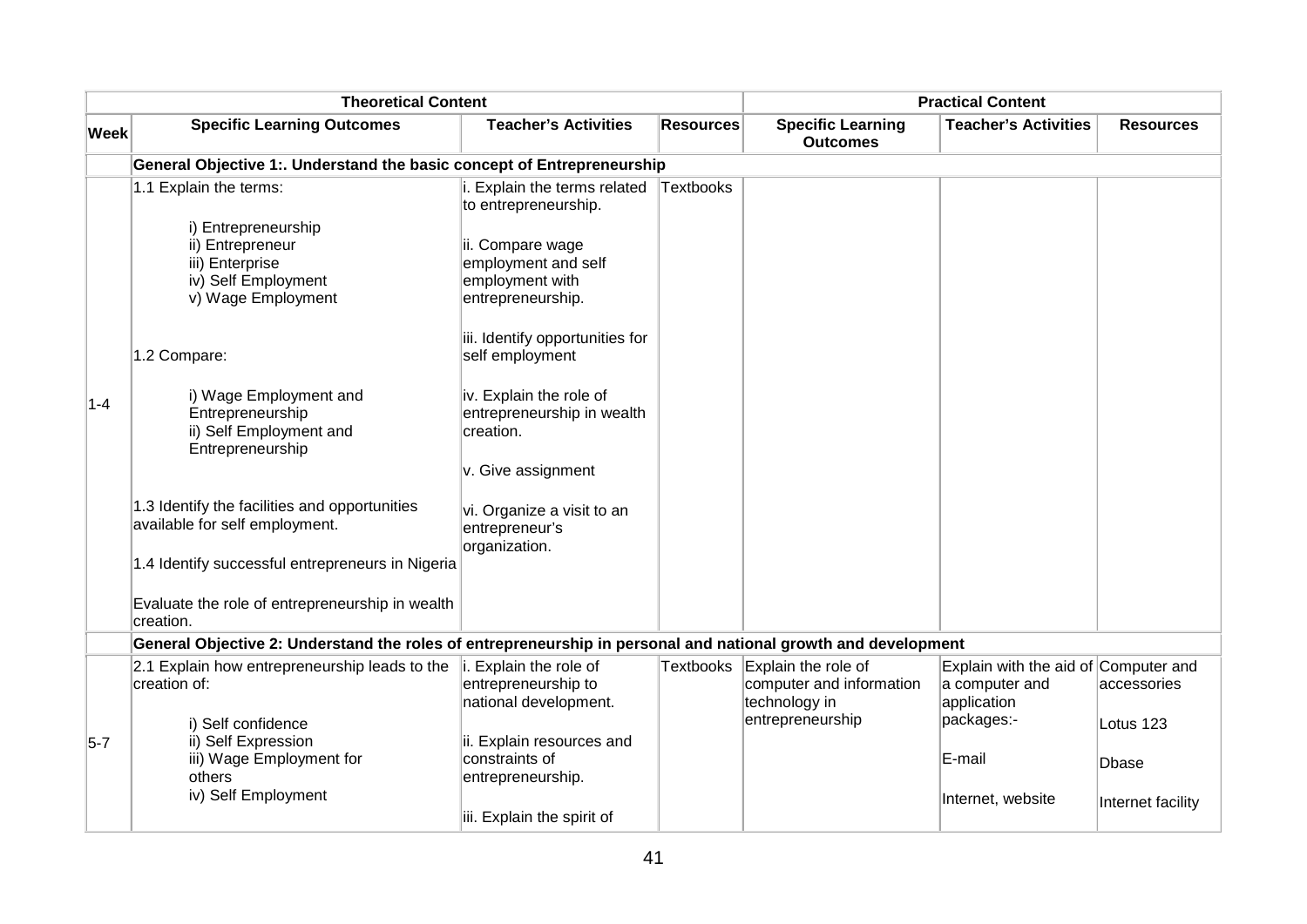|             | <b>Theoretical Content</b>                                                                              |                                                                           |                  |                                                   | <b>Practical Content</b>                                  |                             |
|-------------|---------------------------------------------------------------------------------------------------------|---------------------------------------------------------------------------|------------------|---------------------------------------------------|-----------------------------------------------------------|-----------------------------|
| <b>Week</b> | <b>Specific Learning Outcomes</b>                                                                       | <b>Teacher's Activities</b>                                               | <b>Resources</b> | <b>Specific Learning</b><br><b>Outcomes</b>       | <b>Teacher's Activities</b>                               | <b>Resources</b>            |
|             | 2.2 Identify resources and constraints of<br>entrepreneurship.                                          | <b>Achievement Motivation</b><br>Test (AMT).                              |                  |                                                   | Create:<br>Spreadsheet                                    |                             |
|             | 2.3 Explain how entrepreneurship leads to<br>import substitution and utilization of local<br>resources. | iv. Invite a successful<br>entrepreneur to give a talk<br>to the students |                  |                                                   | Invoice<br>Purchase order etc.                            |                             |
|             | 2.4 Explain how entrepreneurship leads to<br>equitable distribution of industries.                      |                                                                           |                  |                                                   |                                                           |                             |
|             | 2.5 Explain the spirit of Achievement<br>Motivation Test (A.M.T.)                                       |                                                                           |                  |                                                   |                                                           |                             |
|             | General Objective 3: Know how to set business goals                                                     |                                                                           |                  |                                                   |                                                           |                             |
|             | 1 Evaluate strengths, weaknesses<br>opportunities and threat (SWOT Analysis).                           | i. Explain SWOT analysis<br>and relate it to the<br>organization visited. | <b>Textbooks</b> | Explain the<br>Entrepreneurship                   | Demonstrate, using<br>appropriate<br>application package: | Computer and<br>accessories |
|             | 3.2 Explain the personal characteristics of an<br>entrepreneur.                                         | ii. Explain characteristics of<br>an entrepreneur.                        |                  |                                                   | Business planning                                         | Lotus 123<br>package        |
| $8 - 10$    | 3.3 Explain the Entrepreneurial Tasks:<br>i) Leadership                                                 | iii. Explain the<br>entrepreneurial tasks.                                |                  |                                                   | Time Management<br>etc.                                   | <b>Text Book</b>            |
|             | ii) Decision-making<br>iii) Business Planning<br>iv) Time Management                                    | iv. Conduct Test                                                          |                  |                                                   |                                                           |                             |
|             | Self Management                                                                                         |                                                                           |                  |                                                   |                                                           |                             |
|             | General Objective 4 Know how to identify business opportunities                                         |                                                                           |                  |                                                   |                                                           |                             |
|             | 1 Define business opportunity.                                                                          | i. Explain business<br>opportunities and process                          | <b>Textbooks</b> | Explain the process of<br>exploring opportunities | Demonstrate using<br>appropriate                          | Computer and<br>accessories |
|             | $11-12$ 4.2 Identify the process of product/service                                                     | of exploring them.<br>ii. Explain the process of                          |                  |                                                   | application package.<br><b>Product selection</b>          |                             |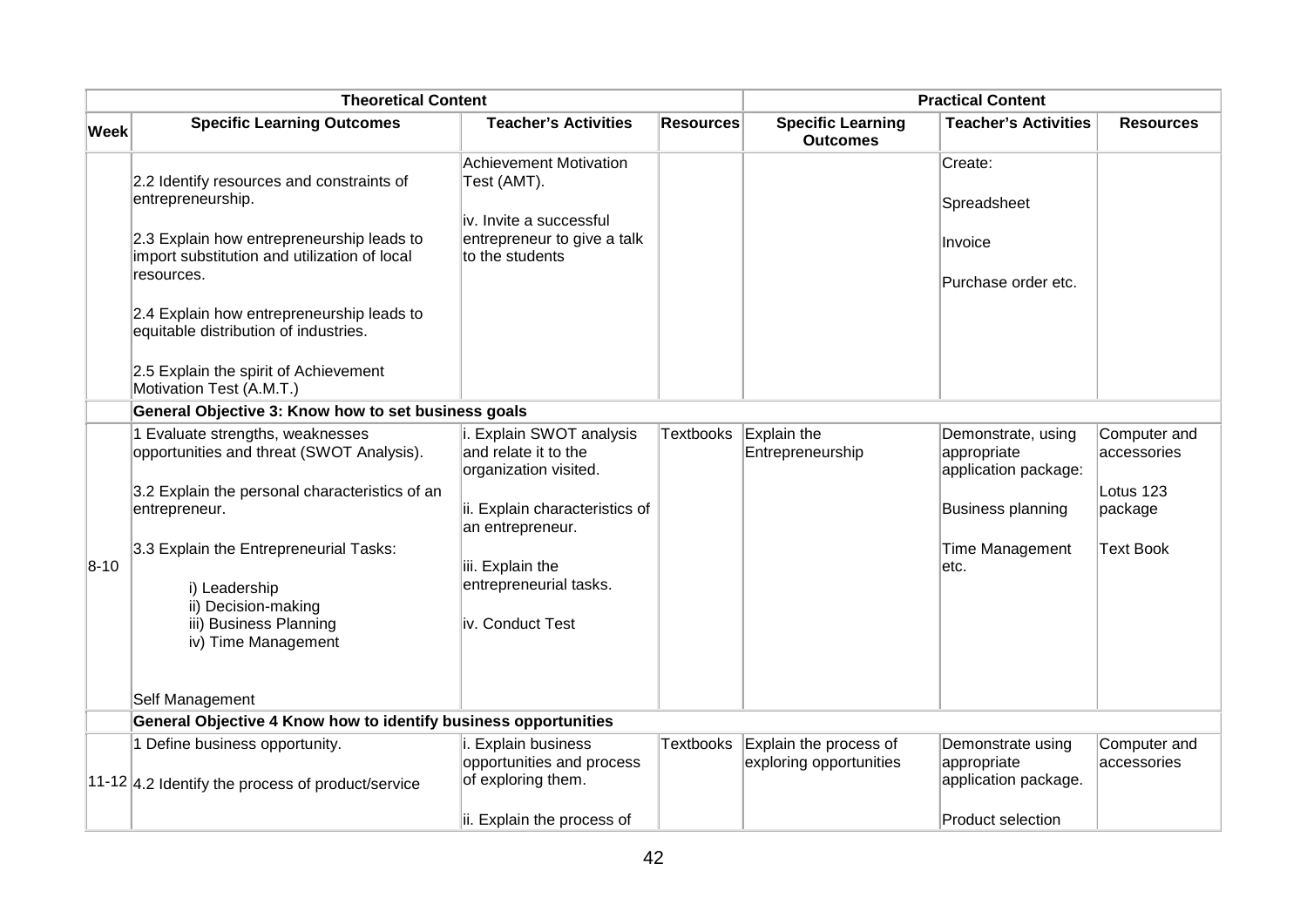|           | <b>Theoretical Content</b>                                                                                                             |                                                        |                  |                                                                           | <b>Practical Content</b>                   |                           |
|-----------|----------------------------------------------------------------------------------------------------------------------------------------|--------------------------------------------------------|------------------|---------------------------------------------------------------------------|--------------------------------------------|---------------------------|
| Week      | <b>Specific Learning Outcomes</b>                                                                                                      | <b>Teacher's Activities</b>                            | <b>Resources</b> | <b>Specific Learning</b><br><b>Outcomes</b>                               | <b>Teacher's Activities</b>                | <b>Resources</b>          |
|           | selection.                                                                                                                             | product/service selection                              |                  |                                                                           | product tracking order Dbase<br>tracking   |                           |
|           | 4.3 State the process of exploring opportunities                                                                                       |                                                        |                  |                                                                           |                                            | Lotus 123                 |
|           |                                                                                                                                        |                                                        |                  |                                                                           |                                            | <b>Text Book</b>          |
|           | General Objective 5: Know how to draw simple business plans                                                                            |                                                        |                  |                                                                           |                                            |                           |
|           | 5.1 Define the concept of business plan.                                                                                               | i. Explain the concept of<br>business plan and project | Textbooks        | Explain the process of<br>preparing preliminary                           | Guide students in<br>preparing preliminary | Computer<br>complete with |
|           | 5.2 Explain the process of preparing<br>preliminary project proposal.                                                                  | proposal.                                              |                  | project proposal.                                                         | project.                                   | accessories and:          |
|           |                                                                                                                                        | lii. Guide students in                                 |                  | Explain the process of                                                    | Demonstrate, using                         | Lotus 123                 |
|           | 5.3 Explain the process of preparing a<br>detailed) business plan.                                                                     | preparing a modest<br>business plan.                   |                  | preparing a detailed<br>business plan.                                    | appropriate<br>packages.                   | <b>Dbase</b>              |
| $13 - 15$ | 5.4 Conduct a modest business plan on a<br>selected venture (The written business plan<br>should be assessed as part of the continuous | iii. Give assignment.                                  |                  | Conduct a modest business Sales forecasting<br>plan on a selected venture | Business plan<br>Time sheet analysis       | Internet<br>connection    |
|           | assessment).                                                                                                                           |                                                        |                  |                                                                           | Employee tracking<br>Loan Amortization     | Text book                 |
|           |                                                                                                                                        |                                                        |                  |                                                                           | letc.                                      |                           |
|           |                                                                                                                                        |                                                        |                  |                                                                           | Explore internet for:<br>Company profile   |                           |
|           |                                                                                                                                        |                                                        |                  |                                                                           | Product catalogue                          |                           |
|           |                                                                                                                                        |                                                        |                  |                                                                           | <b>Product information</b>                 |                           |
|           |                                                                                                                                        |                                                        |                  |                                                                           | <b>URL Management</b>                      |                           |

|   | <b>ASSESSMENT CRITERIA</b> |   |                                                                          |  |  |  |
|---|----------------------------|---|--------------------------------------------------------------------------|--|--|--|
|   |                            |   | Coursework Course test Practical Other (Examination/project/portfolio) % |  |  |  |
| % | %50                        | % | 50                                                                       |  |  |  |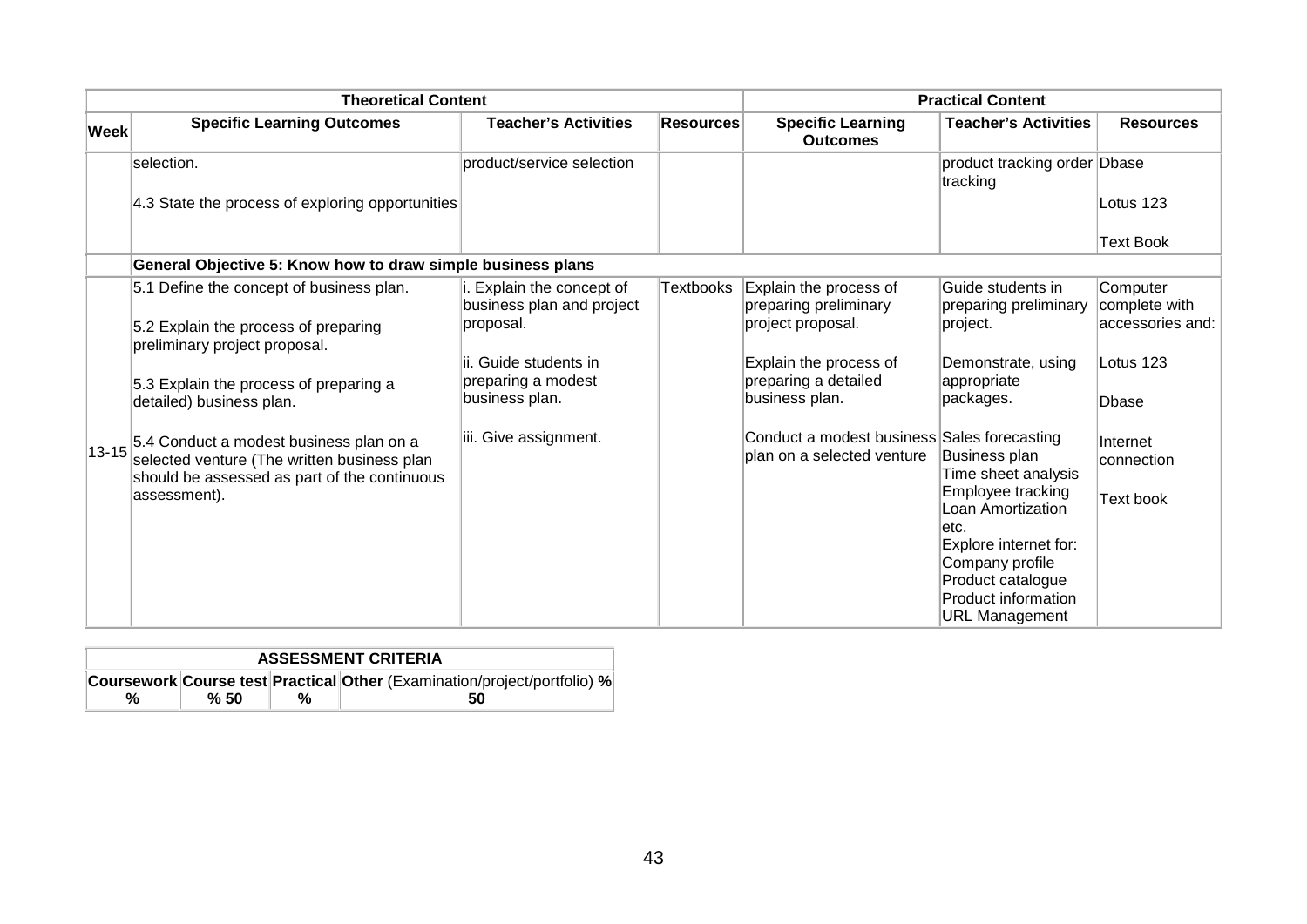## **Principles of Law**

| <b>PROGRAMME: ND BUSINESS ADMIN.</b>                                                                                                                                                                                                                                                                                                                                                                                                                                                                                  |                |                                   |                                            |
|-----------------------------------------------------------------------------------------------------------------------------------------------------------------------------------------------------------------------------------------------------------------------------------------------------------------------------------------------------------------------------------------------------------------------------------------------------------------------------------------------------------------------|----------------|-----------------------------------|--------------------------------------------|
| <b>Course: PRINCIPLES OF LAW I</b>                                                                                                                                                                                                                                                                                                                                                                                                                                                                                    | Code: BAM 113  | <b>Credit Hours:</b>              | 3 hours 2                                  |
| <b>Semester: ONE</b>                                                                                                                                                                                                                                                                                                                                                                                                                                                                                                  | Pre-requisite: | Theoretical:<br><b>Practical:</b> | 1 hours/week - 33 %<br>2 hours/week - 67 % |
| Course main Aim/Goal                                                                                                                                                                                                                                                                                                                                                                                                                                                                                                  |                |                                   |                                            |
| <b>General Objectives:</b><br>1. Know the composition of the Legal System in Nigeria<br>2. Know the rudiments of the Nigerian Constitutional Law concepts and the separation of powers in the constitution<br>3. Know the nature and sources of Nigerian Law<br>4. Know the law of the Person and of Association<br>5. Know the Law of Administration of Estates and Trusts<br>6. Understand the law of Property<br>7. Understand the rudiments of the Law of Contract.<br>8. Understand the Law of Tort in business. |                |                                   |                                            |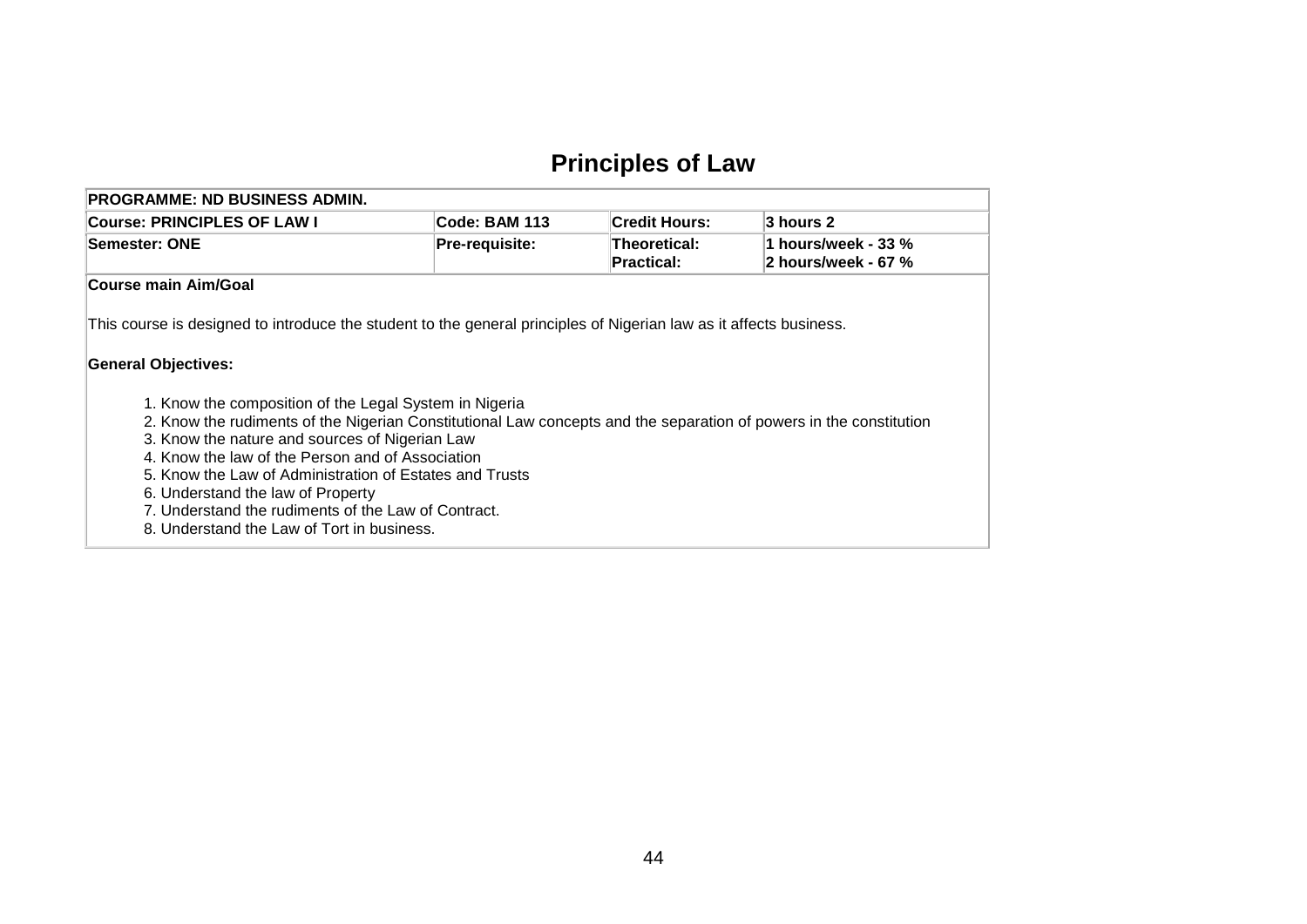| <b>Theoretical Content</b> |                                                                                                                                                                                                                                                                                                                                                                                                                                                                                                             |                                                                                                                                                                                                                                                                                  |                                                                                |                                                                                                                                                                                 | <b>Practical Content</b>                                                                                                                                            |                                                                                                                                                                            |
|----------------------------|-------------------------------------------------------------------------------------------------------------------------------------------------------------------------------------------------------------------------------------------------------------------------------------------------------------------------------------------------------------------------------------------------------------------------------------------------------------------------------------------------------------|----------------------------------------------------------------------------------------------------------------------------------------------------------------------------------------------------------------------------------------------------------------------------------|--------------------------------------------------------------------------------|---------------------------------------------------------------------------------------------------------------------------------------------------------------------------------|---------------------------------------------------------------------------------------------------------------------------------------------------------------------|----------------------------------------------------------------------------------------------------------------------------------------------------------------------------|
| Week                       | Specific Learning Outcomes Teacher's Activities                                                                                                                                                                                                                                                                                                                                                                                                                                                             |                                                                                                                                                                                                                                                                                  | <b>Resources</b>                                                               | <b>Specific Learning</b><br><b>Outcomes</b>                                                                                                                                     | <b>Teacher's Activities</b>                                                                                                                                         | <b>Resources</b>                                                                                                                                                           |
|                            | General Objective 1: Know the composition of the Legal System in Nigeria                                                                                                                                                                                                                                                                                                                                                                                                                                    |                                                                                                                                                                                                                                                                                  |                                                                                |                                                                                                                                                                                 |                                                                                                                                                                     |                                                                                                                                                                            |
| $1-2$                      | 1.1 Define law.<br>1.2 Explain why law is an<br>important aspect in the<br>existence of a society.<br>1.3 Identify the types and<br>hierarchy of courts.<br>1.4 Identify the existence of<br>tribunals and arbitration (body,<br>group and panel)<br>1.5 Explain the jurisdiction of<br>various courts, tribunal and<br>arbitration body.<br>1.6 Explain the various<br>personnel and their positions<br>in the hierarchy of courts.<br>1.7 Explain the organization of<br>the legal profession in Nigeria. | Explain the concept<br>of Law and its<br>importance.<br>Explain types and<br>nature of courts,<br>tribunals and<br>arbitration.<br><b>Explain the hierarchy</b><br>of personnel in the<br>legal profession<br>Explain NBA and<br>other organizations in<br>the legal profession. | <b>Textbooks</b><br>Journals                                                   | Know the Nigerian<br>Legal system and its<br>structures.                                                                                                                        | Show students with diagrams.<br>The Nigerian legal system and<br>its structures.                                                                                    | Visit to a Nigerian Court<br>Websites on tribunals<br>and arbitration.                                                                                                     |
|                            | General Objective 2: Know the rudiments of constitutional law and the separation of powers in the constitution.                                                                                                                                                                                                                                                                                                                                                                                             |                                                                                                                                                                                                                                                                                  |                                                                                |                                                                                                                                                                                 |                                                                                                                                                                     |                                                                                                                                                                            |
| $3-4$                      | 2.1 Explain Constitutional Law • Define constitution<br>concepts, state, nationality,<br>citizenship, domicile,<br>supremacy of the constitution<br>and the rule of law.<br>2.2 Explain the various organs constitution<br>of the state.                                                                                                                                                                                                                                                                    | $\bullet$ Identify the major<br>organisation of<br>government as<br>specified in the<br>Explain the nature of                                                                                                                                                                    | <b>Textbooks</b><br>Constitutions<br>Journals/Publications<br><b>Textbooks</b> | Know the Nigerian<br>Constitution with<br>emphasis on the<br>provisions relating to<br>separation of powers.<br>Cite relevant cares<br>and situations of<br>above of powers and | Show students the Nigerian<br>Constitution and its<br>components.<br>Discuss relevant cases with<br>students.<br>Organise a debate to discuss<br>the constitutional | Nigerian Constitution.<br>Law<br>Reports etc.<br>Groupwork to consider<br>different aspects of<br>abuse of power and the<br>legal remedies. Civil<br>remedies and redress. |
|                            | 2.3 Explain the meaning of                                                                                                                                                                                                                                                                                                                                                                                                                                                                                  | abuse of powers and                                                                                                                                                                                                                                                              |                                                                                |                                                                                                                                                                                 |                                                                                                                                                                     |                                                                                                                                                                            |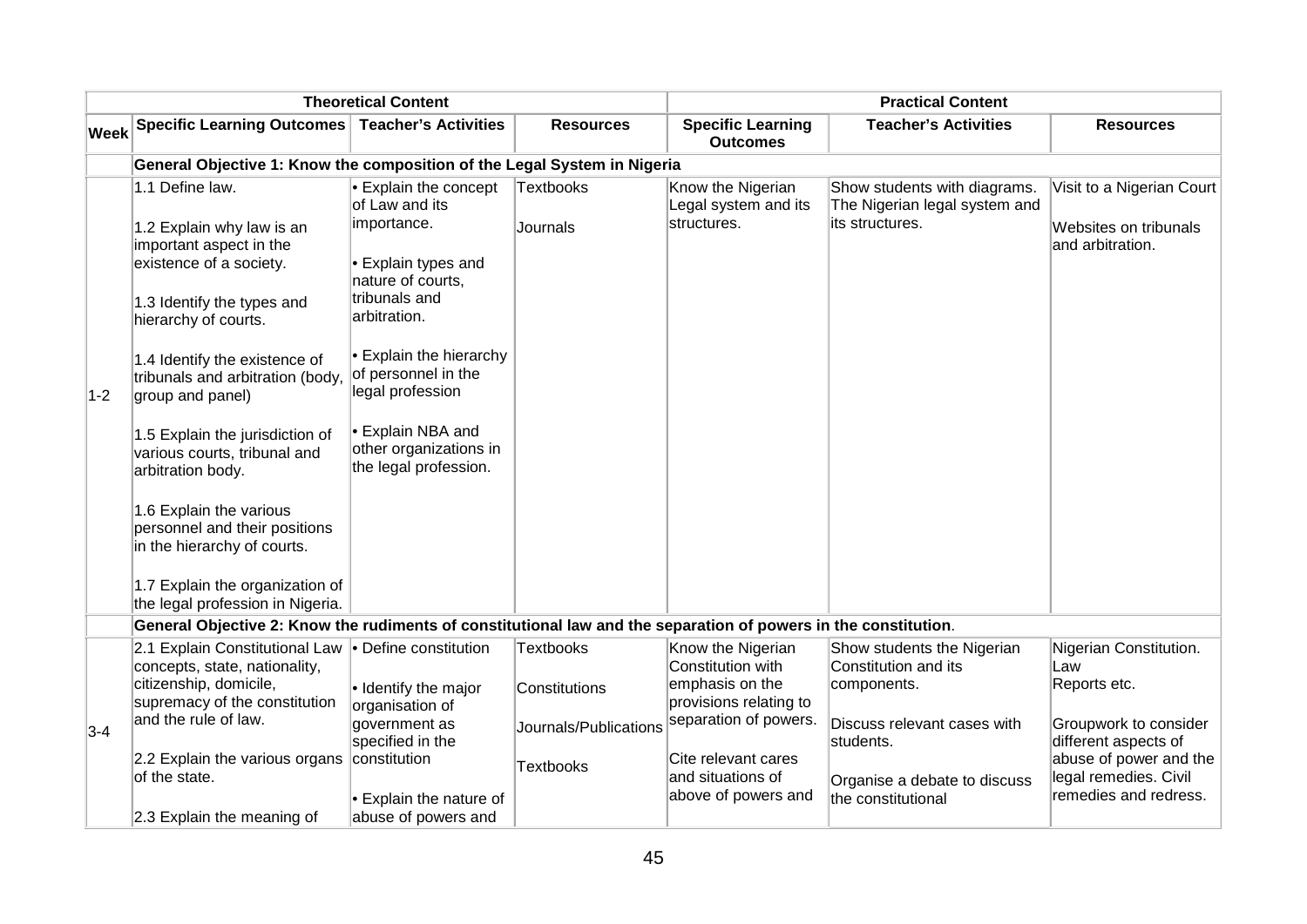|             | <b>Theoretical Content</b>                                                                                               |                                                                 |                                          | <b>Practical Content</b>                                                      |                                                                                            |                  |
|-------------|--------------------------------------------------------------------------------------------------------------------------|-----------------------------------------------------------------|------------------------------------------|-------------------------------------------------------------------------------|--------------------------------------------------------------------------------------------|------------------|
| <b>Week</b> | Specific Learning Outcomes   Teacher's Activities                                                                        |                                                                 | <b>Resources</b>                         | <b>Specific Learning</b><br><b>Outcomes</b>                                   | <b>Teacher's Activities</b>                                                                | <b>Resources</b> |
|             | separation of powers.                                                                                                    | their remedies.                                                 | Constitutions                            | rule of law.                                                                  | arrangements.                                                                              |                  |
|             | 2.4 State which powers are<br>executive, legislative, and<br>judicial?                                                   | • Explain the nature of<br>the rule of law.<br>Give assignment  | Journals/Publications State which powers | are executive,<br>legislative, and<br>judicial?                               | Guidance on the possible<br>abuses of power using relevant<br>case law.                    |                  |
|             | 2.5 Explain the various<br>positions and functions of<br>holders of the powers in 2.4.<br>2.6 Explain the possible abuse |                                                                 |                                          | Explain the various<br>positions and<br>functions of holders of<br>the powers | Consider the legal remedies.<br>Preparation for the assignment<br>using groups discussions |                  |
|             | of powers conferred on the<br>executive legislature, and the<br>judiciary.                                               |                                                                 |                                          | Explain the possible<br>abuse of powers.                                      | Each group to apply the<br>relevant aspects of the<br>constitution.                        |                  |
|             | 2.7 Explain the possible<br>remedies for such abuses.                                                                    |                                                                 |                                          | Explain the possible<br>remedies for such<br>abuses.                          |                                                                                            |                  |
|             | 2.8 Explain the nature of<br>fundamental human rights and<br>the rules of natural justice.                               |                                                                 |                                          | Explain the nature of<br>fundamental human<br>rights - rules of natural       |                                                                                            |                  |
|             | 2.9 Explain how the breaches<br>in 2.8 are redressed.                                                                    |                                                                 |                                          | justice.<br>Explain how the                                                   |                                                                                            |                  |
|             |                                                                                                                          |                                                                 |                                          | breaches in 2.8 are<br>redressed.                                             |                                                                                            |                  |
|             | General Objective 3: Know the nature and sources of law.                                                                 |                                                                 |                                          |                                                                               |                                                                                            |                  |
|             | Explain the nature of Nigerian<br>Law.                                                                                   | Explain the nature and Textbooks<br>sources of Nigerian<br>Law  |                                          | Explain the sources of<br>precedent) Local<br>Legislation and                 | Guidance on questions and<br>legal terminology with<br>crosswords, puzzles and             |                  |
| $5-6$       | Explain the sources of<br>Nigerian law i.e. received<br>English law (common law and<br>equity, status of general         | Explain criminal and<br>Civil Law and state<br>their importance |                                          | customary law.<br>Distinguish between<br>criminal and civil law               | question and answer.<br>Case law to show the<br>differences between civil and              |                  |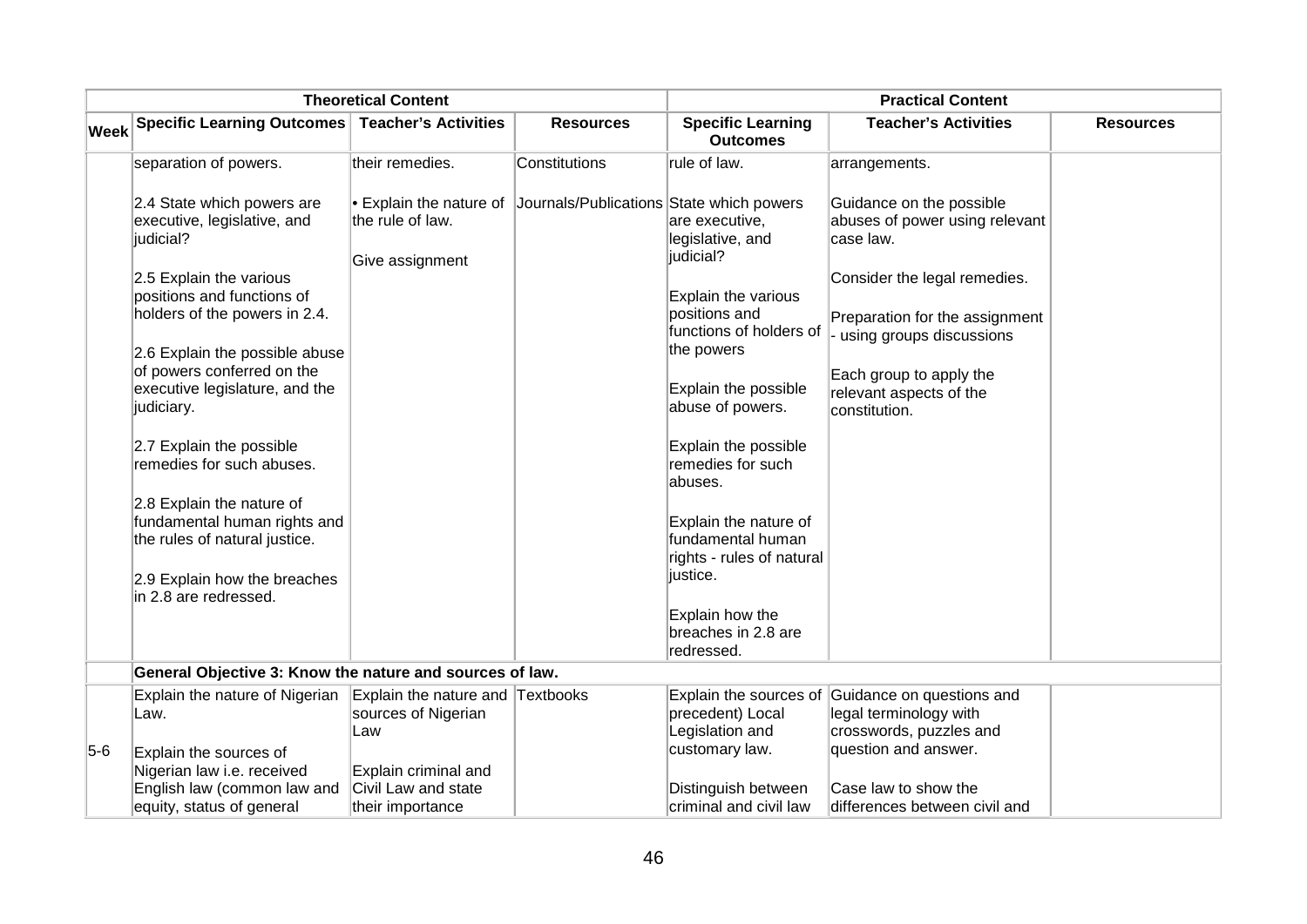| <b>Theoretical Content</b> |                                                                                                                                                                                                                                                                                                                                                                                                          |                                                                                                                                                                                                                                    |                              | <b>Practical Content</b>                                                                                                                                                                                                                                                                                                                 |                                                                                                                      |                             |
|----------------------------|----------------------------------------------------------------------------------------------------------------------------------------------------------------------------------------------------------------------------------------------------------------------------------------------------------------------------------------------------------------------------------------------------------|------------------------------------------------------------------------------------------------------------------------------------------------------------------------------------------------------------------------------------|------------------------------|------------------------------------------------------------------------------------------------------------------------------------------------------------------------------------------------------------------------------------------------------------------------------------------------------------------------------------------|----------------------------------------------------------------------------------------------------------------------|-----------------------------|
| Week                       | Specific Learning Outcomes Teacher's Activities                                                                                                                                                                                                                                                                                                                                                          |                                                                                                                                                                                                                                    | <b>Resources</b>             | <b>Specific Learning</b><br><b>Outcomes</b>                                                                                                                                                                                                                                                                                              | <b>Teacher's Activities</b>                                                                                          | <b>Resources</b>            |
|                            | application, and judicial<br>precedent) Local Legislation<br>and customary law.<br>Distinguish between criminal<br>and civil law and state the<br>importance of such distinction.                                                                                                                                                                                                                        |                                                                                                                                                                                                                                    |                              | and the importance of<br>such distinction.                                                                                                                                                                                                                                                                                               | criminal law                                                                                                         |                             |
|                            | General Objective 4: Know the law of persons and law of Association:                                                                                                                                                                                                                                                                                                                                     |                                                                                                                                                                                                                                    |                              |                                                                                                                                                                                                                                                                                                                                          |                                                                                                                      |                             |
|                            | 4.1 Recognize the distinction<br>between natural person and<br>artificial person.                                                                                                                                                                                                                                                                                                                        | <b>Explain Law of</b><br>Person and Law of<br>Association.                                                                                                                                                                         | <b>Textbooks</b><br>Websites | Recognize the law of<br>married woman.                                                                                                                                                                                                                                                                                                   | Guidance on relevant cases<br>domicile of infants and and relevant legislation.<br>Consider questions on legal       | Use of relevant<br>websites |
| $7-8$                      | 4.2 Explain the legal<br>personality of unborn persons,<br>dead persons, infants and<br>married women.<br>4.3 Recognize the law of<br>domicile of infants and married<br>woman.<br>4.4 Explain the capacity of an<br>insane person, infants, and<br>married women, to enter into<br>legal relations.<br>4.5 Distinguish between a<br>corporation sole and a<br>corporation and aggregate<br>corporation. | $\blacktriangleright$ Explain legal capacity<br>of insane, intents,<br>married women etc<br>$\bullet$ Explain types and<br>nature of corporations<br>and distinguish them<br>from unincorporated<br>associations<br>• Conduct test |                              | Explain the capacity of $\alpha$ capacity.<br>an insane person,<br>infants, and married<br>women, to enter into<br>legal relations.<br>Distinguish between a<br>corporation sole and a <i>Working in Pairs</i><br>corporation and<br>aggregate corporation.<br>Explain the capacity of<br>corporations to enter<br>into legal relations. | Allow students to research age<br>groups and the legal status of<br>partnerships - agencies - trade<br>associations. |                             |
|                            | 4.6 Identify unincorporated<br>associations - partnership,<br>trade unions and local                                                                                                                                                                                                                                                                                                                     |                                                                                                                                                                                                                                    |                              |                                                                                                                                                                                                                                                                                                                                          |                                                                                                                      |                             |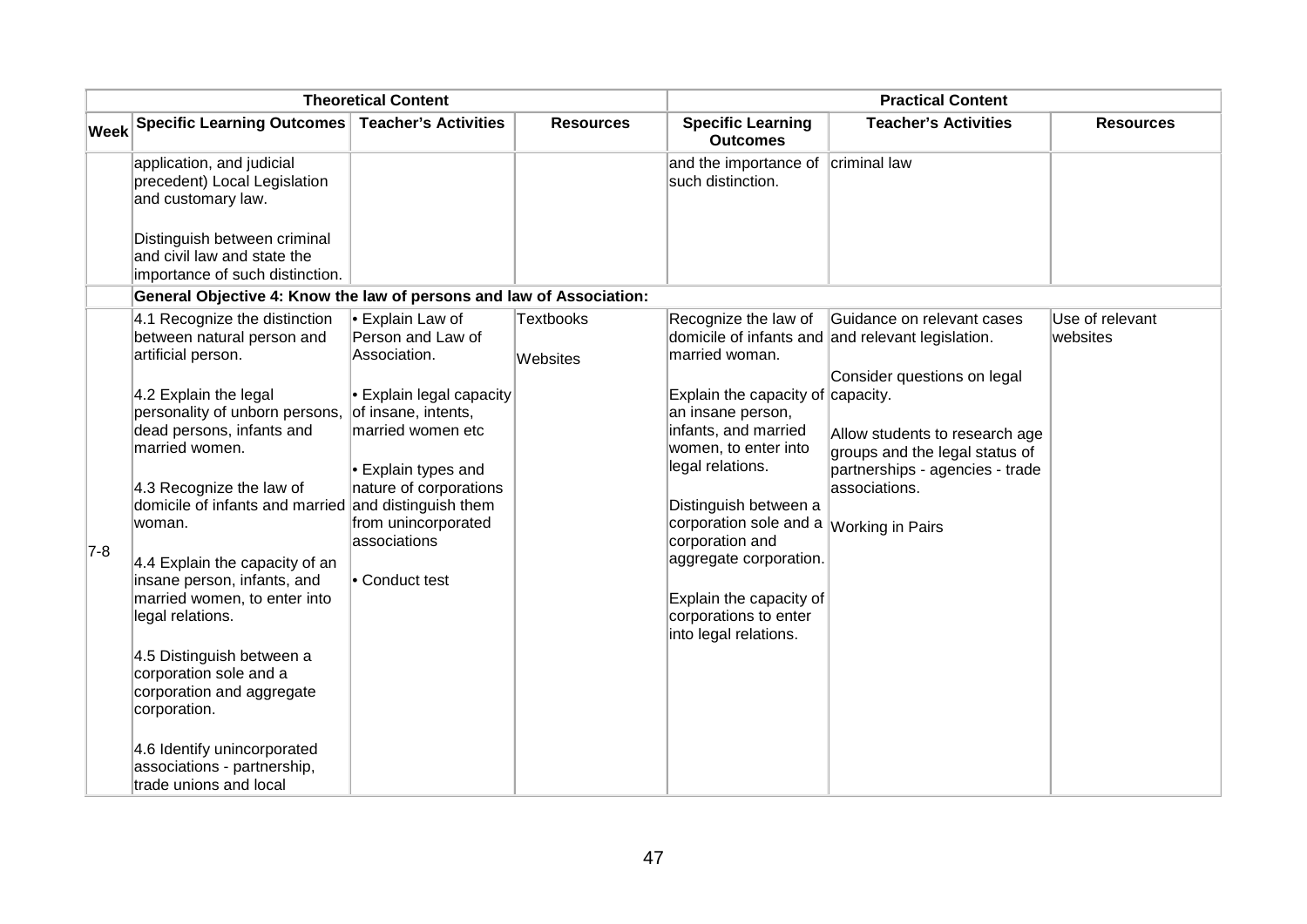|      |                                                                                                                                                                                                                                                                                                          | <b>Theoretical Content</b>                                                                                                                    |                              |                                                                                                         | <b>Practical Content</b>                                                                |                                                                                                        |
|------|----------------------------------------------------------------------------------------------------------------------------------------------------------------------------------------------------------------------------------------------------------------------------------------------------------|-----------------------------------------------------------------------------------------------------------------------------------------------|------------------------------|---------------------------------------------------------------------------------------------------------|-----------------------------------------------------------------------------------------|--------------------------------------------------------------------------------------------------------|
| Week | Specific Learning Outcomes   Teacher's Activities                                                                                                                                                                                                                                                        |                                                                                                                                               | <b>Resources</b>             | <b>Specific Learning</b><br><b>Outcomes</b>                                                             | <b>Teacher's Activities</b>                                                             | <b>Resources</b>                                                                                       |
|      | customary family group.                                                                                                                                                                                                                                                                                  |                                                                                                                                               |                              |                                                                                                         |                                                                                         |                                                                                                        |
|      | 4.7 Explain the capacity of<br>corporations to enter into legal<br>relations.                                                                                                                                                                                                                            |                                                                                                                                               |                              |                                                                                                         |                                                                                         |                                                                                                        |
|      | General Objective 5: Know the Law of Administration of Estates and Trusts.                                                                                                                                                                                                                               |                                                                                                                                               |                              |                                                                                                         |                                                                                         |                                                                                                        |
| 9    | 5.1 Distinguish between<br>estates (will) and instate<br>(without successions)<br>5.2 Explain the grant of<br>probate and letters of<br>Administration and Estates.<br>5.3 Explain the Nature of<br>trusts, kinds and their creation. duties of trustees.<br>5.4 Explain the rights of<br>beneficiaries. | Explain estate and<br>instate.<br>Explain the nature of<br>trusts, kinds and their<br>creation.<br>Explain rights of<br>beneficiaries and the | <b>Textbooks</b><br>Websites | Know the relevant<br>cases as it relates to<br>the administration of<br><b>Estates and Trusts.</b>      | Cite cases as it relates the<br>administration of Estates and<br>Trusts.                | Copies of wills, trust<br>documents and letters<br>of administration.<br>Talk by a qualified<br>lawyer |
|      | Explain the duties of trustees.                                                                                                                                                                                                                                                                          |                                                                                                                                               |                              |                                                                                                         |                                                                                         |                                                                                                        |
|      | General Objective 6: Understand the law of property                                                                                                                                                                                                                                                      |                                                                                                                                               |                              |                                                                                                         |                                                                                         |                                                                                                        |
|      | 6.1 Explain the nature of<br>property.<br>6.2 Explain the law of<br>ownership and possession.                                                                                                                                                                                                            | $\bullet$ Explain the nature<br>and Law of Property.<br>Explain mortgage,<br>pledge, lien, etc.                                               | <b>Textbooks</b>             | Know the relevant<br>cases as it relates to<br>the law of property,<br>mortgages, pledges,<br>lien etc. | Cite relevant as it relates to the<br>law of property, mortgages,<br>pledges, lien etc. |                                                                                                        |
| 10   | 6.2 Distinguish between real<br>and personal property.                                                                                                                                                                                                                                                   |                                                                                                                                               |                              |                                                                                                         |                                                                                         |                                                                                                        |
|      | 6.3 Distinguish between<br>mortgage, pledge, lien, etc.                                                                                                                                                                                                                                                  |                                                                                                                                               |                              |                                                                                                         |                                                                                         |                                                                                                        |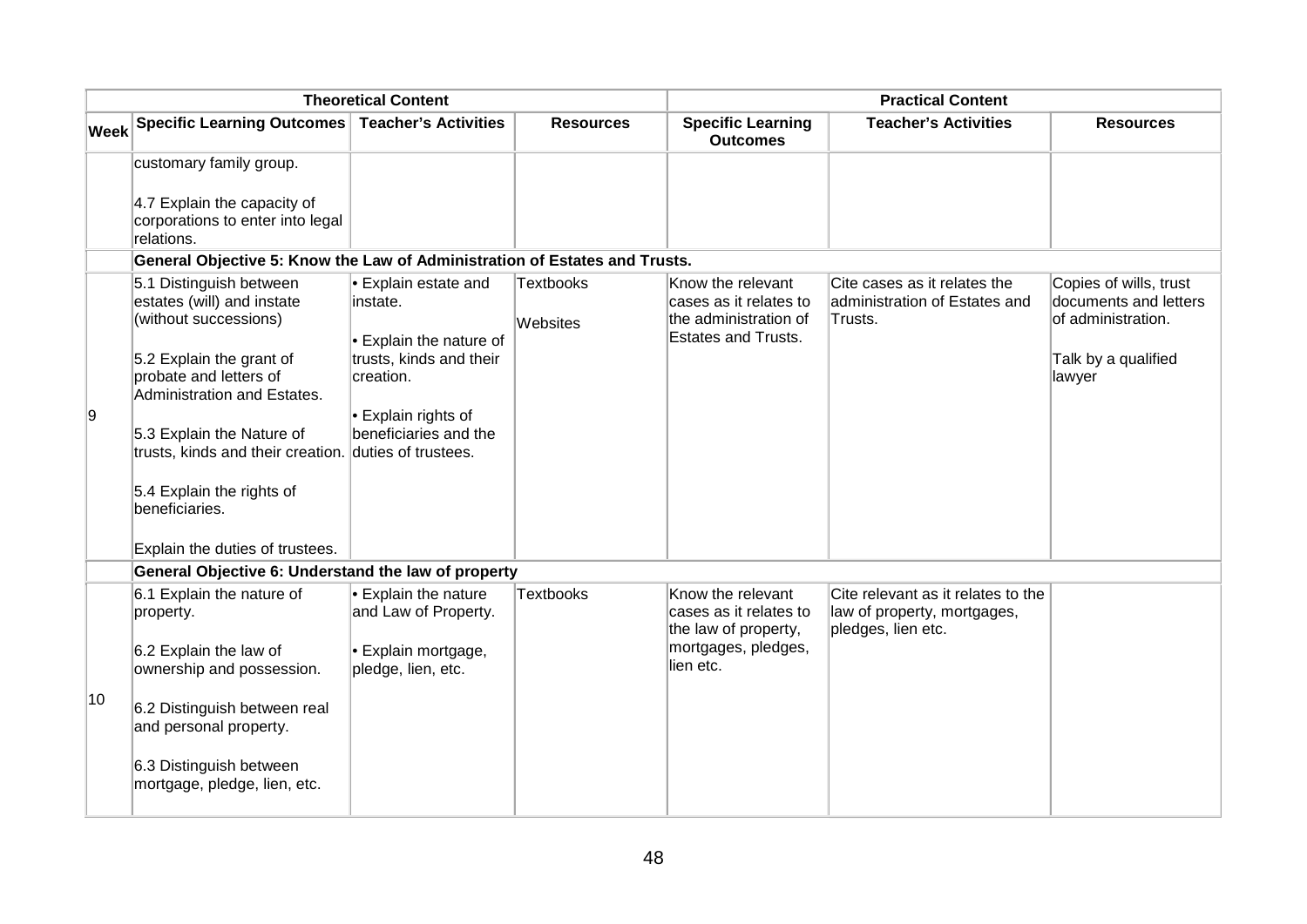|              | <b>Theoretical Content</b>                                                                                                                                                                                                                                                                                                                                                                 |                                                                              |                          |                                                                                                                                      | <b>Practical Content</b>                                                                                           |                             |
|--------------|--------------------------------------------------------------------------------------------------------------------------------------------------------------------------------------------------------------------------------------------------------------------------------------------------------------------------------------------------------------------------------------------|------------------------------------------------------------------------------|--------------------------|--------------------------------------------------------------------------------------------------------------------------------------|--------------------------------------------------------------------------------------------------------------------|-----------------------------|
| <b>Week</b>  | <b>Specific Learning Outcomes</b>                                                                                                                                                                                                                                                                                                                                                          | <b>Teacher's Activities</b>                                                  | <b>Resources</b>         | <b>Specific Learning</b><br><b>Outcomes</b>                                                                                          | <b>Teacher's Activities</b>                                                                                        | <b>Resources</b>            |
|              | 6.4 Identify legal and equitable<br>interests.                                                                                                                                                                                                                                                                                                                                             |                                                                              |                          |                                                                                                                                      |                                                                                                                    |                             |
|              | General Objective 7: Understand the Rudiments of the Law of Contract                                                                                                                                                                                                                                                                                                                       |                                                                              |                          |                                                                                                                                      |                                                                                                                    |                             |
| $11 -$<br>12 | 7.1 Explain what contract is.<br>7.2 Explain the nature and<br>forms of contracts.<br>7.3 Explain the essentials of a<br>valid contract.<br>7.4 Explain terms of contracts<br>- conditions, warranties<br>7.5 Explain the vitiating<br>elements in contracts.<br>7.6 Explain discharge,<br>frustration and breach of<br>contracts.<br>7.7 Explain the remedies for<br>breach of contracts. | $\bullet$ Explain the nature<br>and Law of Contract<br>• Cite relevant cases | Textbooks Law<br>reports | Know the relevant<br>the law of contract.<br><b>Business Scenarios</b><br>for students to apply<br>case law and<br>principles of law | Guidance on relevant cases as<br>cases as they relate to they related to the law of<br>contract.                   | Use of relevant<br>websites |
|              |                                                                                                                                                                                                                                                                                                                                                                                            |                                                                              |                          |                                                                                                                                      |                                                                                                                    |                             |
|              | General Objective 8: Understand the Law of Tort.                                                                                                                                                                                                                                                                                                                                           |                                                                              |                          |                                                                                                                                      |                                                                                                                    |                             |
|              | 8.1 Explain the nature of torts<br>and the basis for liability.                                                                                                                                                                                                                                                                                                                            | $\bullet$ Explain the nature<br>and Law of Tort.                             | <b>Textbooks</b>         | Explain vicarious<br>liability - master and<br>servants.                                                                             | Guidance on relevant cases as<br>they related to the law of tort                                                   | Use of relevant<br>websites |
| 13-15        | 8.2 Explain the general<br>defences to liability in torts.                                                                                                                                                                                                                                                                                                                                 | • Explain torts arising<br>from business<br>relationship.                    | Law reports              | Identify specific torts -<br>Occupier's liability,                                                                                   | Problem solving assignment<br>based on Grabb, Suit and Runn<br>a firm of solicitors advising                       |                             |
|              | 8.3 Explain vicarious liability -<br>master and servants.                                                                                                                                                                                                                                                                                                                                  | Cite relevant cases.                                                         |                          | trespass, negligence,<br>and conversion.                                                                                             | business clients about possible<br>nuisance, defamation, legal liability - passing off,<br>negligence, defamation, |                             |
|              | 8.4 Identify specific torts -                                                                                                                                                                                                                                                                                                                                                              | Conduct test.                                                                |                          | Explain torts arising                                                                                                                | conversion etc.                                                                                                    |                             |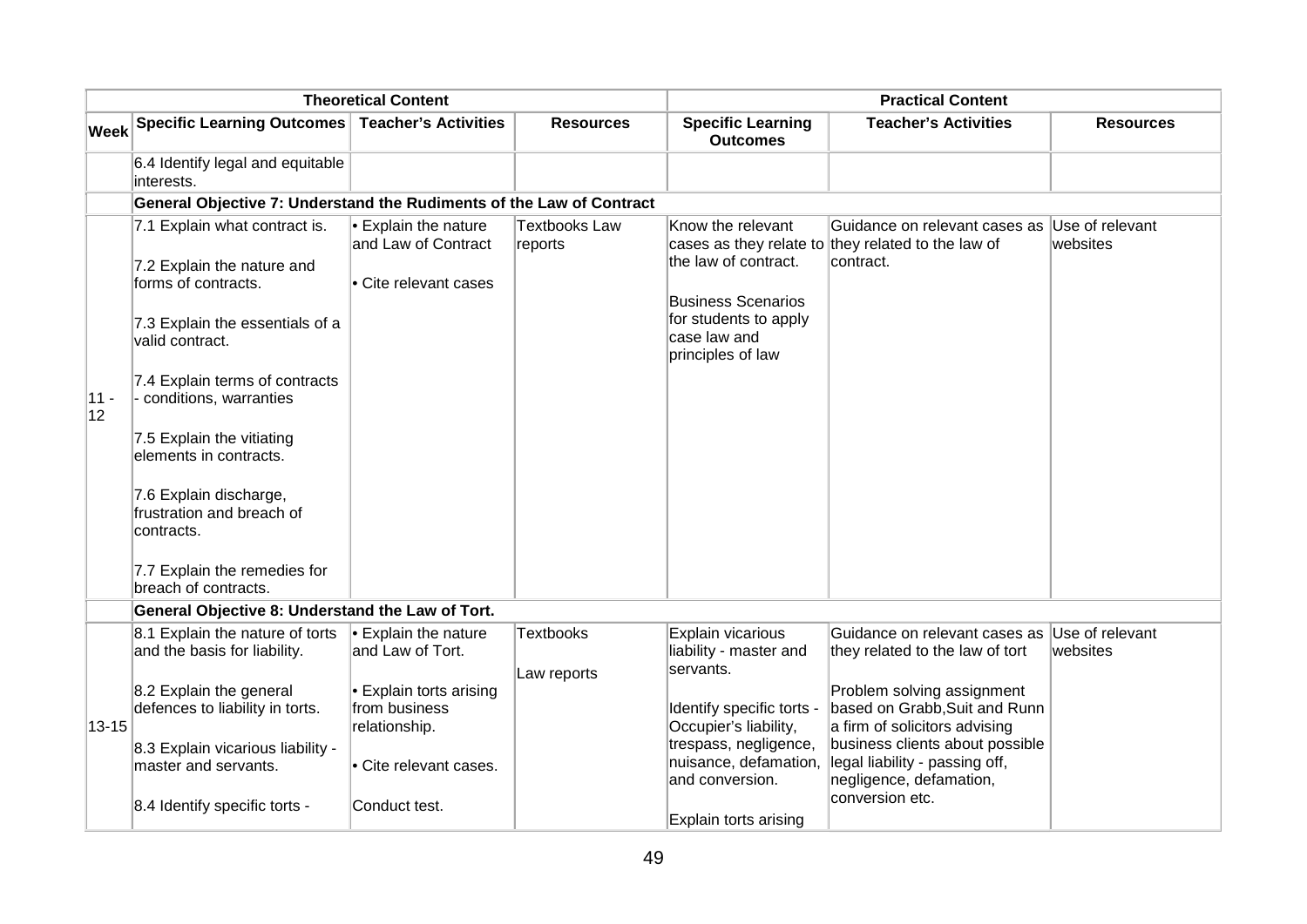| <b>Theoretical Content</b>                           |  |                  | <b>Practical Content</b>                    |                             |                  |
|------------------------------------------------------|--|------------------|---------------------------------------------|-----------------------------|------------------|
| Week Specific Learning Outcomes Teacher's Activities |  | <b>Resources</b> | <b>Specific Learning</b><br><b>Outcomes</b> | <b>Teacher's Activities</b> | <b>Resources</b> |
| Occupier's liability, trespass,                      |  |                  | from business                               |                             |                  |
| negligence, nuisance,                                |  |                  | competition -                               |                             |                  |
| defamation, and conversion.                          |  |                  |                                             |                             |                  |
| 8.5 Explain torts arising from                       |  |                  |                                             |                             |                  |
| business competition -                               |  |                  |                                             |                             |                  |
| malicious falsehood, passing                         |  |                  |                                             |                             |                  |
| off, and interference with an                        |  |                  |                                             |                             |                  |
| existing contract.                                   |  |                  |                                             |                             |                  |

| <b>ASSESSMENT CRITERIA</b>                                                                                |                    |                         |                                                |  |  |  |
|-----------------------------------------------------------------------------------------------------------|--------------------|-------------------------|------------------------------------------------|--|--|--|
| Coursework<br>50%                                                                                         | Course test<br>25% | <b>Practical</b><br>25% | <b>Other</b> (Examination/project/portfolio) % |  |  |  |
| <b>Competency:</b> On completing the course, the student should be able to understand/estimate/define/etc |                    |                         |                                                |  |  |  |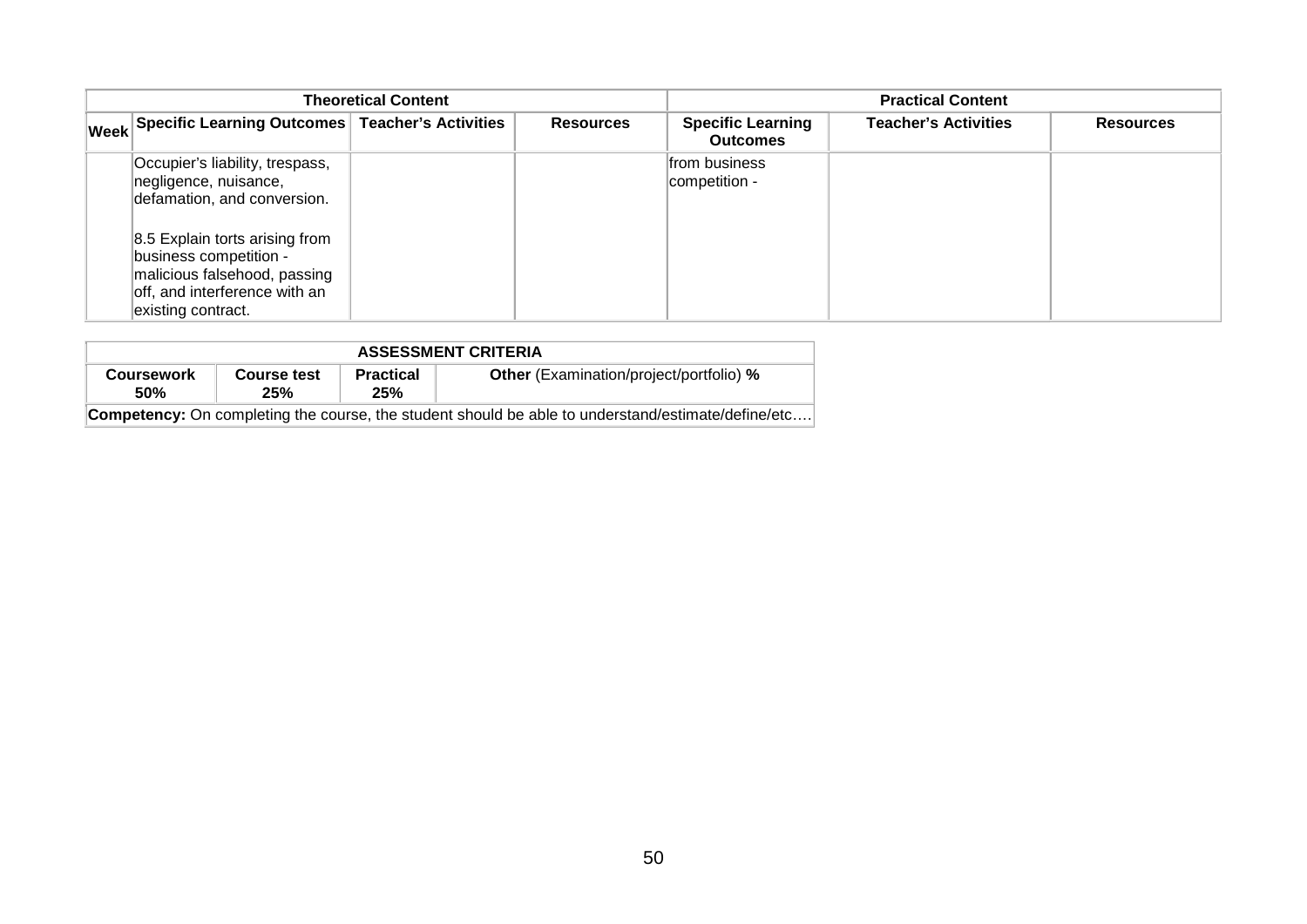## **Career Development**

| <b>PROGRAMME: ND Office Technology and Management</b>                                                                                                                                                                                                                                                                                                                                                                                                |                |                                   |                                          |  |  |  |
|------------------------------------------------------------------------------------------------------------------------------------------------------------------------------------------------------------------------------------------------------------------------------------------------------------------------------------------------------------------------------------------------------------------------------------------------------|----------------|-----------------------------------|------------------------------------------|--|--|--|
| <b>Course: Career Development</b>                                                                                                                                                                                                                                                                                                                                                                                                                    | Code: OTM 122  | Credit Hours:                     | 4 hours                                  |  |  |  |
| Semester: 2                                                                                                                                                                                                                                                                                                                                                                                                                                          | Pre-requisite: | Theoretical:<br><b>Practical:</b> | 2 hours/week - 50%<br>2 hours/week - 50% |  |  |  |
| Course main Aim/Goal: This course is designed to equip the students with knowledge and skills necessary for entry into an office career and the need to develop in<br>lit.<br><b>General Objectives:</b><br>1.0 Understand the growing demand for office workers.<br>2.0 Know the modern business office.<br>3.0 Understand the roles of office workers.<br>4.0 Know how to prepare for office work.<br>5.0 Know the advantages of an office career. |                |                                   |                                          |  |  |  |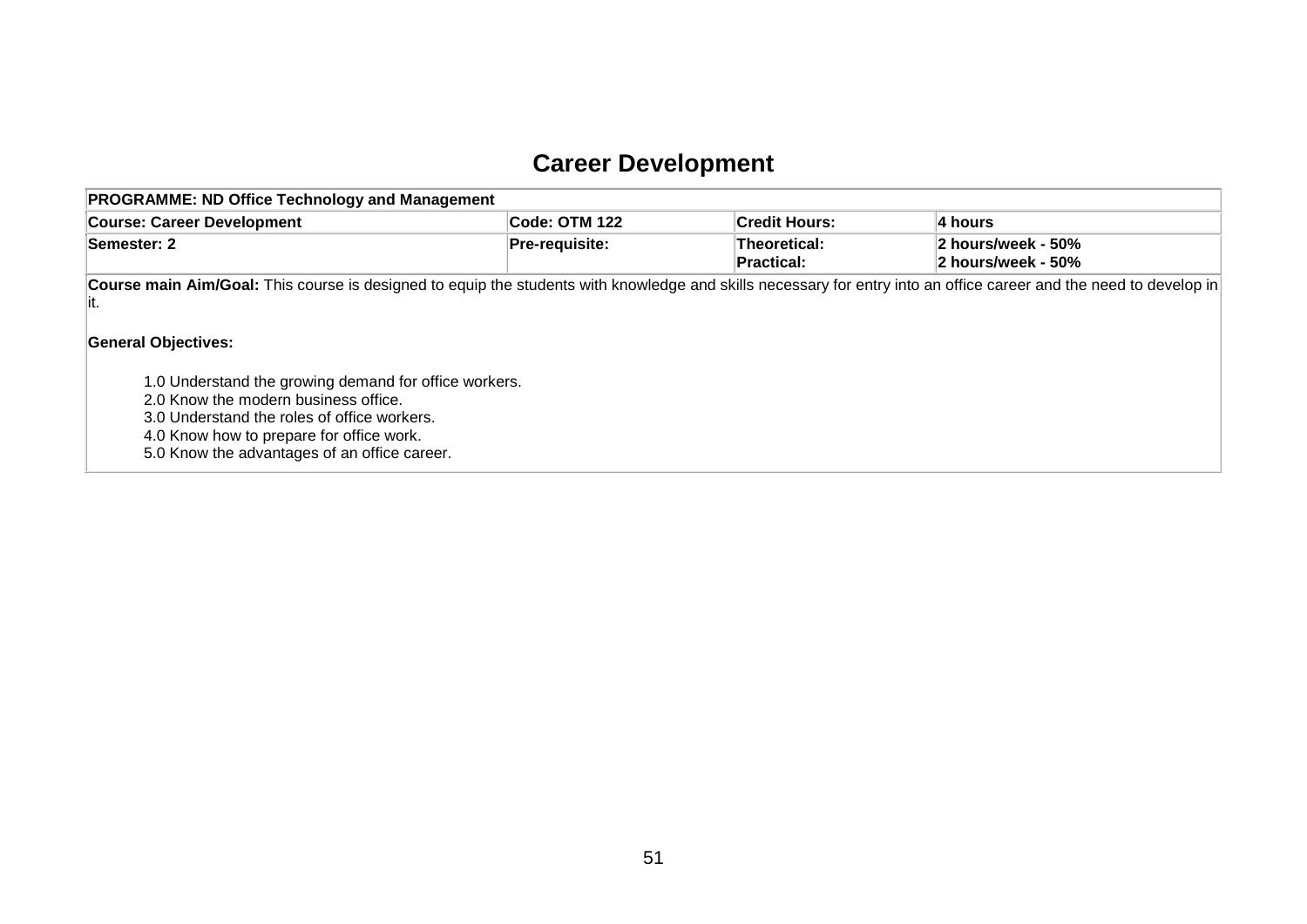|             |                                                                                              | <b>Theoretical Content</b>                                                                                                                     |                                                 | <b>Practical Content</b>                                                                       |                                                          |                                                                  |
|-------------|----------------------------------------------------------------------------------------------|------------------------------------------------------------------------------------------------------------------------------------------------|-------------------------------------------------|------------------------------------------------------------------------------------------------|----------------------------------------------------------|------------------------------------------------------------------|
| <b>Week</b> | <b>Specific Learning</b><br><b>Outcomes</b>                                                  | <b>Teacher's Activities</b>                                                                                                                    | <b>Resources</b>                                | <b>Specific Learning</b><br><b>Outcomes</b>                                                    | Teacher's<br><b>Activities</b>                           | <b>Resources</b>                                                 |
|             |                                                                                              | General Objective 1.0: understand the growing demand for office worker.                                                                        |                                                 |                                                                                                |                                                          |                                                                  |
| $1-2$       | 1.1 Define office careers.                                                                   | Define and explain the concept of<br>office careers                                                                                            | Career charts,<br>video films, T.V<br>programs. | List types of office jobs,<br>receive information from<br>resource person.                     | Guide the students<br>in the exercise.                   | Resource persons.                                                |
|             | to office employment.                                                                        | 1.2 Note the advances in Explain the need for office workers as<br>technology and relevance induced by modern technology.                      |                                                 | Group discussion on need<br>for office workers                                                 | Invite resource<br>persons and guide<br>group discussion | Resource persons.                                                |
|             |                                                                                              | General Objective 2.0: Know the modern business office.                                                                                        |                                                 |                                                                                                |                                                          |                                                                  |
|             | 2.1 Note the<br>characteristics, changes<br>and challenges in the<br>modern business office. | Explain the characteristic, changes<br>and challenges in the modern<br>business office.                                                        | Videos<br><b>Posters</b>                        | Go on excursion to<br>business offices for fact<br>finding.                                    | the execution.                                           | Arrange for and lead Business offices in the<br>lenvironment     |
| $3-5$       |                                                                                              |                                                                                                                                                | Charts<br>handouts                              |                                                                                                |                                                          |                                                                  |
|             | 2.2 Note the specific<br>areas.                                                              | Explain specific areas of change in<br>the office.                                                                                             |                                                 | Identify activity that have<br>been affected by<br>technological change.                       | out changes.                                             | Use field trip to point Business offices in the<br>lenvironment. |
|             |                                                                                              | General Objective 3.0 Know the roles of office workers.                                                                                        |                                                 |                                                                                                |                                                          |                                                                  |
|             | 3.1 List roles played by<br>office workers.                                                  | List and explain some of the roles<br>played by office workers eg. record<br>keeping, maintenance of inventory,                                | Videos<br>Posters                               | Role play the roles of office Produce brief for the Briefs<br>workers.                         | roles and guide the<br>role playing.                     | Relevant textbook,                                               |
| $6-8$       |                                                                                              | preparing payroll, processing<br>documents, etc.                                                                                               | Charts                                          |                                                                                                |                                                          | journals, periodicals.                                           |
|             |                                                                                              |                                                                                                                                                | handouts                                        |                                                                                                |                                                          |                                                                  |
|             | 3.2 List the attributes<br>needed for success in<br>business.                                | Explain what makes the office<br>workers to be important to a<br>company's success - eg efficiency,<br>knowledge, skill and social attributes. |                                                 | Differentiate between<br>positive and negative<br>attribute for success in<br>business office. | Guide to discussion.                                     |                                                                  |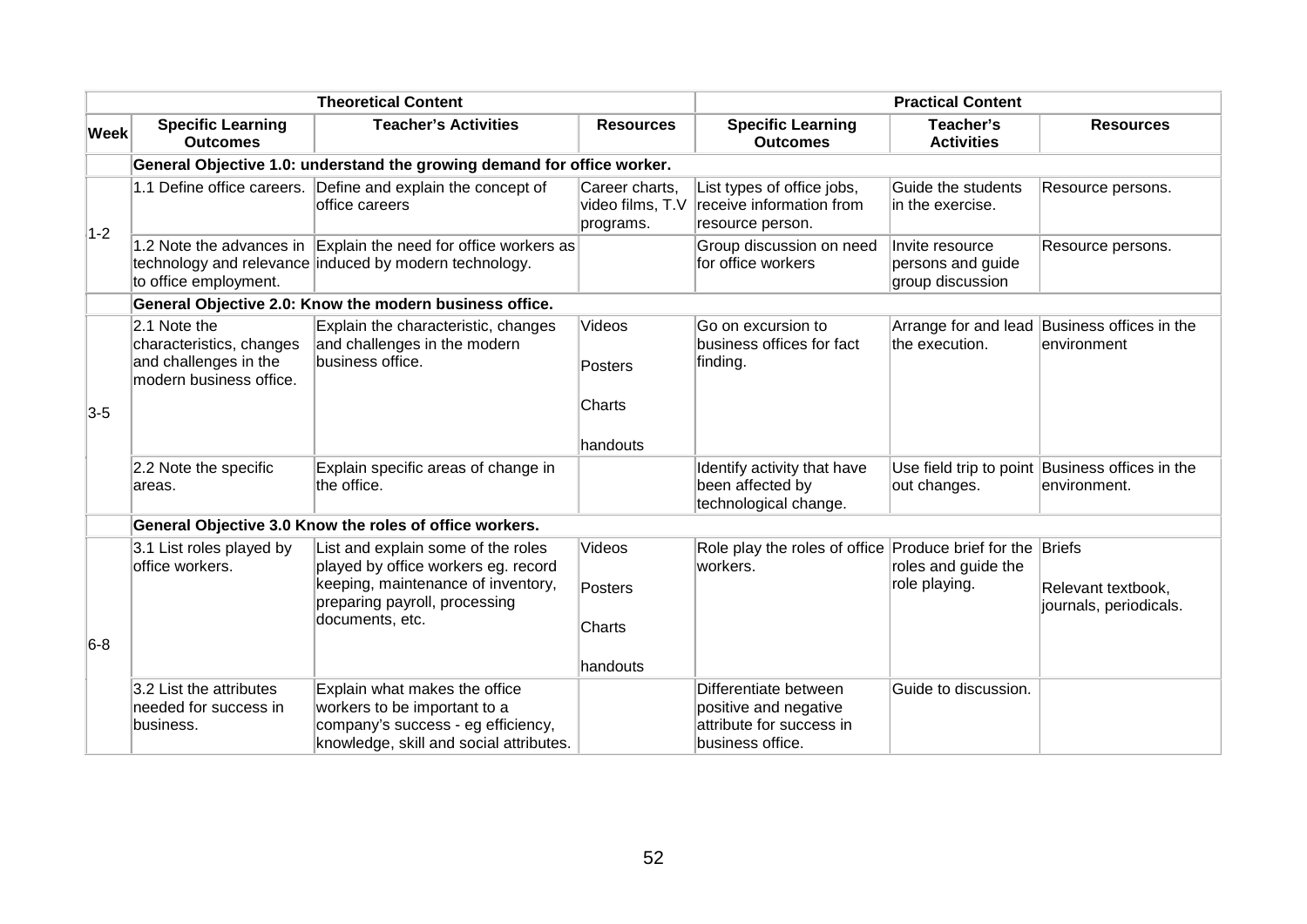|             |                                                                             | <b>Theoretical Content</b>                                                                                                                                                     |                    | <b>Practical Content</b>                                                                                      |                                                             |                                                                           |
|-------------|-----------------------------------------------------------------------------|--------------------------------------------------------------------------------------------------------------------------------------------------------------------------------|--------------------|---------------------------------------------------------------------------------------------------------------|-------------------------------------------------------------|---------------------------------------------------------------------------|
| <b>Week</b> | <b>Specific Learning</b><br><b>Outcomes</b>                                 | <b>Teacher's Activities</b>                                                                                                                                                    | <b>Resources</b>   | <b>Specific Learning</b><br><b>Outcomes</b>                                                                   | Teacher's<br><b>Activities</b>                              | <b>Resources</b>                                                          |
|             |                                                                             | General Objective 4.0: Know how to prepare for office work.                                                                                                                    |                    |                                                                                                               |                                                             |                                                                           |
|             | 4.1 Note the importance<br>of acquiring knowledge<br>about the business.    | Explain the need to acquire<br>knowledge relevant to the business<br>intended.                                                                                                 | Videos<br>Posters  | Interview professional in<br>relevant business areas.                                                         | Provide information<br>on local<br>professionals.           | <b>Business</b><br><b>Directories</b>                                     |
|             |                                                                             |                                                                                                                                                                                | Charts<br>handouts |                                                                                                               |                                                             | <b>Professional Journals</b>                                              |
| $9 - 12$    | $4.1$ List avenues for<br>sharpening office skills.                         | Explore the avenues for sharpening<br>office skills, eg education, training,<br>seminars, etc.                                                                                 |                    | Identify institutions and<br>processes for education<br>and training.                                         | <b>Provide Resources</b><br>Guide the<br>lidentification    | List of Academic<br>institutions and Business<br>training establishments. |
|             | 4.2 List interpersonal<br>skills.                                           | Explain the need to get along with<br>others and analyse interpersonal<br>skills eg relating with superior,<br>colleagues and subordinates.                                    |                    | Role play on personal<br>relationship.                                                                        | Write the brief and<br>guide the role play.                 | Brief magazines, books,<br>etc.                                           |
|             | $ 4.3$ List the<br>characteristics explained<br>by the teacher.             | Explain the need for self assessment<br>for the business eg academic ability,<br>physical ability, emotional stability,<br>international relationship etc.                     |                    | Group discussion on<br>characteristics needed for<br>business success.                                        | Moderate discussion Reference books.<br>on characteristics. |                                                                           |
|             |                                                                             | General Objective 5.0: Know the advantages of an office career.                                                                                                                |                    |                                                                                                               |                                                             |                                                                           |
|             | 5.1 List factors<br>associated with pleasant<br>$13-15$ working conditions. | Explain the advantages of pleasant<br>working conditions for office workers<br>eg light conditioning, furniture colour<br>conditioning, ventilation, etc.                      |                    | Student should find out<br>what workers consider to<br>be pleasant working<br>condition using mini<br>survey. | Guide the survey.                                           | Questionnaires                                                            |
|             | 5.2 List factor related to<br>systematic nature of<br>office work.          | Explain the systematic nature of<br>office work in terms of assigned task,<br>expected performance standards,<br>completion time, confidentiality,<br>speed and accuracy, etc. |                    | Find out the effect of<br>systematic nature of office<br>work on workers.                                     | Guide the mini<br>survey.                                   | Questionnaires                                                            |
|             | 5.3 Identify various fringe<br>benefits in addition<br>regular pay.         | Explain the importance of salary and<br>fringe benefits.                                                                                                                       |                    | Identify the benefits likely<br>to motivate a students to<br>choose a job.                                    | Guide the student in<br>the exercise.                       | Salary tables/Documents<br>on conditions of service.                      |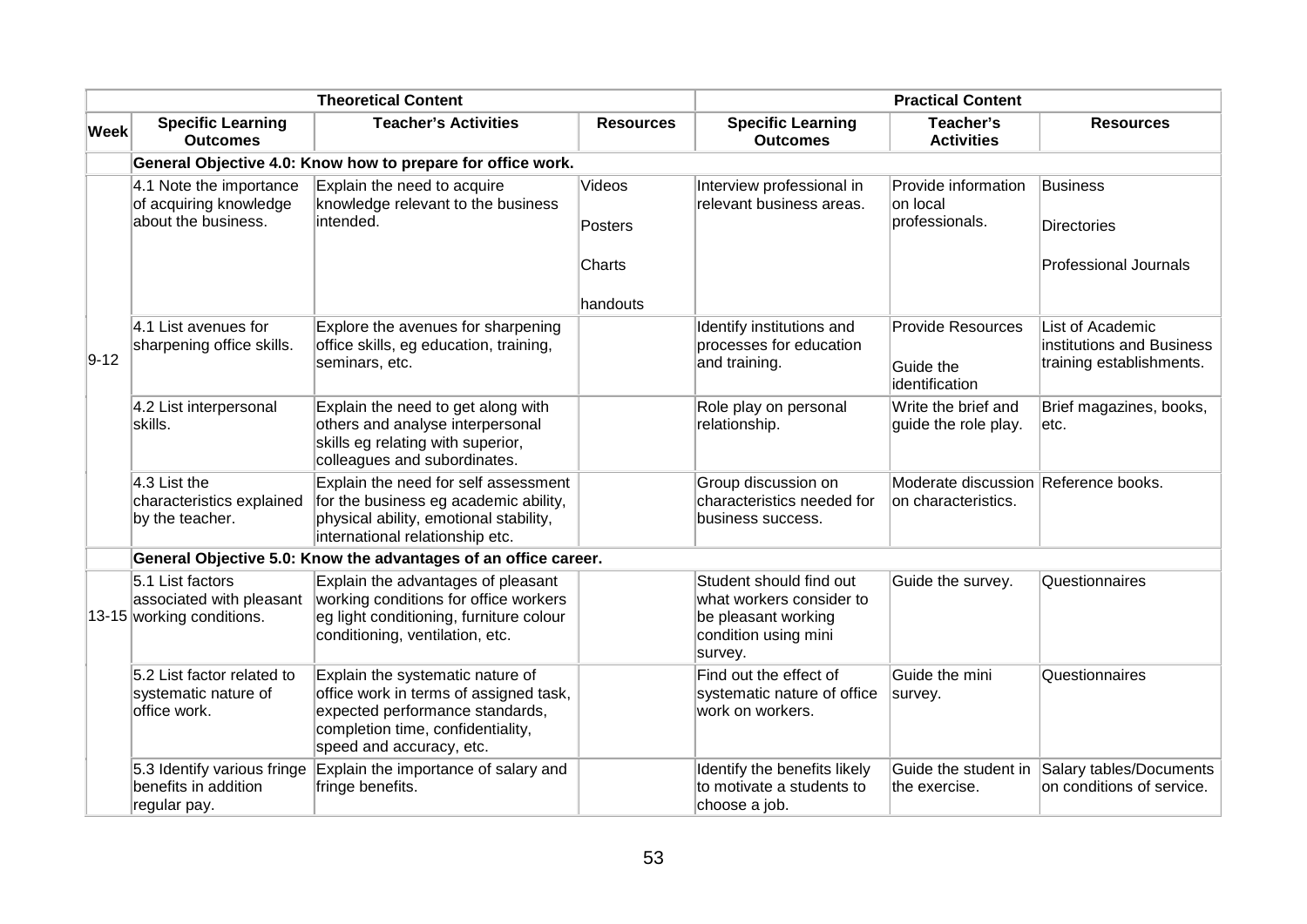|             |                                             | <b>Theoretical Content</b>                                                          |                  | <b>Practical Content</b>                                                                     |                                |                  |
|-------------|---------------------------------------------|-------------------------------------------------------------------------------------|------------------|----------------------------------------------------------------------------------------------|--------------------------------|------------------|
| <b>Week</b> | <b>Specific Learning</b><br><b>Outcomes</b> | <b>Teacher's Activities</b>                                                         | <b>Resources</b> | <b>Specific Learning</b><br><b>Outcomes</b>                                                  | Teacher's<br><b>Activities</b> | <b>Resources</b> |
|             | 5.4 List opportunities for<br>advantages.   | Explain the opportunities that are<br>available for advancement in office<br>lwork. |                  | Discuss how needs, size,<br>level of skill and ability<br>affect advancement on the<br>liob. | Direct the<br>discussion.      |                  |

|                                                                        | <b>ASSESSMENT CRITERIA</b> |  |  |  |  |  |
|------------------------------------------------------------------------|----------------------------|--|--|--|--|--|
| Coursework Course test Practical Other (Examination/project/portfolio) |                            |  |  |  |  |  |
| 30%<br>70 %<br>%<br>%                                                  |                            |  |  |  |  |  |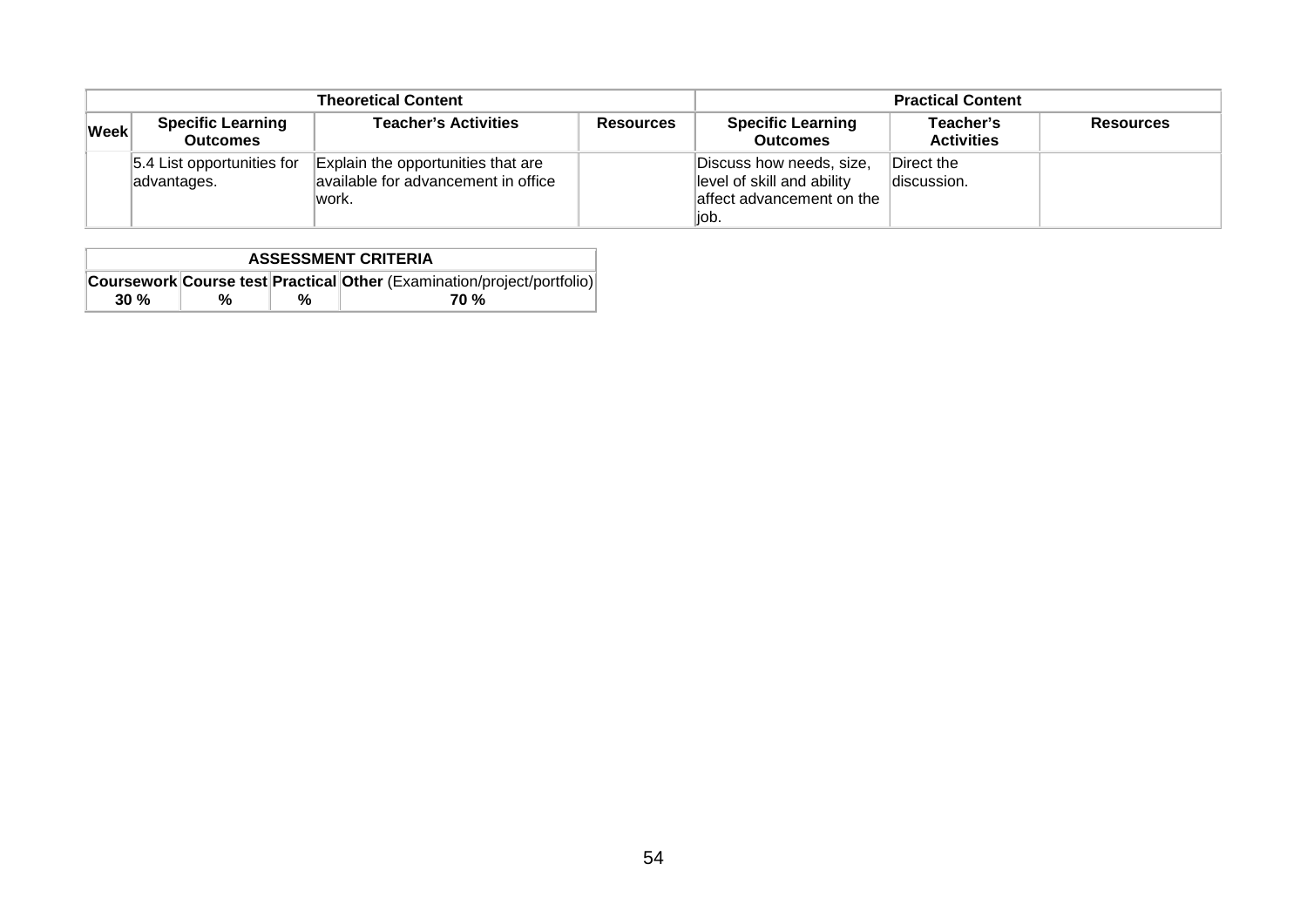#### **Shorthand II**

| <b>PROGRAMME: ND Office Technology and Management</b> |                               |                            |                                                                |  |
|-------------------------------------------------------|-------------------------------|----------------------------|----------------------------------------------------------------|--|
| Course: Shorthand II                                  | Code: OTM 121                 | <b>Credit Hours:</b>       | ∣4hours                                                        |  |
| <b>Semester: 2</b>                                    | <b>Pre-requisite: OTM III</b> | Theoretical:<br>Practical: | $ 2 \text{ hours/week} - 50 \%$<br>$\vert$ 2 hours/week - 50 % |  |

**Course main Aim/Goal:** this module is designed to enable students acquire the knowledge of pitman system. It will equip students with the ability to write forms of dictated materials at a speed of 50wam with syllabic intensity of 1.25 at 95% accuracy. In addition, it will attempt to enable students acquire English Language skill as well as integrate same with shorthand and typewriting skills.

#### **General Objectives: On completion of this course the student should be able to:**

1.0 Know how to write outlines and passages dictated based on the principles in chapters 14 to 16.

2.0 Know how to write outlines and passages based on the principles in chapter 17 and figures in chapter 18.

3.0 Develop listening skills through delayed writing and exhibit mastery of theory through integration of English Language typewriting skills to produce mailable documents.

4.0 Develop arts skills of spelling, grammar and punctuation.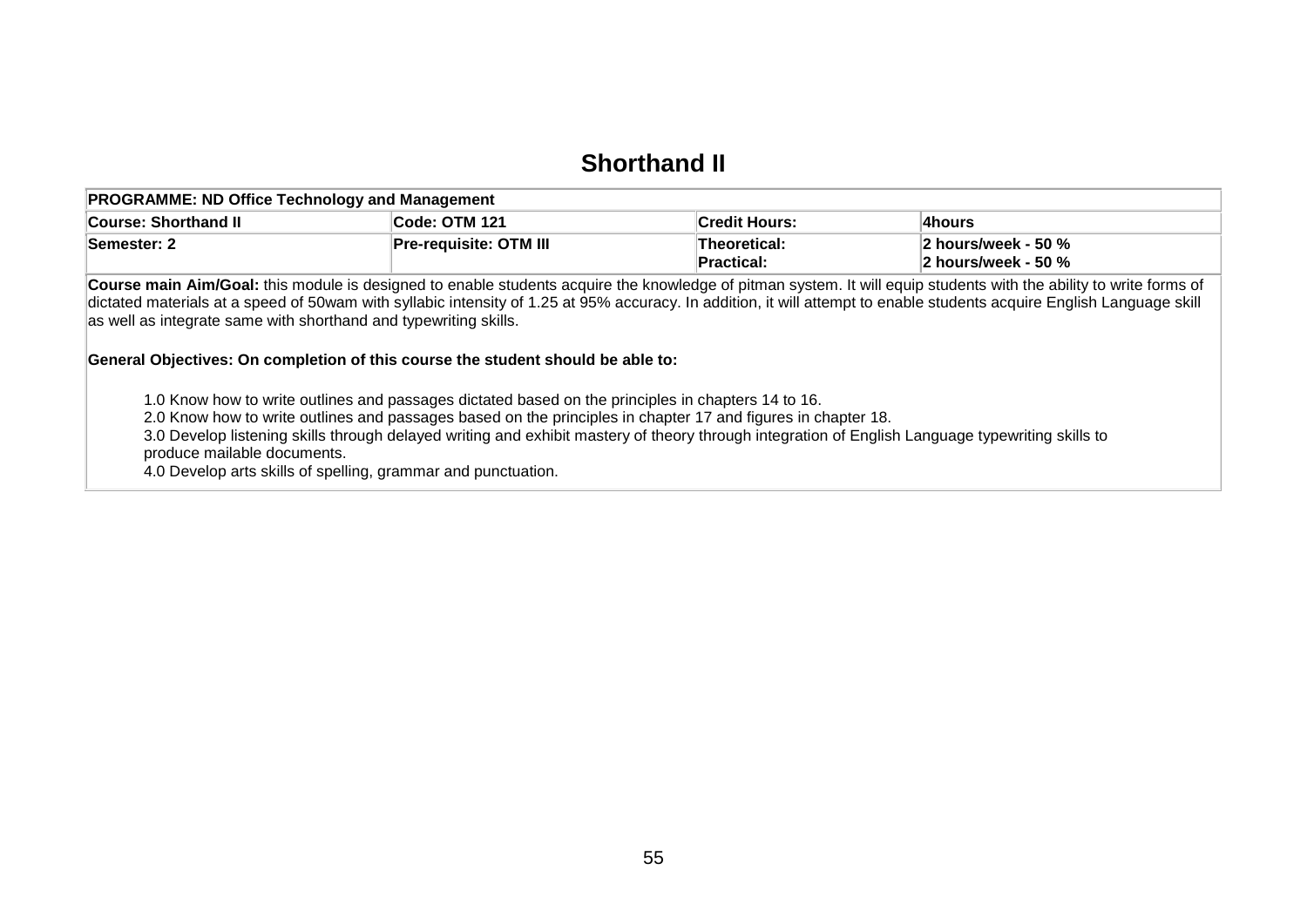|             | <b>Theoretical Content</b>                                                                                                                                                            |                                                                                               |                  | <b>Practical Content</b>                                                             |                                                                   |                                 |
|-------------|---------------------------------------------------------------------------------------------------------------------------------------------------------------------------------------|-----------------------------------------------------------------------------------------------|------------------|--------------------------------------------------------------------------------------|-------------------------------------------------------------------|---------------------------------|
| <b>Week</b> | <b>Specific Learning Outcomes</b>                                                                                                                                                     | <b>Teacher's Activities</b>                                                                   | <b>Resources</b> | <b>Specific Learning</b><br><b>Outcomes</b>                                          | <b>Teacher's Activities</b>                                       | <b>Resources</b>                |
|             | General Objective 1.0: know how to write outlines and passages dictated based on the principles in chapters 14-16.                                                                    |                                                                                               |                  |                                                                                      |                                                                   |                                 |
| $1 - 4$     | 1. State the principles governing the use of<br>wl, whls, tick, dot H, thickened m and n,<br>halved and thickened downward I and r to<br>indicate a following d.                      | Show graphically these<br>principles                                                          | Handouts         |                                                                                      |                                                                   |                                 |
|             | 2. State the principles of prefixes and<br>suffixes etc. found in chapter 16 of text<br>books.                                                                                        |                                                                                               |                  |                                                                                      |                                                                   |                                 |
|             | General Objective 2.0: Know how to write outlines and passages based on the principles in chapter 17 and figures in chapter 18 in text book                                           |                                                                                               |                  |                                                                                      |                                                                   |                                 |
| $5-8$       | State the principles on dipthongs, medial w,<br>upward ish, strokes R and D as contained in<br>Chapter 17. of text book                                                               | Show graphically these<br>principles                                                          | <b>Handouts</b>  |                                                                                      |                                                                   |                                 |
|             | State the principles on figures contained in<br>chapter 18 of text book.                                                                                                              |                                                                                               |                  |                                                                                      |                                                                   |                                 |
|             | General Objective 3.0: Develop listening skills through delayed writing and exhibit mastery of theory through integration of English Language<br>skills to produce mailable documents |                                                                                               |                  |                                                                                      |                                                                   |                                 |
|             |                                                                                                                                                                                       |                                                                                               |                  | - Take down and transcribe - Dictate passages at Handouts<br>dictated passages.      | varying speeds.                                                   |                                 |
|             |                                                                                                                                                                                       |                                                                                               |                  | - Apply the techniques for<br>analyzing errors.                                      | Explain error<br>analysis and                                     | Readings from<br>selected texts |
| $9 - 13$    |                                                                                                                                                                                       |                                                                                               |                  |                                                                                      | transcription<br>techniques.                                      | Stopwatch                       |
|             |                                                                                                                                                                                       |                                                                                               |                  |                                                                                      | Give and evaluate                                                 | Pen/Pencils                     |
|             |                                                                                                                                                                                       |                                                                                               |                  |                                                                                      | assignment.                                                       | Shorthand<br>notebooks          |
|             | General Objective 4.0: Develop arts skills of spelling, grammar and punctuation.                                                                                                      |                                                                                               |                  |                                                                                      |                                                                   |                                 |
| $14 - 15$   | Explain language art skills.                                                                                                                                                          | Explain the appropriate use<br>of punctuation marks, and the<br>correct display of materials. | Textbooks.       | Students to take dictation<br>of varied passages of 50-<br>70 wam. With 5.1 of 1.25. | Teacher to dictate the Stopwatch<br>passages or through<br>tapes. | Pen/Pencils                     |
|             |                                                                                                                                                                                       |                                                                                               |                  | Read back quickly and                                                                | Supervise students                                                | Shorthand                       |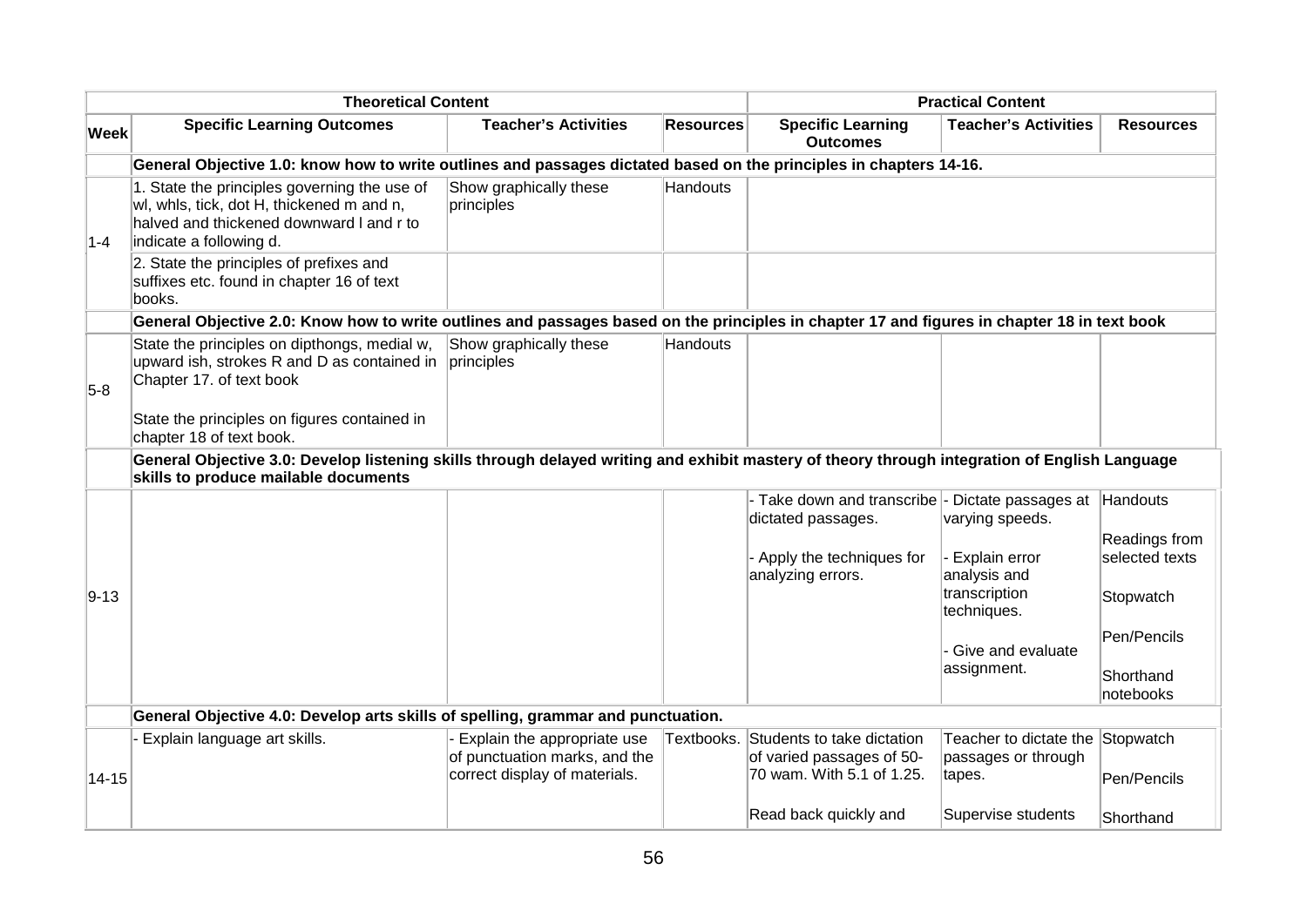|             | <b>Theoretical Content</b>        | <b>Practical Content</b>    |           |                                             |                             |                  |
|-------------|-----------------------------------|-----------------------------|-----------|---------------------------------------------|-----------------------------|------------------|
| <b>Week</b> | <b>Specific Learning Outcomes</b> | <b>Teacher's Activities</b> | Resources | <b>Specific Learning</b><br><b>Outcomes</b> | <b>Teacher's Activities</b> | <b>Resources</b> |
|             |                                   |                             |           | accurately.                                 | while they work             | notebooks        |
|             |                                   |                             |           | Transcribe on the<br>Typewriter and PCs     |                             | Handouts         |
|             |                                   |                             |           | Spell and proofread<br>correctly.           |                             |                  |

| <b>ASSESSMENT CRITERIA</b> |                                                                        |   |     |  |  |
|----------------------------|------------------------------------------------------------------------|---|-----|--|--|
|                            | Coursework Course test Practical Other (Examination/project/portfolio) |   |     |  |  |
| 30%                        | %                                                                      | % | 70% |  |  |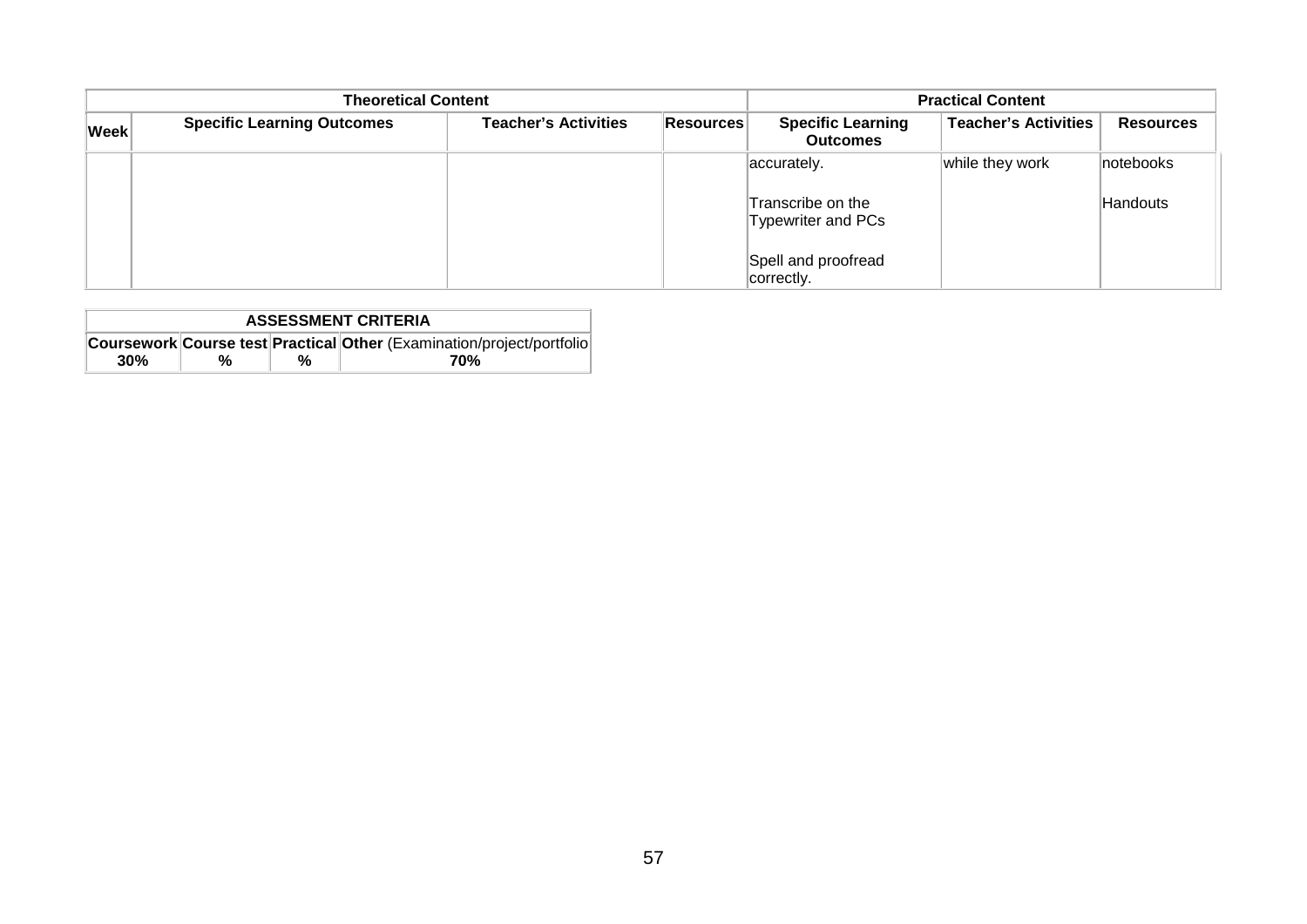## **Modern Office Technology**

| <b>PROGRAMME: ND Office Technology and Management</b>                                                                                                                                                                                                                                                                                                                                                                     |                           |                            |                                           |  |  |
|---------------------------------------------------------------------------------------------------------------------------------------------------------------------------------------------------------------------------------------------------------------------------------------------------------------------------------------------------------------------------------------------------------------------------|---------------------------|----------------------------|-------------------------------------------|--|--|
| <b>Course: Modern Office Technology</b>                                                                                                                                                                                                                                                                                                                                                                                   | Code: OTM 124             | ∣Credit Unit:              | 4 hours                                   |  |  |
| Semester: 2                                                                                                                                                                                                                                                                                                                                                                                                               | Pre-requisite: Semester 1 | Theoretical:<br>Practical: | 1 hours/week - 25 %<br>3 hours/week - 75% |  |  |
| Aim/Goal: this module is designed to enable students know the trends in technological developing in the field of Secretarial functions, differentiate types and<br>functions of office equipment and understand the problems of automation in developing countries.<br>General Objectives: on completion of this course, students will be able to:<br>1. Understand the trends of technological development in the office |                           |                            |                                           |  |  |
| 2. Know the types and functions of main office equipment and machines<br>3. Understand the problems of office automation in developing countries<br>4. Know the use of main office equipment and machines                                                                                                                                                                                                                 |                           |                            |                                           |  |  |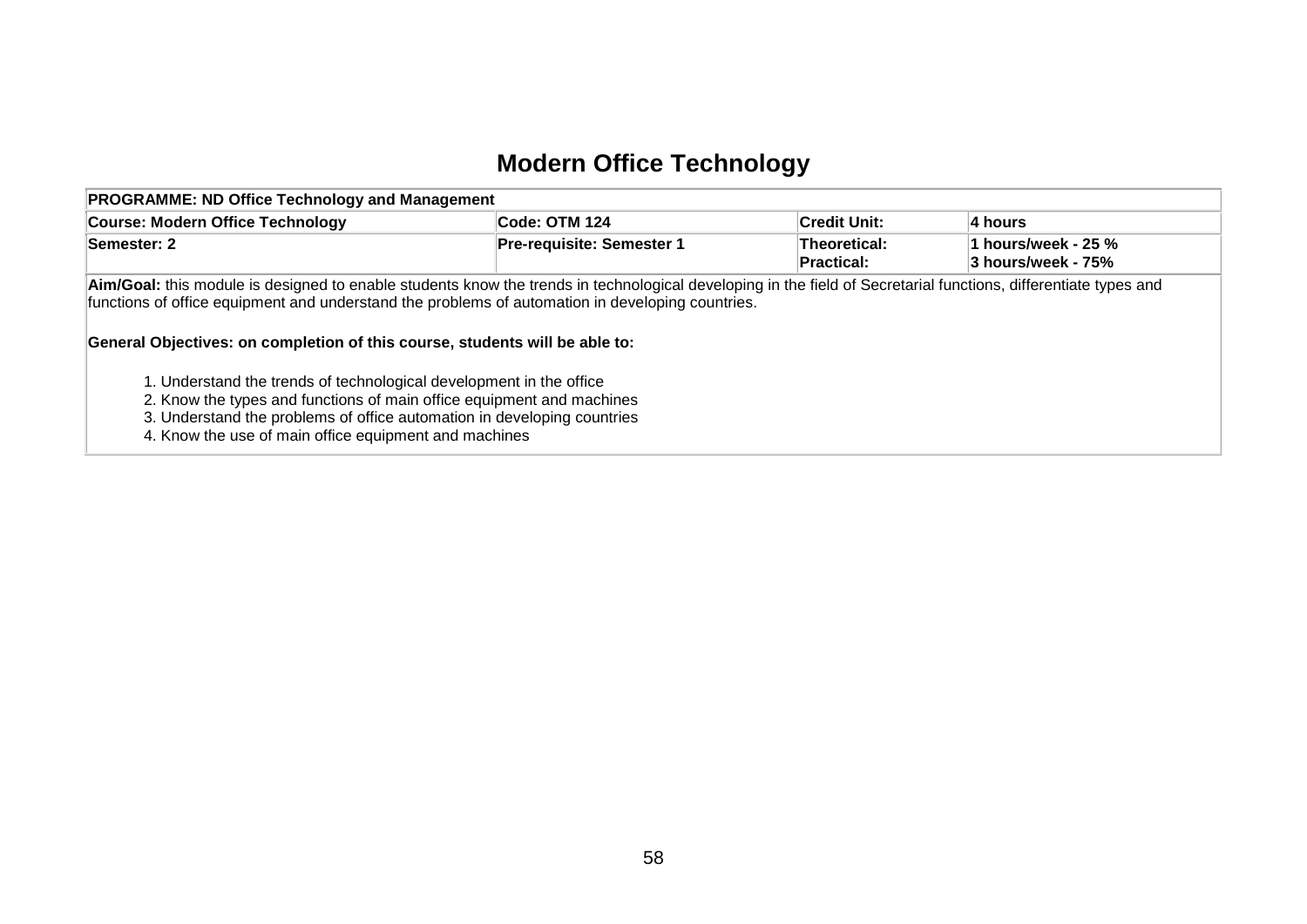| <b>Theoretical Content</b> |                                                                                                     | <b>Practical Content</b>                      |                  |                                                                                                                  |                                                                                                                              |                               |
|----------------------------|-----------------------------------------------------------------------------------------------------|-----------------------------------------------|------------------|------------------------------------------------------------------------------------------------------------------|------------------------------------------------------------------------------------------------------------------------------|-------------------------------|
| <b>Week</b>                | <b>Specific Learning</b><br><b>Outcomes</b>                                                         | <b>Teacher's Activities</b>                   | <b>Resources</b> | <b>Specific Learning</b><br><b>Outcomes</b>                                                                      | <b>Teacher's Activities</b>                                                                                                  | <b>Resources</b>              |
|                            |                                                                                                     |                                               |                  | General Objective 1: Understand the trends of technological development in the office                            |                                                                                                                              |                               |
| $\vert$ 1                  | Define Technology<br>- Explain the impact of<br>technology in an office<br>with emphasis in Nigeria | has changed the office<br>practice in Nigeria | Statistics       | Explain how technology Hands-out Emphasise the impact of<br>technology in a modern office other with technology. | Compare offices with no technology and<br>Use case-studies to promote discussion with<br>students.                           | Hand-outs<br>Case-studies     |
|                            |                                                                                                     |                                               |                  | General Objective 2: Know the types and functions of office equipment and machines                               |                                                                                                                              |                               |
|                            |                                                                                                     |                                               |                  | List the various types of<br>office equipment and<br>machines.                                                   | Describe and show the various types of office - Hand-outs<br>equipment and machines.<br>Explain the functions of each office | Computers                     |
|                            |                                                                                                     |                                               |                  | List the functions of each of<br>the equipment.                                                                  | equipment/machines.                                                                                                          | - Facsimile                   |
|                            |                                                                                                     |                                               |                  | List the advantages of each                                                                                      | Explain the advantages and disadvantages.                                                                                    | - Scanner                     |
| $2-5$                      |                                                                                                     |                                               |                  | of the equipment and<br>machines.                                                                                | Take students to a well equipped office.                                                                                     | - Photocopier, -              |
|                            |                                                                                                     |                                               |                  |                                                                                                                  |                                                                                                                              | - Telephones -                |
|                            |                                                                                                     |                                               |                  |                                                                                                                  |                                                                                                                              | - Microfilm and<br>Microfiche |
|                            |                                                                                                     |                                               |                  |                                                                                                                  |                                                                                                                              | Machines,                     |
|                            |                                                                                                     |                                               |                  |                                                                                                                  |                                                                                                                              | CDs, etc.                     |
|                            |                                                                                                     |                                               |                  | General Objective 3: Understand the problems of office automation in developing countries                        |                                                                                                                              |                               |
|                            |                                                                                                     |                                               |                  | Identify the social and<br>economic problems of office                                                           | Explain key social and economic problems of Textbooks<br>automation in Nigeria.                                              |                               |
|                            |                                                                                                     |                                               |                  | automation in Nigeria.                                                                                           |                                                                                                                              | Handouts                      |
|                            |                                                                                                     |                                               |                  |                                                                                                                  | Promote discussion to explore the effects of                                                                                 |                               |
| $7-9$                      |                                                                                                     |                                               |                  | Explain the effects of<br>automation on office                                                                   | automation on office productivity.                                                                                           | <b>Statistics</b>             |
|                            |                                                                                                     |                                               |                  | productivity.                                                                                                    | Present case studies to students and                                                                                         |                               |
|                            |                                                                                                     |                                               |                  | Explore possible solutions to                                                                                    | organise group to discuss the impact of the                                                                                  |                               |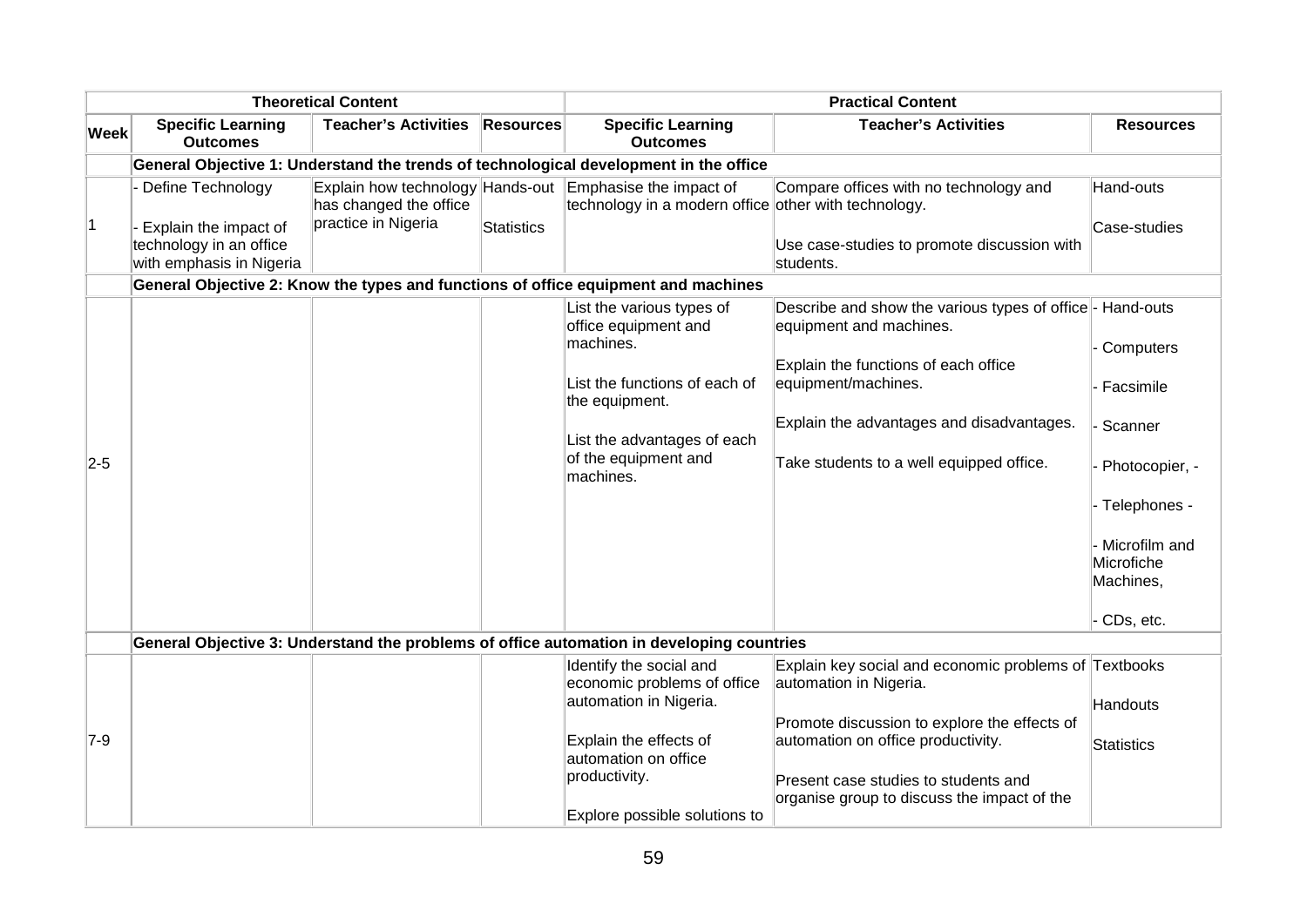| <b>Theoretical Content</b> |                                                                         | <b>Practical Content</b>    |                  |                                                                                                                                   |                                                                                                                                                                                                                                                                                                                                  |                                                                                                                              |
|----------------------------|-------------------------------------------------------------------------|-----------------------------|------------------|-----------------------------------------------------------------------------------------------------------------------------------|----------------------------------------------------------------------------------------------------------------------------------------------------------------------------------------------------------------------------------------------------------------------------------------------------------------------------------|------------------------------------------------------------------------------------------------------------------------------|
| <b>Week</b>                | <b>Specific Learning</b><br><b>Outcomes</b>                             | <b>Teacher's Activities</b> | <b>Resources</b> | <b>Specific Learning</b><br><b>Outcomes</b>                                                                                       | <b>Teacher's Activities</b>                                                                                                                                                                                                                                                                                                      | <b>Resources</b>                                                                                                             |
|                            |                                                                         |                             |                  | the identified problems of full<br>office automation in Nigeria.                                                                  | various examples.<br>Organise student presentations where they<br>identify their local/regional automation<br>problems and potential/realistic solutions                                                                                                                                                                         |                                                                                                                              |
|                            | General Objective 4: Know the use of main office equipment and machines |                             |                  |                                                                                                                                   |                                                                                                                                                                                                                                                                                                                                  |                                                                                                                              |
| $9 - 15$                   |                                                                         |                             |                  | Operate all available types of<br>office equipment and<br>machines.<br>Produce work on all available<br>types of office machines. | Demonstrate the use of all available types of<br>office equipment and machines.<br>• Supervise students'<br>performance on the<br>equipment.<br>• Take students on excursion<br>to offices with different type<br>of equipments.<br>• Give students tasks to<br>assess their command on<br>the use of the various<br>equipments. | Hand-outs<br>Computers<br>Facsimile<br>Scanner<br>Photocopier, -<br>Telephones -<br>Microfilm and<br>Microfiche<br>Machines, |
|                            |                                                                         |                             |                  |                                                                                                                                   |                                                                                                                                                                                                                                                                                                                                  | CDs, etc.                                                                                                                    |

| <b>ASSESSMENT CRITERIA</b>                                               |      |     |  |  |
|--------------------------------------------------------------------------|------|-----|--|--|
| Coursework Course test Practical Other (Examination/project/portfolio) % |      |     |  |  |
| % 25                                                                     | % 25 | %50 |  |  |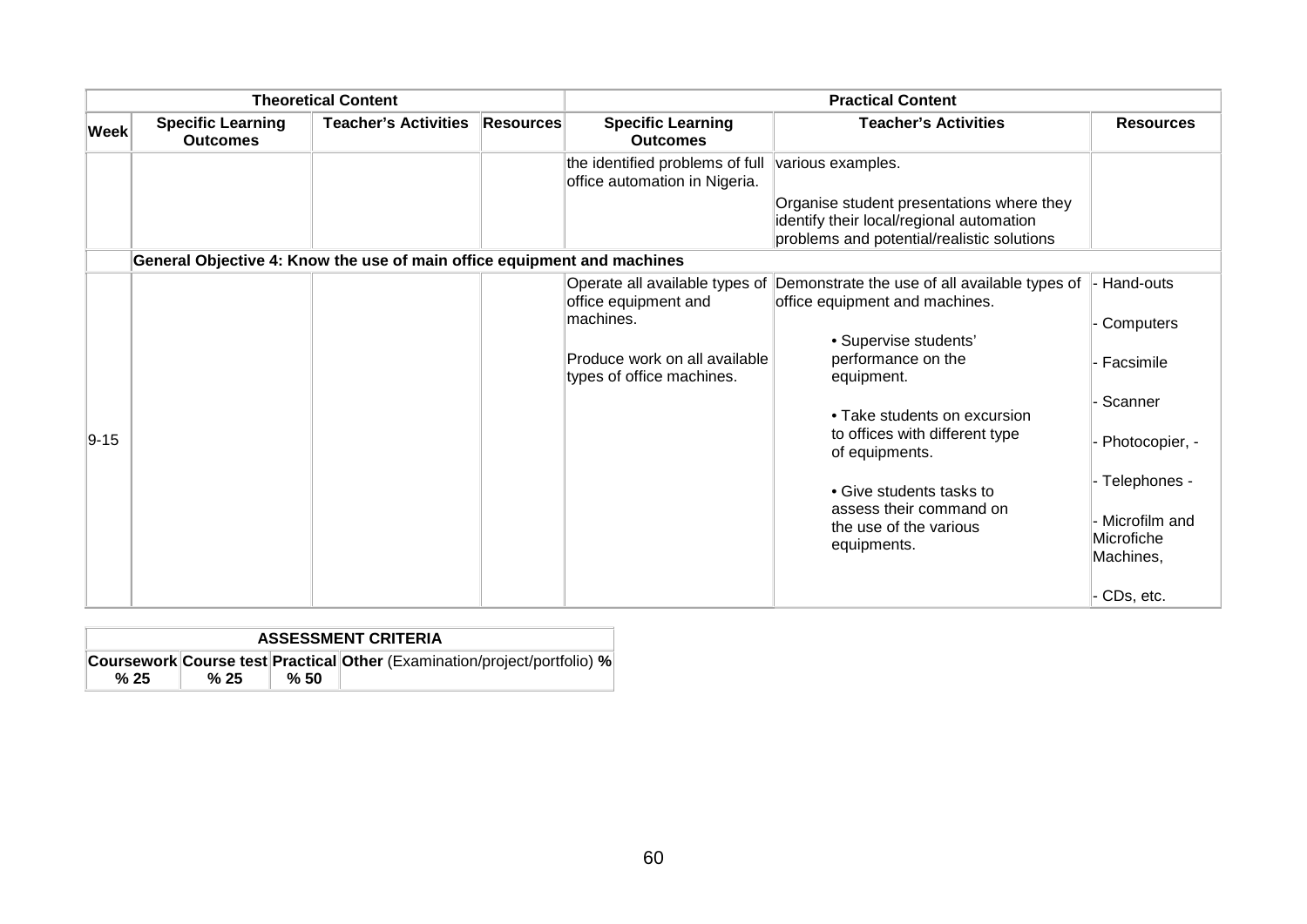#### **3RD SEMESTER**

# **Technical English II**

| <b>PROGRAMME: ND Office Technology and Management</b>                                                                                                                                                                                                                                                                                                                                                                                                                                                                                                                                                                                |                                                    |                                    |                                          |  |  |
|--------------------------------------------------------------------------------------------------------------------------------------------------------------------------------------------------------------------------------------------------------------------------------------------------------------------------------------------------------------------------------------------------------------------------------------------------------------------------------------------------------------------------------------------------------------------------------------------------------------------------------------|----------------------------------------------------|------------------------------------|------------------------------------------|--|--|
| <b>Course: Technical English II</b>                                                                                                                                                                                                                                                                                                                                                                                                                                                                                                                                                                                                  | Code: OTM 217<br>(GNS 201-202)                     | Credit Hours:                      | ∣4 hours                                 |  |  |
| Semester: 3                                                                                                                                                                                                                                                                                                                                                                                                                                                                                                                                                                                                                          | <b>Pre-requisite</b><br><b>Technical English I</b> | <b>Theoretical:</b><br>∣Practical: | 2 hours/week - 50%<br>2 hours/week - 50% |  |  |
| Course main Aim/Goal: This course is designed to consolidate the student's competence in use of English Technical in business. At the end of this course the<br>student should understand the key rules and techniques of English in a business environment.<br><b>General Objectives:</b><br>1.0 Review the rules of grammar.<br>2.0 Know how to write good essay, reports, and articles.<br>3.0 Comprehend the difference between denotative and connotative use of words.<br>4.0 Understand the techniques of comprehension and summary writing.<br>5.0 Understand registers.<br>6.0 Understand the principles of correspondence. |                                                    |                                    |                                          |  |  |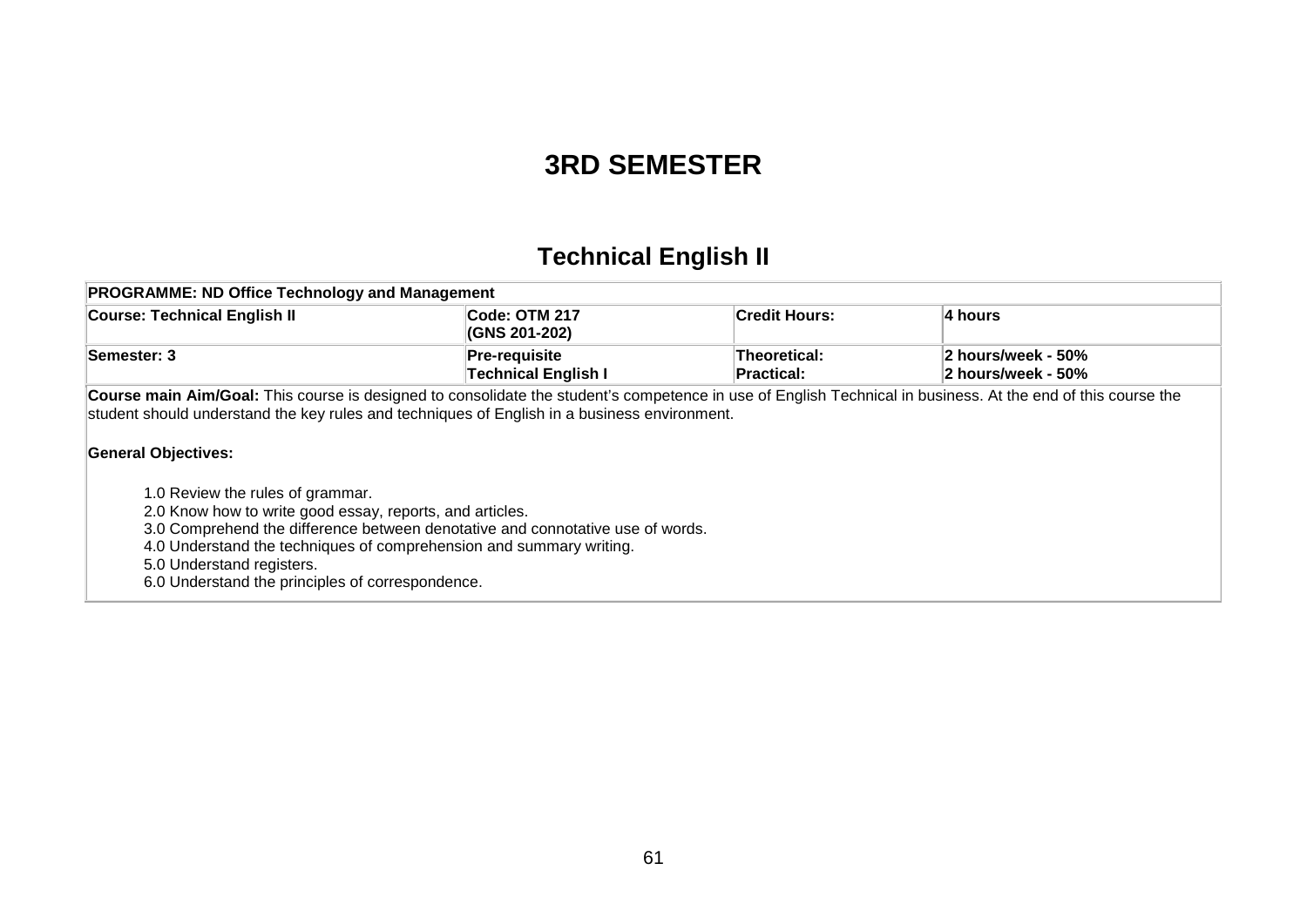|             |                                                                                        | <b>Theoretical Content</b>                                                                            |                                              |                                                                                                                                    | <b>Practical Content</b>                                                                                                                               |                                                          |
|-------------|----------------------------------------------------------------------------------------|-------------------------------------------------------------------------------------------------------|----------------------------------------------|------------------------------------------------------------------------------------------------------------------------------------|--------------------------------------------------------------------------------------------------------------------------------------------------------|----------------------------------------------------------|
| <b>Week</b> | <b>Specific Learning</b><br><b>Outcomes</b>                                            | <b>Teacher's Activities</b>                                                                           | <b>Resources</b>                             | <b>Specific Learning</b><br><b>Outcomes</b>                                                                                        | <b>Teacher's Activities</b>                                                                                                                            | <b>Resources</b>                                         |
|             |                                                                                        | General Objective 1.0: Develop appropriate study skills using English Language.                       |                                              |                                                                                                                                    |                                                                                                                                                        |                                                          |
| $1-2$       | 1.1 Revise the<br>clause.                                                              | Define the terms phrase in and<br>concepts of phrase and "Clause" and explain their<br>various types. | Passages from<br>relevant source<br>books    | Identify structural and<br>functional phrases and<br>clauses.                                                                      | Guide students in the<br>identification.                                                                                                               | Phrases and<br>clauses from<br>relevant source<br>books. |
|             | 1.2 Revisit the<br>definition of the<br>sentence.                                      | Define the sentence and<br>remind the various types.                                                  | As in 1.1                                    | Identify structural and<br>functional sentences.                                                                                   | Guide the students in the<br>process.                                                                                                                  | Sentences from<br>source books.                          |
|             |                                                                                        | General Objective 2.0: Know how to write good essays, reports, and articles.                          |                                              |                                                                                                                                    |                                                                                                                                                        |                                                          |
|             | 2.1 List the different<br>types of essay and<br>identify the features of<br>each type. | List and explain the different<br>types, and features of each<br>type of essay.                       | Model essays,<br>literature, etc<br>Handouts | la. Generate relevant<br>information on a given topic.<br>b. Draw up a good outline. c.<br>Write a good essay on a<br>given topic. | Assign topics and evaluate<br>students work.                                                                                                           | <b>Handouts</b>                                          |
| $3-5$       | 2.2 Understand a<br>report; its types, uses<br>and characteristics.                    | Define a report and list types.<br>Enumerate uses and<br>characteristics of a good<br>report.         | Model of good<br>reports.                    | Write a report.                                                                                                                    | Evaluate the report.                                                                                                                                   | Handouts                                                 |
|             | 2.3 Appreciate the<br>techniques for writing<br>articles.                              | Explain techniques for writing<br>articles.                                                           | Model essays and<br>articles.<br>Handouts    | Write good articles for<br>publication.                                                                                            | Evaluate and analyze<br>published essays                                                                                                               | Newspapers<br>Journals<br>Magazines                      |
|             |                                                                                        | General Objective 3.0 Comprehend the difference between denotative and connotative use of words.      |                                              |                                                                                                                                    |                                                                                                                                                        |                                                          |
| $6-7$       | 3.1 Understand the<br>term denotation                                                  | Explain the term denotation.                                                                          | Groups of<br>synonyms from<br>source books.  | a. Identify words used<br>denotatively.<br>b. Use words denotatively.                                                              | Compare denotative and<br>connotative usage in group of<br>synonyms eg woman, lady,<br>female, client, customer,<br>patient, fear, terror, dread, etc. | Groups of<br>synonyms from<br>source books.              |
|             | 3.2 Understand the<br>term connotative.                                                | Explain the term connotation.                                                                         | As in 3.1 above.                             | a. Identify words used<br>connotatively. b. Use words<br>connotatively.                                                            | Guide students and evaluate<br>their work.                                                                                                             | Handouts                                                 |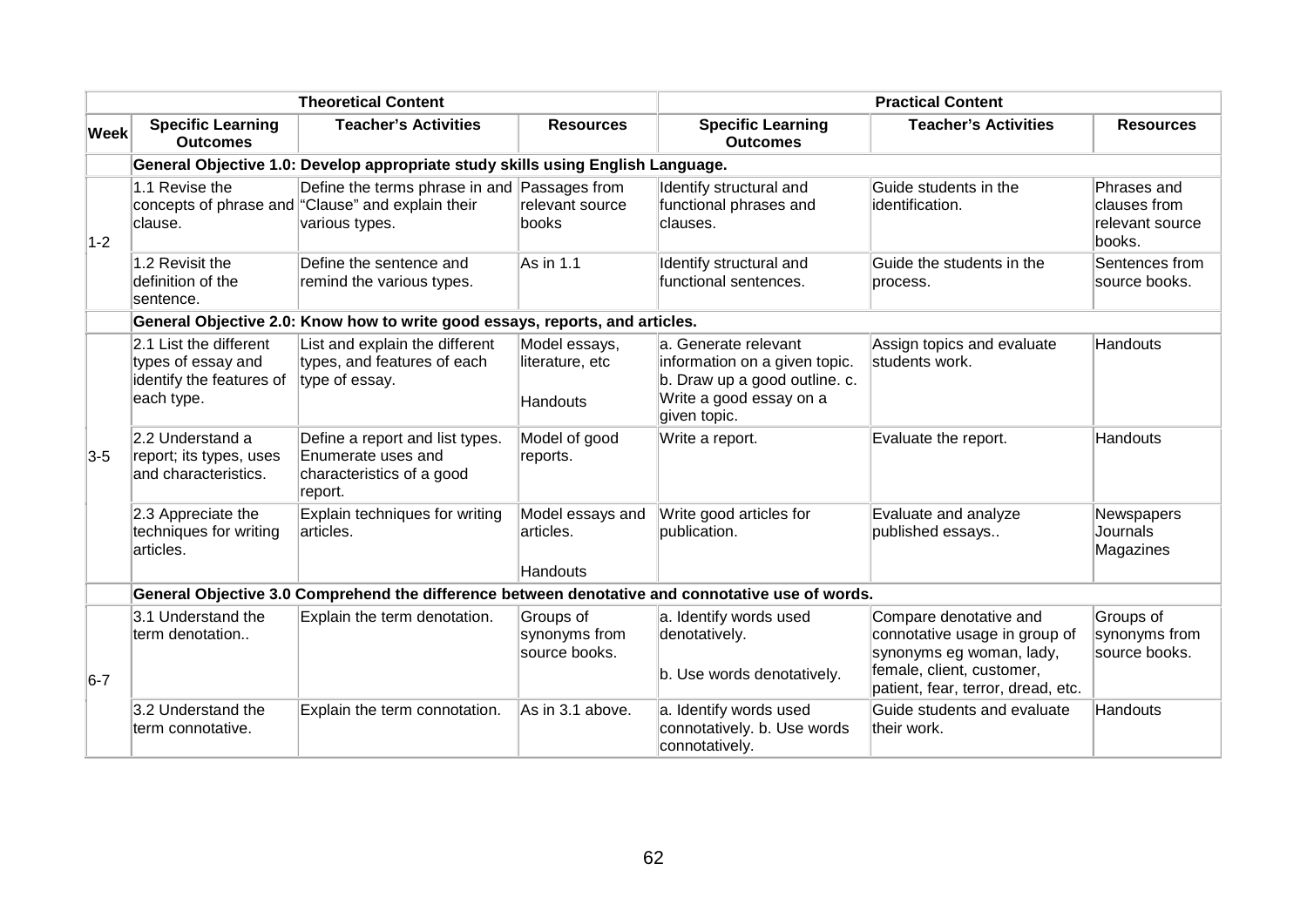| <b>Theoretical Content</b> |                                                                           | <b>Practical Content</b>                                                                                                                        |                                    |                                                                                                          |                                        |                                                              |
|----------------------------|---------------------------------------------------------------------------|-------------------------------------------------------------------------------------------------------------------------------------------------|------------------------------------|----------------------------------------------------------------------------------------------------------|----------------------------------------|--------------------------------------------------------------|
| <b>Week</b>                | <b>Specific Learning</b><br><b>Outcomes</b>                               | <b>Teacher's Activities</b>                                                                                                                     | <b>Resources</b>                   | <b>Specific Learning</b><br><b>Outcomes</b>                                                              | <b>Teacher's Activities</b>            | <b>Resources</b>                                             |
|                            |                                                                           | General Objective 4.0: Understand the techniques of comprehension and summary writing.                                                          |                                    |                                                                                                          |                                        |                                                              |
|                            | 4.1 Give contextual<br>explanations to<br>statement from a text.          | Explain the techniques<br>answering questions on<br>comprehension at a higher<br>level of difficulty.                                           | Comprehension<br>passages.         | Answer questions on<br>comprehension passages at a work.<br>higher level of difficulty.                  | Guide and grade students               |                                                              |
| $8-9$                      | 4.2. Understand<br>summary writing types<br>and steps in writing<br>them. | Explain and illustrate summary<br>writing, types, and steps in<br>writing them.                                                                 | Passages from<br>source books.     | Write, within a specified<br>length, a good summary of a<br>given passage.                               | Guide and evaluate students'<br>lwork. |                                                              |
|                            | 4.3 Identify<br>colloquialism, slangs<br>and jargons.                     | Explain and illustrate<br>colloquialisms, slangs and<br>jargons.                                                                                | Passages from<br>relevant sources. | State appropriate use of<br>jargons.                                                                     | Guide students.                        |                                                              |
|                            |                                                                           | General Objective 5.0: Understand registers.                                                                                                    |                                    |                                                                                                          |                                        |                                                              |
| 10                         | 5.1 Understand<br>registers.                                              | Explain registers and factors<br>influencing them viz field,<br>mode, tenor.                                                                    | Passages from<br>source books.     | a. Identify items of register in<br>a given passage.<br>b. List items of register in a<br>given passage. | Guide and evaluate students'<br>work.  | Textbooks,<br>workbooks.                                     |
|                            |                                                                           | General Objective 6.0: Understand the principles of correspondence.                                                                             |                                    |                                                                                                          |                                        |                                                              |
| $ 11 - 15 $                | 6.1 Recognise the<br>different types of<br>business letters.              | Describe and illustrate the<br>different types of business<br>letters eg applications enquiry,<br>invitation, complaints, and their<br>replies. | <b>Model business</b><br>letters.  |                                                                                                          |                                        |                                                              |
|                            | 6.2 Apply suitable<br>language for business<br>letters.                   | Explain suitable language for<br>specific types of business<br>letter.                                                                          | Handouts                           | Write business letters.                                                                                  | Guide and grade students'<br>work.     | <b>Handouts</b><br>Example of<br>generic business<br>letters |

| <b>ASSESSMENT CRITERIA</b>                                             |   |     |    |  |
|------------------------------------------------------------------------|---|-----|----|--|
| Coursework Course test Practical Other (Examination/project/portfolio) |   |     |    |  |
| %                                                                      | % | %30 |    |  |
| 30                                                                     |   |     | 40 |  |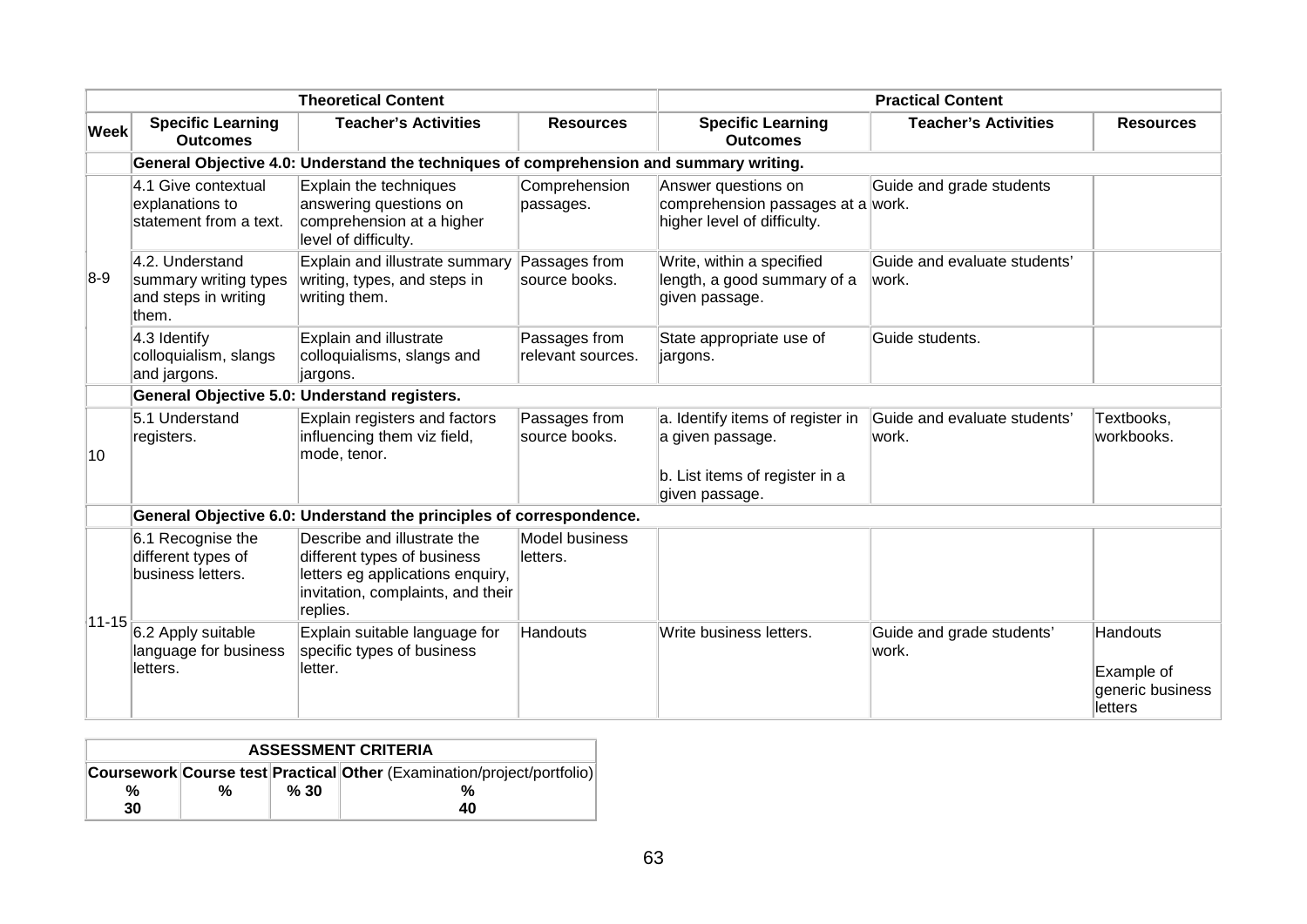## **Research Techniques**

| <b>PROGRAMME: ND Office Technology &amp; Management</b>                                                                                                                                                                                                                                                                                      |                       |                            |                                          |
|----------------------------------------------------------------------------------------------------------------------------------------------------------------------------------------------------------------------------------------------------------------------------------------------------------------------------------------------|-----------------------|----------------------------|------------------------------------------|
| <b>Course: Research Techniques</b>                                                                                                                                                                                                                                                                                                           | Code: OTM 228         | <b>Credit Hours:</b>       | 4 hours                                  |
| Semester: 3                                                                                                                                                                                                                                                                                                                                  | <b>Pre-requisite:</b> | Theoretical:<br>Practical: | 2 hours/week - 50%<br>2 hours/week - 50% |
| Course main Aim/Goal: This module is designed to equip the student with knowledge and ability for conducting and writing independent research report.                                                                                                                                                                                        |                       |                            |                                          |
| <b>General Objectives:</b><br>1. Understand the meaning and scope of research.<br>2. Know the sources of research information.<br>3. Understand the methods of research.<br>4. Know the techniques of data collection.<br>5. Know the techniques of data analysis and results presentation.<br>6. Understand how to write a research report. |                       |                            |                                          |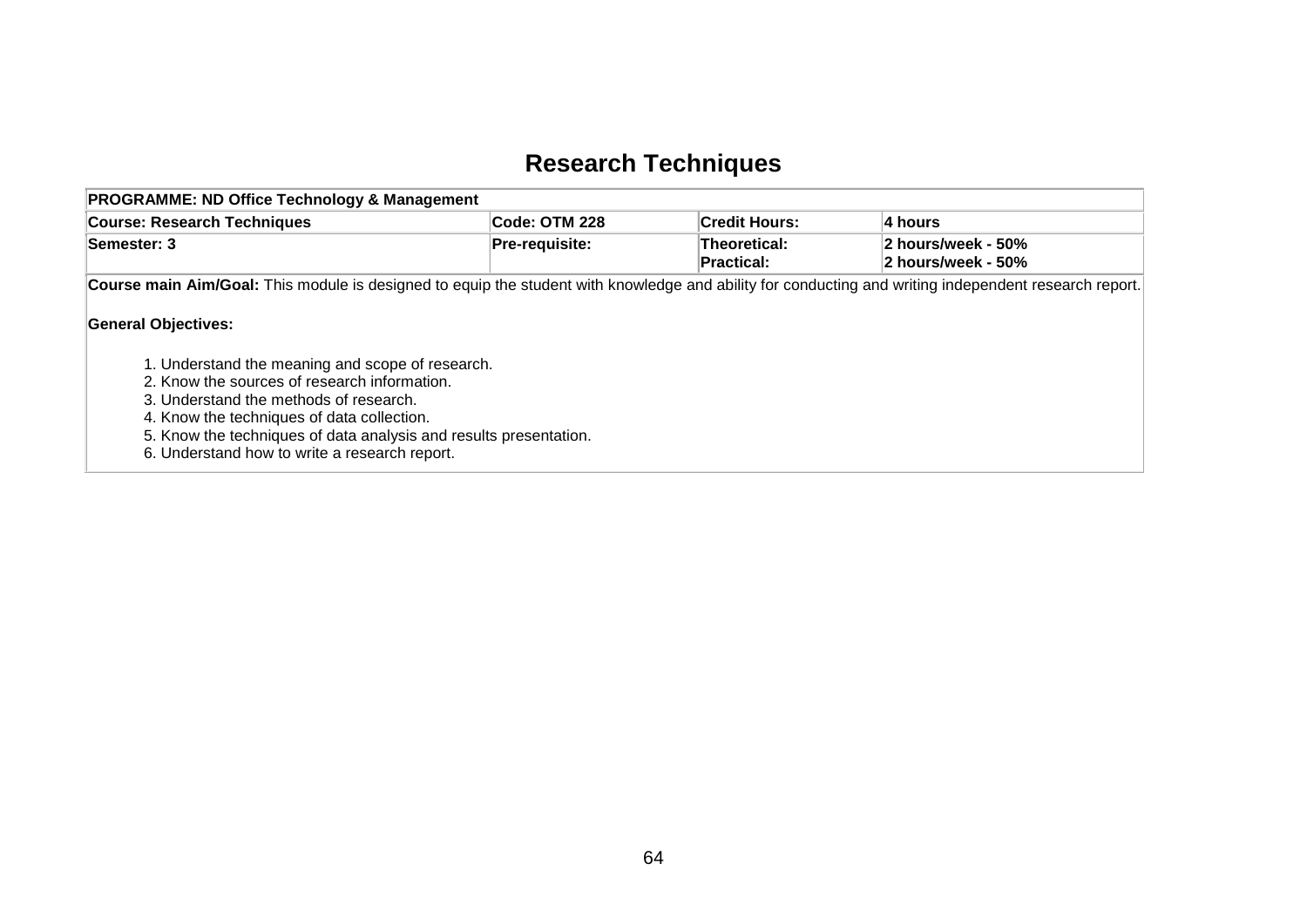| <b>Theoretical Content</b> |                                                                                                |                                                                                      | <b>Practical Content</b>               |                                                                           |                                            |                                                             |  |  |  |
|----------------------------|------------------------------------------------------------------------------------------------|--------------------------------------------------------------------------------------|----------------------------------------|---------------------------------------------------------------------------|--------------------------------------------|-------------------------------------------------------------|--|--|--|
| <b>Week</b>                | <b>Specific Learning</b><br><b>Teacher's Activities</b><br><b>Resources</b><br><b>Outcomes</b> |                                                                                      | <b>Specific Learning Outcomes</b>      | Teacher's<br><b>Activities</b>                                            | <b>Resources</b>                           |                                                             |  |  |  |
|                            | General Objective 1.0: Understand the meaning and scope of research.                           |                                                                                      |                                        |                                                                           |                                            |                                                             |  |  |  |
|                            | 1.1 Define Research.                                                                           | Explain the various definitions of research.                                         |                                        |                                                                           |                                            |                                                             |  |  |  |
|                            | 1.2 List criteria for good<br>problem statement                                                | Explain research problems and criteria for<br>good problem statement.                | <b>Class</b><br>handouts               | Group discussion of criteria for<br>starting research problems.           | Provide guidance<br>for effective activity | Research<br>Journals                                        |  |  |  |
| $ 1-3 $                    | 1.3 List characteristics of<br>a researchable topic.                                           | Explain the characteristics of a researchable<br>topic.                              | <b>Class</b><br>handouts               | Groups generate topics and<br>analyse their usefulness.                   | Assign groups task<br>on research topics   | Research<br>Journals                                        |  |  |  |
|                            |                                                                                                |                                                                                      |                                        |                                                                           |                                            | Research<br>abstract.                                       |  |  |  |
|                            |                                                                                                | General Objective 2.0: Know the sources of research information.                     |                                        |                                                                           |                                            |                                                             |  |  |  |
| $4-7$                      | 2.1 List the sources of<br>research topics.                                                    | Explain the various sources of research topic.                                       | School<br>Library<br>Public<br>Library | Library<br>Search on research topics.                                     | Guide the class.                           | Library<br>School/Public<br>Internet                        |  |  |  |
|                            | 2.2 List types of literature<br>review.                                                        | Explain the various types/sources of literature<br>for review.                       | Library<br>Journals<br>internet        | Write literature review on given Guide student<br>topics.                 | activities.                                | Library<br>Journals<br><b>Books</b><br>Internet<br>Experts. |  |  |  |
|                            | 2.3 Understand how to<br>review literature.                                                    | Explain and list the purposes of literature<br>review.                               | <b>Class</b><br>handouts               | Review literature on given<br>topics.                                     | Guide the process.                         | Library, Internet<br>letc.                                  |  |  |  |
|                            | 2.4 List the various<br>citation methods.                                                      | Explain methods of citation of reviewed<br>literature.                               | <b>Class</b><br>handouts               | Differentiate between citation<br>in text and at the end of the<br>study. | Guide the process.                         | <b>Class handouts</b>                                       |  |  |  |
|                            | 2.5                                                                                            | Explain how to review literature.                                                    | <b>Class</b><br>handouts               |                                                                           |                                            |                                                             |  |  |  |
|                            |                                                                                                | General Objective 3: Understand the methods of research.                             |                                        |                                                                           |                                            |                                                             |  |  |  |
| 8-10                       | 3.1 List the various<br>methods of research.                                                   | Explain the various methods of research eg<br>survey, historical, experimental, etc. | Internet<br>History<br>Information     | Library<br>Search for more information.                                   | Guide the process                          | Internet<br>Library<br>Information                          |  |  |  |
|                            | 3.2 Differentiate between<br>hypothesis and research<br>questions.                             | Explain the concept of hypothesis and<br>research questions.                         | Class<br>handouts<br><b>Books</b>      | Practice writing<br>hypothesis/Research<br>questions.                     | Provide topics                             |                                                             |  |  |  |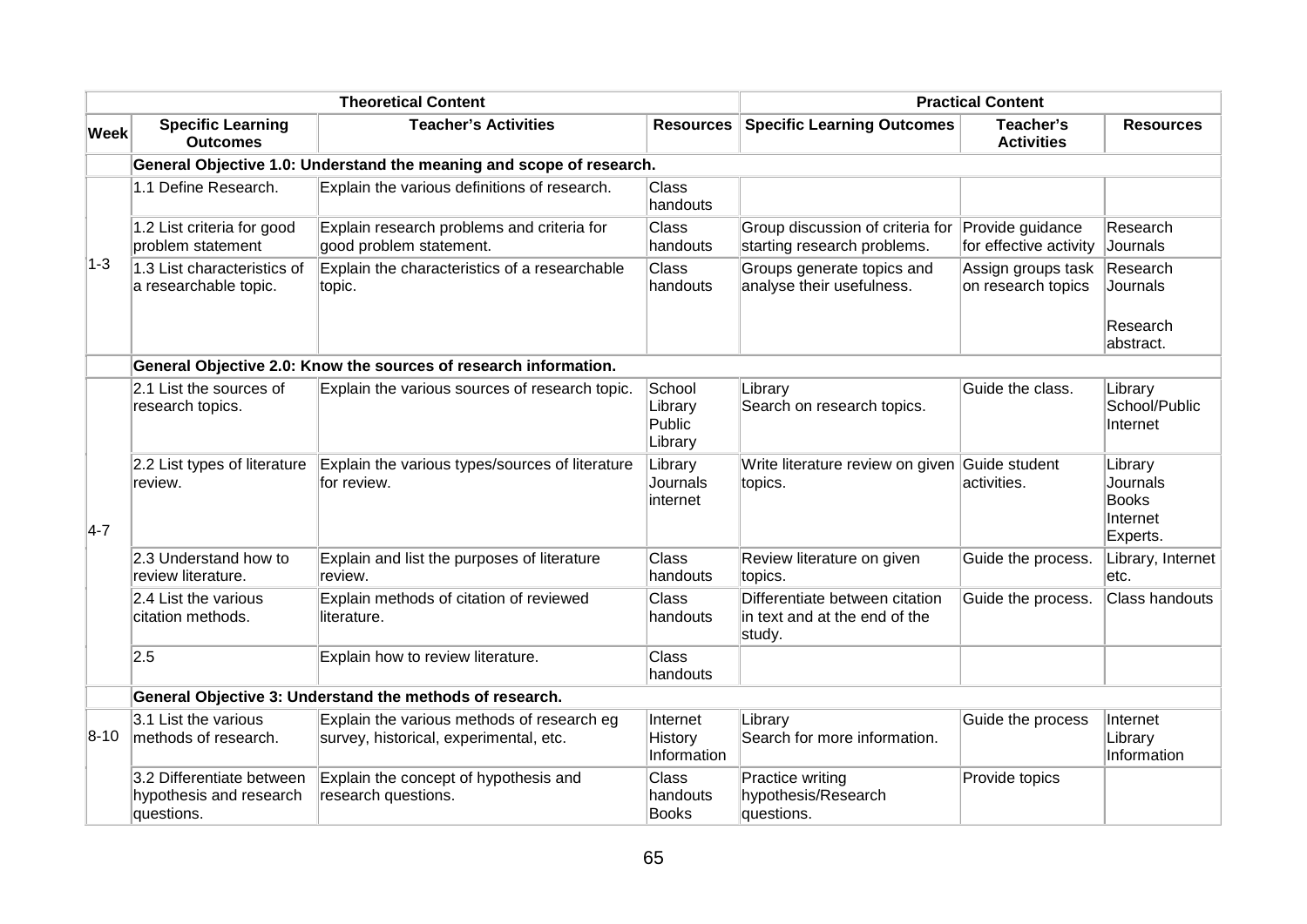| <b>Theoretical Content</b> |                                                                               |                                                                                                                                                                | <b>Practical Content</b>                 |                                                                                                                                                       |                                                       |                                                          |
|----------------------------|-------------------------------------------------------------------------------|----------------------------------------------------------------------------------------------------------------------------------------------------------------|------------------------------------------|-------------------------------------------------------------------------------------------------------------------------------------------------------|-------------------------------------------------------|----------------------------------------------------------|
| <b>Week</b>                | <b>Specific Learning</b><br><b>Outcomes</b>                                   | <b>Teacher's Activities</b>                                                                                                                                    | <b>Resources</b>                         | <b>Specific Learning Outcomes</b>                                                                                                                     | Teacher's<br><b>Activities</b>                        | <b>Resources</b>                                         |
|                            | 3.3 Differentiate between<br>population and sample.                           | Explain difference between population and<br>sample.                                                                                                           | <b>Class</b><br>handouts<br><b>Books</b> | Produce<br>Research<br>Samples from given<br>populations.                                                                                             | Guide the exercise                                    | <b>Class handouts</b><br>Internet                        |
|                            | 3.4 List the sampling<br>techniques.                                          | Explain sampling techniques.                                                                                                                                   | <b>Class</b><br>handouts<br>Books        | Write notes on sampling<br>techniques                                                                                                                 | Guide and correct<br>the students                     | Class handouts                                           |
|                            |                                                                               | General Objective 4.0 know the techniques of data collection.                                                                                                  |                                          |                                                                                                                                                       |                                                       |                                                          |
| $11 - 12$                  | 4.1 List the primary and<br>secondary sources of<br>data.                     | Explain the primary and secondary sources of<br>ldata.                                                                                                         | Class<br>handouts<br><b>Books</b>        | Practical/field activity                                                                                                                              | Guide the exercise. Pro-forma to                      | collect data<br>Class handouts                           |
|                            | $4.2$ List the methods of<br>gathering data.                                  | Explain the methods of gathering data viz<br>Questionnaire, Interview, Observation, etc.                                                                       | Class<br>handouts<br><b>Books</b>        | Practical work on data<br>collection                                                                                                                  | Guide the process.                                    | Pro-forma to<br>collect data<br><b>Class handouts</b>    |
|                            |                                                                               | General Objective 5.0: Know the techniques of data analysis and result presentation.                                                                           |                                          |                                                                                                                                                       |                                                       |                                                          |
|                            | 5.1 Identify various<br>descriptive statistics.                               | Explain the following descriptive statistics:<br>mean, mode, median, range, variance,<br>standard deviation, scores array, frequency,<br>cumulative frequency. | <b>Class</b><br>handouts<br><b>Books</b> | Calculate mean, mode,<br>median, range, variance, etc.                                                                                                | Produce a set of<br>scores for students'<br>practice. | Class handouts                                           |
|                            | $13-14$ 5.2 Note the methods of<br>grouping data and tabular<br>presentation. | Explain methods of grouping data and tabular<br>presentation.                                                                                                  | Class<br>handouts<br><b>Books</b>        | Draw up tables after grouping<br>data.                                                                                                                | Provide<br>supervision.                               | Research<br>Reports<br>Journals<br>Research<br>Abstracts |
|                            | General Objective 6.0: Understand how to write a research report.             |                                                                                                                                                                |                                          |                                                                                                                                                       |                                                       |                                                          |
| 15                         | 6.1 Note the contents of<br>chapter 1-5.                                      | Explain the contents of chapter 1-5.                                                                                                                           | Class<br>handouts<br><b>Books</b>        | Write introduction,<br><b>Review of Related Literature</b><br>Procedure<br>Data Analysis<br>Conclusions, Findings &<br>Recommendation<br>Bibliography | Supervise activities                                  | As in 5.2 above                                          |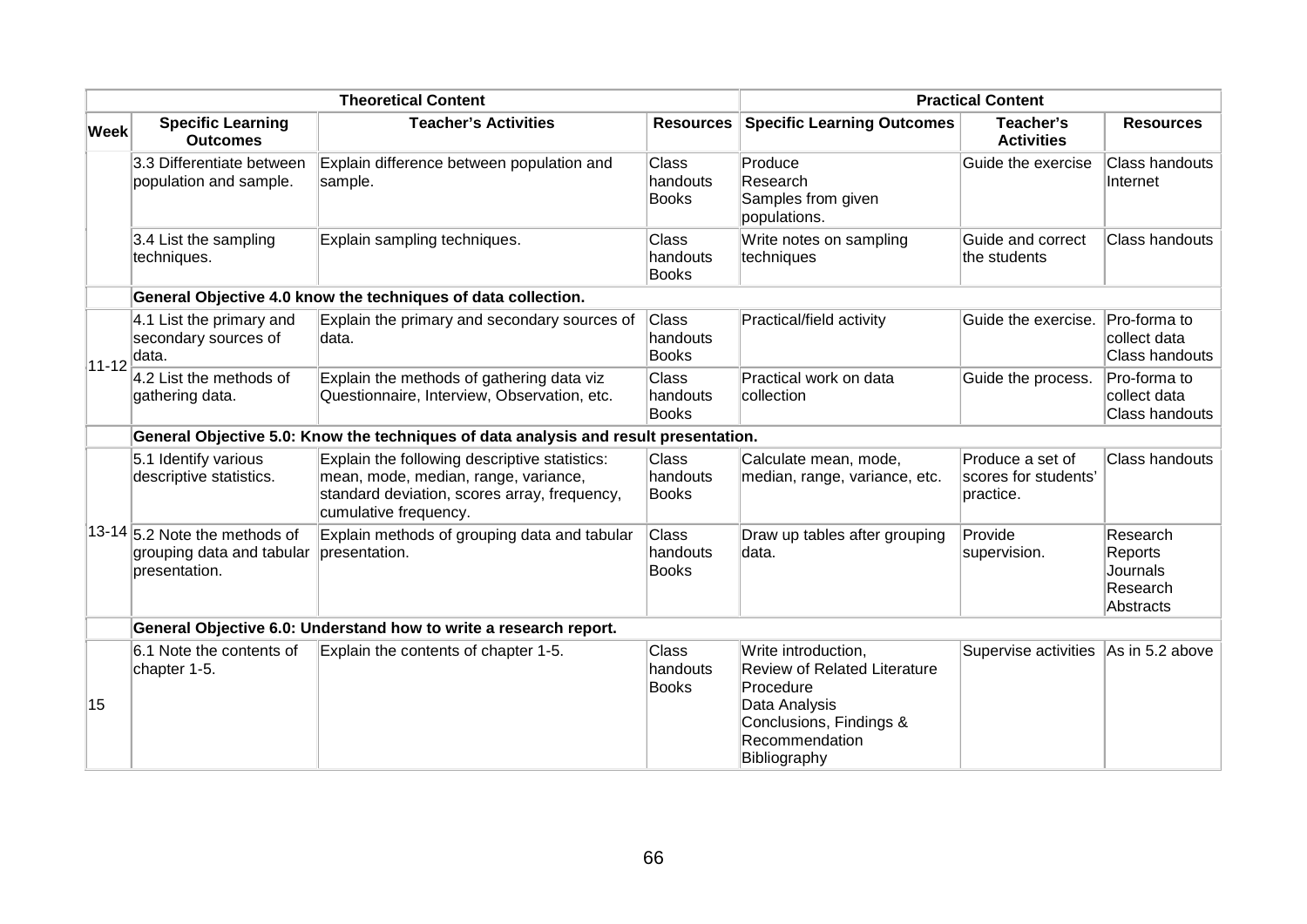| <b>ASSESSMENT CRITERIA</b> |                                                                                   |  |  |  |  |
|----------------------------|-----------------------------------------------------------------------------------|--|--|--|--|
|                            | <b>Coursework Course test Practical Other (Examination/project/portfolio) 70%</b> |  |  |  |  |
| 30%                        |                                                                                   |  |  |  |  |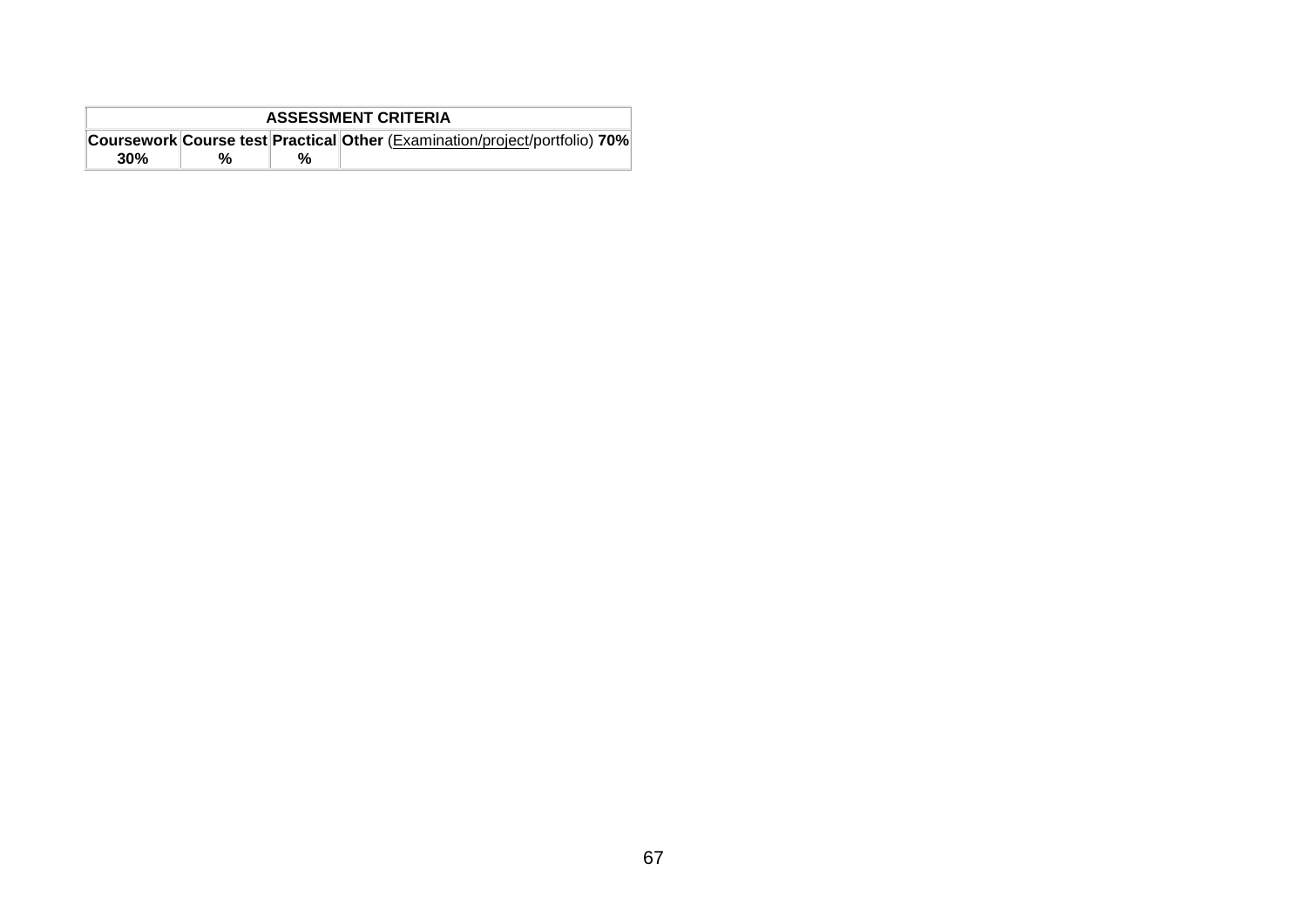#### **Shorthand III**

| <b>PROGRAMME: ND Office Technology And Management</b>                                                                                                                                                                                          |                           |                            |                                                                                                                                                                |
|------------------------------------------------------------------------------------------------------------------------------------------------------------------------------------------------------------------------------------------------|---------------------------|----------------------------|----------------------------------------------------------------------------------------------------------------------------------------------------------------|
| <b>Course: Shorthand III</b>                                                                                                                                                                                                                   | Code: OTM 211             | <b>Credit Hours:</b>       | Ahours!                                                                                                                                                        |
| Semester: 3                                                                                                                                                                                                                                    | <b>Pre-requisite: OTM</b> | Theoretical:<br>Practical: | 1 hours/week - 50 %<br>3 hours/week - 50 %                                                                                                                     |
| world of work, and also develop their ability to write all types of materials dictated at 60 wam with syllabic intensity of 1.30 and at 95% accuracy.<br>General Objectives: On completion of this course, the student should have ability to: |                           |                            | Course main Aim/Goal: The module is designed to enable students increase their shorthand vocabulary and skills. It is intended to prepare the students for the |
| 1.0 Consolidate the various principles governing shorthand writing.<br>2.0 Know how to use short forms, phrases and intersections effectively for faster writing.                                                                              |                           |                            |                                                                                                                                                                |

3.0 Know how to use note taking and transcription techniques effectively.

4.0 Know how to apply the knowledge and skills of typewriting in transcription.

5.0 Know how to write readable shorthand notes at a minimum of 60 wam and produce mailable transcripts.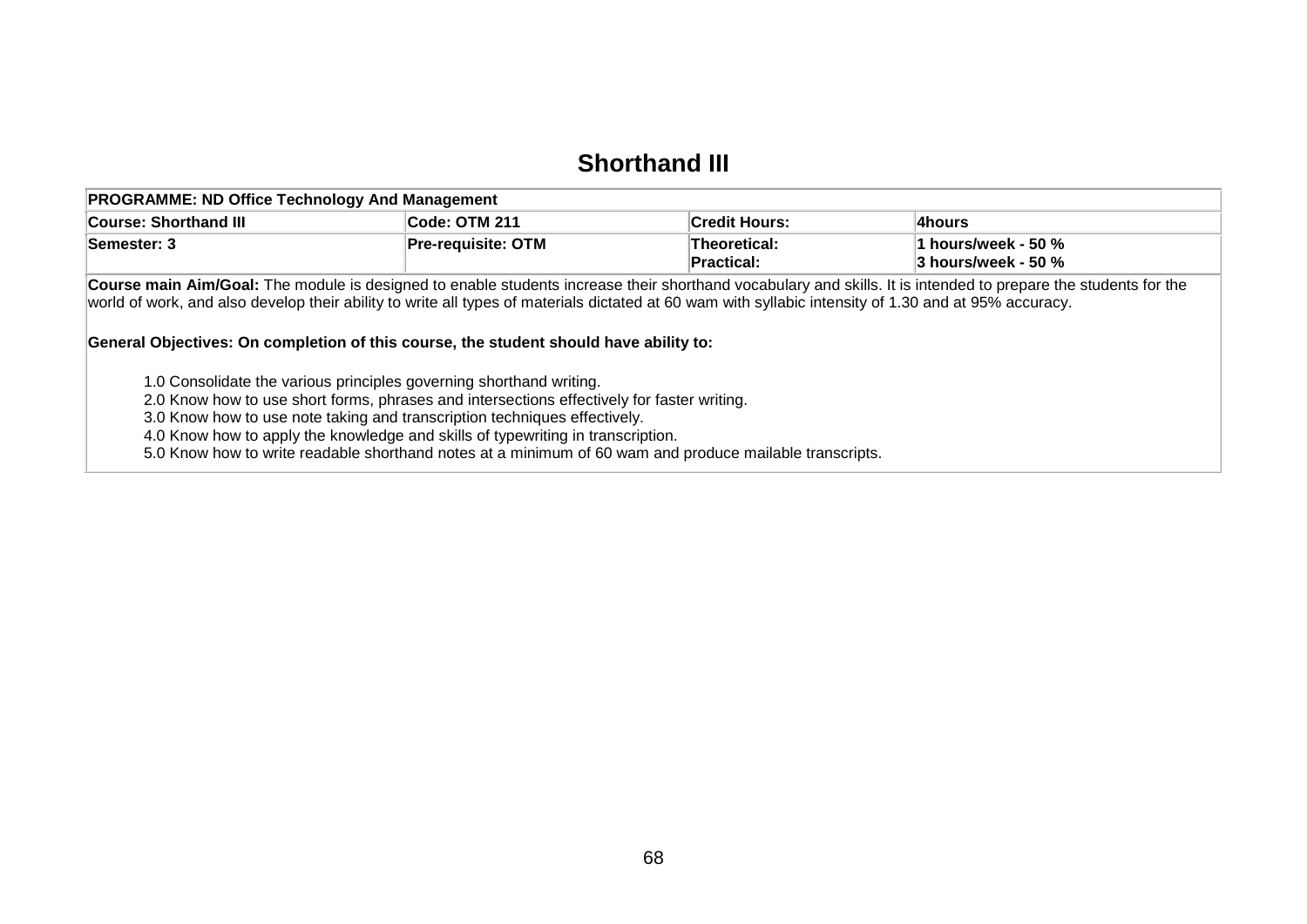|             |                                                                                                                                                                                                                                                                                                                                                 | <b>Theoretical Content</b>                                                                                                                                                                                                                    |                                                                                                               |                                                           | <b>Practical Content</b>                |                                                                                             |
|-------------|-------------------------------------------------------------------------------------------------------------------------------------------------------------------------------------------------------------------------------------------------------------------------------------------------------------------------------------------------|-----------------------------------------------------------------------------------------------------------------------------------------------------------------------------------------------------------------------------------------------|---------------------------------------------------------------------------------------------------------------|-----------------------------------------------------------|-----------------------------------------|---------------------------------------------------------------------------------------------|
| <b>Week</b> | <b>Specific Learning</b><br><b>Outcomes</b>                                                                                                                                                                                                                                                                                                     | <b>Teacher's Activities</b>                                                                                                                                                                                                                   | <b>Resources</b>                                                                                              | <b>Specific Learning</b><br><b>Outcomes</b>               | <b>Teacher's Activities</b>             | <b>Resources</b>                                                                            |
|             |                                                                                                                                                                                                                                                                                                                                                 |                                                                                                                                                                                                                                               | General Objective 1.0: Consolidate the various principles governing shorthand writing                         |                                                           |                                         |                                                                                             |
| $1-2$       | 1.1 List and explain the<br>principles governing<br>shorthand writing.<br>1.2 Explain and introduce<br>passage form textbooks.<br>1.1 Read from printed<br>shorthand at the different<br>tempo (80-90).                                                                                                                                         | - Supervise reading<br>and copying of<br>exercise given.<br>- Prompt the reader<br>from time to time.<br>- Write accurately and<br>rapidly, dictated<br>passages.<br>- Time students while<br>reading.<br>- Give and evaluate<br>assignments. | Stopwatch, electric typewriters,<br>HB pencil/ pen, shorthand<br>notebook, chalkboard etc.                    | Read, copy and write<br>dictated passages.                | Supervise, prompt and<br>time students. | <b>Notebooks</b><br><b>Textbooks</b><br>Whiteboard<br>Stopwatch<br>Electric<br>Typewriters. |
|             |                                                                                                                                                                                                                                                                                                                                                 |                                                                                                                                                                                                                                               | General Objective 2.0: Know how to use short forms, phrases and intersections effectively for faster writing. |                                                           |                                         |                                                                                             |
| $3-4$       | 2.1 Differentiate short forms,<br>intersections and shortcuts<br>instantly.<br>2.2 Identify phrasing<br>techniques effectively.<br>2.3 Write dictation of short<br>passages at 40-80 wam.<br>2.4 Write longer passages at<br>40-60 wam.<br>2.5 Read back and transcribe<br>recorded dictation of varied<br>materials at speeds of 40-60<br>wam. | Dictate passages at<br>40-60 wam.<br>- Explain error analysis<br>techniques.<br>- Give and evaluate<br>assignments.                                                                                                                           | Ditto                                                                                                         | Read, copy, write and<br>transcribe dictated<br>passages. | Ditto                                   | Ditto                                                                                       |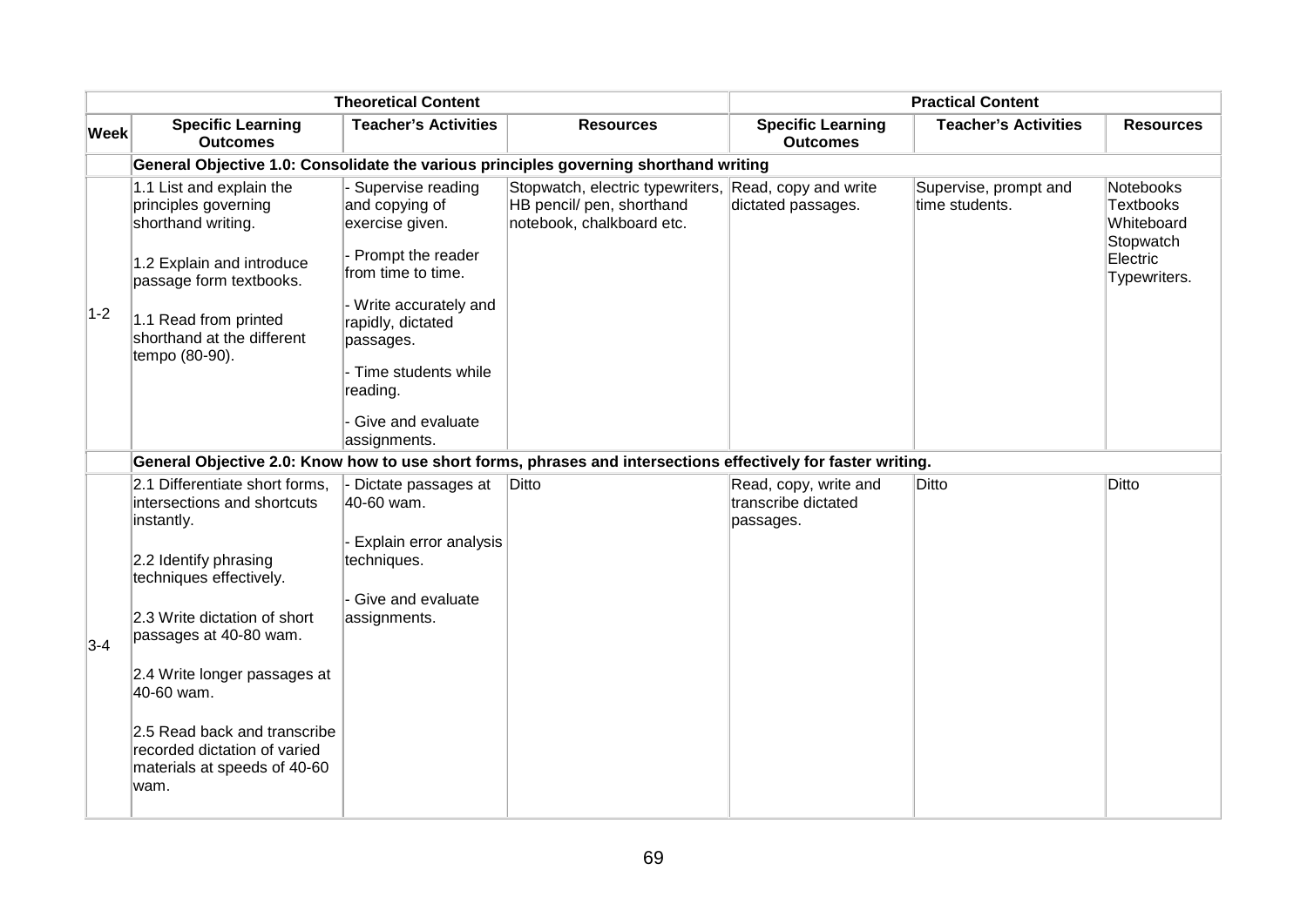|           |                                                                                                                                                                                                                                                                       | <b>Theoretical Content</b>                                                                                                                        |                                                                                        |                                                                                                             | <b>Practical Content</b>                                                                     |                                                |  |  |  |  |
|-----------|-----------------------------------------------------------------------------------------------------------------------------------------------------------------------------------------------------------------------------------------------------------------------|---------------------------------------------------------------------------------------------------------------------------------------------------|----------------------------------------------------------------------------------------|-------------------------------------------------------------------------------------------------------------|----------------------------------------------------------------------------------------------|------------------------------------------------|--|--|--|--|
| Week      | <b>Specific Learning</b><br><b>Outcomes</b>                                                                                                                                                                                                                           | <b>Teacher's Activities</b>                                                                                                                       | <b>Resources</b>                                                                       | <b>Specific Learning</b><br><b>Outcomes</b>                                                                 | <b>Teacher's Activities</b>                                                                  | <b>Resources</b>                               |  |  |  |  |
|           | 2.6 Apply the techniques of<br>analysing errors.                                                                                                                                                                                                                      |                                                                                                                                                   |                                                                                        |                                                                                                             |                                                                                              |                                                |  |  |  |  |
|           |                                                                                                                                                                                                                                                                       | General Objective 3.0: Know how to use note taking and transcription techniques effectively.                                                      |                                                                                        |                                                                                                             |                                                                                              |                                                |  |  |  |  |
| $5-7$     | 3.1 Recall mentally stored<br>records.<br>3.2 Transcribe and<br>crosscheck shorthand notes<br>with transcript.<br>3.3 Proofread transcripts<br>properly.<br>3.4 Reproduce learning skills<br>through delayed writing,<br>summarizing content of<br>dictated passages. | Demonstrate note<br>taking and<br>transcription<br>techniques.<br>Demonstrate<br>proofreading<br>techniques.<br>Give and evaluate<br>assignments. | Ditto<br>Shorthand laboratory and<br>typewriter.                                       | and proofreading<br>techniques.                                                                             | Demonstrate transcription Demonstrate and assess.                                            | Ditto                                          |  |  |  |  |
|           |                                                                                                                                                                                                                                                                       |                                                                                                                                                   | General Objective 4.0: Apply the knowledge and skills of typewriting in transcription. |                                                                                                             |                                                                                              |                                                |  |  |  |  |
| $8-11$    | 4.1 Select appropriate paper<br>sizes for production.                                                                                                                                                                                                                 | Explain the<br>relationship between<br>production and<br>typewriting.<br>Give and evaluate<br>assignments.                                        | <b>Ditto</b><br>Electric/Electronic Typewriters.<br>One students to a typewriter.      | Distinguish appropriate<br>paper sizes.                                                                     | Explain, give and evaluate assignments.                                                      |                                                |  |  |  |  |
|           | General Objective 5.0: Know how to write readable shorthand notes at a minimum of 80 wam and produce mailable Transcripts.                                                                                                                                            |                                                                                                                                                   |                                                                                        |                                                                                                             |                                                                                              |                                                |  |  |  |  |
|           |                                                                                                                                                                                                                                                                       |                                                                                                                                                   |                                                                                        | 5.1 Write in shorthand,<br>varied materials of 1.30<br>S.I. at speeds of 80-100<br>wam.                     | Simulate meetings,<br>Conferences, Seminar for<br>students to record and<br>produce minutes. | Ditto<br>Electronic<br>typewriter<br>and/or PC |  |  |  |  |
| $12 - 15$ |                                                                                                                                                                                                                                                                       |                                                                                                                                                   |                                                                                        | 5.2 Produce mailable<br>transcripts for signature.<br>5.3 Proofread and edit for<br>error proof transcript. | Split students into groups<br>and allocate topics for<br>discussion and report in<br>class.  |                                                |  |  |  |  |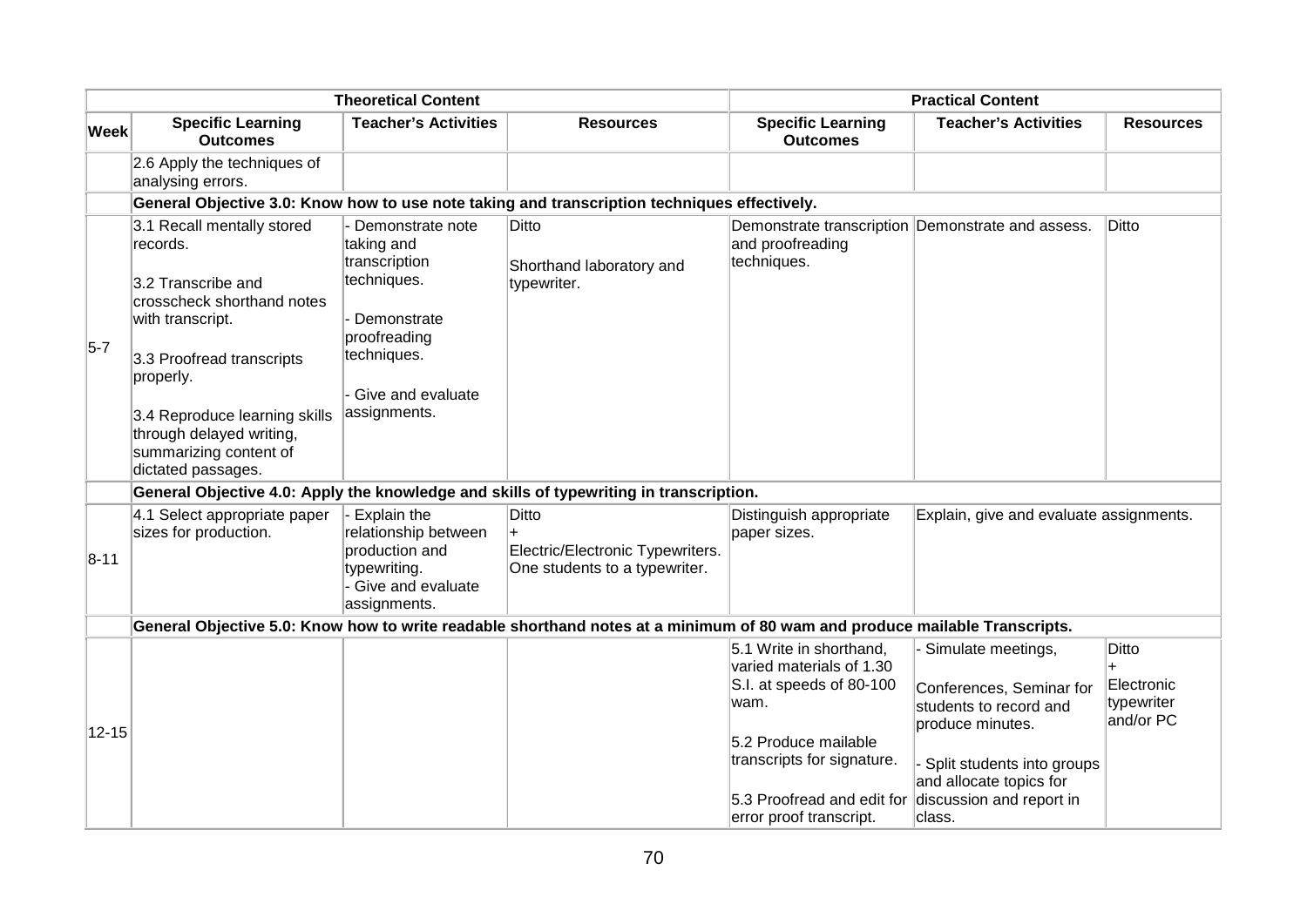| <b>ASSESSMENT CRITERIA</b> |   |   |                                                                            |  |
|----------------------------|---|---|----------------------------------------------------------------------------|--|
|                            |   |   | Coursework Course test   Practical   Other (Examination/project/portfolio) |  |
| 30%                        | % | % | 70%                                                                        |  |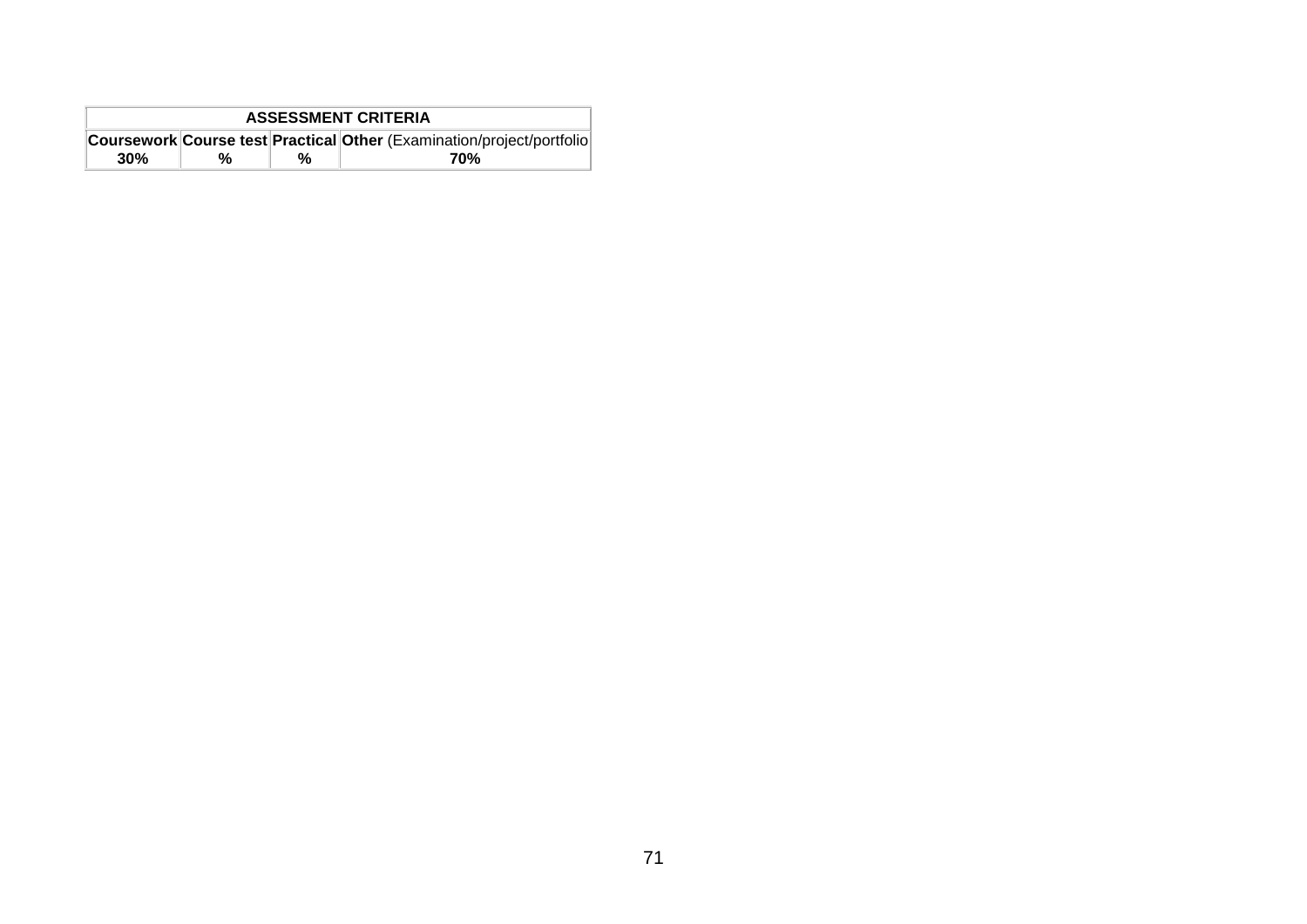# **Record Management**

| <b>Course: Record Management</b>                                                                                                                                                                                                                                                                                                      | Code: OTM 213         | <b>Credit Hours:</b>              | 2 hours                                  |
|---------------------------------------------------------------------------------------------------------------------------------------------------------------------------------------------------------------------------------------------------------------------------------------------------------------------------------------|-----------------------|-----------------------------------|------------------------------------------|
| Semester: 3                                                                                                                                                                                                                                                                                                                           | <b>Pre-requisite:</b> | Theoretical:<br><b>Practical:</b> | 1 hours/week - 50%<br>1 hours/week - 50% |
| Course main Aim/Goal: This module is designed to enable the student understand how records are properly managed, processed and protected in Office<br>Management.<br><b>General Objectives:</b>                                                                                                                                       |                       |                                   |                                          |
| 1.0 Understand record Management.<br>2.0 Understand the information processing circle.<br>3.0 Know the organization of records.<br>4.0 Understand the various record systems and facilities.<br>5.0 Understand the various types of filing systems and their equipment.<br>6.0 Know the importance of security in records management. |                       |                                   |                                          |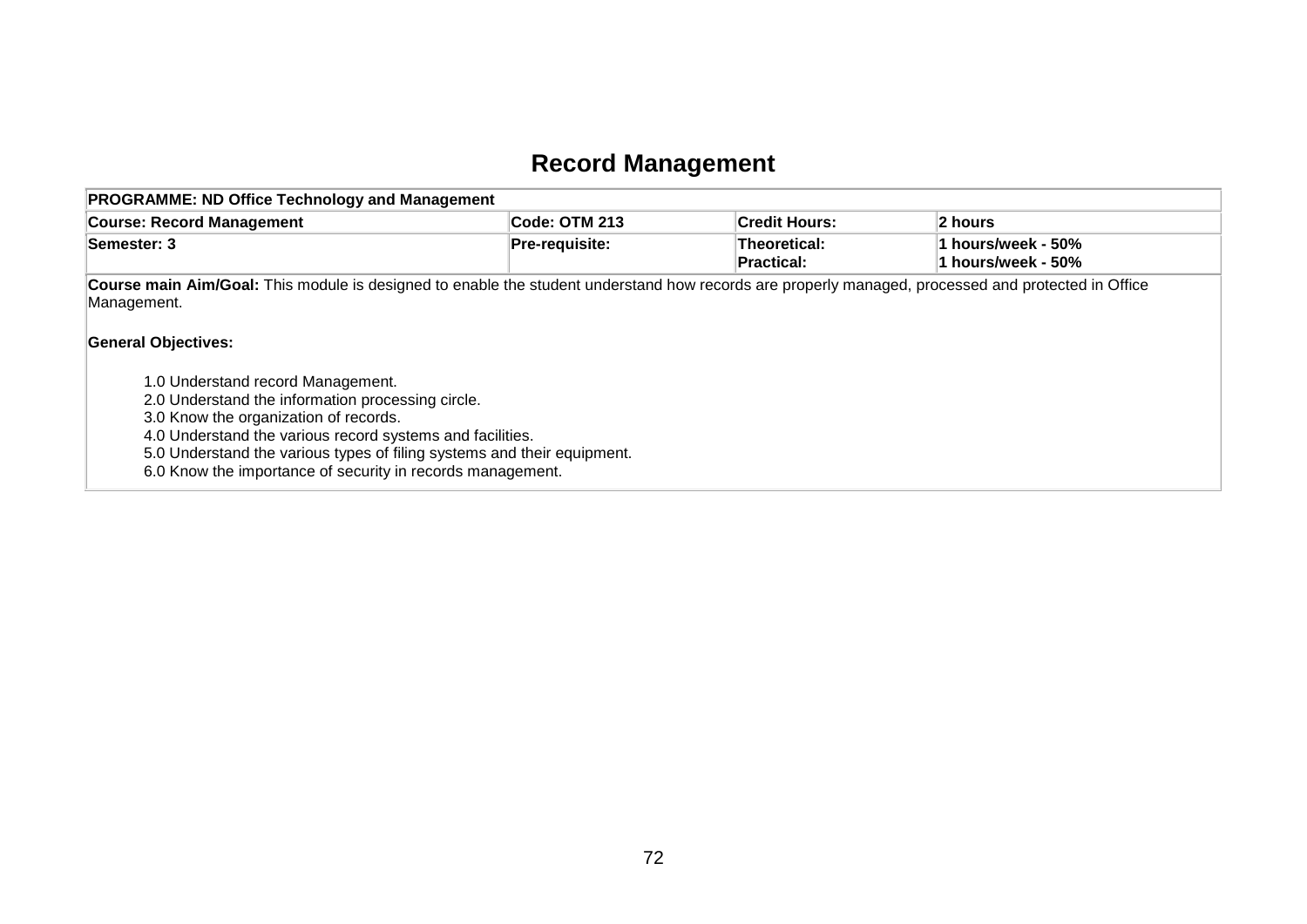| <b>Theoretical Content</b> |                                                                                                                 |                                                                                                                                                                                     | <b>Practical Content</b>                                                                                          |                                                             |                                                                   |                                                                                                                   |  |  |  |
|----------------------------|-----------------------------------------------------------------------------------------------------------------|-------------------------------------------------------------------------------------------------------------------------------------------------------------------------------------|-------------------------------------------------------------------------------------------------------------------|-------------------------------------------------------------|-------------------------------------------------------------------|-------------------------------------------------------------------------------------------------------------------|--|--|--|
| <b>Week</b>                | <b>Specific Learning</b><br><b>Outcomes</b>                                                                     | <b>Teacher's Activities</b>                                                                                                                                                         | <b>Resources</b>                                                                                                  | <b>Specific Learning</b><br><b>Outcomes</b>                 | <b>Teacher's Activities</b>                                       | <b>Resources</b>                                                                                                  |  |  |  |
|                            |                                                                                                                 | General Objective 1.0: Understand Records Management.                                                                                                                               |                                                                                                                   |                                                             |                                                                   |                                                                                                                   |  |  |  |
| $1-2$                      | 1.1 Define records.<br>1.2 Explain the<br>importance of records.<br>1.3 Explain the various<br>types of record. | Define record keeping in an<br>office.<br>Explain the importance of<br>record keeping in an office<br>Give example of different type<br>of records available in modern<br>loffices. | Files and<br>File holders<br>Filing cabinets<br>Micro filming<br>Cameras<br>Micro films<br>Microfiche<br>Handouts | Show practical<br>example of office<br>archives and records | Set student group-tasks to<br>organize records                    | Files and<br>File holders<br>Filing cabinets<br>Micro filming<br>Cameras<br>Micro films<br>Microfiche<br>Handouts |  |  |  |
|                            |                                                                                                                 | General Objective 2.0: Understand the Information Processing Cycle.                                                                                                                 |                                                                                                                   |                                                             |                                                                   |                                                                                                                   |  |  |  |
|                            | 2.1 Define Information<br>Processing Cycle.                                                                     | Explain the information<br>processing cycle.                                                                                                                                        | Handouts<br>Posters and                                                                                           | Show information<br>processing cycle.                       | Demonstrate the circles that<br>information go through.           | Registry contacts to<br>organize student field<br>work/trips                                                      |  |  |  |
|                            | 2.2 Describe the<br>processing cycle.                                                                           | Explain the five processing<br> cycle                                                                                                                                               | charts                                                                                                            | - Demonstrate the<br>process cycle.                         | - Student role-plays                                              | Handouts                                                                                                          |  |  |  |
| $3-4$                      | 2.3 Explain the five<br>processing cycles.                                                                      | $(1)$ input,<br>(2) processing,<br>$(3)$ output,                                                                                                                                    |                                                                                                                   | - Using clips explain<br>the five processing<br>cycles.     | - Organize a trip to the registry.                                | Charts                                                                                                            |  |  |  |
|                            | 2.4 Describe the effect<br>of the processing cycles<br>on records management                                    | (4) distribution,<br>(5) storage and<br>retrieval.                                                                                                                                  |                                                                                                                   |                                                             |                                                                   |                                                                                                                   |  |  |  |
|                            |                                                                                                                 | General Objective 3.0: Understand the basic modes of storage.                                                                                                                       |                                                                                                                   |                                                             |                                                                   |                                                                                                                   |  |  |  |
|                            | 3.1 Explain the<br>importance of filing.                                                                        | Explain filing and its<br>importance.                                                                                                                                               | <b>Files</b><br><b>File Jackets</b><br>File tags                                                                  | - List types of file<br>classification                      | - Take students to the registry.<br>Using files teacher will make | Registry contacts to<br>organize student field<br>work/trips                                                      |  |  |  |
| $5-7$                      | 3.2 Explain the<br>essentials of good filing<br>system.                                                         | Explain the essentials of a good<br>filing system.                                                                                                                                  | Paper, Punch<br>etc<br>Computer                                                                                   |                                                             | student classify files in different<br>classification methods.    | Handouts                                                                                                          |  |  |  |
|                            | 3.3 Describe the various where files are kept.<br>locations where files are                                     | Discuss the various locations                                                                                                                                                       | Floppy discs<br><b>CDROMS</b><br>Rotary Index                                                                     |                                                             | Give assignments and grade.                                       | Charts<br>Computer and floppy                                                                                     |  |  |  |
|                            |                                                                                                                 | - List the various file                                                                                                                                                             | <b>Strip Index</b>                                                                                                |                                                             |                                                                   | discs.                                                                                                            |  |  |  |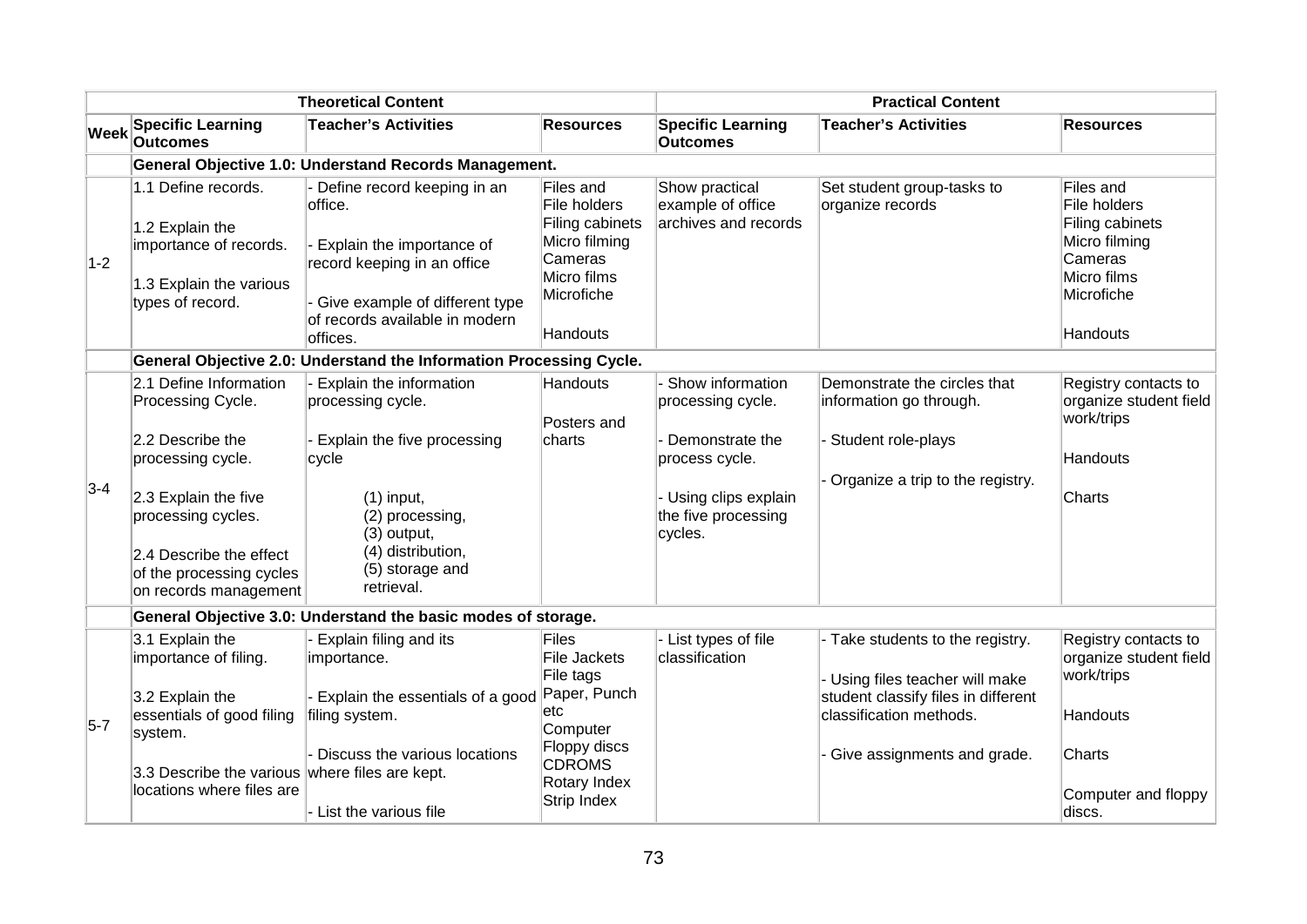| <b>Theoretical Content</b> |                                                                                                |                                                                              | <b>Practical Content</b>                            |                                      |                                               |                                                     |
|----------------------------|------------------------------------------------------------------------------------------------|------------------------------------------------------------------------------|-----------------------------------------------------|--------------------------------------|-----------------------------------------------|-----------------------------------------------------|
| <b>Week</b>                | <b>Specific Learning</b><br><b>Outcomes</b>                                                    | <b>Teacher's Activities</b>                                                  | <b>Resources</b>                                    | <b>Specific Learning</b><br>Outcomes | <b>Teacher's Activities</b>                   | <b>Resources</b>                                    |
|                            | kept.                                                                                          | classification.                                                              |                                                     |                                      |                                               |                                                     |
|                            | 3.4 Explain the<br>classifications of files.                                                   | Discuss types of indexing.                                                   |                                                     |                                      |                                               |                                                     |
|                            | 3.5 Explain the various<br>types of indexing.                                                  | Discuss the importance of file<br>follow-up.                                 |                                                     |                                      |                                               |                                                     |
|                            | 3.6 State how<br>documents in storage                                                          | Describe records retention<br>schedule.                                      |                                                     |                                      |                                               |                                                     |
|                            | are controlled.                                                                                | - Give assignments and grade.                                                |                                                     |                                      |                                               |                                                     |
|                            | 3.7 Described how files<br>transferred and<br>eliminated.                                      |                                                                              |                                                     |                                      |                                               |                                                     |
|                            |                                                                                                | General Objective 4.0: Understand the various record systems and facilities. |                                                     |                                      |                                               |                                                     |
|                            | 4.1 Define storage.                                                                            | Define/explain storage and<br>storage systems.                               | File and<br>File holders                            | - List storage systems.              | Group students to process films<br>and store. | File and<br>File holders                            |
|                            | 4.2 Discuss the various<br>storage systems eg<br>micrographic, electronic systems.<br>storage. | - Describe the various storage                                               | Micro filming<br>Cameras<br>Micro films<br>Computer | - List process of film<br>storage.   |                                               | Micro filming<br>Cameras<br>Micro films<br>Computer |
|                            | 4.3 Explain                                                                                    | Explain photography                                                          |                                                     |                                      |                                               | Handouts                                            |
| $8 - 11$                   | photography.                                                                                   | - List the steps taken for the<br>processing of films for storage.           |                                                     |                                      |                                               |                                                     |
|                            | 4.1 Explain the process<br>of film for storage.                                                | Explain reproduction.                                                        |                                                     |                                      |                                               |                                                     |
|                            | 4.2 Describe reproduction.  _                                                                  | Discuss types of reproduction.                                               |                                                     |                                      |                                               |                                                     |
|                            | 4.3 Explain the<br>advantages and<br>disadvantages of<br>storage systems.                      | Explain the advantages and<br>disadvantages of storage<br>systems.           |                                                     |                                      |                                               |                                                     |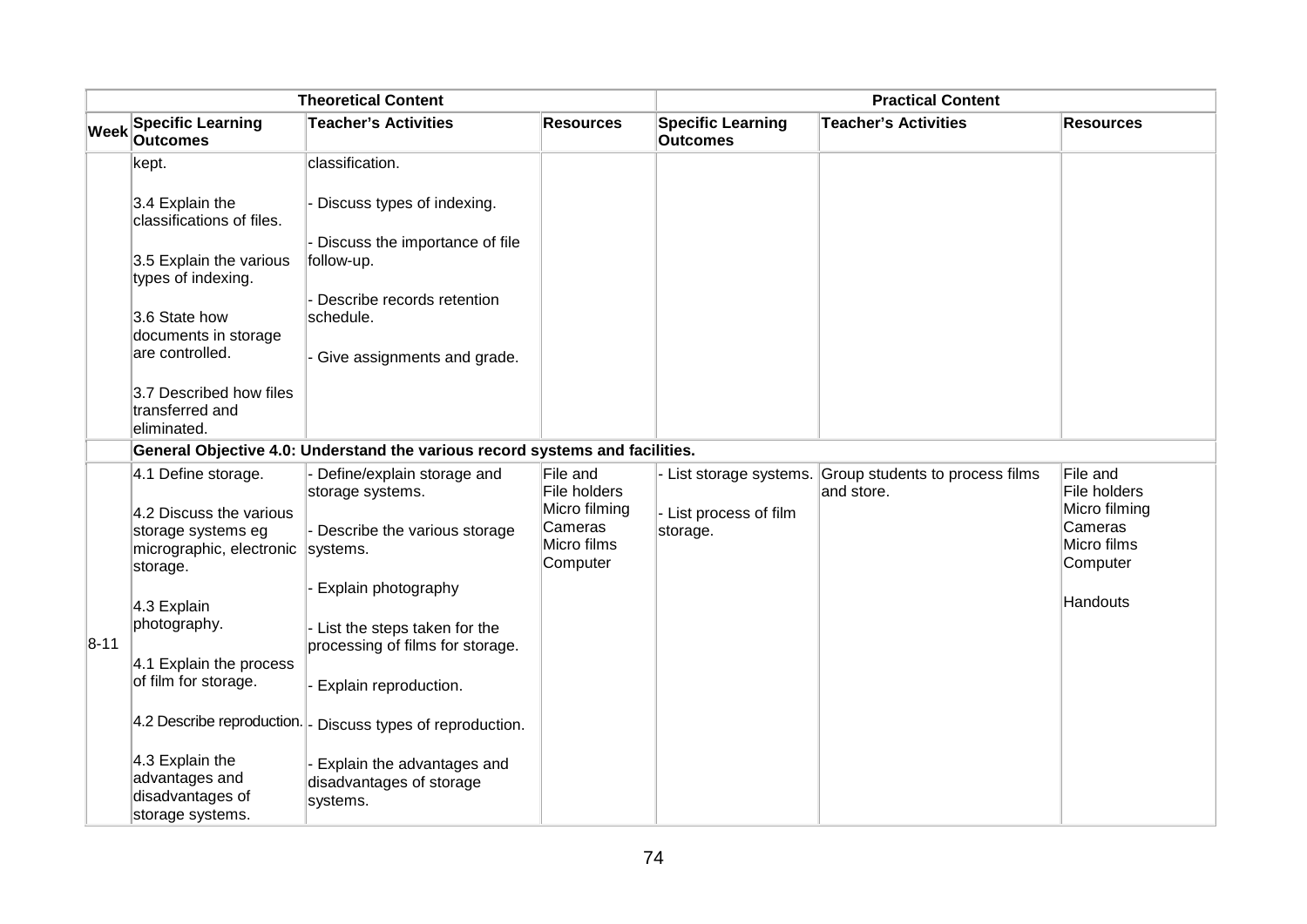| <b>Theoretical Content</b> |                                                                                                                                                                                                                              | <b>Practical Content</b>                                                                                                                                                                                      |                                                                                                                               |                                                                                                                              |                                                                                                                                                                       |                                                                                   |
|----------------------------|------------------------------------------------------------------------------------------------------------------------------------------------------------------------------------------------------------------------------|---------------------------------------------------------------------------------------------------------------------------------------------------------------------------------------------------------------|-------------------------------------------------------------------------------------------------------------------------------|------------------------------------------------------------------------------------------------------------------------------|-----------------------------------------------------------------------------------------------------------------------------------------------------------------------|-----------------------------------------------------------------------------------|
|                            | <b>Specific Learning</b><br>Week Outcomes                                                                                                                                                                                    | <b>Teacher's Activities</b>                                                                                                                                                                                   | <b>Resources</b>                                                                                                              | <b>Specific Learning</b><br><b>Outcomes</b>                                                                                  | <b>Teacher's Activities</b>                                                                                                                                           | <b>Resources</b>                                                                  |
|                            |                                                                                                                                                                                                                              | General Objective 5.0: Understand the various types of filing systems and their equipment.                                                                                                                    |                                                                                                                               |                                                                                                                              |                                                                                                                                                                       |                                                                                   |
| $ 12 - 13 $                | 5.1 Define filling.<br>5.2 Explain the various<br>filing methods.<br>5.3 Describe types of<br>filing organization.                                                                                                           | Explain what is meant by filing.<br>List the various filing methods<br>eg Electronic filing alphabetical<br>filing, numerical filing, computer<br>filing etc.                                                 | File and<br>File holders<br>Micro filming<br>Cameras<br>Micro films<br>Computer /<br><b>CDROMs</b> and<br><b>Floppy Disks</b> | -List the various filing<br>lmethods.<br>-Take a trip to the<br>registry to see the<br>various methods of<br>filling in use. | Organise student in group to<br>discuss the different filing<br>methods and ask them to priories<br>them and select the best methods $ PCs $<br>respect cases-studies | Contact to registry to<br>arrange student visits<br>Hand-outs<br>Case-studies     |
|                            |                                                                                                                                                                                                                              | General Objective 6.0: Know the importance of security in records management.                                                                                                                                 |                                                                                                                               |                                                                                                                              |                                                                                                                                                                       |                                                                                   |
| $ 14 - 15 $                | 6.1 Define Security.<br>6.2 Identify types of<br>security.<br>6.3 Explain the<br>importance of security<br>on records<br>management.<br>6.4 Discuss types of<br>security measures that<br>can be used to protect<br>records. | Explain what is meant by<br>security.<br>List types of security.<br>Explain the relevance of<br>security in records management.<br>List types of security measures<br>that can be used to protect<br>records. | Chalkboard                                                                                                                    | Show students<br>organizational chart<br>and explain the politics discussions<br>within it.                                  | Group students and organize<br>case-studies analysis and                                                                                                              | Organisational chart<br>and the politics that<br>may arise within it.<br>Handouts |

| <b>ASSESSMENT CRITERIA</b> |   |   |                                                                        |  |  |
|----------------------------|---|---|------------------------------------------------------------------------|--|--|
|                            |   |   | Coursework Course test Practical Other (Examination/project/portfolio) |  |  |
| 30%                        | % | % | 70%                                                                    |  |  |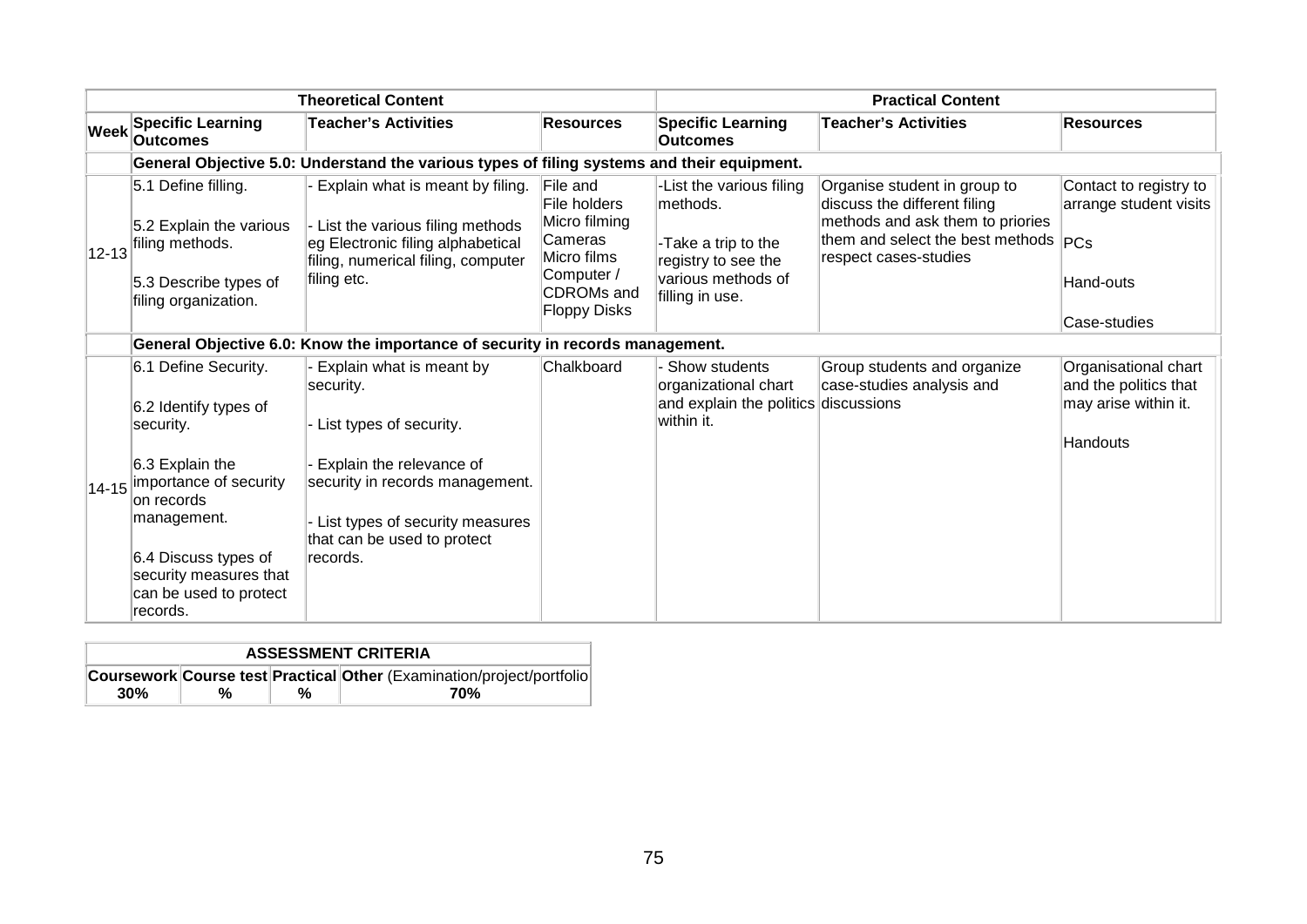#### **Office Practice II**

| <b>PROGRAMME: ND Office Technology and Management</b>                                                                                                                                                                                                                                                                                                                                                                                                                 |                                         |                                   |                                          |  |  |  |  |
|-----------------------------------------------------------------------------------------------------------------------------------------------------------------------------------------------------------------------------------------------------------------------------------------------------------------------------------------------------------------------------------------------------------------------------------------------------------------------|-----------------------------------------|-----------------------------------|------------------------------------------|--|--|--|--|
| Course: Office Practice II                                                                                                                                                                                                                                                                                                                                                                                                                                            | Code: OTM 215                           | <b>Credit Hours:</b>              | 4 hours x week                           |  |  |  |  |
| Semester: 3                                                                                                                                                                                                                                                                                                                                                                                                                                                           | <b>Pre-requisite: Office Practice I</b> | Theoretical:<br><b>Practical:</b> | 1 hours/week - 25%<br>3 hours/week - 75% |  |  |  |  |
| Course main Aim/Goal: The module is designed to enable the students fit properly into the office of any organization and perform professionally the functions of a<br>secretary.<br>General Objectives: At the end of this course, the student should be able to:                                                                                                                                                                                                     |                                         |                                   |                                          |  |  |  |  |
| 1.0 Know the difference between a professional secretary and other categories of secretaries.<br>2.0 Understand business Etiquettes.<br>3.0 Know how to compose correspondence.<br>4.0 Understand meetings, conferences and their different types.<br>5.0 Understand the secretarial role in meetings.<br>4.0 Understand the steps before, during and after a recruitment exercise.<br>5.0 Know how to make travel arrangements for local and international business. |                                         |                                   |                                          |  |  |  |  |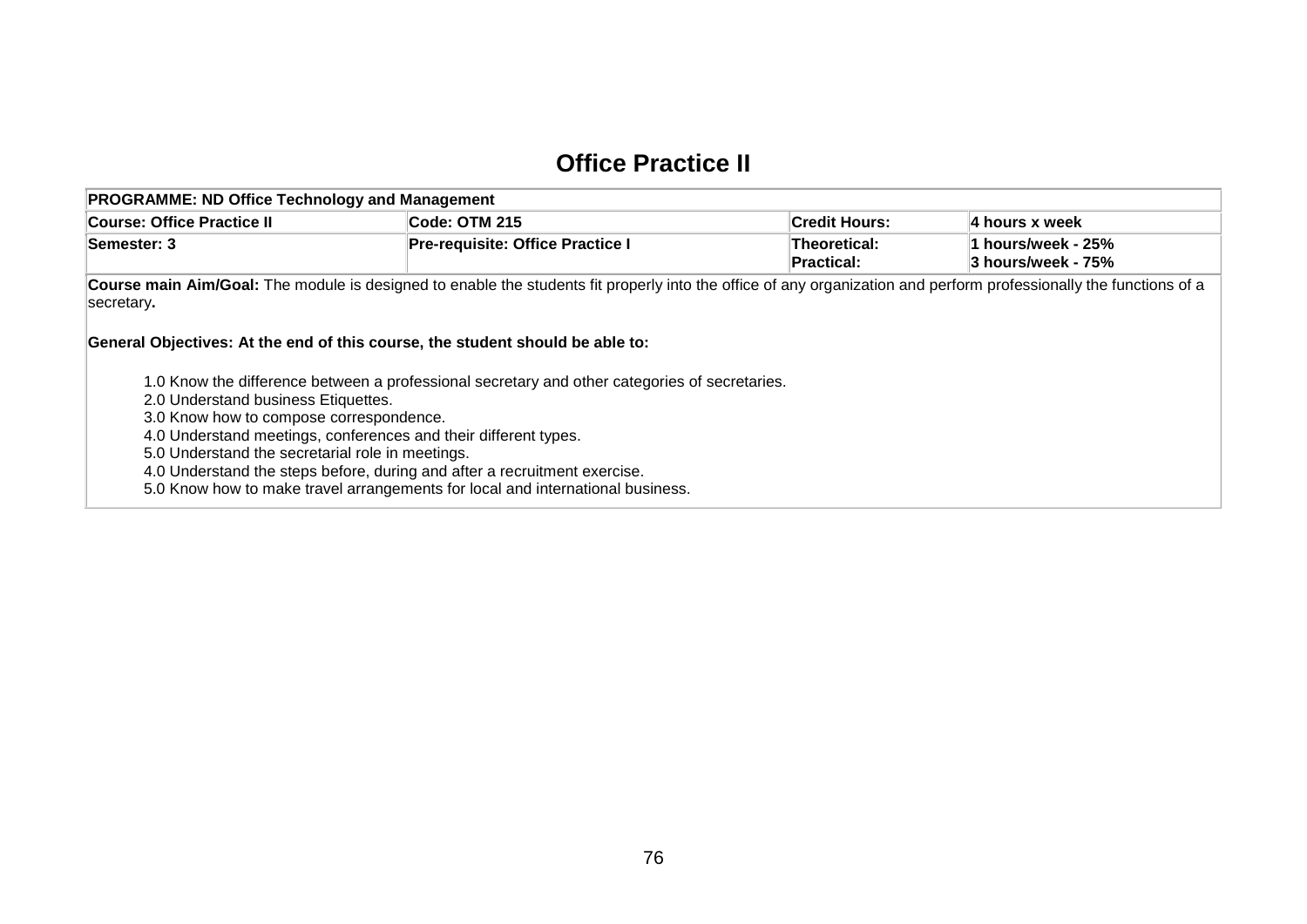| <b>Theoretical Content</b> |                                                                                                                               |                                                                                                                     |                                     | <b>Practical Content</b>                                       |                                                    |                          |  |
|----------------------------|-------------------------------------------------------------------------------------------------------------------------------|---------------------------------------------------------------------------------------------------------------------|-------------------------------------|----------------------------------------------------------------|----------------------------------------------------|--------------------------|--|
| <b>Week</b>                | <b>Specific Learning Outcomes</b>                                                                                             | <b>Teacher's Activities</b>                                                                                         | <b>Resources</b>                    | <b>Specific Learning</b><br><b>Outcomes</b>                    | <b>Teacher's Activities</b>                        | <b>Resources</b>         |  |
|                            |                                                                                                                               | General Objective 1.0: Know the differences between a professional and other categories of secretaries.             |                                     |                                                                |                                                    |                          |  |
|                            | 1. Define professional secretary. - Differentiate of Prof.<br>2. List the different types.                                    | Secretaries.                                                                                                        | Charts<br>Whiteboard                | Distinguish different<br>types and categories of<br>secretary. | Role play different<br>categories of<br>secretary. | Handouts<br>Case-studies |  |
| 1                          | 3. Explain other categories of<br>Secretaries eg Permanent<br>Secretaries, Asst., Company                                     | Explain the different cadres.                                                                                       | <b>Textbook</b>                     |                                                                |                                                    |                          |  |
|                            | Secretaries etc.                                                                                                              | Explain other categories.                                                                                           | Posters<br>Transparencies           |                                                                |                                                    |                          |  |
|                            |                                                                                                                               |                                                                                                                     | Video relevant                      |                                                                |                                                    |                          |  |
|                            | <b>General Objective 2: Understand Business Etiquettes.</b>                                                                   |                                                                                                                     |                                     |                                                                |                                                    |                          |  |
|                            | 1. Know how to select<br>appropriate dress for different                                                                      | Explain different types of<br>appropriate dressing.                                                                 | Catalogues                          | Demonstration                                                  | Role play                                          | Case-studies             |  |
|                            | occasions.<br>2. Know how to make<br>introductions and receive<br>visitors.                                                   | Describe how to make<br>introductions.<br>Receive visitors                                                          | Charts<br><b>Business Directory</b> |                                                                |                                                    |                          |  |
|                            | 3. Display good telephone                                                                                                     | Explain good telephone manners.                                                                                     | <b>Telephone Directory</b>          |                                                                |                                                    |                          |  |
| $2 - 4$                    | manners.<br>Know how to make adequate<br>arrangements for Business<br>entertaining.                                           | Describe how to entertain various<br>categories of people eg clients,<br>customers, colleagues, politicians<br>etc. | Case-studies                        |                                                                |                                                    |                          |  |
|                            | Know how to make Business<br>travel arrangements.                                                                             | Describe how to make                                                                                                |                                     |                                                                |                                                    |                          |  |
|                            |                                                                                                                               | Business travel arrangement.                                                                                        |                                     |                                                                |                                                    |                          |  |
|                            | Know how to take charge of<br>miscellaneous social<br>responsibilities eg. gifts, office<br>collections, birthday gifts, etc. | Explain how to take charge of<br>miscellaneous social<br>responsibilities.                                          |                                     |                                                                |                                                    |                          |  |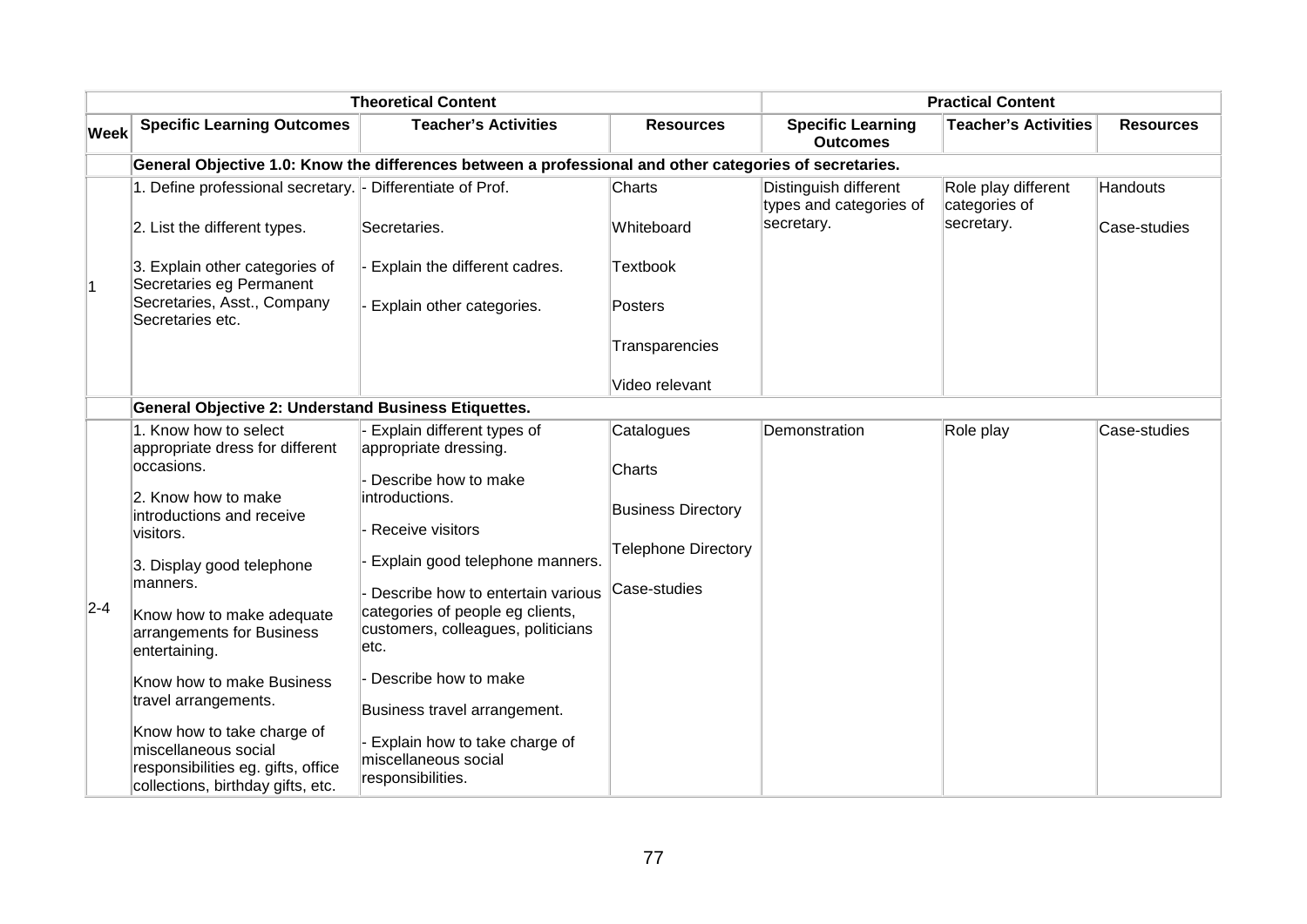|             | <b>Theoretical Content</b>                                                                                  |                                                                                                     |                                                                       | <b>Practical Content</b>                                 |                                                             |                                   |
|-------------|-------------------------------------------------------------------------------------------------------------|-----------------------------------------------------------------------------------------------------|-----------------------------------------------------------------------|----------------------------------------------------------|-------------------------------------------------------------|-----------------------------------|
| <b>Week</b> | <b>Specific Learning Outcomes</b>                                                                           | <b>Teacher's Activities</b>                                                                         | <b>Resources</b>                                                      | <b>Specific Learning</b><br><b>Outcomes</b>              | <b>Teacher's Activities</b>                                 | <b>Resources</b>                  |
|             |                                                                                                             | General Objective 3.0: Know how to compose correspondence.                                          |                                                                       |                                                          |                                                             |                                   |
| 5           | 1. Compose, letters, memos,<br>and other office<br>correspondence.                                          | Describe how to compose<br>memos, letters, and other office<br>correspondence.                      | Handouts<br><b>Example letters</b>                                    | Respond to various<br>types of correspondence.           | Illustrate various<br>types of<br>correspondence.           | Example of<br>letters<br>Handouts |
|             |                                                                                                             | General Objective 4.0: Understand meetings, conferences and their different types.                  |                                                                       |                                                          |                                                             |                                   |
|             | 1. Identify different types of<br>meetings and conferences.<br>2. List and describe different               | Describe types of meetings and<br>conferences.<br>List and describe types of                        | Video<br>Films                                                        | Participate in<br>meeting/conference.<br>Write notice of | Give specification for<br>meeting/ conference<br>Role-plays | Hand-outs<br>Forms                |
| $6-8$       | types of meetings and<br>conferences.                                                                       | meetings and conferences.                                                                           | Charts                                                                | meetings/conference.                                     | Case-studies                                                | Posters,<br>brochures, etc.       |
|             | 3. Identify various ways in which meetings and conferences are<br>meetings and conferences are<br>convened. | - Identify various ways in which<br>converted.                                                      | Sample of<br>documents used.                                          |                                                          |                                                             |                                   |
|             |                                                                                                             | General Objective 5.0: Understand the secretary's role in terms of meetings/conferences.            |                                                                       |                                                          |                                                             |                                   |
|             | 1. Explain the role of the<br>secretary before, during, and<br>after a meeting/conferences.                 | Describe the roles of a secretary<br>before, during, and after a meeting/<br>conference.            | Charts Samples of<br>notice of meeting<br>and minutes of<br>meetings. | Take down minutes and<br>transcribe.                     | Organise a meeting.                                         | Hand-outs<br>Forms                |
| $9 - 12$    | 2. Explain how to take down<br>minutes of meetings.                                                         | Describe how minutes are taken<br>down.                                                             | <b>Textbooks</b>                                                      |                                                          |                                                             | Posters,<br>brochures, etc        |
|             | 3. know how to transcribe<br>minutes of meetings.                                                           | Explain how to transcribe minutes Chalkboard.<br>of meetings and terminologies used<br>in meetings. |                                                                       |                                                          |                                                             |                                   |
|             | 4. Explain terminologies used in<br>meetings, quorum, motion etc.                                           |                                                                                                     |                                                                       |                                                          |                                                             |                                   |
|             |                                                                                                             | General Objective 6.0: Understand the steps before, during and after a recruitment exercise.        |                                                                       |                                                          |                                                             |                                   |
|             | 1. Define recruitment.                                                                                      | Define recruitment.                                                                                 | Handouts                                                              | Organise a recruitment<br>exercise.                      | Role plays                                                  | PC                                |
|             | $ 13-14 $ <sub>2</sub> . Outline the elements in                                                            | Outline and describe the elements Example of                                                        | recruitment forms                                                     |                                                          | Case-studies                                                | Typing                            |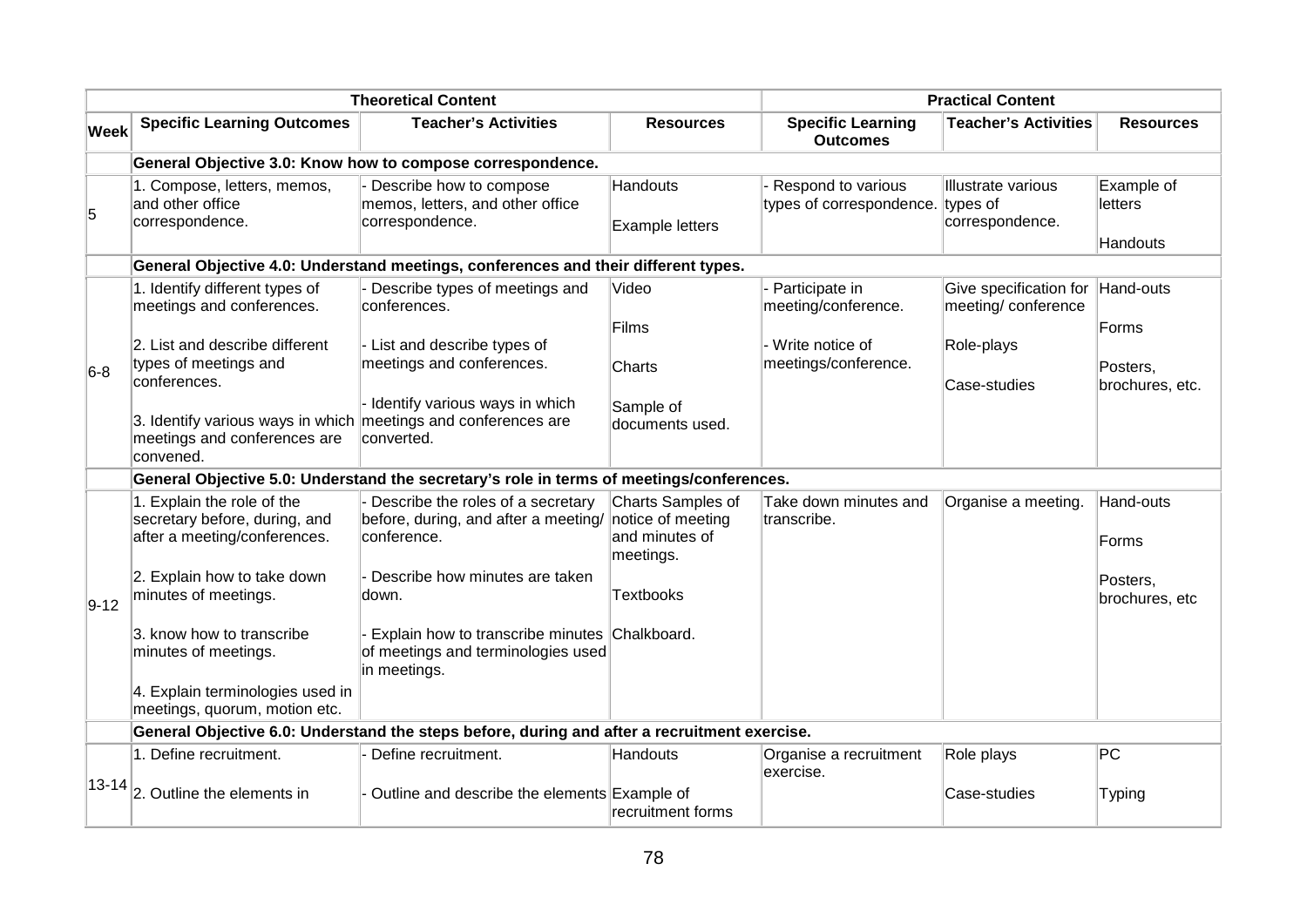|             | <b>Theoretical Content</b>                                                                                                                                                   |                                                                                                                                                                                                                                                                                                                              | <b>Practical Content</b>                                                                                                           |                                                   |                                                                      |                                                                                                                             |
|-------------|------------------------------------------------------------------------------------------------------------------------------------------------------------------------------|------------------------------------------------------------------------------------------------------------------------------------------------------------------------------------------------------------------------------------------------------------------------------------------------------------------------------|------------------------------------------------------------------------------------------------------------------------------------|---------------------------------------------------|----------------------------------------------------------------------|-----------------------------------------------------------------------------------------------------------------------------|
| <b>Week</b> | <b>Specific Learning Outcomes</b>                                                                                                                                            | <b>Teacher's Activities</b>                                                                                                                                                                                                                                                                                                  | <b>Resources</b>                                                                                                                   | <b>Specific Learning</b><br><b>Outcomes</b>       | <b>Teacher's Activities</b>                                          | <b>Resources</b>                                                                                                            |
|             | selection procedure.<br>3. List the functions of the<br>secretary in relation to letters of<br>interview.                                                                    | used in the selection process.<br>List the functions of the secretary<br>in relation to interview e.g sending<br>invitation and preparation for the out letters of invitation, preparing<br>for the interview, writing letter of<br>letter of offer, after selection, etc.<br>Prepare room and a brief for the<br>interview. |                                                                                                                                    |                                                   | Group discussion on<br>outcomes                                      | Sheets/forms<br>Handouts<br>Video-tapes                                                                                     |
|             |                                                                                                                                                                              | General Objectives 7.0: Know how to make travel arrangements for local and international business.                                                                                                                                                                                                                           |                                                                                                                                    |                                                   |                                                                      |                                                                                                                             |
| 15          | 1.1 Organise a local and<br>international travel.<br>1.2 Identify and select<br>appropriate materials for<br>background research for both<br>local and international travel. | Explain how to organise a local<br>and international trip.<br>List and explain the materials to<br>be used for background research.                                                                                                                                                                                          | Travel guide<br>Encyclopaedia<br>Atlas<br>Yellow pages<br>Year Books<br>Post Office<br>Guide etc.<br>Computers<br>Internet access. | - Organise a trip both<br>local and international | Identify appropriate<br>local and<br>international<br>organisations. | Internet<br><b>Travel books</b><br>National and<br>International<br>business<br>directories<br><b>Business</b><br>magazines |

| <b>ASSESSMENT CRITERIA</b> |   |   |                                                                        |  |
|----------------------------|---|---|------------------------------------------------------------------------|--|
|                            |   |   | Coursework Course test Practical Other (Examination/project/portfolio) |  |
| 30%                        | % | % | 70%                                                                    |  |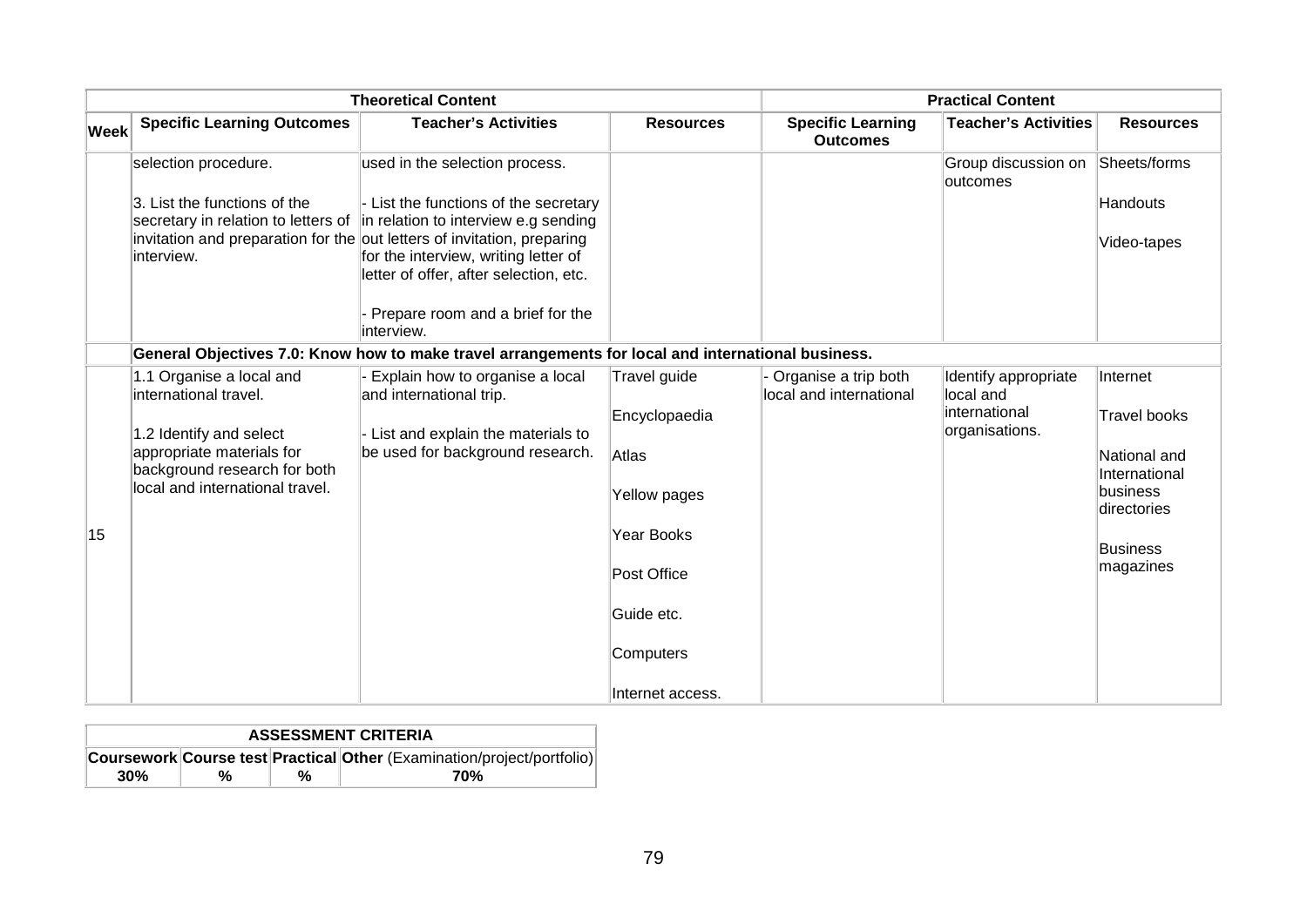### **Desktop Publishing**

| <b>PROGRAMME: ND Office Technology and Management</b>                                                                                                                         |                                   |                                            |         |  |  |  |  |
|-------------------------------------------------------------------------------------------------------------------------------------------------------------------------------|-----------------------------------|--------------------------------------------|---------|--|--|--|--|
| <b>Course: Desktop Publishing</b>                                                                                                                                             | Code: OTM 216                     | ∣Credit Unit:                              | 6 hours |  |  |  |  |
| Semester: 3                                                                                                                                                                   | Theoretical:<br><b>Practical:</b> | 1 hours/week - 17 %<br>5 hours/week - 73 % |         |  |  |  |  |
| Aim/Goal: This module is designed to enable students to understand the importance of using a publication software in the office and effectively use MS Desktop<br>publishing. |                                   |                                            |         |  |  |  |  |
| <b>General Objectives:</b>                                                                                                                                                    |                                   |                                            |         |  |  |  |  |

- 1. Understand the difference and importance between a word processors and desktop publishing in the office
- 2. Introduce students to the use of Desktop Publishing software.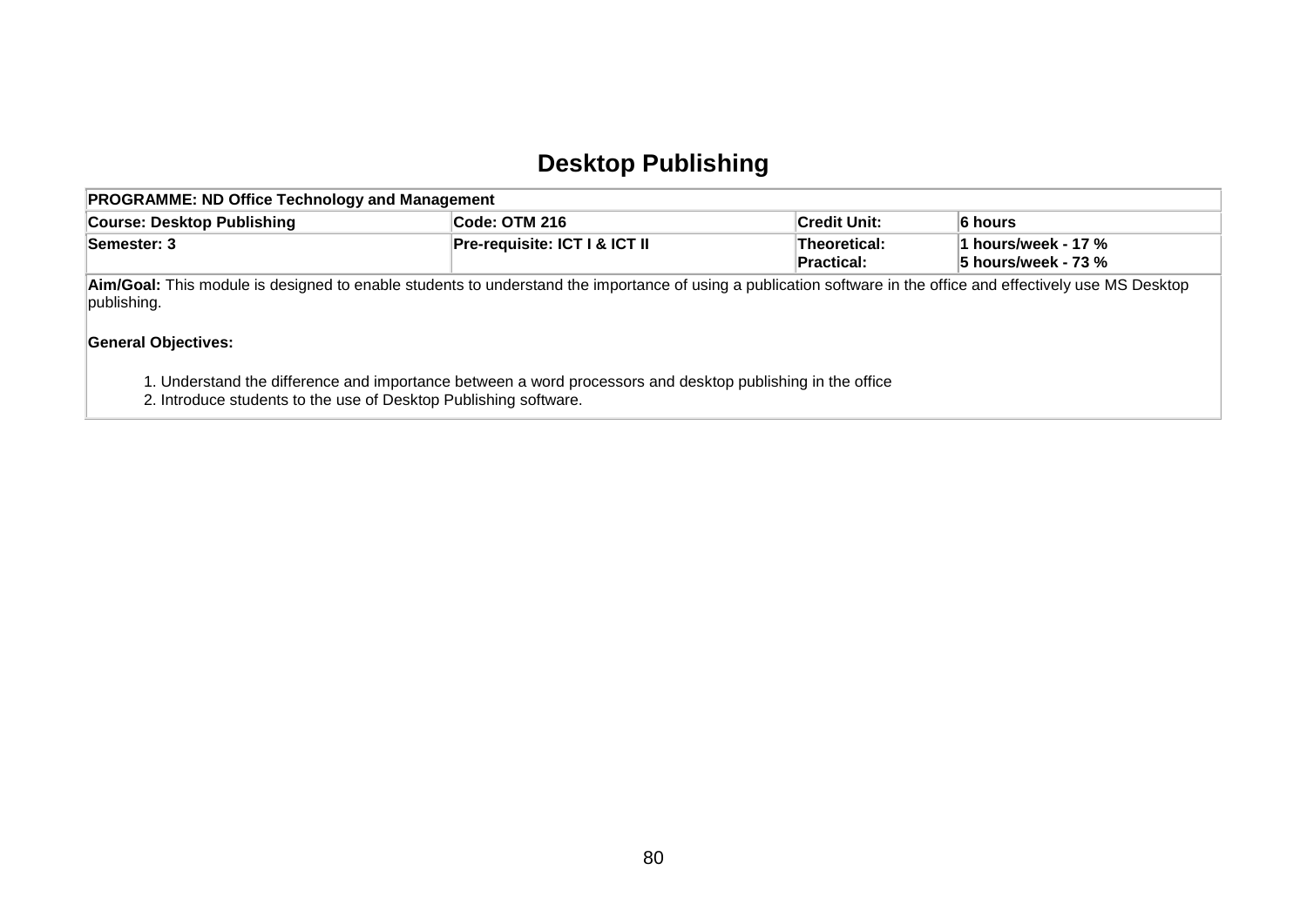| <b>Theoretical Content</b> |                                                                                                                                                                                 |                                                                                    |                                             | <b>Practical Content</b>                                                                                              |                                                                                                                                                                                                                                                                                                                                                                                                                    |                                                                                                                                                                                       |
|----------------------------|---------------------------------------------------------------------------------------------------------------------------------------------------------------------------------|------------------------------------------------------------------------------------|---------------------------------------------|-----------------------------------------------------------------------------------------------------------------------|--------------------------------------------------------------------------------------------------------------------------------------------------------------------------------------------------------------------------------------------------------------------------------------------------------------------------------------------------------------------------------------------------------------------|---------------------------------------------------------------------------------------------------------------------------------------------------------------------------------------|
| Week                       | <b>Specific Learning</b><br>Teacher's<br><b>Resources</b><br><b>Outcomes</b><br><b>Activities</b>                                                                               |                                                                                    | <b>Specific Learning</b><br><b>Outcomes</b> | <b>Teacher's Activities</b>                                                                                           | <b>Resources</b>                                                                                                                                                                                                                                                                                                                                                                                                   |                                                                                                                                                                                       |
|                            |                                                                                                                                                                                 |                                                                                    |                                             |                                                                                                                       | General Objective 1: Understand the difference and importance between a word processors and desktop publishing in the office                                                                                                                                                                                                                                                                                       |                                                                                                                                                                                       |
| 11.                        | Revise the concept of<br>word processors and<br>applications in designing the right software in<br>brochures, pamphlets<br>and posters.                                         | <b>State the</b><br>importance of using<br>the office,<br>depending on the<br>task | Hands-out<br>Examples                       | <b>Explain the</b><br>differences between<br>Word Processors and<br>Destop Publishing (dtp)<br>software               | Explain the need of selecting the right 2 printers available per<br>software and open several word<br>processors and dtp examples to show<br>different approaches designing the<br>same publication.<br>Group students and produce a game<br>where they select the right software<br>for specific tasks.<br>Student group presentations<br>explaining the reason why preferring<br>a software for a specific task. | computer lab.<br>* MS Word and DeskTop<br>Publishing for Windows hand-<br>out support material<br>Microsoft word and Desktop<br>Publishing applications<br>available in each computer |
| $ 2\rangle$                | <b>Identify basic</b><br>competencies in using<br>desktop publishing<br>concepts to produce a<br>simple publication:<br>· Identify and use<br>appropriate software<br>correctly | <b>Explain</b> the concept Hand-outs<br>of dtp and<br>publications in an<br>office |                                             | <b>Emphasise</b> the impact<br>of using DTP in a<br>modern office and show<br>examples of<br>publications.            | Explain the advantages of using<br>desktop publishing applications in the computer lab.<br>office.<br>Practice with an appropriate software<br>for the tasks (eg. dtp or a page layout out support material<br>software).<br>Highlight/show the main differences<br>between dtp software and word<br>processors by showing text flow,<br>image control, purpose, etc.                                              | 2 printers available per<br>* MS Word and DeskTop<br>Publishing for Windows hand-<br>* Microsoft word and Desktop<br>Publishing applications<br>available in each computer            |
|                            |                                                                                                                                                                                 |                                                                                    |                                             |                                                                                                                       | General Objective 2: Understand the use and impact of basic computer-based communication technologies in a working environment                                                                                                                                                                                                                                                                                     |                                                                                                                                                                                       |
| $3-8$                      | Define page layout in<br><b>DTP</b> and its difference<br>with word processors                                                                                                  | Explain the structure Hand-outs<br>of a page layout in<br><b>DTP</b>               | Example of<br>lay out<br>pages              | <b>Apply</b> the principles of<br>standard page layout<br>and text properties<br>using dtp software<br>• Setting page | Explain the use of master pages,<br>templates and equivalent. Student<br>practice on how to set page size and<br>margins.<br>Show the use and control of text                                                                                                                                                                                                                                                      | 1-2 Computers per students<br>Desktop Publishing application<br>Available                                                                                                             |
|                            |                                                                                                                                                                                 |                                                                                    |                                             | size/orientation and                                                                                                  | frames or equivalent. Explain the<br>difference between serif and sans                                                                                                                                                                                                                                                                                                                                             | MS Word application available                                                                                                                                                         |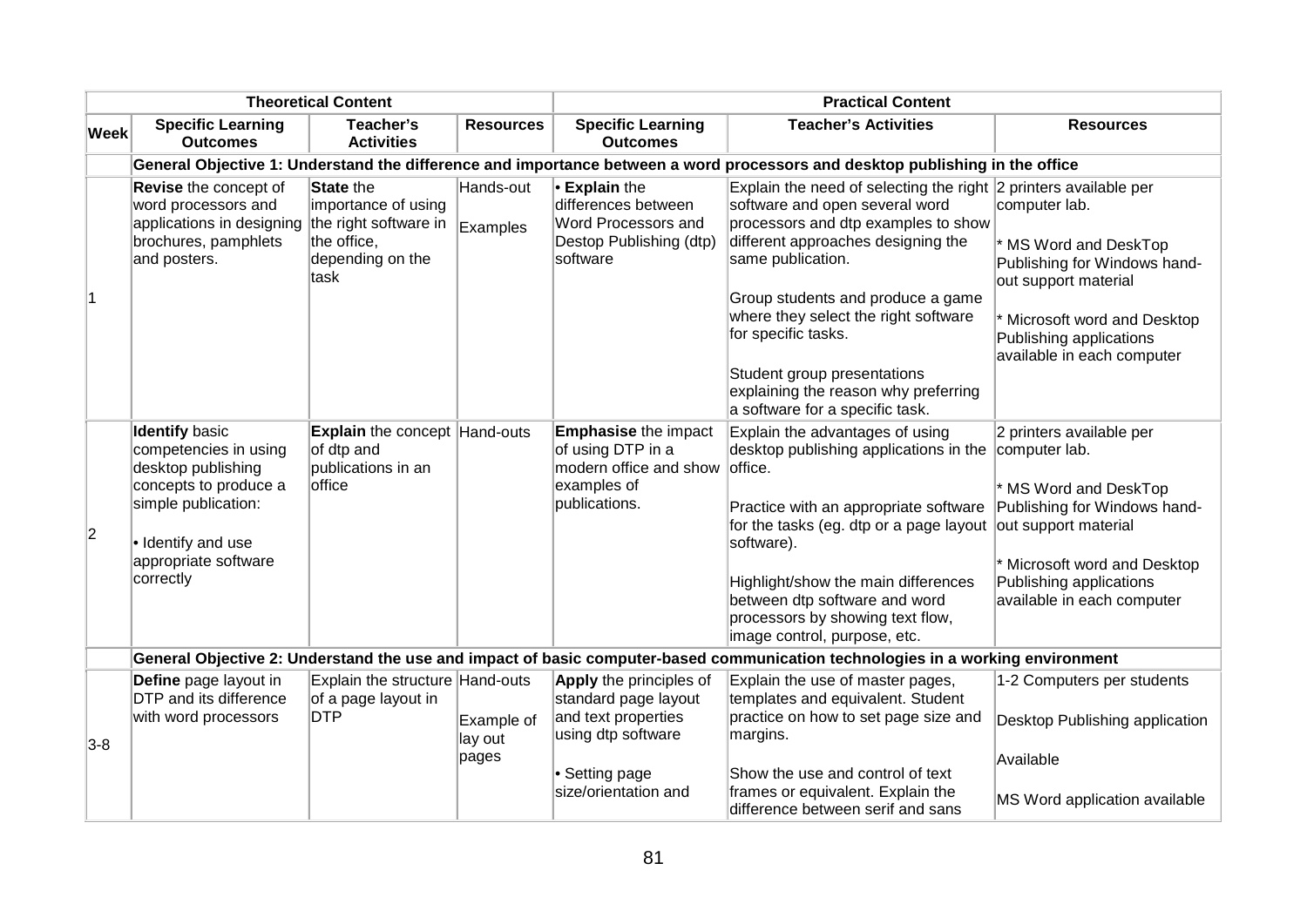|             |                                             | <b>Theoretical Content</b>     |                  |                                                                                                                                                                          | <b>Practical Content</b>                                                                                                                                                                                                           |                                                  |
|-------------|---------------------------------------------|--------------------------------|------------------|--------------------------------------------------------------------------------------------------------------------------------------------------------------------------|------------------------------------------------------------------------------------------------------------------------------------------------------------------------------------------------------------------------------------|--------------------------------------------------|
| <b>Week</b> | <b>Specific Learning</b><br><b>Outcomes</b> | Teacher's<br><b>Activities</b> | <b>Resources</b> | <b>Specific Learning</b><br><b>Outcomes</b>                                                                                                                              | <b>Teacher's Activities</b>                                                                                                                                                                                                        | <b>Resources</b>                                 |
|             |                                             |                                |                  | margins<br>• Create text areas/text<br>frames                                                                                                                            | serif typefaces and show how to<br>select them. Explain how to set and<br>amend text sizes.                                                                                                                                        |                                                  |
|             |                                             |                                |                  | · Set up column<br>widths/spacing                                                                                                                                        | Explain how text files and images can<br>be imported. Show how to enter small<br>amount of text.                                                                                                                                   |                                                  |
|             |                                             |                                |                  | • Use of serif/sans serif<br>fonts                                                                                                                                       | Set tasks to students to complete,<br>based on the explanations above<br>(Individual and group tasks)                                                                                                                              |                                                  |
|             |                                             |                                |                  | • Use multiple font sizes<br>• Key principles in<br>publications (colours,<br>sizes, fonts, lay-outs)<br>• Application of<br>accessibility principles in<br>publications | Group students to discuss Do's &<br>Dont's when designing publications,<br>brochures, pamphlets and postes<br>(key guideliles, designing principles,<br>usability and accessibility, standards,<br>$ etc.$ ).                      |                                                  |
|             |                                             |                                |                  | Means by which<br>text/images can be<br>imported and placed in<br>a publication.                                                                                         | Explain how text files and images can 1-2 Computers per students<br>be imported. Show how to enter small<br>amount of text.                                                                                                        | Desktop<br>Publishing                            |
| $9 - 15$    |                                             |                                |                  | • Import text file(s)<br>• Import image(s)<br>• Enter headings<br>and use of line or<br>border feature                                                                   | Explain the basic graphic capabilities<br>of dtp software and how to use lines<br>and borders to separate areas of text.<br>Explain the use of left and centre<br>alignment and of full justification in a<br>desktop publication. | application<br>Available<br><b>DTP</b> hand-outs |
|             |                                             |                                |                  | Manipulate text and<br>images to balance page<br>• Apply alignment                                                                                                       | Show the importance of common dtp<br>conventions such as first line indents<br>and demonstrates how to use them                                                                                                                    |                                                  |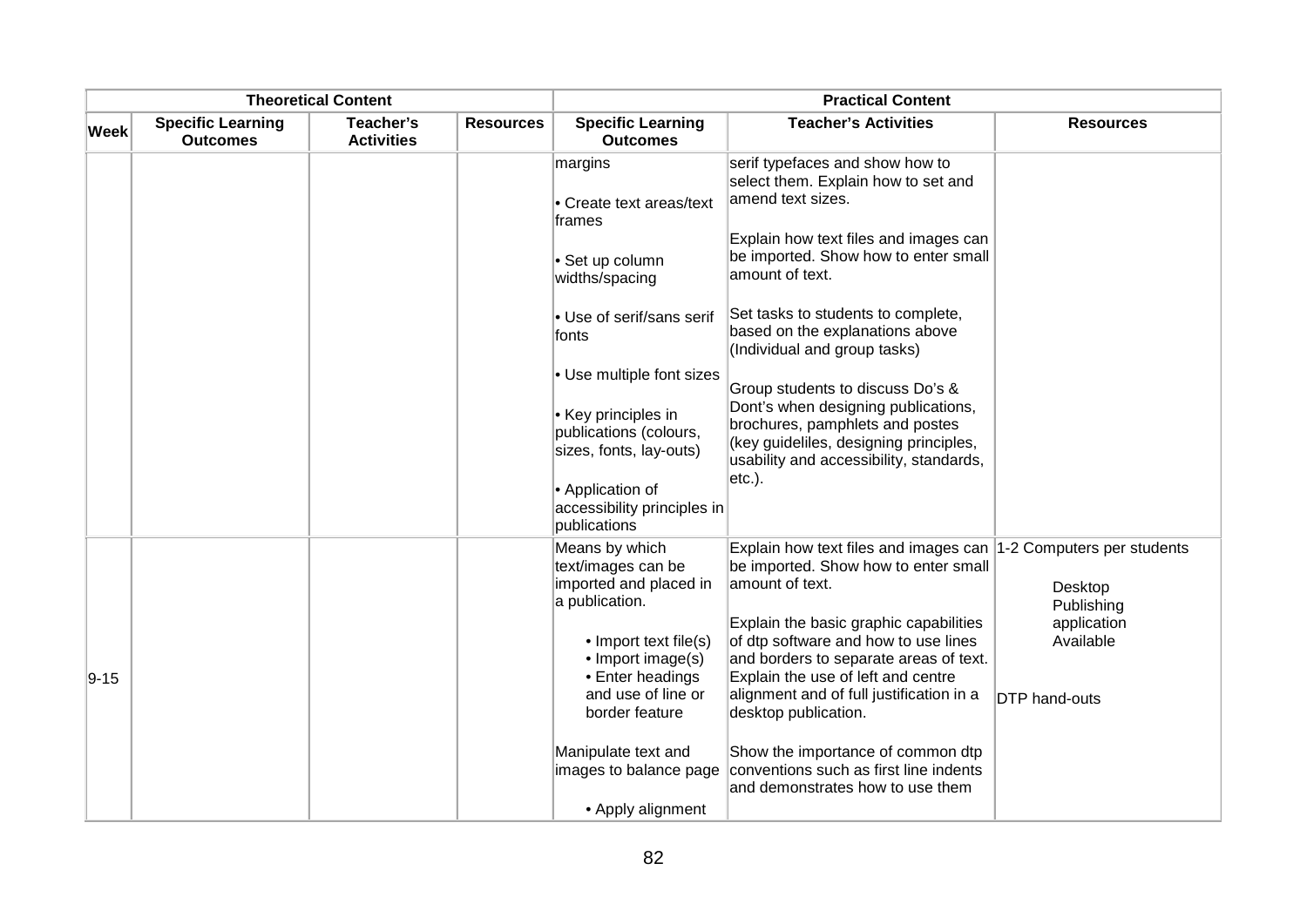| <b>Theoretical Content</b> |                                             |                                |                  | <b>Practical Content</b>                                                                                                                                                                                                   |                                                                                                                                                                                                                                                                                                                                                                                     |                  |  |
|----------------------------|---------------------------------------------|--------------------------------|------------------|----------------------------------------------------------------------------------------------------------------------------------------------------------------------------------------------------------------------------|-------------------------------------------------------------------------------------------------------------------------------------------------------------------------------------------------------------------------------------------------------------------------------------------------------------------------------------------------------------------------------------|------------------|--|
| $ \textsf{Week} $          | <b>Specific Learning</b><br><b>Outcomes</b> | Teacher's<br><b>Activities</b> | <b>Resources</b> | <b>Specific Learning</b><br><b>Outcomes</b>                                                                                                                                                                                | <b>Teacher's Activities</b>                                                                                                                                                                                                                                                                                                                                                         | <b>Resources</b> |  |
|                            |                                             |                                |                  | and justification<br>• Set paragraph<br>spacing and/or first<br>line indent<br>• Move/resize<br>image<br>• Fit headline text to<br>page width<br>• Balance columns<br>Manage publications<br>and print composite<br>proofs | consistently.<br>Practice the manipulation, move and<br>resize of images. Show how to place<br>correctly and accurately text in<br>columns and how to adjust text size<br>and spacing in order to achieve this.<br>Explain the document management<br>techniques for the chosen dtp<br>software and the differences from<br>generic document management terms<br>(eg master pages). |                  |  |
|                            |                                             |                                |                  | • Create new<br>publication<br>• Save master<br>page/template<br>• Save publication<br>• Print composite<br>proof(s)<br>• Close publication                                                                                | Demonstrate how to print composite<br>proofs from the chosen software<br>using default print setting.<br>Send student tasks to produce a<br>brochure, a poster and a pamphlet<br>from selected fictitious business, to<br>present to the group, applying all<br>principles and standards. Set a<br>realistic deadline.                                                              |                  |  |

| <b>ASSESSMENT CRITERIA</b> |        |  |  |  |
|----------------------------|--------|--|--|--|
| <b>Coursework</b>          | Course |  |  |  |
| %                          | test   |  |  |  |
| 25                         | %      |  |  |  |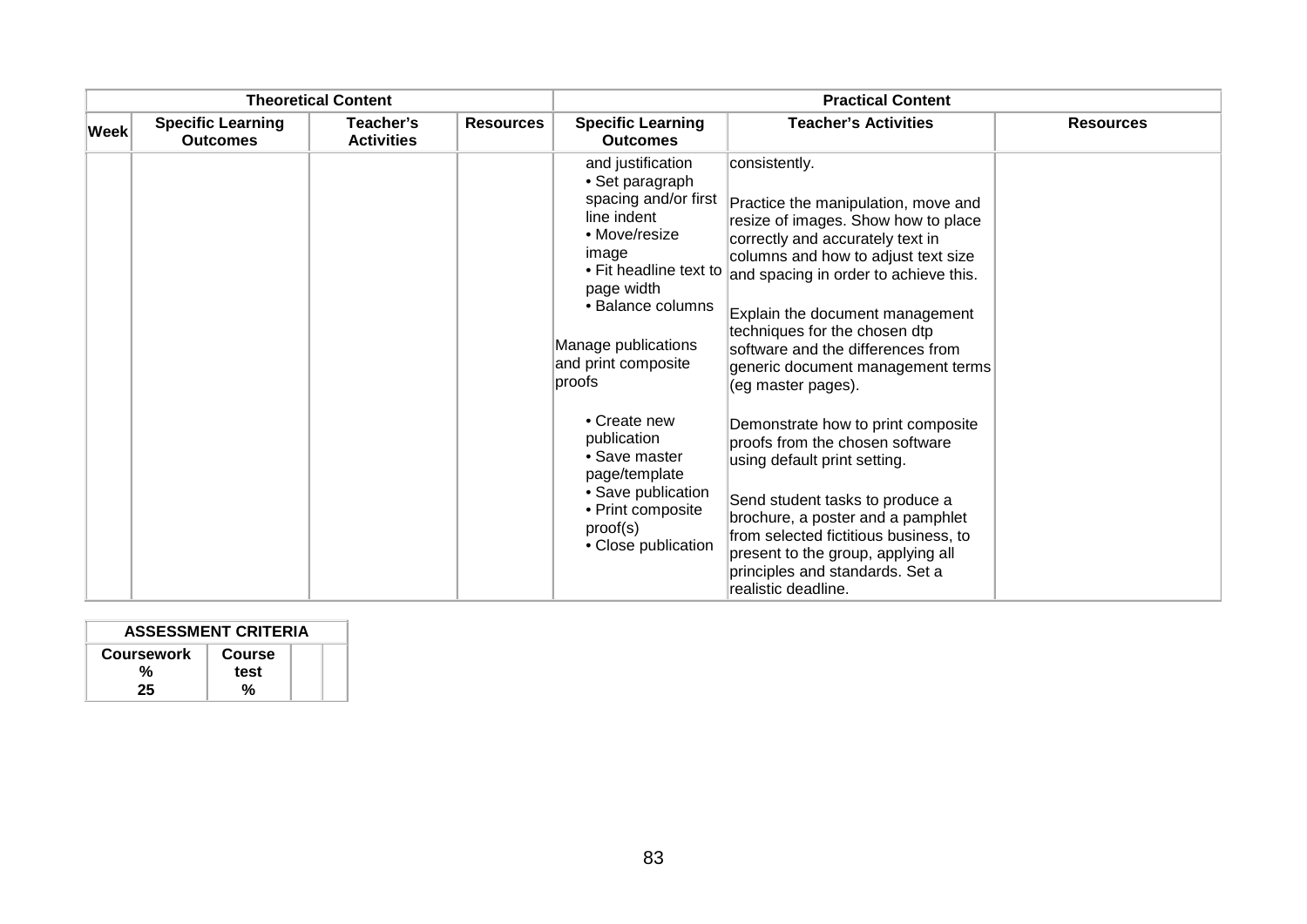### **Principles of Accounting**

| PROGRAMME: NATIONAL DIPLOMA IN ACCOUNTANCY                                                                                                           |                |                            |                     |
|------------------------------------------------------------------------------------------------------------------------------------------------------|----------------|----------------------------|---------------------|
| <b>Course: PRINCIPLES OF ACCOUNTS I</b>                                                                                                              | Code: ACC 111  | <b>Credit Hours:</b>       | 60 hours 4.0        |
| Semester: FIRST SEMESTER                                                                                                                             | Pre-requisite: | Theoretical:<br>Practical: | 3 hours/week - 75 % |
| Goal: This course is designed to expose the students to the principles of accounting and the application of same to different types of transactions. |                |                            |                     |
| <b>GENERAL OBJECTIVES:</b>                                                                                                                           |                |                            |                     |
| On completion of this module the students should be able to:                                                                                         |                |                            |                     |
| 1.0 Know history, principles, role and conventions of accounting.<br>2.0 Understand principles of double entry.                                      |                |                            |                     |
| 3.0 Know capital and revenue items.                                                                                                                  |                |                            |                     |
| 4.0 Know books of original entry.<br>5.0 Know the uses of ledger.                                                                                    |                |                            |                     |
| 6.0 Know trial balance.<br>7.0 Know how errors are identified.                                                                                       |                |                            |                     |
| 8.0 Know the uses of journal.<br>9.0 Understand bank reconciliation statements.                                                                      |                |                            |                     |
| 10.0 Know depreciation.                                                                                                                              |                |                            |                     |
| 11.0 Understand accruals and prepayment.<br>12.0 Know final accounts.                                                                                |                |                            |                     |
|                                                                                                                                                      |                |                            |                     |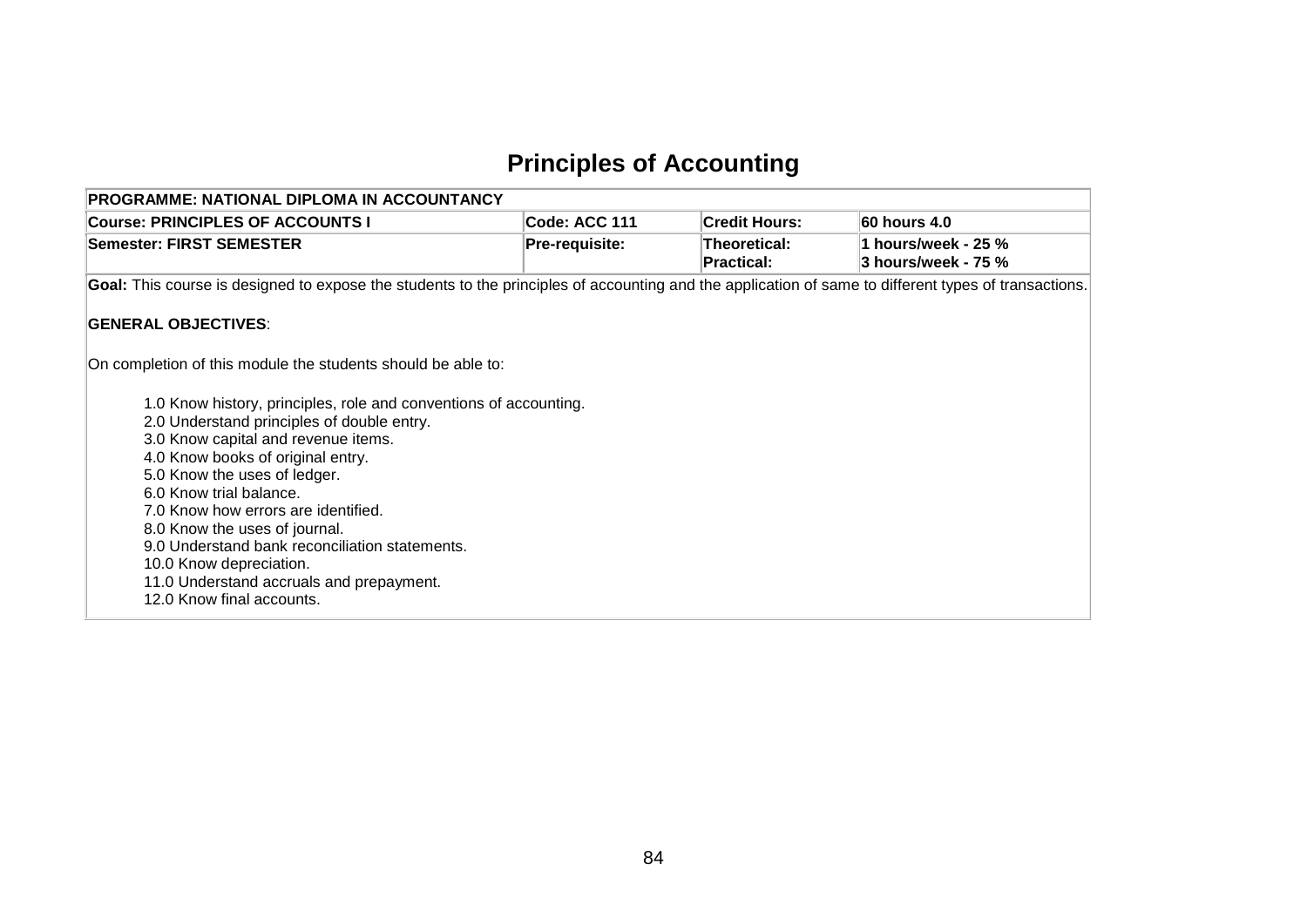|       | <b>Theoretical Content</b>                                                                             |                                                                  |                       |                                                                           | <b>Practical Content</b>                                                        |                                  |
|-------|--------------------------------------------------------------------------------------------------------|------------------------------------------------------------------|-----------------------|---------------------------------------------------------------------------|---------------------------------------------------------------------------------|----------------------------------|
| Week  | <b>Specific Learning Outcomes</b>                                                                      | <b>Teacher's Activities</b>                                      | <b>Resources</b>      | <b>Specific Learning</b><br><b>Outcomes</b>                               | <b>Teacher's Activities</b>                                                     | <b>Resources</b>                 |
|       | General Objective 1: Know history, principles, role and conventions of accounting.                     |                                                                  |                       |                                                                           |                                                                                 |                                  |
|       | 1.1 State the history of accounting<br>and the conventions.                                            | (i) Give brief definition<br>of accounting.                      | Overhead<br>projector | 1. Demonstrate their<br>knowledge of the history,<br>principles, role and | Organise students into role<br>model group relating<br>accounting activities to | Flipcharts<br>Overhead projector |
|       | 1.2 Explain the principles involved<br>in accounting.                                                  | (ii) Explain the<br>concepts and<br>conventions of               |                       | convention of accounting.                                                 | business activities.                                                            |                                  |
|       | 1.3 Explain the role of accounting<br>activity in the operation of an                                  | Accounting.                                                      |                       |                                                                           |                                                                                 |                                  |
| $1-2$ | enterprise.                                                                                            | (iii) Discuss the<br>relationship of                             |                       |                                                                           |                                                                                 |                                  |
|       | 1.4 State the significance of<br>accounting activities in the<br>operation of a business.              | accounting activities in<br>the operation of a<br>business.      |                       |                                                                           |                                                                                 |                                  |
|       |                                                                                                        | (iv) State the                                                   |                       |                                                                           |                                                                                 |                                  |
|       |                                                                                                        | importance of<br>accounting activities to                        |                       |                                                                           |                                                                                 |                                  |
|       |                                                                                                        | an enterprise.                                                   |                       |                                                                           |                                                                                 |                                  |
|       | General Objective 2: Know capital and revenue items.                                                   |                                                                  |                       |                                                                           |                                                                                 |                                  |
|       | 2.1 Define capital and revenue<br>items.                                                               | (i) Explain capital and<br>revenue items.                        | Overhead<br>projector | Classify items into revenue<br>or capital expenditure.                    | Direct students to list<br>revenue and capital items                            | Flip charts                      |
| 3     | 2.2 Classify capital and revenue<br>items.                                                             | (ii) Discuss the<br>treatment of capital<br>and revenue items in |                       | Differentiate capital<br>expenditure from revenue                         | that may be used in a<br>medium size business e.g. a<br>road transport company. | Overhead projector.              |
|       | 2.3 Explain the accounting<br>treatment with respect to capital<br>and revenue items in a transaction. | the books of accounts.                                           |                       | expenditure.                                                              |                                                                                 |                                  |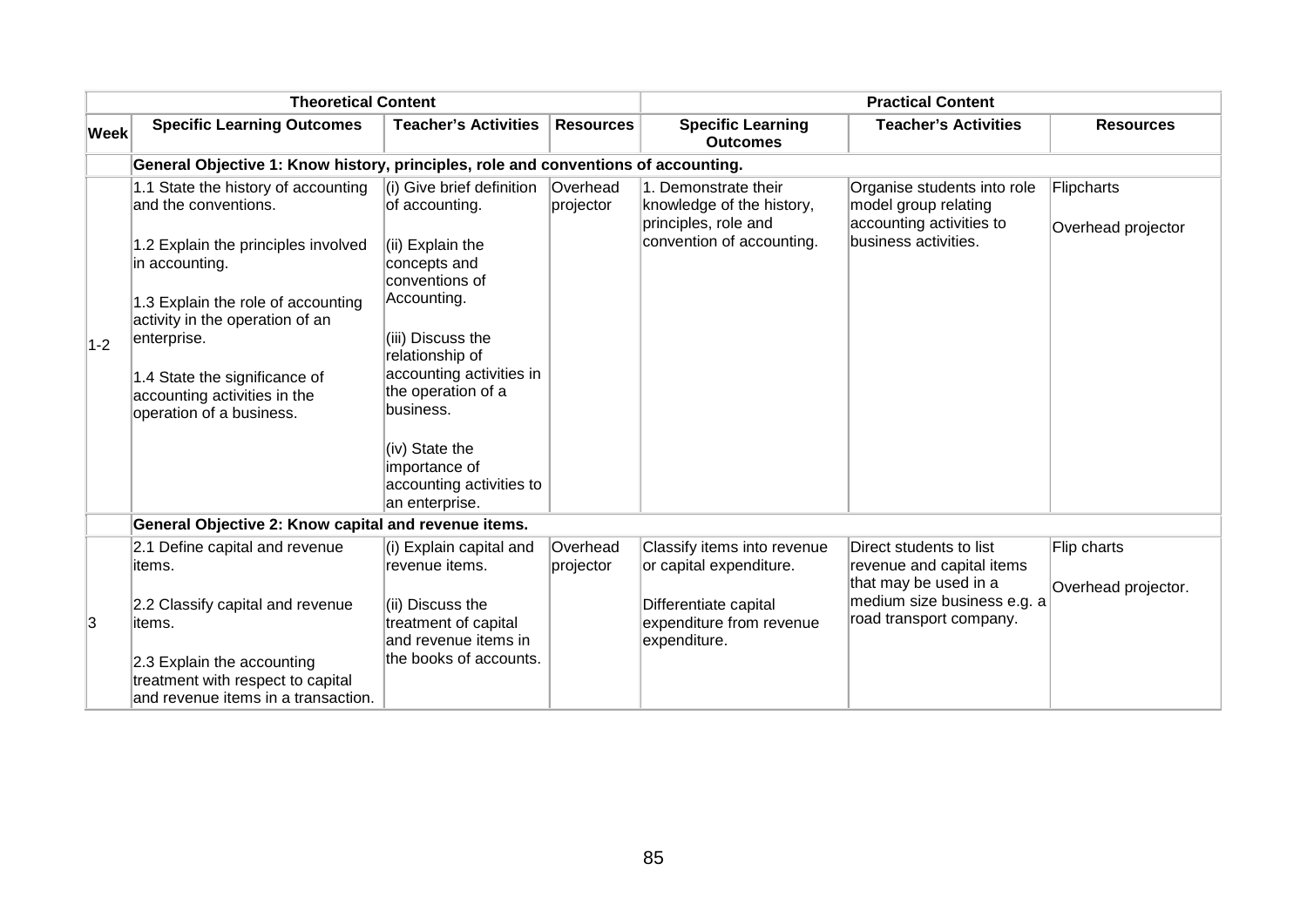| <b>Specific Learning Outcomes</b>                                                                                                                                                                                                                                                                                                                   | <b>Teacher's Activities</b>                                                                                                                                                      |                                                                                                                                                    |                                                                                                                                                                                 |                                                                                                                                                                                                |                                                                                                                 |
|-----------------------------------------------------------------------------------------------------------------------------------------------------------------------------------------------------------------------------------------------------------------------------------------------------------------------------------------------------|----------------------------------------------------------------------------------------------------------------------------------------------------------------------------------|----------------------------------------------------------------------------------------------------------------------------------------------------|---------------------------------------------------------------------------------------------------------------------------------------------------------------------------------|------------------------------------------------------------------------------------------------------------------------------------------------------------------------------------------------|-----------------------------------------------------------------------------------------------------------------|
|                                                                                                                                                                                                                                                                                                                                                     |                                                                                                                                                                                  | <b>Resources</b>                                                                                                                                   | <b>Specific Learning</b><br><b>Outcomes</b>                                                                                                                                     | <b>Teacher's Activities</b>                                                                                                                                                                    | <b>Resources</b>                                                                                                |
| General Objective 3: Understand principles of double entry.                                                                                                                                                                                                                                                                                         |                                                                                                                                                                                  |                                                                                                                                                    |                                                                                                                                                                                 |                                                                                                                                                                                                |                                                                                                                 |
| 3.1 Explain the principles of double $\vert$ (i) Explain the<br>entry.<br>3.2 Make correct entries in the<br>ledger as it affects the debit and<br>credit aspects of a transaction.                                                                                                                                                                 | principles of double<br>entry.<br>(ii) Illustrate posting of<br>transactions into<br>accounts in the ledger.                                                                     | Overhead<br>projector<br>Worked<br>examples                                                                                                        | 1. Demonstrate their<br>understanding of principles of transactions into various<br>double entry.<br>2. Post various business<br>transactions into accounts in<br>the ledger.   | 1. Guide students in posting Flipchart<br>make classroom<br>presentations in groups e.g.<br>purchases.                                                                                         | Overhead projector<br>Transparencies.                                                                           |
|                                                                                                                                                                                                                                                                                                                                                     |                                                                                                                                                                                  |                                                                                                                                                    |                                                                                                                                                                                 |                                                                                                                                                                                                |                                                                                                                 |
| 4.1 Define books of original entry.<br>4.2 Name and explain the books of<br>original (e.g. cash book, sales day<br>book, purchases day book, return<br>inwards and outwards books,<br>journal, petty cash book and the<br>imprest system).<br>4.3 Explain the uses of the various<br>books.<br>4.4 Make accounting entries in the<br>various books. | (i) Define source<br>documents.<br>(ii) Explain the books<br>of original entry and<br>how transactions are<br>recorded in them.                                                  | Overhead<br>projector                                                                                                                              | 1. Record transactions into<br>book of original entry.<br>2. Post into the accounts in<br>the ledger.<br>3. Balance the accounts in<br>the ledger.<br>4. Extract trial balance. | Illustrate with sample<br>transactions entries from<br>books of original entry to the<br>ledger using a computer<br>spreadsheet<br>Explain the effect of such<br>entries on the trial balance. | Overhead projector<br>Transparences.<br>Pre-printed source<br>documents.<br>Computer spreadsheet<br>application |
|                                                                                                                                                                                                                                                                                                                                                     |                                                                                                                                                                                  |                                                                                                                                                    |                                                                                                                                                                                 |                                                                                                                                                                                                |                                                                                                                 |
| 5.1 Define a ledger.<br>5.2 Explain the uses of the ledger<br>and its importance.<br>5.3 Post properly to accounts in a<br>ledger and carry down periodic<br>balances.<br>5.4 Explain the end use of ledger<br>balance.                                                                                                                             | (i) State the various<br>types of ledger.<br>(ii) Explain the uses<br>and importance of<br>ledger and how to post<br>to the accounts in the<br>ledger<br>(iii) Illustrate how to | Overhead<br>projector                                                                                                                              | Ability to carry out simple<br>postings into and out of the<br>ledgers                                                                                                          | Give interactive quizzes to<br>test the understanding of the<br>topic.                                                                                                                         | Kalamazoo<br><b>Interactive Quizes</b><br>downloaded from<br>Internet.                                          |
|                                                                                                                                                                                                                                                                                                                                                     |                                                                                                                                                                                  | General Objective 4: Know books of original entry.<br>General Objective 5: Know the use of ledger.<br>balance accounts to<br>form a trial balance. |                                                                                                                                                                                 |                                                                                                                                                                                                | accounts.<br>2. Organise students to<br>one group sales, one group                                              |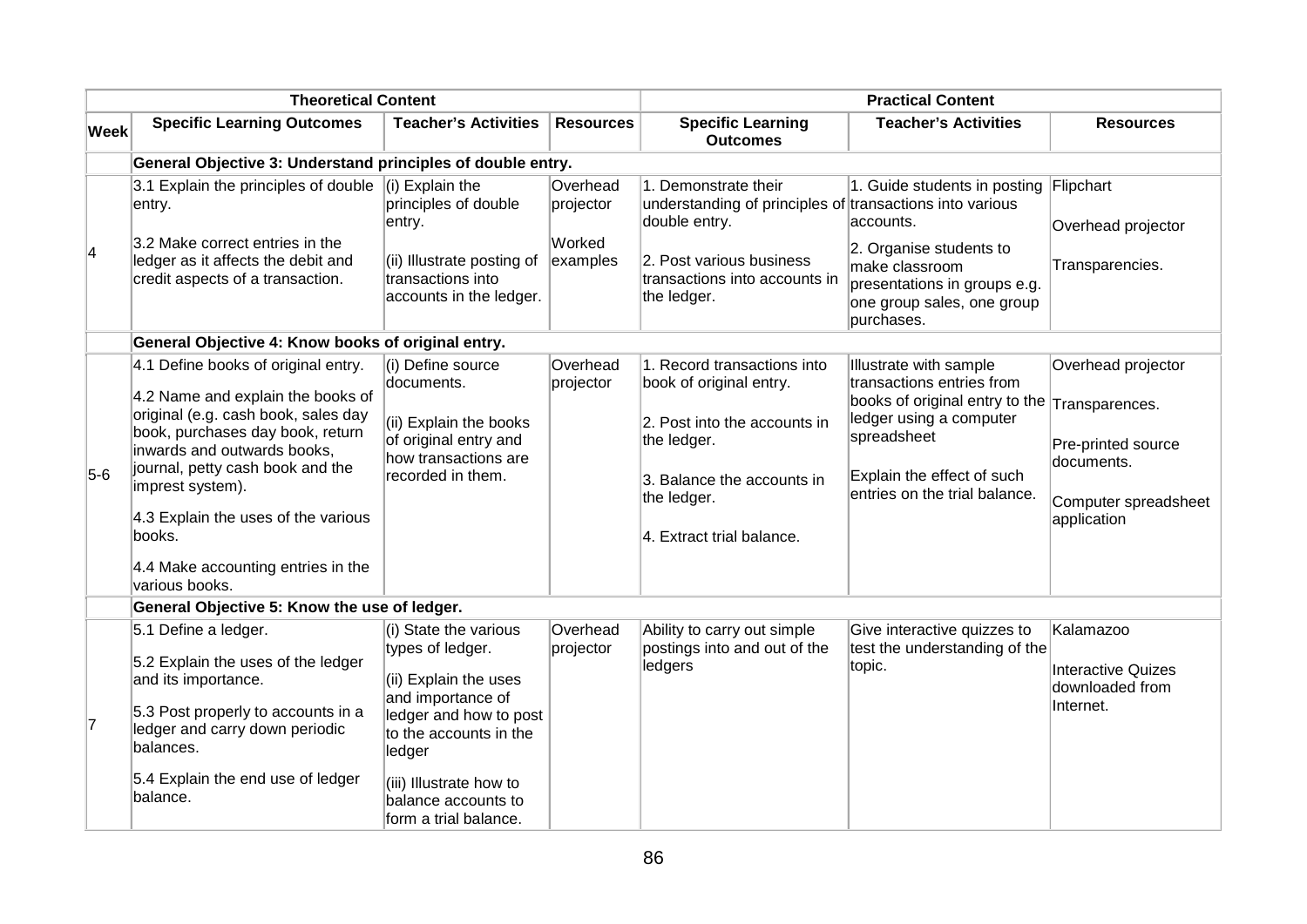| <b>Theoretical Content</b> |                                                                                                                                                                                                                                                   |                                                                                                                                            |                                             | <b>Practical Content</b>                                                                   |                                                                                                                                |                                                                                     |
|----------------------------|---------------------------------------------------------------------------------------------------------------------------------------------------------------------------------------------------------------------------------------------------|--------------------------------------------------------------------------------------------------------------------------------------------|---------------------------------------------|--------------------------------------------------------------------------------------------|--------------------------------------------------------------------------------------------------------------------------------|-------------------------------------------------------------------------------------|
| <b>Week</b>                | <b>Specific Learning Outcomes</b>                                                                                                                                                                                                                 | <b>Teacher's Activities</b>                                                                                                                | <b>Resources</b>                            | <b>Specific Learning</b><br><b>Outcomes</b>                                                | <b>Teacher's Activities</b>                                                                                                    | <b>Resources</b>                                                                    |
|                            | General Objective 6: Know trial balance.                                                                                                                                                                                                          |                                                                                                                                            |                                             |                                                                                            |                                                                                                                                |                                                                                     |
| 8                          | 6.1 Define a trial balance.<br>6.2 State the need for a trial<br>balance and its use.<br>6.3 Explain how a trial balance is<br>extracted.<br>6.4 Extract through practice the trial<br>balance of a transaction, at the end<br>of a period.       | $(i)$ Explain the uses of<br>and how to extract a<br>trial balance.<br>(ii) Illustrate with<br>examples how to<br>extract a trial balance. | Overhead<br>projector<br>Worked<br>examples | Able to extract a trial<br>balance.                                                        | Directing students to extract<br>trial balance using a<br>spreadsheet                                                          | Computer spreadsheet<br>application                                                 |
|                            | General Objective 7: Know how errors are identified.                                                                                                                                                                                              |                                                                                                                                            |                                             |                                                                                            |                                                                                                                                |                                                                                     |
| 9                          | 7.1 Explain how errors may be<br>identified.<br>7.2 Categorize the common<br>occurrence of accounting errors.<br>7.3 Identify errors in accounting.<br>7.4 Correct such errors that are<br>identified in an account by use of<br>journal entries. | (i) Explain how errors<br>can be identified and<br>corrected.<br>(ii) State effect of<br>errors on the financial<br>statements.            |                                             | 1. Identify sources of<br>accounting errors.<br>2. Correct errors using<br>journal.        | Show the uses of the<br>Journals.<br>Students directed to work in<br>groups to work on exercise<br>to correct a trial balance. | T-accounts downloaded<br>from Internet trial<br>balance competed on<br>spreadsheet. |
|                            | General Objective 8: Know the uses of journal.                                                                                                                                                                                                    |                                                                                                                                            |                                             |                                                                                            |                                                                                                                                |                                                                                     |
| 10                         | 8.1 Define Journal.<br>8.2 Explain the use and the<br>importance of journal vouchers.<br>8.3 Explain the use of a journal in<br>relation to transactions which do not<br>involve cash payments or cash<br>receipts.                               | (i) Explain and<br>demonstrate the use<br>and importance of the<br>journal.                                                                | Overhead<br>projector<br>Worked<br>examples | Able to post journal entries in Students directed to work in flipchart<br>books of account | groups to present on the<br>practical uses of the journal<br>in a small/medium sized<br>company                                |                                                                                     |
|                            | 8.4 Make various journal entries.                                                                                                                                                                                                                 |                                                                                                                                            |                                             |                                                                                            |                                                                                                                                |                                                                                     |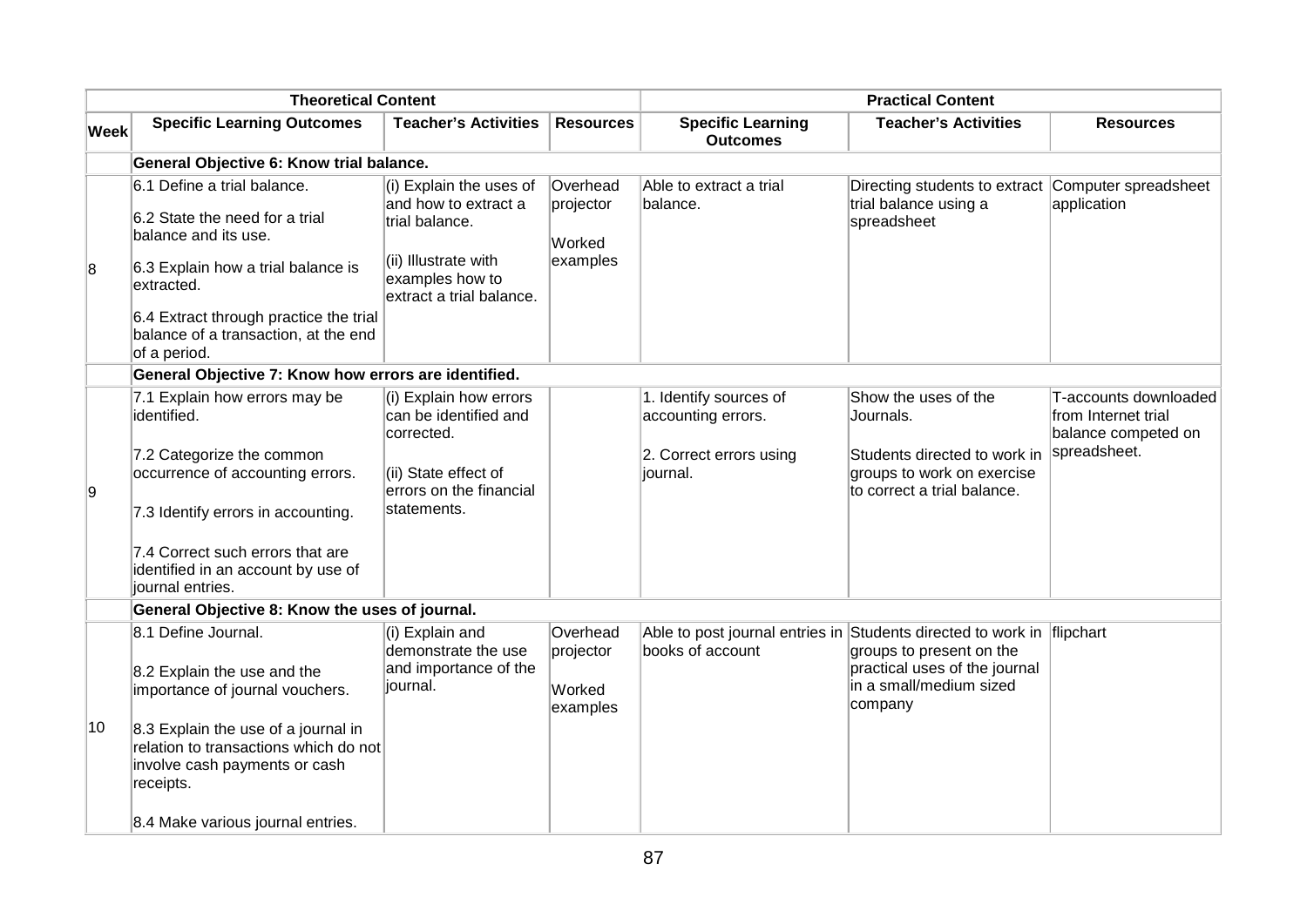| <b>Theoretical Content</b>                   |                                                                                                                                                                                                                                                                 | <b>Practical Content</b>                                                                                                                                                                                                                                         |                                             |                                                                                                                               |                                                                                    |                                                                    |
|----------------------------------------------|-----------------------------------------------------------------------------------------------------------------------------------------------------------------------------------------------------------------------------------------------------------------|------------------------------------------------------------------------------------------------------------------------------------------------------------------------------------------------------------------------------------------------------------------|---------------------------------------------|-------------------------------------------------------------------------------------------------------------------------------|------------------------------------------------------------------------------------|--------------------------------------------------------------------|
| $ \mathsf{W}\mathsf{e}\mathsf{e}\mathsf{k} $ | <b>Specific Learning Outcomes</b>                                                                                                                                                                                                                               | <b>Teacher's Activities</b>                                                                                                                                                                                                                                      | <b>Resources</b>                            | <b>Specific Learning</b><br><b>Outcomes</b>                                                                                   | <b>Teacher's Activities</b>                                                        | <b>Resources</b>                                                   |
|                                              | General Objective 9: Understand bank reconciliation statements.                                                                                                                                                                                                 |                                                                                                                                                                                                                                                                  |                                             |                                                                                                                               |                                                                                    |                                                                    |
| 11                                           | 9.1 Define a bank reconciliation<br>statement.<br>9.2 Explain the need for a<br>reconciliation.                                                                                                                                                                 | (i) Explain what bank<br>reconciliation is and<br>why it is necessary to<br>prepare it.                                                                                                                                                                          | Overhead<br>projector<br>Worked<br>examples | 1. Carryout a bank<br>reconciliation of a given cash out a bank reconciliation<br>and bank account.                           | Direct the students to carry<br>exercise and graphically<br>produce the statement. | Sample blank bank<br>statements.<br>Pro-form a in computer.        |
|                                              | 9.3 Carry out a bank reconciliation,<br>of a given cash account and bank<br>account.                                                                                                                                                                            | (ii) Illustrate the<br>preparation of bank<br>reconciliation<br>statements.                                                                                                                                                                                      |                                             |                                                                                                                               |                                                                                    |                                                                    |
|                                              | General Objective 10: Know depreciation.                                                                                                                                                                                                                        |                                                                                                                                                                                                                                                                  |                                             |                                                                                                                               |                                                                                    |                                                                    |
|                                              | 10.1 Define depreciation.<br>10.2 Explain the necessity for<br>periodic depreciation.<br>10.3 Determine the depreciation of<br>$ 12-13 $ assets of a business for a relevant<br>period.<br>10.4 Trace depreciation entries in<br>accounting to its final stage. | (i) Define depreciation<br>and explain the various projector<br>methods used.<br>(ii) Calculate<br>depreciation using<br>straight line method<br>and reducing balance<br>method.<br>(iii) Show how<br>depreciation should<br>appear in the books of<br>accounts. | Overhead<br>Worked<br>examples              | Compute depreciation using<br>straight line and reducing<br>balance method either<br>manually or with the aid of<br>computer. | Students directed to<br>compute hard asset<br>depreciation using a case<br>study.  | Computer packages.<br>Projector<br>Transparencies.<br>Spreadsheets |
|                                              | General Objective 11: Understand accrual and prepayment.                                                                                                                                                                                                        |                                                                                                                                                                                                                                                                  |                                             |                                                                                                                               |                                                                                    |                                                                    |
|                                              | 11.1 Define accruals and<br>prepayments.                                                                                                                                                                                                                        | (i) Define accruals,<br>prepayments and<br>explain their                                                                                                                                                                                                         | Overhead<br>projector                       | 1. Ascertain accurate and<br>prepayments using examples of accurate and<br>such as rent electricity,                          | Demonstrate the calculation Spreadsheet.<br>prepayments using various              |                                                                    |
| 14                                           | 11.2 Explain the accounting<br>treatment of accruals and<br>prepayments.                                                                                                                                                                                        | accounting treatment.                                                                                                                                                                                                                                            | Worked<br>examples                          | insurance etc.<br>2. Calculate accruals and<br>prepayments.                                                                   | examples.                                                                          |                                                                    |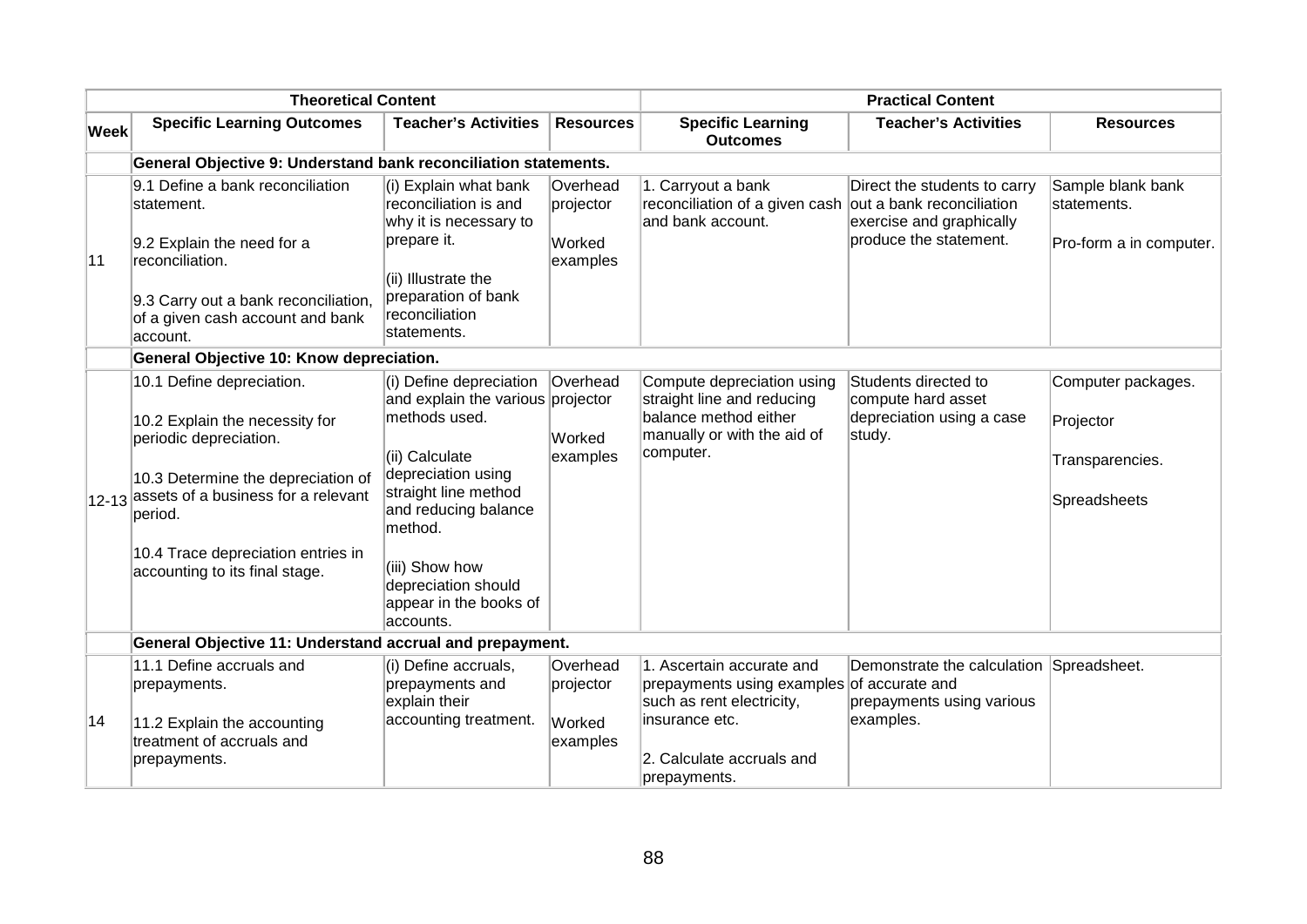|             | <b>Theoretical Content</b>                                                                                             |                                                                                                               |                                 |                                                                                                                                                   | <b>Practical Content</b>                                                                                             |                                                                              |
|-------------|------------------------------------------------------------------------------------------------------------------------|---------------------------------------------------------------------------------------------------------------|---------------------------------|---------------------------------------------------------------------------------------------------------------------------------------------------|----------------------------------------------------------------------------------------------------------------------|------------------------------------------------------------------------------|
| <b>Week</b> | <b>Specific Learning Outcomes</b>                                                                                      | <b>Teacher's Activities</b>                                                                                   | <b>Resources</b>                | <b>Specific Learning</b><br><b>Outcomes</b>                                                                                                       | <b>Teacher's Activities</b>                                                                                          | <b>Resources</b>                                                             |
|             | General Objective 12: Know final accounts.                                                                             |                                                                                                               |                                 |                                                                                                                                                   |                                                                                                                      |                                                                              |
|             | 12.1 Explain the meaning of final<br>laccounts.<br>12.2 Describe the stages in the<br>preparation of final accounts.   | (i) Explain the meaning Overhead<br>of final accounts.<br>$\vert$ (ii) Illustrate the<br>preparation of final | projector<br>Worked<br>examples | 1. Prepare adjustments to<br>reflect the corrected errors.<br>depreciation, accrual and<br>prepayments in the final<br>accounts of a sole trader. | Direct students to prepare<br>an ETB using a case study.<br>Direct students to prepare<br>P-L and balance sheet from | ETB produced using<br>computer spreadsheet.<br>Final accounts<br>produced on |
| 15          | 12.3 Extract a single final account<br>of a sole trader (Trading Profit and<br>Loss Account and the Balance<br>Sheet). | accounts.                                                                                                     |                                 | 2. Prepare Trading and<br>Profit and loss account and<br>balance sheet.                                                                           | <b>ETB</b> produced above.                                                                                           | spreadsheet.                                                                 |

| <b>ASSESSMENT CRITERIA</b> |  |     |                                                                                   |  |  |  |
|----------------------------|--|-----|-----------------------------------------------------------------------------------|--|--|--|
|                            |  |     | <b>Coursework Course test Practical Other (Examination/project/portfolio) 50%</b> |  |  |  |
| 25%                        |  | 25% |                                                                                   |  |  |  |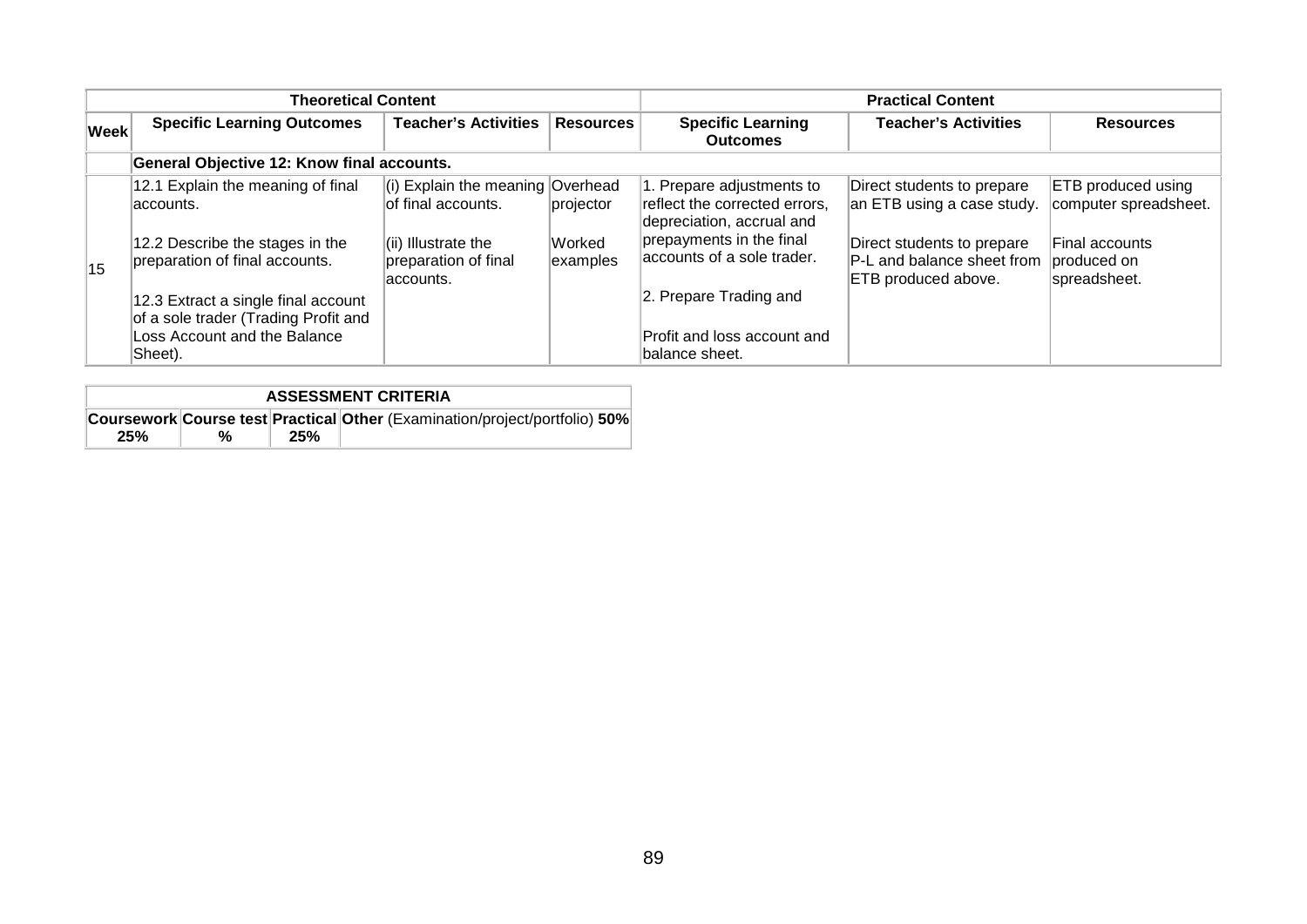### **4TH SEMESTER**

# **Social Psychology**

| <b>Course: SOCIAL PSYCHOLOGY</b><br>Code: OTM 227                                                                                                                                                  | <b>Credit Hours:</b>              |                                            |
|----------------------------------------------------------------------------------------------------------------------------------------------------------------------------------------------------|-----------------------------------|--------------------------------------------|
| (GNS: 411)                                                                                                                                                                                         |                                   | 4 hours                                    |
| Semester: 4<br>Pre-requisite:                                                                                                                                                                      | Theoretical:<br><b>Practical:</b> | 2 hours/week - 50 %<br>2 hours/week - 50 % |
| Course main Aim/Goal: This course is designed to enable the student to understand the dynamics of human behaviour in order to Be able to adjust to situations<br>and work effectively with others. |                                   |                                            |
| <b>GENERAL OBJECTIVES:</b>                                                                                                                                                                         |                                   |                                            |
| On completion of this course, the student should be able to:-                                                                                                                                      |                                   |                                            |
| 1.0 Appreciate the basis of human behaviour.                                                                                                                                                       |                                   |                                            |
| 2.0 Know the development of behaviour.                                                                                                                                                             |                                   |                                            |
| 3.0 Understand the principles of personality development.                                                                                                                                          |                                   |                                            |
| 4.0 Know the processes of learning.                                                                                                                                                                |                                   |                                            |
| 5.0 Understand human memory.                                                                                                                                                                       |                                   |                                            |
| 6.0 Understand human emotions.                                                                                                                                                                     |                                   |                                            |
| 7.0 Comprehend the processes of attitude formation and change.                                                                                                                                     |                                   |                                            |
| 8.0 Know the psychological basis of management models in industries and organisations.                                                                                                             |                                   |                                            |
| 9.0 Understand the psychological of other nationals.                                                                                                                                               |                                   |                                            |
| 10.0 Know the psychological effects of health.                                                                                                                                                     |                                   |                                            |
| 11.0 Know the methods of assessment in experimental psychology.                                                                                                                                    |                                   |                                            |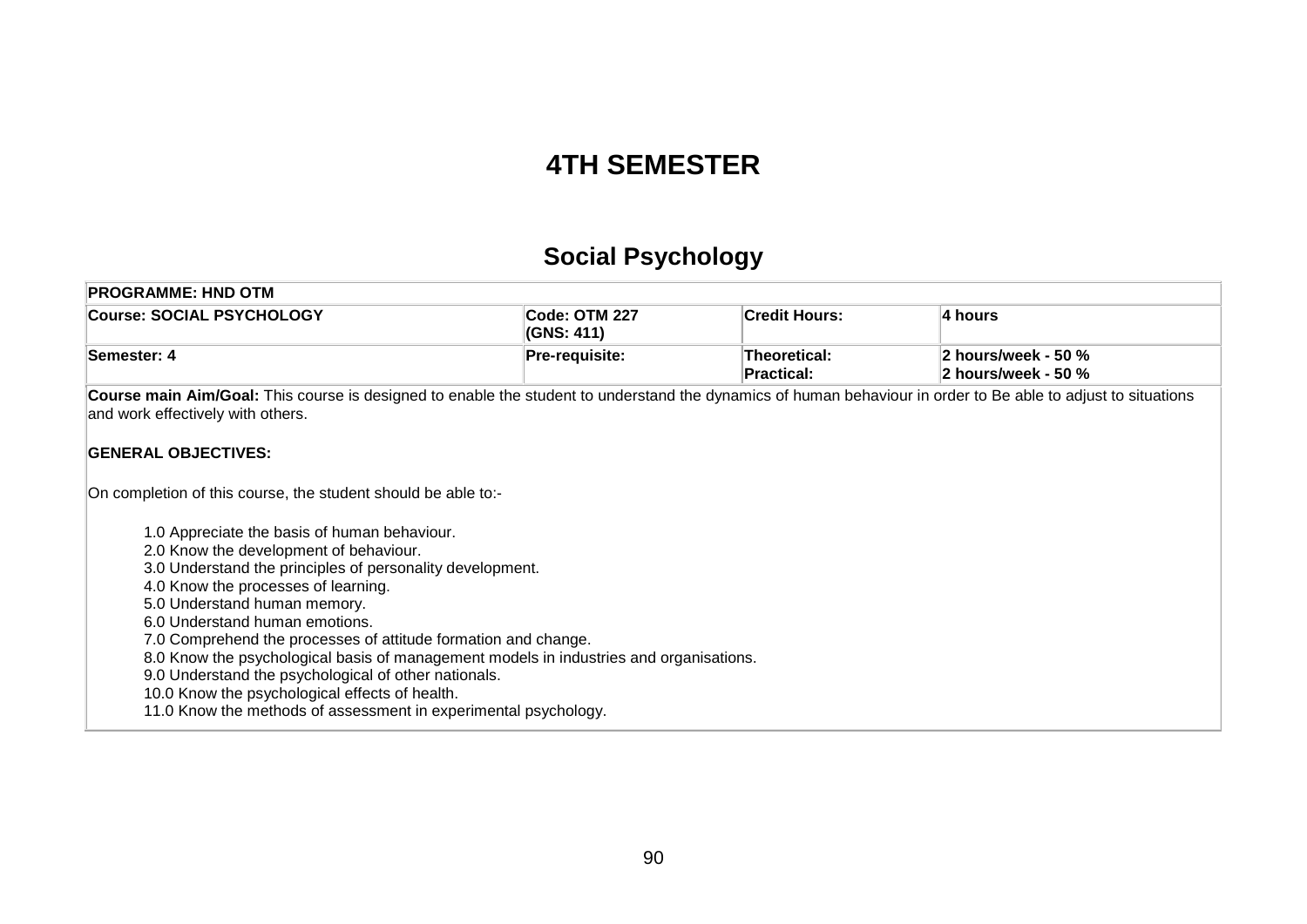|             |                                                                                                                                                                                                                                                                           | <b>Theoretical Content</b>                                                                                                                |                  |                                                                  | <b>Practical Content</b>                                                                        |                              |
|-------------|---------------------------------------------------------------------------------------------------------------------------------------------------------------------------------------------------------------------------------------------------------------------------|-------------------------------------------------------------------------------------------------------------------------------------------|------------------|------------------------------------------------------------------|-------------------------------------------------------------------------------------------------|------------------------------|
| <b>Week</b> | <b>Specific Learning Outcomes</b>                                                                                                                                                                                                                                         | <b>Teacher's Activities</b>                                                                                                               | <b>Resources</b> | <b>Specific Learning</b><br><b>Outcomes</b>                      | <b>Teacher's Activities</b>                                                                     | <b>Resources</b>             |
|             |                                                                                                                                                                                                                                                                           | General Objective 1: Appreciate the basis of human behaviour                                                                              |                  |                                                                  |                                                                                                 |                              |
| $ 1-2 $     | 1. Define Psychology<br>2. Outline the development of<br>Psychology.<br>3. Describe methods behaviour<br>e.g testing experimental case<br>study etc.<br>4. analyse the interplay between<br>Psychology and other social<br>sciences.<br>5. Identify motives for behaviour | Explain fully the meaning of<br>Psychology.<br>Diagrammatical outline and<br>analyse the development of<br>Psychology and human behavoiur | <b>Textbook</b>  | Organise Student into<br>group to experiment<br>human behaviour. | Ask student to prepare a<br>schedule showing the effect<br>the Psychology on human<br>behaviour | <b>Templates</b><br>Handouts |
|             | (drives, needs, instincts, etc)                                                                                                                                                                                                                                           |                                                                                                                                           |                  |                                                                  |                                                                                                 |                              |
|             | General Objective 2. 0: Know the Development of behaviour                                                                                                                                                                                                                 |                                                                                                                                           |                  |                                                                  |                                                                                                 |                              |
| 3           | 1. Define cognitive development.<br>2. Analyse personality<br>development.<br>3. Define self-concept.<br>4. Explain socialization and its<br>agents<br>5. Describe the state of<br>Development- infancy,<br>Adolescence and puberty                                       | Explain the concept of human<br>development and behaviour.                                                                                | <b>Textbooks</b> |                                                                  |                                                                                                 |                              |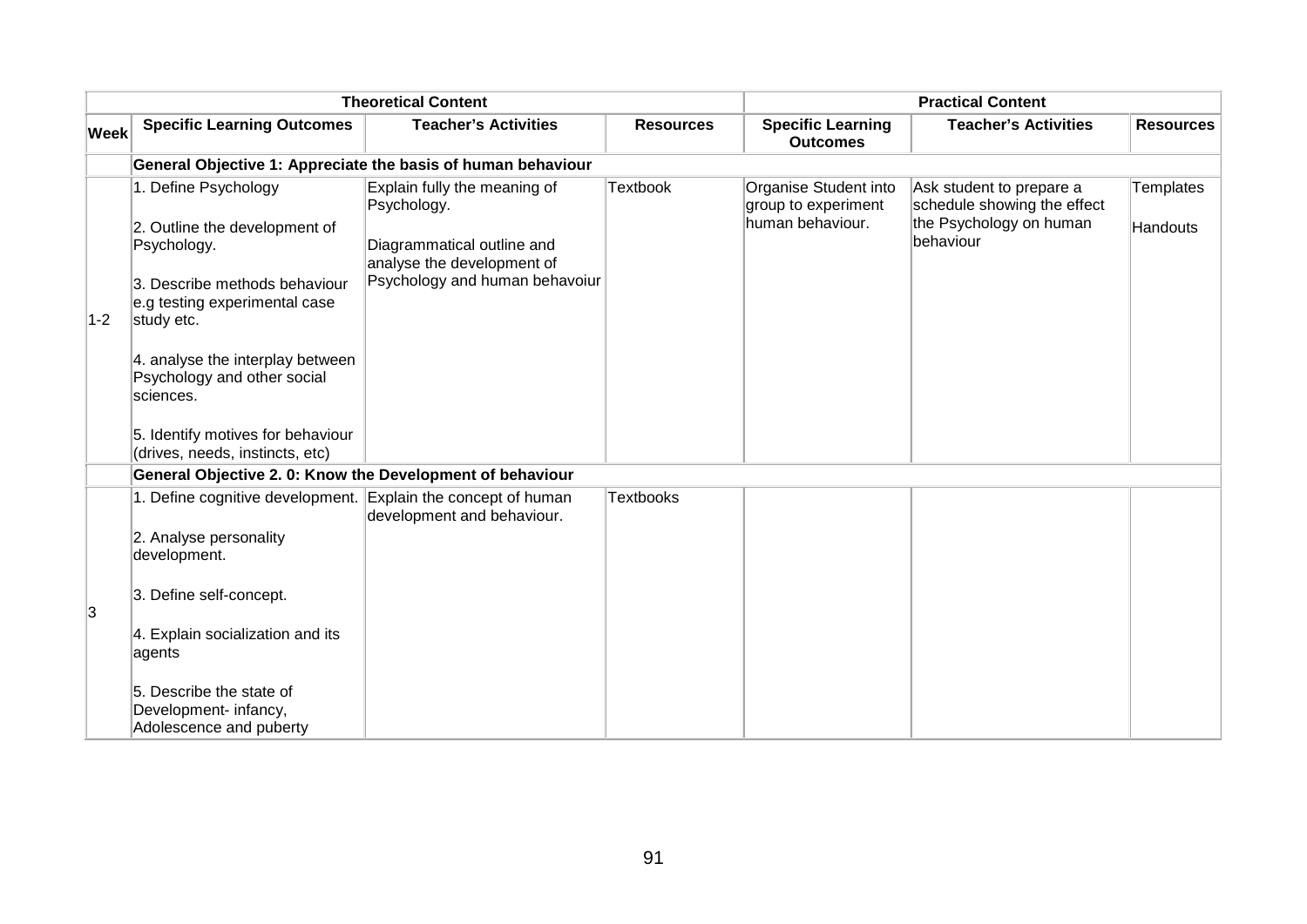| <b>Theoretical Content</b> |                                                                              |                                                |                               | <b>Practical Content</b>                    |                                                   |                    |  |  |  |
|----------------------------|------------------------------------------------------------------------------|------------------------------------------------|-------------------------------|---------------------------------------------|---------------------------------------------------|--------------------|--|--|--|
| Week                       | <b>Specific Learning Outcomes</b>                                            | <b>Teacher's Activities</b>                    | <b>Resources</b>              | <b>Specific Learning</b><br><b>Outcomes</b> | <b>Teacher's Activities</b>                       | <b>Resources</b>   |  |  |  |
|                            | General Objective: 3.0. Understand the principles of personality development |                                                |                               |                                             |                                                   |                    |  |  |  |
|                            | 1. Define personality.                                                       | With a diagram, Explain the<br>various models  | <b>Textbooks</b>              | List the various<br>personality models      | Lead the student to outline the<br>various models | handouts           |  |  |  |
|                            | 2. State the models of personality.                                          |                                                |                               |                                             | Role-plays                                        |                    |  |  |  |
| $\vert 4 \vert$            | 3. explain conflict model.                                                   |                                                |                               |                                             |                                                   |                    |  |  |  |
|                            | 4. Explain consistency model                                                 |                                                |                               |                                             |                                                   |                    |  |  |  |
|                            | 5. Explain behaviourism                                                      |                                                |                               |                                             |                                                   |                    |  |  |  |
|                            | General Objective 4.0: Know the process of learning                          |                                                |                               |                                             |                                                   |                    |  |  |  |
|                            | 1. Define Learning.                                                          | Explain in details the process of<br>learning  | <b>Textbooks</b>              |                                             |                                                   |                    |  |  |  |
| 5                          | 2. List types of Learning.                                                   |                                                | Guidelines                    |                                             |                                                   |                    |  |  |  |
|                            | 3. State methods of learning                                                 |                                                |                               |                                             |                                                   |                    |  |  |  |
|                            | <b>GENERAL OBJECTIVE: 5.0 Understand human memory</b>                        |                                                |                               |                                             |                                                   |                    |  |  |  |
|                            | 1. Define memory.                                                            | Explain the process of human<br>memory         | Guidelines                    |                                             |                                                   |                    |  |  |  |
| 6                          | 2. Explain the following: short<br>and long term memory.                     |                                                | <b>Textbooks</b>              |                                             |                                                   |                    |  |  |  |
|                            | 3. Explain people forget.                                                    |                                                |                               |                                             |                                                   |                    |  |  |  |
|                            | <b>GENERAL OBJECTIVE 6.0 Understand human emotions</b>                       |                                                |                               |                                             |                                                   |                    |  |  |  |
|                            | 6.1 Define Emotion                                                           | Explain the various types of<br>Emotion.       | Visual examples,<br>pictures, | Use of emotions and<br>most common ones     | Shows video                                       | Video<br>cassettes |  |  |  |
|                            | 6.2 Define types of Emotions.                                                | Explain the factors emotion.                   | whiteboard, etc.              |                                             | Clips of different types of<br>lemotions          |                    |  |  |  |
| 7                          | 6.3 Explain casual factors of<br>Emotions.                                   | Discuss the various expressions<br>of emotion. |                               |                                             |                                                   |                    |  |  |  |
|                            | 6.4 Examine expressions of<br>Emotions.                                      |                                                |                               |                                             |                                                   |                    |  |  |  |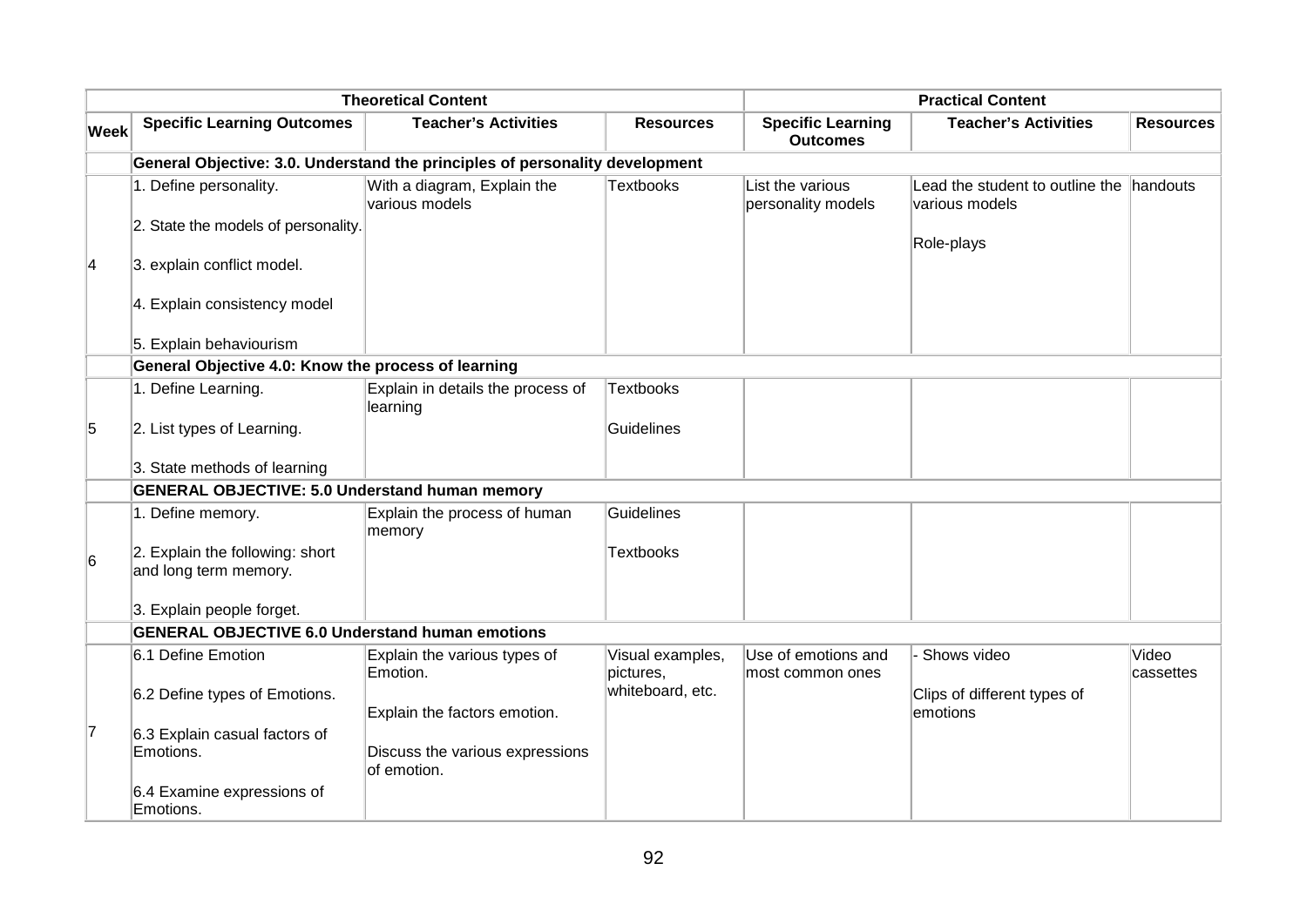| <b>Theoretical Content</b> |                                                                                                 |                                                                                                          |                                     | <b>Practical Content</b>                    |                             |                  |  |  |
|----------------------------|-------------------------------------------------------------------------------------------------|----------------------------------------------------------------------------------------------------------|-------------------------------------|---------------------------------------------|-----------------------------|------------------|--|--|
| <b>Week</b>                | <b>Specific Learning Outcomes</b>                                                               | <b>Teacher's Activities</b>                                                                              | <b>Resources</b>                    | <b>Specific Learning</b><br><b>Outcomes</b> | <b>Teacher's Activities</b> | <b>Resources</b> |  |  |
|                            | GENERAL OBJECTIVE 7.0 COMPREHEND THE PROCESS OF ALTITUDE FORMATION AND CHANGE.                  |                                                                                                          |                                     |                                             |                             |                  |  |  |
|                            | 7.1 Describe development of<br>attitudes.                                                       | Explain how attitudes are<br>developed.                                                                  | Whiteboard                          |                                             |                             |                  |  |  |
|                            | 7.2 Identify the components of<br>attitude.                                                     | List the components of attitudes.                                                                        | <b>Textbooks</b><br><b>Handouts</b> |                                             |                             |                  |  |  |
| $8-9$                      | 7.3 Analyse consistency theories theories of prejudice.<br>of prejudice.                        | Explains the constituency                                                                                |                                     |                                             |                             |                  |  |  |
|                            | 7.4 Explain change of attitude.                                                                 | Explain change of attitudes.                                                                             |                                     |                                             |                             |                  |  |  |
|                            |                                                                                                 | General objective 8.0: Know the psychological basis of management models in industries and organisations |                                     |                                             |                             |                  |  |  |
|                            | 8.1 Explain workers motivation,                                                                 | Explain worker motivation.                                                                               | Whiteboard                          |                                             |                             |                  |  |  |
|                            | 8.2 Describe negotiation and<br>bargaining power.                                               | Explain negotiation and<br>bargaining power.                                                             | <b>Textbooks</b>                    |                                             |                             |                  |  |  |
| 10                         | 8.3 Analyse organisational crisis<br>intervention.                                              | Describe various organisational<br>crisis.                                                               |                                     |                                             |                             |                  |  |  |
|                            | 8.4 Explain building of team<br>harmony and cohesion.                                           | Explain psychological models of<br>management.                                                           |                                     |                                             |                             |                  |  |  |
|                            | 8.5 Explain psychological models<br>of management (autocratic,<br>democratic and Laissez-faire) |                                                                                                          |                                     |                                             |                             |                  |  |  |
|                            |                                                                                                 | General Objective 9.0 Understand the psychology of other nations.                                        |                                     |                                             |                             |                  |  |  |
|                            | 9.1 Describe the psychology of<br>Western nations USA, UK, etc.                                 | Explain the psychology of<br>western nation.                                                             | <b>Textbooks</b>                    |                                             |                             |                  |  |  |
|                            | 11-12 9.2 Examine the psychology of<br>Eastern bloc-USSR, China, etc                            | Explain the psychology of<br>eastern bloc.                                                               | <b>Handouts</b>                     |                                             |                             |                  |  |  |
|                            | 9.3 Describe the psychology of                                                                  | Describe the psychology of Third                                                                         |                                     |                                             |                             |                  |  |  |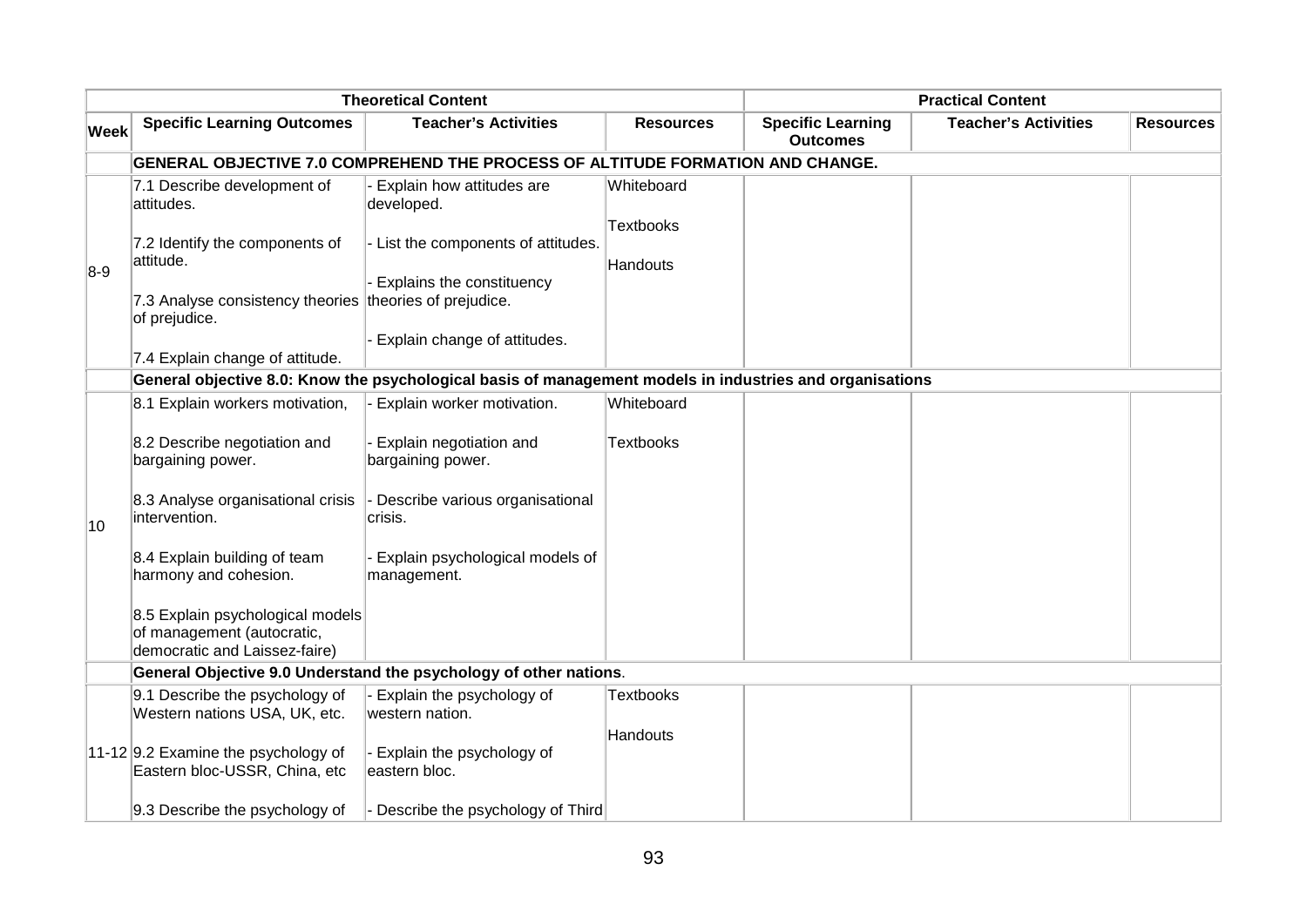| <b>Theoretical Content</b> |                                                                 |                                                                                    |                             | <b>Practical Content</b>                    |                             |                  |  |
|----------------------------|-----------------------------------------------------------------|------------------------------------------------------------------------------------|-----------------------------|---------------------------------------------|-----------------------------|------------------|--|
| <b>Week</b>                | <b>Specific Learning Outcomes</b>                               | <b>Teacher's Activities</b>                                                        | <b>Resources</b>            | <b>Specific Learning</b><br><b>Outcomes</b> | <b>Teacher's Activities</b> | <b>Resources</b> |  |
|                            | Third world countries Afro Asian<br>people.                     | World countries.                                                                   |                             |                                             |                             |                  |  |
|                            |                                                                 | General Objective 10.0 Know the psychological effects of health.                   |                             |                                             |                             |                  |  |
|                            | 10.1 Describe hypertension.                                     | - Explain hypertension                                                             | <b>Textbooks</b>            |                                             |                             |                  |  |
|                            | 10.2 Explain coronary heart<br>diseases.                        | Explain coronary heart diseases. Brochures                                         |                             |                                             |                             |                  |  |
|                            | 10.3 Describe defence                                           | Explain defense mechanisms.                                                        | Diagrams,<br>pictures, etc. |                                             |                             |                  |  |
|                            | mechanisms. 10.4 State anxiety<br>neurosis.                     | - Explain anxiety neurosis.                                                        |                             |                                             |                             |                  |  |
| $13 - 14$                  | 10.5 Explain fatigue, frustration<br>and interest.              | Explain fatigue, frustration, etc,<br>Explain psycho-social factors in             |                             |                                             |                             |                  |  |
|                            | 10.6 Examine psycho-social                                      | health.                                                                            |                             |                                             |                             |                  |  |
|                            | factors in health (poverty,<br>hunger)                          | Explain coping mechanism.                                                          |                             |                                             |                             |                  |  |
|                            | 10.7 List coping mechanisms                                     |                                                                                    |                             |                                             |                             |                  |  |
|                            | (relaxation, therapy, behavior<br>modification).                |                                                                                    |                             |                                             |                             |                  |  |
|                            |                                                                 | General Objective 11.0: Know the methods of assessment in experimental psychology. |                             |                                             |                             |                  |  |
|                            | 11.1 Explain reaction time                                      | <b>Explain reaction time</b>                                                       | Whiteboard                  |                                             |                             |                  |  |
|                            | 11.2 Identify achievement<br>motivation.                        | Explain achievement motivation. Textbooks                                          |                             |                                             |                             |                  |  |
| 15                         | 11.3 Explain inter viewing                                      | Explain interviewing.                                                              |                             |                                             |                             |                  |  |
|                            | 11.4 List psychological tools<br>(TAT, Rorschach test, Bio-feed | List psychological assessment<br>tools.                                            |                             |                                             |                             |                  |  |
|                            | back Tachisto-scope)                                            |                                                                                    |                             |                                             |                             |                  |  |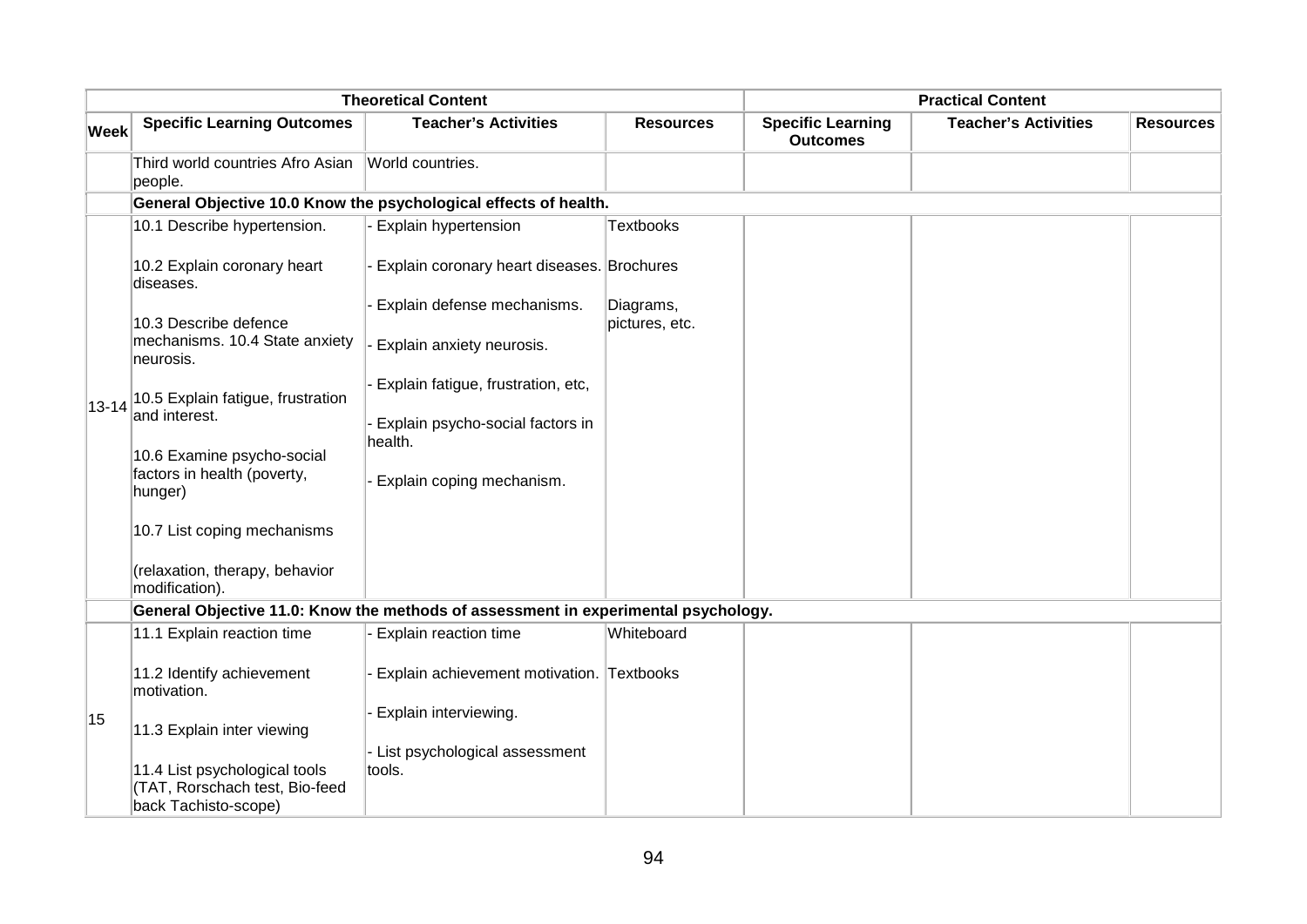| <b>ASSESSMENT CRITERIA</b> |    |    |                                                                          |  |  |  |  |
|----------------------------|----|----|--------------------------------------------------------------------------|--|--|--|--|
|                            |    |    | Coursework Course test Practical Other (Examination/project/portfolio) % |  |  |  |  |
| %                          | %  | %  |                                                                          |  |  |  |  |
|                            | 50 | 50 |                                                                          |  |  |  |  |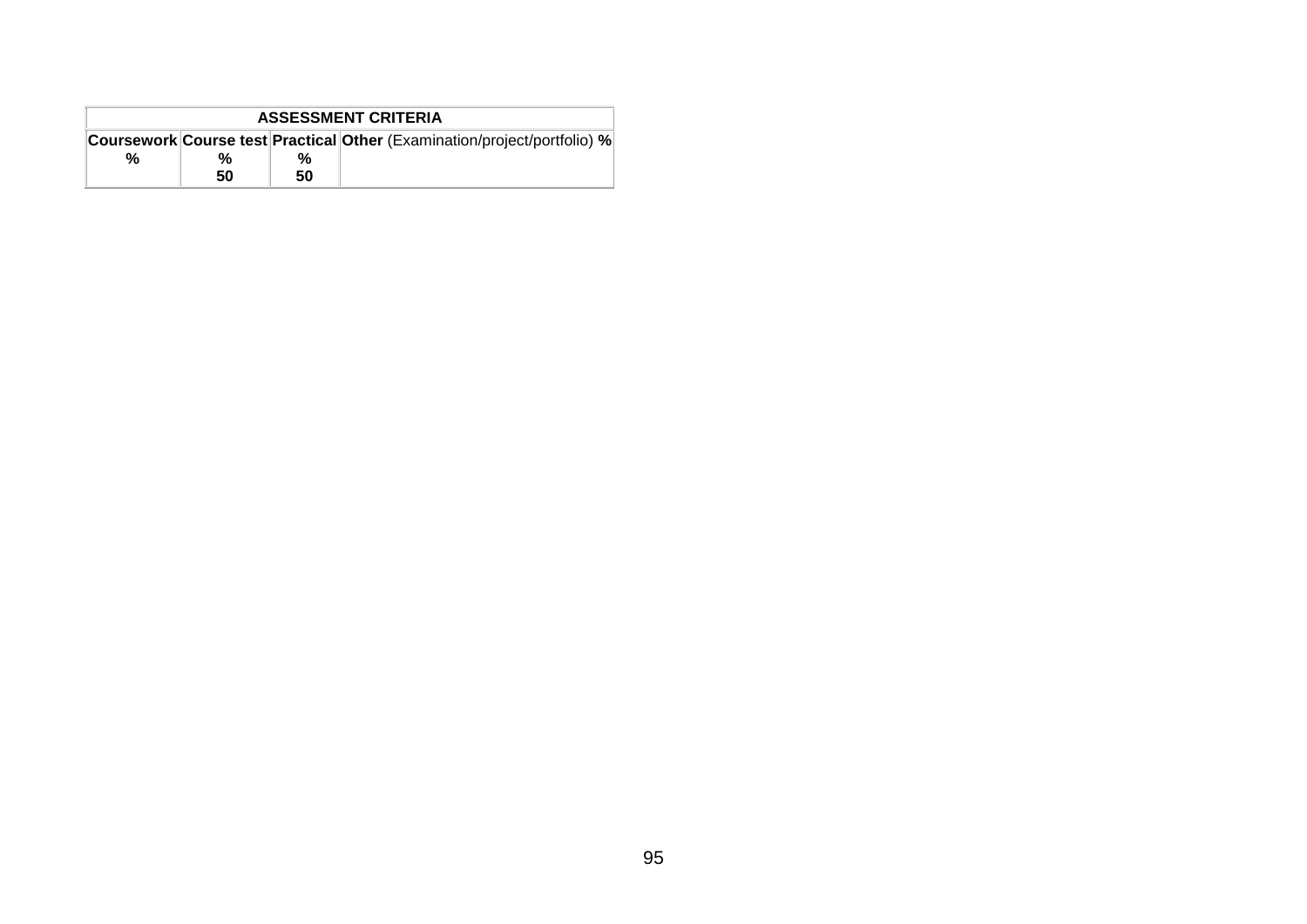# **Principles of Economics I**

| <b>PROGRAMME: ND BUSINESSADMIN AND MANAGEMENT</b>                                                                                      |                |                                   |                                          |  |  |  |  |  |  |
|----------------------------------------------------------------------------------------------------------------------------------------|----------------|-----------------------------------|------------------------------------------|--|--|--|--|--|--|
| <b>Credit Hours:</b><br>Code: BAM 114<br><b>Course: PRINCIPLES OF ECONOMICS I</b><br>3 hours                                           |                |                                   |                                          |  |  |  |  |  |  |
| Semester: ONE                                                                                                                          | Pre-requisite: | Theoretical:<br><b>Practical:</b> | 2 hours/week - 67%<br>1 hours/week - 33% |  |  |  |  |  |  |
| Course main Aim/Goal                                                                                                                   |                |                                   |                                          |  |  |  |  |  |  |
| The course is designed to provide the student with an introduction to the basic principles of Economics.<br><b>General Objectives:</b> |                |                                   |                                          |  |  |  |  |  |  |
| 1. Know the scope of economics<br>2 Understand the price theory                                                                        |                |                                   |                                          |  |  |  |  |  |  |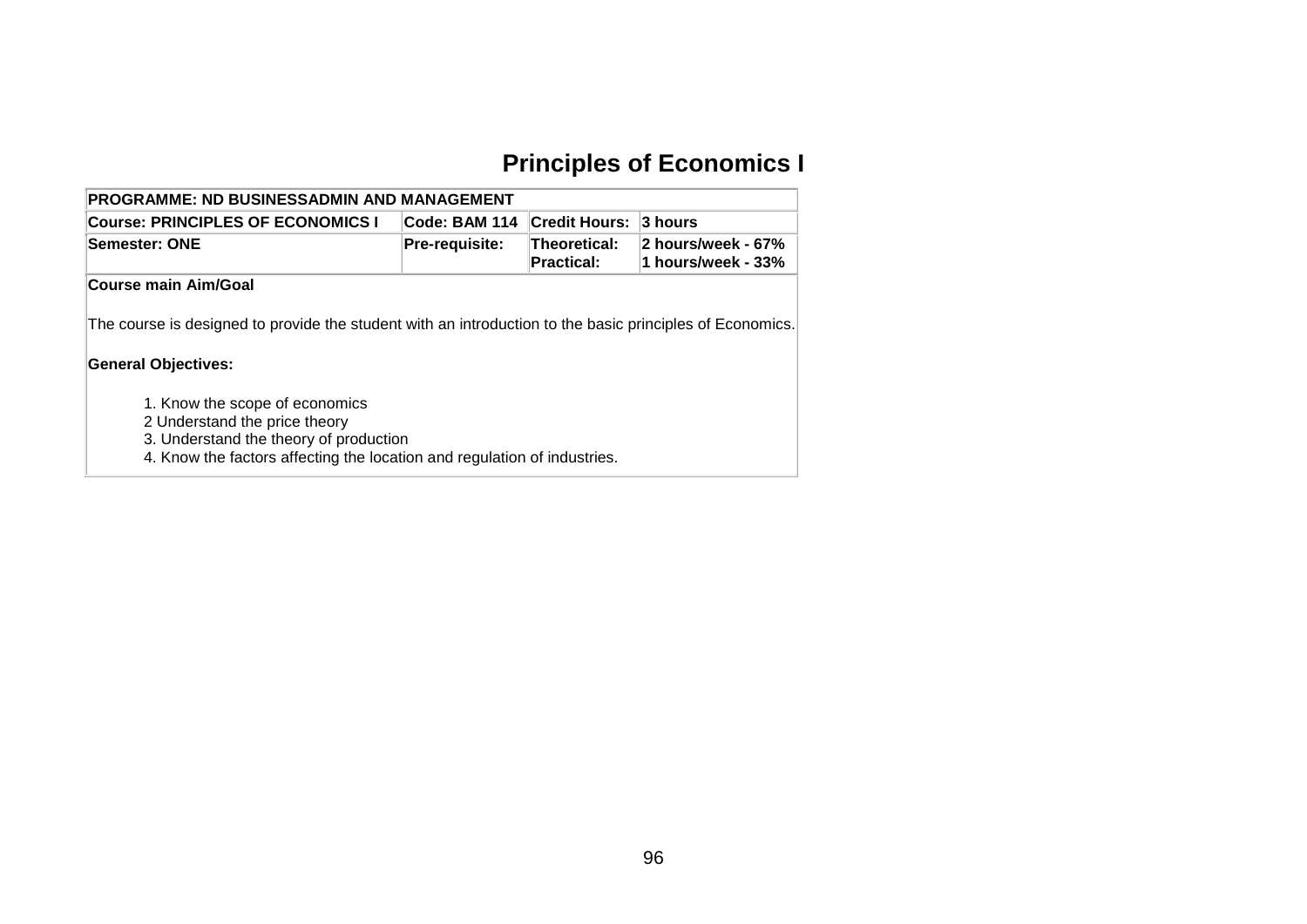| <b>Theoretical Content</b> |                                                                                                                                    |                                                                                                                        | <b>Practical Content</b>         |                                                                                                                            |                                                                                                                          |                                      |
|----------------------------|------------------------------------------------------------------------------------------------------------------------------------|------------------------------------------------------------------------------------------------------------------------|----------------------------------|----------------------------------------------------------------------------------------------------------------------------|--------------------------------------------------------------------------------------------------------------------------|--------------------------------------|
|                            | <b>Week Specific Learning Outcomes</b>                                                                                             | <b>Teacher's Activities</b>                                                                                            | <b>Resources</b>                 | <b>Specific Learning</b><br><b>Outcomes</b>                                                                                | <b>Teacher's Activities</b>                                                                                              | <b>Resources</b>                     |
|                            | General Objective 1: Know the scope of Economics                                                                                   |                                                                                                                        |                                  |                                                                                                                            |                                                                                                                          |                                      |
|                            | 1.1 Define economics and the scope<br>1.2 State the limitation of the definition                                                   | $\bullet$ Explain the concept,<br>scope and limitations of<br>Economics.                                               | <b>Textbooks</b>                 | scope                                                                                                                      | Define economics and the Guide students on the basic<br>economic problems and the issue<br>of scarcity of resources etc. | Internet and<br>Relevant<br>Websites |
| $1 - 2$                    | 1.3 Compare the views of the classical<br>economist with the modern economist.<br>1.4 Relate economics to the physical<br>sciences | Explain the classical<br>and modern economics<br>theories and relate them<br>to physical and other<br>social sciences. |                                  | State the limitation of the<br>definition<br>Compare the views of the<br>classical economist with<br>the modern economist. | Use simple case study to examine<br>basic economic issues                                                                | Simple case<br>study                 |
|                            | 1.5 Relate economics to other social<br>sciences                                                                                   |                                                                                                                        |                                  |                                                                                                                            |                                                                                                                          |                                      |
|                            | General Objective 2: Understand the price theory                                                                                   |                                                                                                                        |                                  |                                                                                                                            |                                                                                                                          |                                      |
|                            | 2.1 Explain the concept of demand<br>2.2 Explain the concept of supply                                                             | Explain the concepts<br>of demand and supply<br>and Price Theory                                                       | <b>Textbooks</b><br>Graph papers | Solve problems involving<br>demand, supply, price<br>equilibrium, utility and<br>price elasticity.                         | Guide students to solve problems<br>involving 2.8 and 2.9                                                                | Graph paper,<br>Mathematic<br>sets.  |
|                            | 2.3 Explain the concept of price<br>equilibrium                                                                                    | · Solve problems<br>involving price and<br>income elasticity                                                           | Mathematical<br>sets             | Solve problems involving<br>income elasticity.                                                                             |                                                                                                                          | Internet and<br>Relevant<br>Websites |
|                            | 2.4 Explain the concept of utility                                                                                                 | • Conduct test.                                                                                                        |                                  |                                                                                                                            |                                                                                                                          |                                      |
| $3-6$                      | 2.5 Explain the uses of utility                                                                                                    |                                                                                                                        |                                  |                                                                                                                            |                                                                                                                          |                                      |
|                            | 2.6 Explain price elasticity                                                                                                       |                                                                                                                        |                                  |                                                                                                                            |                                                                                                                          |                                      |
|                            | 2.7 Solve problems involving 2.6                                                                                                   |                                                                                                                        |                                  |                                                                                                                            |                                                                                                                          |                                      |
|                            | 2.8 Explain income elasticity                                                                                                      |                                                                                                                        |                                  |                                                                                                                            |                                                                                                                          |                                      |
|                            | 2.9 Solve problems involving 2.8                                                                                                   |                                                                                                                        |                                  |                                                                                                                            |                                                                                                                          |                                      |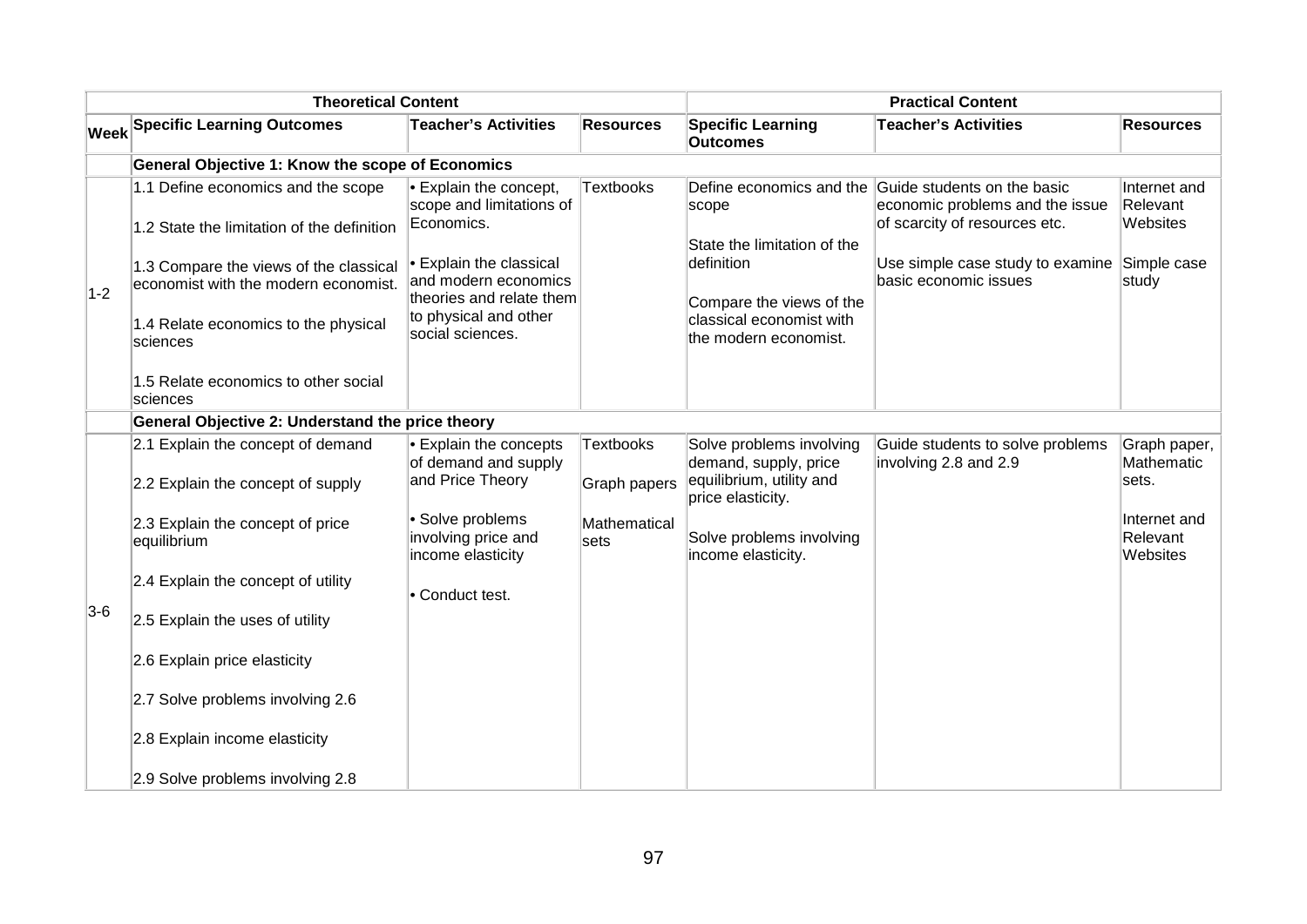| <b>Theoretical Content</b> |                                                                                                                                                                                               |                                                                                              |                           |                                                                                                                             |                                                                                                                                                       |                                    |
|----------------------------|-----------------------------------------------------------------------------------------------------------------------------------------------------------------------------------------------|----------------------------------------------------------------------------------------------|---------------------------|-----------------------------------------------------------------------------------------------------------------------------|-------------------------------------------------------------------------------------------------------------------------------------------------------|------------------------------------|
|                            | <b>Week Specific Learning Outcomes</b>                                                                                                                                                        | <b>Teacher's Activities</b>                                                                  | <b>Resources</b>          | <b>Specific Learning</b><br><b>Outcomes</b>                                                                                 | <b>Teacher's Activities</b>                                                                                                                           | <b>Resources</b>                   |
|                            | General Objective 3: Understand the theory of production                                                                                                                                      |                                                                                              |                           |                                                                                                                             |                                                                                                                                                       |                                    |
|                            | 3.1 Define production<br>3.2 Identify the factors of production                                                                                                                               | Explain production, its<br>factors nd their uses.<br>Explain types of                        | Textbooks<br>Graph papers | Solve problems (using<br>graphs) involving perfect<br>competition, monopoly,<br>oligopoly, duopoly,<br>monopoly and perfect | Guide students to solve problems<br>involving different market<br>conditions,.                                                                        | Graph paper,<br>maths sets<br>etc. |
|                            | (a) Land<br>(b) Capital                                                                                                                                                                       | markets                                                                                      |                           | competition.                                                                                                                | Guide students to solve problems<br>involving different cost behaviour.                                                                               | Graph paper,                       |
|                            | (c) Labour<br>(d) Entrepreneur                                                                                                                                                                | • Describe different<br>types of costs.                                                      |                           | Solve problems (using<br>graph) involving total cost,                                                                       | Solve problems (using graph_<br>involving the laws of diminishing                                                                                     | Maths sets<br>etc.                 |
|                            | 3.3 Explain the uses of each in 3.2<br>3.4 Explain types of markets - perfect<br>competition, monopoly, oligopoly,<br>duopoly, monopoly and imperfect                                         | $\bullet$ Explain the law of<br>diminishing return and<br>the law of variable<br>proportion. |                           | average cost, marginal<br>cost/revenue.                                                                                     | returns, variable proportion,<br>increasing and decreasing returns. Relevant<br>Price and output decisions under<br>perfect competition and monopoly. | Internet and<br>Websites           |
| $7-10$                     | competition.<br>3.5 List production functions: Long and<br>short run cost                                                                                                                     | • Explain profit<br>maximization and the<br>concept of equilibrium<br>Give assignment.       |                           |                                                                                                                             | Solve problems involving profit<br>maximization, equilibrium analysis<br>etc.                                                                         |                                    |
|                            | (a) Total cost<br>(b) Average cost<br>(c) marginal cost/<br>revenue                                                                                                                           |                                                                                              |                           |                                                                                                                             |                                                                                                                                                       |                                    |
|                            | 3.6 Explain the law of diminishing returns                                                                                                                                                    |                                                                                              |                           |                                                                                                                             |                                                                                                                                                       |                                    |
|                            | 3.7 Explain the law of variable<br>proportion, increasing and decreasing<br>returns, price and output determination<br>under conditions of perfect and<br>imperfect competition and monopoly. |                                                                                              |                           |                                                                                                                             |                                                                                                                                                       |                                    |
|                            | 3.8 Explain profit maximization theory<br>and equilibrium analysis; normal and<br>supernormal profits.                                                                                        |                                                                                              |                           |                                                                                                                             |                                                                                                                                                       |                                    |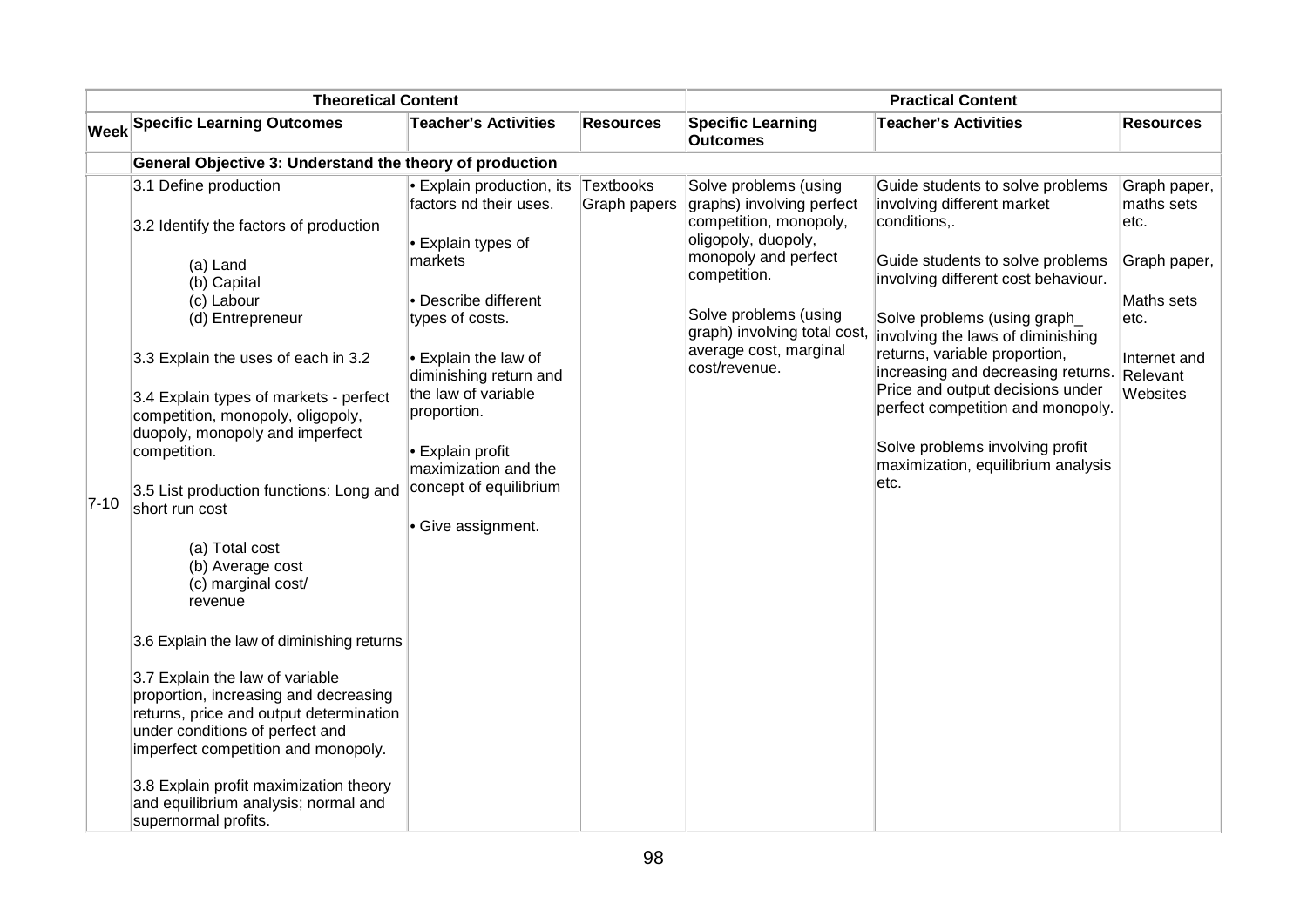| <b>Theoretical Content</b> |                                                                                                      |                                                                            |                  | <b>Practical Content</b>                                                           |                                                                                                                                 |                                      |
|----------------------------|------------------------------------------------------------------------------------------------------|----------------------------------------------------------------------------|------------------|------------------------------------------------------------------------------------|---------------------------------------------------------------------------------------------------------------------------------|--------------------------------------|
|                            | <b>Week Specific Learning Outcomes</b>                                                               | <b>Teacher's Activities</b>                                                | <b>Resources</b> | <b>Specific Learning</b><br><b>Outcomes</b>                                        | <b>Teacher's Activities</b>                                                                                                     | <b>Resources</b>                     |
|                            | General Objective 4: Know the factors affecting the location and regulation of industries            |                                                                            |                  |                                                                                    |                                                                                                                                 |                                      |
|                            | 4.1 Explain what industry is<br>4.2 Recognize the factors that<br>influence the location of industry | $\bullet$ Explain industry and<br>factors that influences<br>its location. | Textbooks        | Visit local industries and<br>determine factors that<br>determine their locations. | Take students to local industries<br>and govt. agencies to determine<br>factors determining their locations<br>and regulations. | Internet and<br>Relevant<br>Websites |
|                            | 4.3 Explain mergers and acquisitions                                                                 | $\blacktriangleright$ Explain merger and<br>acquisitions.                  |                  | Visit govt. agencies and<br>know the regulations<br>guiding the operations of      |                                                                                                                                 |                                      |
|                            | 11-15 4.4 Explain restrictive industry<br>practices                                                  | • Explain government<br>policies on location of<br>industry.               |                  | industry in your locality.                                                         |                                                                                                                                 |                                      |
|                            | 4.5 Explain government/industry<br>relationships                                                     | • Conduct test.                                                            |                  |                                                                                    |                                                                                                                                 |                                      |
|                            | 4.6 Explain government policies on<br>location of industry.                                          |                                                                            |                  |                                                                                    |                                                                                                                                 |                                      |

| <b>ASSESSMENT CRITERIA</b>                                                                                |                    |                         |                                                |  |  |  |  |  |
|-----------------------------------------------------------------------------------------------------------|--------------------|-------------------------|------------------------------------------------|--|--|--|--|--|
| <b>Coursework</b><br>50%                                                                                  | Course test<br>25% | <b>Practical</b><br>25% | <b>Other</b> (Examination/project/portfolio) % |  |  |  |  |  |
| <b>Competency:</b> On completing the course, the student should be able to understand/estimate/define/etc |                    |                         |                                                |  |  |  |  |  |

Template\_Nigeria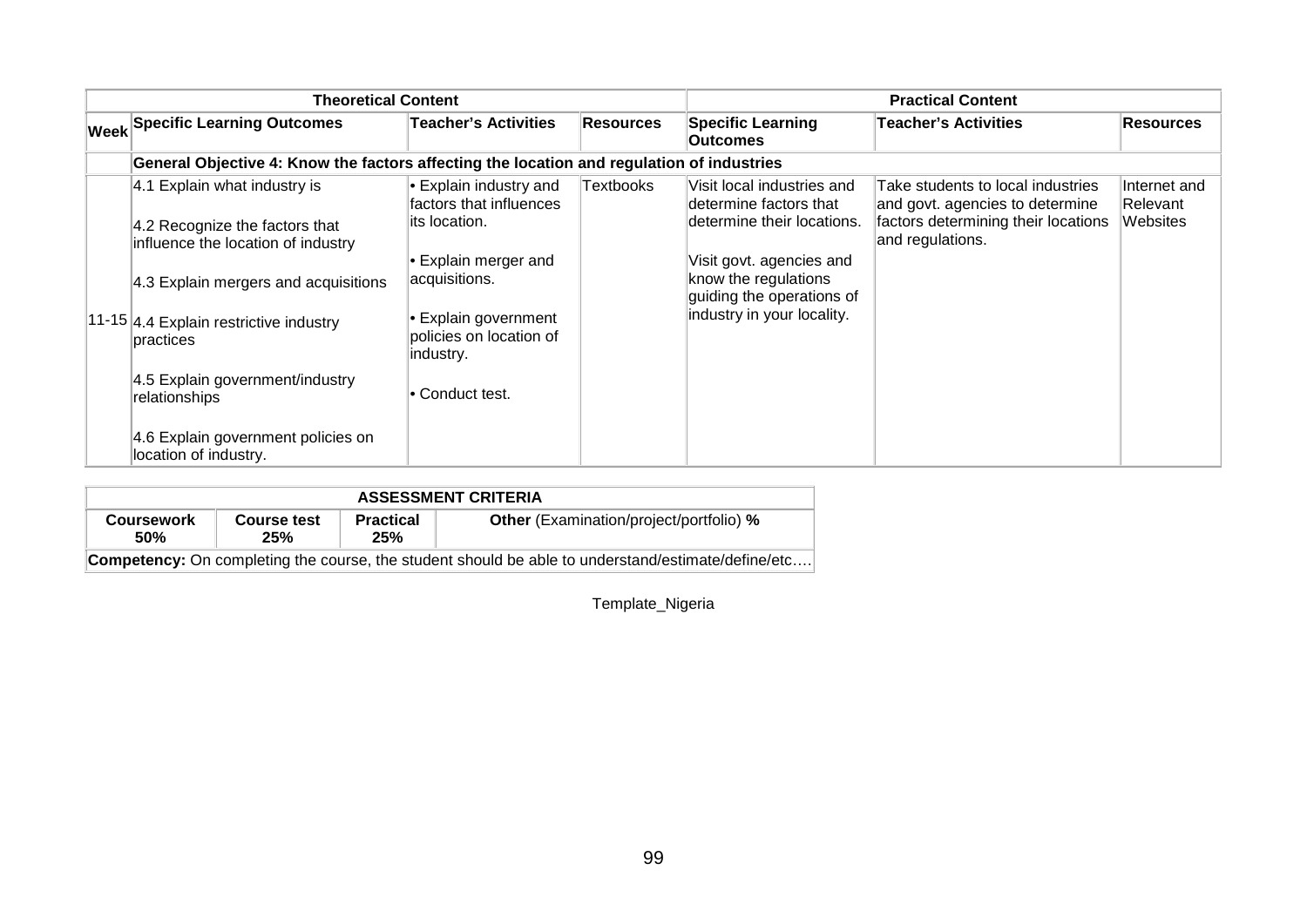### **Web Page Design**

| <b>PROGRAMME: ND Office Technology and Management</b>                                                                                                    |                                                                    |                     |         |  |  |  |  |  |
|----------------------------------------------------------------------------------------------------------------------------------------------------------|--------------------------------------------------------------------|---------------------|---------|--|--|--|--|--|
| <b>Course: WebPage Design</b>                                                                                                                            | Code: OTM 221                                                      | <b>Credit Unit:</b> | 8 hours |  |  |  |  |  |
| Pre-requisite: ICT I & ICT II<br>Theoretical:<br>1 hours/week - 17 %<br>Semester: 4<br>7 hours/week - 73 %<br><b>Practical:</b>                          |                                                                    |                     |         |  |  |  |  |  |
| Aim/Goal: This module is designed to enable students to understand the importance of designing webpages for modern offices<br><b>General Objectives:</b> |                                                                    |                     |         |  |  |  |  |  |
| 1. Understand the principles of Web Page Design                                                                                                          | 2. Introduce students to the use of a WebPage software application |                     |         |  |  |  |  |  |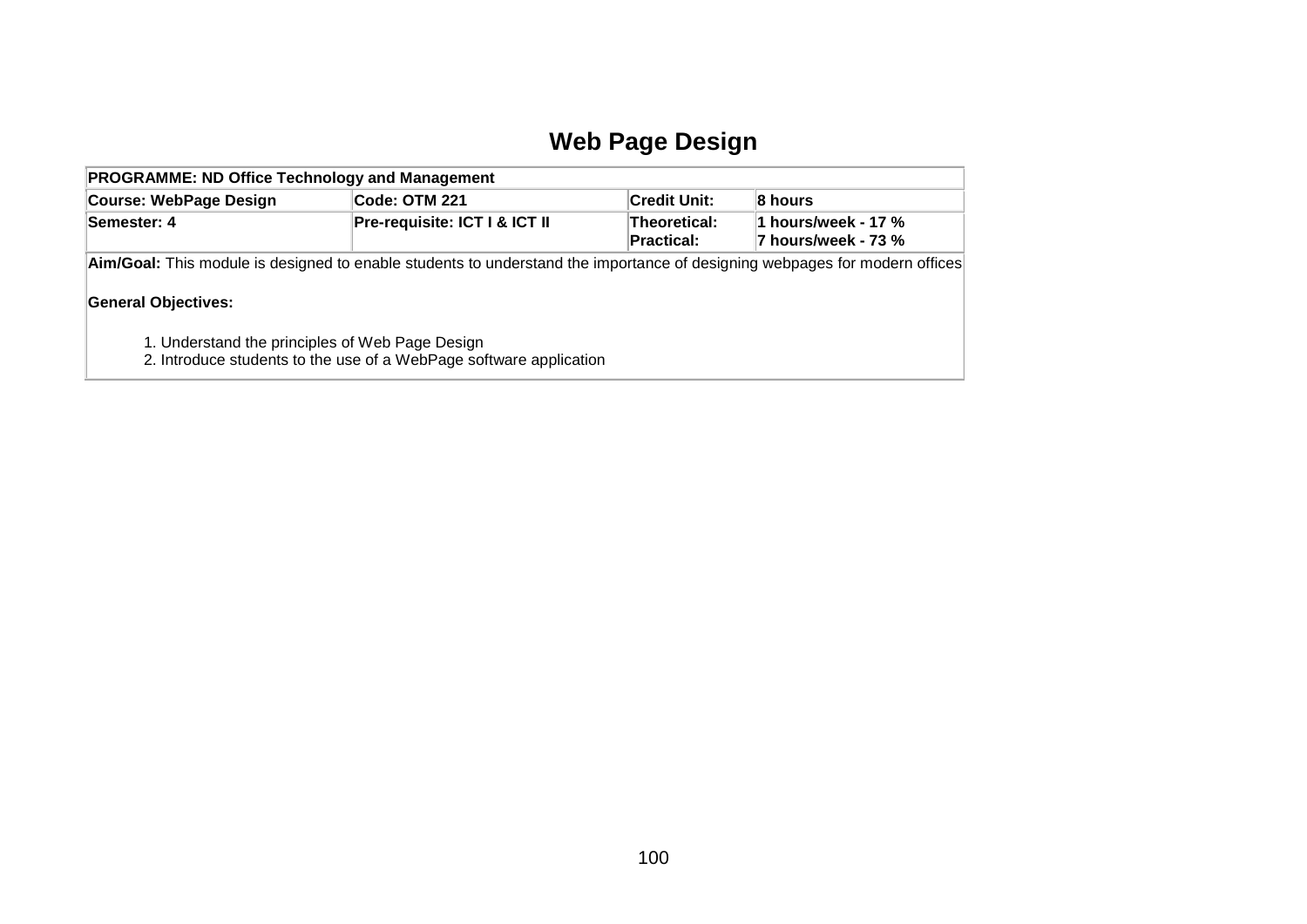| <b>Theoretical Content</b> |                                                         |                                                                                                                                                                                                                                                                                                                      |                                                                                                                         | <b>Practical Content</b>                                                                                                                                                                                                                                                                                                                   |                                                                                                                                                                                                                                                                                                                                                                                                                                         |                                                                                                                                                                                                                                          |
|----------------------------|---------------------------------------------------------|----------------------------------------------------------------------------------------------------------------------------------------------------------------------------------------------------------------------------------------------------------------------------------------------------------------------|-------------------------------------------------------------------------------------------------------------------------|--------------------------------------------------------------------------------------------------------------------------------------------------------------------------------------------------------------------------------------------------------------------------------------------------------------------------------------------|-----------------------------------------------------------------------------------------------------------------------------------------------------------------------------------------------------------------------------------------------------------------------------------------------------------------------------------------------------------------------------------------------------------------------------------------|------------------------------------------------------------------------------------------------------------------------------------------------------------------------------------------------------------------------------------------|
| Week                       | <b>Specific Learning</b><br><b>Outcomes</b>             | <b>Teacher's Activities</b>                                                                                                                                                                                                                                                                                          | <b>Resources</b>                                                                                                        | <b>Specific Learning</b><br><b>Outcomes</b>                                                                                                                                                                                                                                                                                                | <b>Teacher's Activities</b>                                                                                                                                                                                                                                                                                                                                                                                                             | <b>Resources</b>                                                                                                                                                                                                                         |
|                            |                                                         | General Objective 1: Understand the principles of Web Page Design                                                                                                                                                                                                                                                    |                                                                                                                         |                                                                                                                                                                                                                                                                                                                                            |                                                                                                                                                                                                                                                                                                                                                                                                                                         |                                                                                                                                                                                                                                          |
| $1-6$                      | of websites for<br>businesses.                          | State the importance Explain the different types of<br>websites and information<br>delivery using the Internet.<br>Briefly explain the concepts<br>of e-commerce and e-<br>business, and the role of<br>successful webpage<br>production to achieve online<br>business success and<br>delivering information online. | Hands-out<br>Examples                                                                                                   | Advantages of using Explain differences,<br>software to create,<br>link and format<br>simple web pages.<br>• Identify and use of<br>appropriate software<br>correctly<br>Find MS Front<br>Page in the windows<br>environment (when<br>using Windows 98,<br>2000 or XP)                                                                     | advantages and<br>disadvantages between<br>software available for the task<br>(eg HTML editor/text editor &<br>browser software).<br>Group students and produce a<br>game where they select the<br>right software for specific<br>tasks.<br>Student group presentations<br>explaining the reason why<br>preferring a software for a<br>specific task.                                                                                   | 2 printers available<br>per computer lab.<br>MS Front Page<br>application<br>available in each<br>computer                                                                                                                               |
|                            |                                                         | General Objective 2: Introduce students to the use of a WebPage software applications                                                                                                                                                                                                                                |                                                                                                                         |                                                                                                                                                                                                                                                                                                                                            |                                                                                                                                                                                                                                                                                                                                                                                                                                         |                                                                                                                                                                                                                                          |
| $7 - 15$                   | follow international<br>standards for<br>webpage design | State the importance Explain the importance of<br>of testing websites to applying different tests to<br>assure international standards URLs explaining latest<br>in web design, usability and<br>accessibility standards.                                                                                            | Hand-outs 'Bobby' URL<br>guidelines and international<br>web design standards,<br>etc.(i.e.:<br>http://www.w3.org/WAI/) | Identify methods for<br>developing simple<br>web pages.<br>• Import and paste<br>text and image files<br>• Align page items<br>Use of 3 different<br>font sizes<br>$\bullet$ Change<br>background colour<br>Emphasise text<br>$\bullet$ Edit text<br>• Control text flow<br>• Alignment of page<br>items to the left, right<br>land centre | Explain the basic mechanism<br>of web page formatting (HTML<br>tags).<br>Explain how to import/insert<br>and image into a web page<br>using the chosen software,<br>and following copyrights.<br>Explain how to emphasise<br>texts (bold, italic), and to set<br>the font size for specific text,<br>following international and<br>accessibility standards).<br>Demonstrate how to set<br>background colour and<br>differences between | 2 printers available<br>per computer lab.<br>* MS Word and<br><b>DeskTop</b><br>Publishing for<br>Windows hand-out<br>support material<br>* Microsoft word<br>and Desktop<br>Publishing<br>applications<br>available in each<br>computer |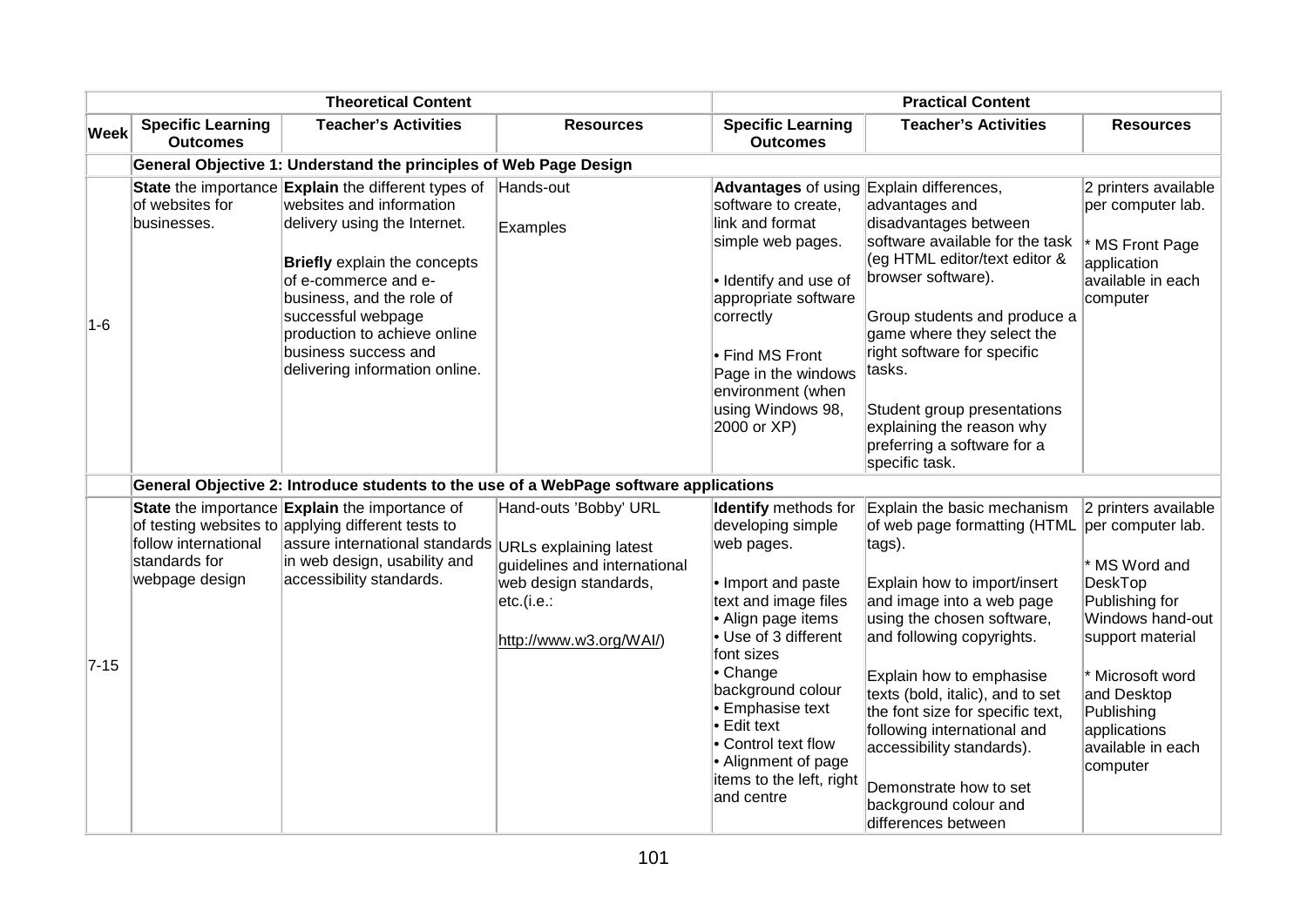| <b>Theoretical Content</b> |                                             |                             |                  | <b>Practical Content</b>                                                                                                                     |                                                                                                                                                                                                |                  |
|----------------------------|---------------------------------------------|-----------------------------|------------------|----------------------------------------------------------------------------------------------------------------------------------------------|------------------------------------------------------------------------------------------------------------------------------------------------------------------------------------------------|------------------|
| <b>Week</b>                | <b>Specific Learning</b><br><b>Outcomes</b> | <b>Teacher's Activities</b> | <b>Resources</b> | <b>Specific Learning</b><br><b>Outcomes</b>                                                                                                  | <b>Teacher's Activities</b>                                                                                                                                                                    | <b>Resources</b> |
|                            |                                             |                             |                  | Use of E-mail<br>hyperlinks                                                                                                                  | background colour and<br>background image (following                                                                                                                                           | Hand-outs        |
|                            |                                             |                             |                  | • Link pages<br>· Insert external links<br>• Insert Email link<br>• Test links<br>• Insert link text<br>• Retain original data<br>formatting | international and accessibility<br>standards).<br>Explain the correct use and<br>format of basic hypertext links.<br>Show the correct use of<br>external hyperlinks using http:<br>and mailto: | Guidelines       |
|                            |                                             |                             |                  | <b>Understand the</b><br>document<br>management<br>techniques for the<br>chosen software                                                     | Explain the importance of<br>testing that hyperlink function<br>correctly.<br>Show the effects pf editing                                                                                      |                  |
|                            |                                             |                             |                  | • Create a new<br>document                                                                                                                   | HTML format code on the<br>browser display.                                                                                                                                                    |                  |
|                            |                                             |                             |                  | • Save document<br>• Print web pages<br>• Print html source<br>code                                                                          | Explain the need to refresh or<br>reload web pages after<br>editing.                                                                                                                           |                  |
|                            |                                             |                             |                  | • Close document<br>• Publish web pages<br>on local and public<br>search engines                                                             | Explain and demonstrate the<br>main management techniques<br>of file menu, open, save, save<br>as, close).                                                                                     |                  |
|                            |                                             |                             |                  | Show 'Bobby' testing<br>website for<br>successful website<br>design.                                                                         | Explain the basic structure of<br>basic structure of an HTML<br>page.                                                                                                                          |                  |
|                            |                                             |                             |                  | Emphasise the<br>importance of getting<br>copyright permission                                                                               | Show how to print from the<br>chosen browser software<br>using default print settings.                                                                                                         |                  |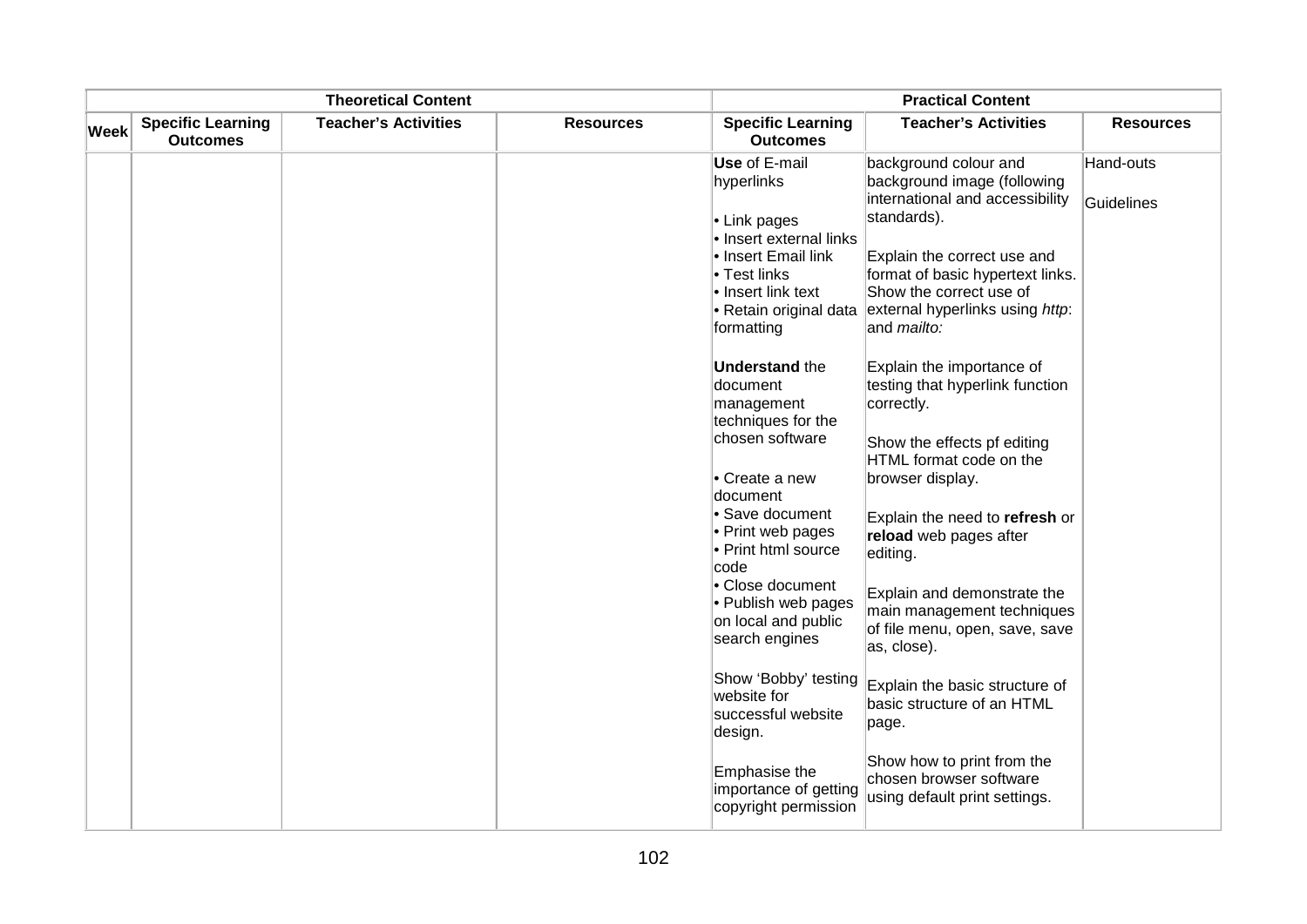|             |                                             | <b>Theoretical Content</b>  |                  | <b>Practical Content</b>                    |                                                                                                                                                |                  |
|-------------|---------------------------------------------|-----------------------------|------------------|---------------------------------------------|------------------------------------------------------------------------------------------------------------------------------------------------|------------------|
| <b>Week</b> | <b>Specific Learning</b><br><b>Outcomes</b> | <b>Teacher's Activities</b> | <b>Resources</b> | <b>Specific Learning</b><br><b>Outcomes</b> | <b>Teacher's Activities</b>                                                                                                                    | <b>Resources</b> |
|             |                                             |                             |                  | when appropriate.                           | Explain the importance of<br>Meta tags to define content.<br>Show how to select and<br>publish a pre-designed web<br>page.                     |                  |
|             |                                             |                             |                  |                                             | Group students and set tasks<br>to produce a simple webpage<br>for a fictitious business<br>following standards, principles<br>and guidelines. |                  |
|             |                                             |                             |                  |                                             | Group students ask them to<br>test their website<br>development.                                                                               |                  |
|             |                                             |                             |                  |                                             | Promote student discussions<br>to reflect upon Dos and Dont's<br>when designing webpages for<br>businesses.                                    |                  |
|             |                                             |                             |                  |                                             | Produce in group a list of key<br>guidelines for designing<br>successful web pages.                                                            |                  |

| <b>ASSESSMENT CRITERIA</b> |   |    |                                                                          |  |  |  |
|----------------------------|---|----|--------------------------------------------------------------------------|--|--|--|
| %                          | % | %  | Coursework Course test Practical Other (Examination/project/portfolio) % |  |  |  |
| 25                         |   | 25 | Project 50%                                                              |  |  |  |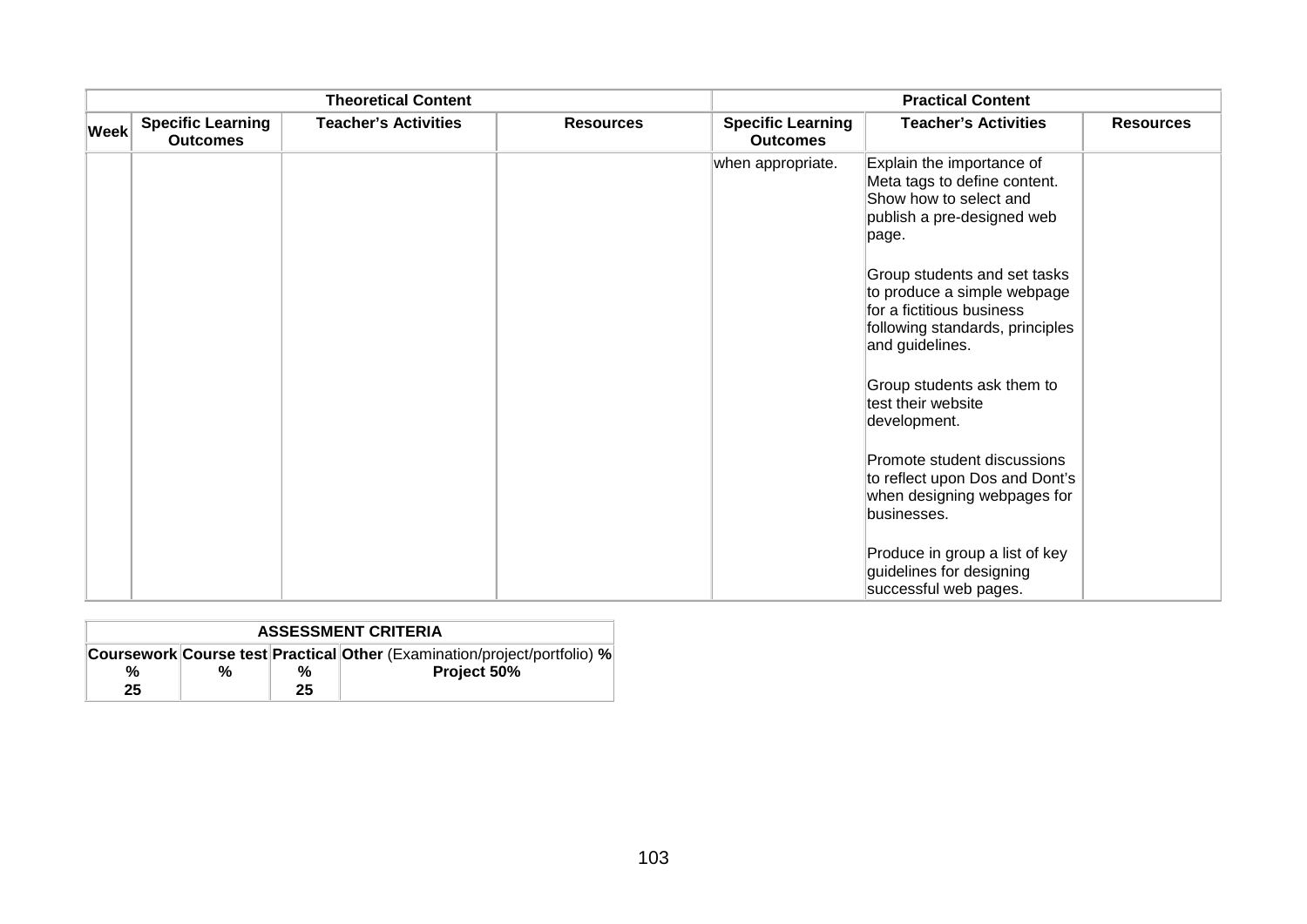#### **Communication Skills**

| <b>PROGRAMME: ND Office Technology and Management</b>                                                                                                                                                                       |                |                                   |                                            |  |  |  |  |
|-----------------------------------------------------------------------------------------------------------------------------------------------------------------------------------------------------------------------------|----------------|-----------------------------------|--------------------------------------------|--|--|--|--|
| <b>Course: Communication Skills</b>                                                                                                                                                                                         | Code: OTM 222  | <b>Credit Hours:</b>              | ∣4 hours                                   |  |  |  |  |
| Semester: 4                                                                                                                                                                                                                 | Pre-requisite: | Theoretical:<br><b>Practical:</b> | 1 hours/week - 25 %<br>3 hours/week - 75 % |  |  |  |  |
| Course main Aim/Goal: The module is designed to assist the student to interact positively with employers, colleagues, customers etc in the work environment.<br><b>General Objectives:</b>                                  |                |                                   |                                            |  |  |  |  |
| 1.0 Know how to interact with people in the work environment.<br>2.0 Know how to maintain a good image.<br>3.0 Know how to maintain a good disposition/and maintain stability.<br>4.0 Know how to develop listening skills. |                |                                   |                                            |  |  |  |  |

5.0 Know the rules & regulations guiding the profession (office ethics).

6.0 Know office politics and when to apply them.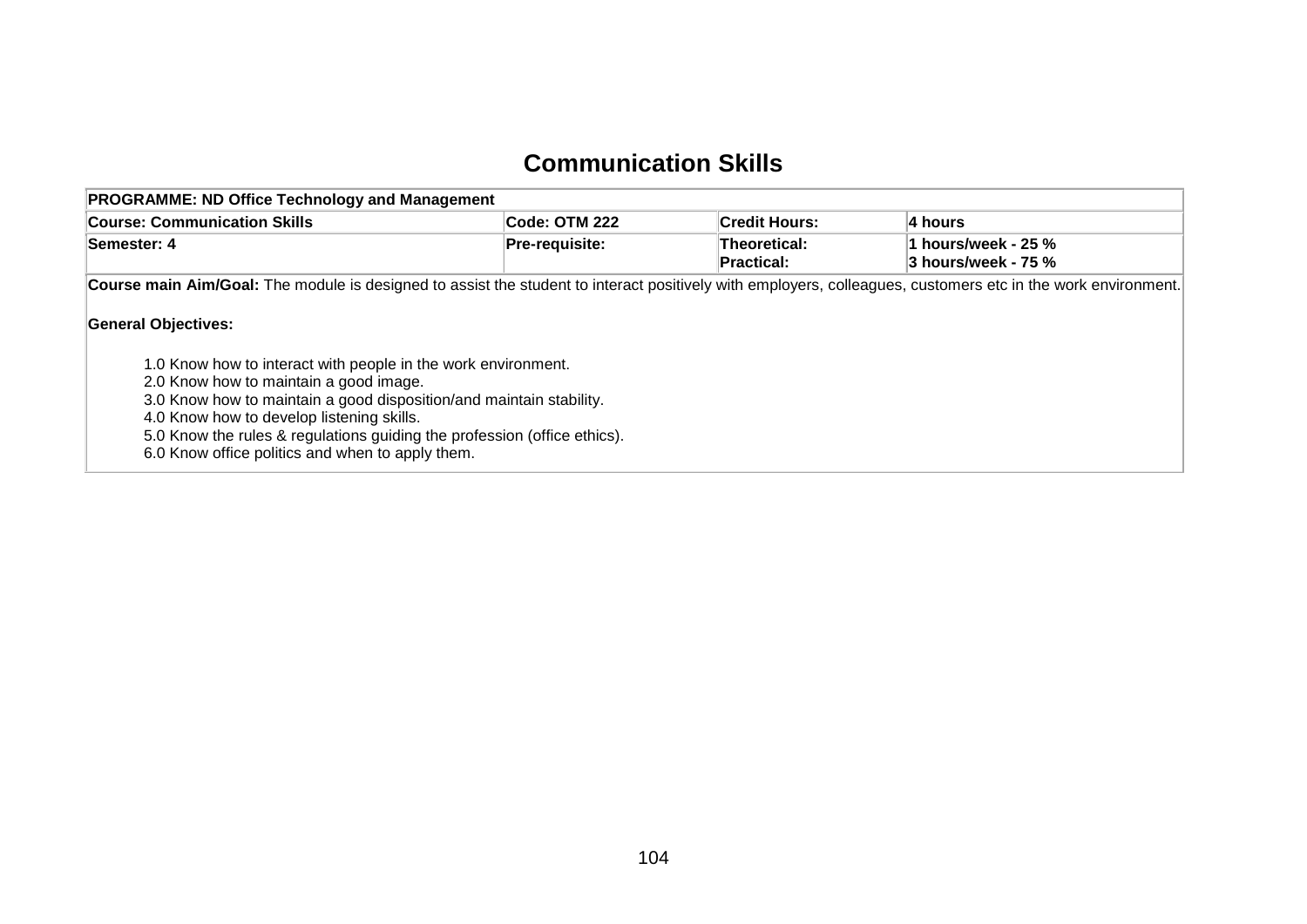| <b>Theoretical Content</b> |                                                                                                               |                                                                                                                                                                                                      | <b>Practical Content</b> |                                                           |                                     |                        |  |  |
|----------------------------|---------------------------------------------------------------------------------------------------------------|------------------------------------------------------------------------------------------------------------------------------------------------------------------------------------------------------|--------------------------|-----------------------------------------------------------|-------------------------------------|------------------------|--|--|
| <b>Week</b>                | <b>Specific Learning</b><br><b>Outcomes</b>                                                                   | <b>Teacher's Activities</b>                                                                                                                                                                          | <b>Resources</b>         | <b>Specific Learning</b><br><b>Outcomes</b>               | <b>Teacher's Activities</b>         | <b>Resources</b>       |  |  |
|                            | General Objective 1.0: Know how to interact with people in the work environment                               |                                                                                                                                                                                                      |                          |                                                           |                                     |                        |  |  |
| $ 1-3 $                    | in work environment.                                                                                          | 1.1 Explain relationships - Explain relationships in<br>work environment.                                                                                                                            | Chalkboard               | Organize role plays in the<br>work environment            | Student guided role play activities | Films                  |  |  |
|                            | 1.2 List various ways<br>colleagues can be<br>addressed in the office.                                        | Explain how workers can<br>be addressed                                                                                                                                                              | Posters<br>Graphics      |                                                           | Case-studies                        | Video<br>Cassette, etc |  |  |
|                            | 1.3 Deal with difficult<br>persons.<br>1.4 Evaluate<br>interactions with<br>colleagues, etc.                  | (established patterns).<br>Explain how to deal with<br>difficult persons.<br>Emphases the need to be<br>pleasant and business like.<br>Emphasise the need to<br>evaluate interaction with<br>people. | White-boards             |                                                           |                                     |                        |  |  |
|                            |                                                                                                               | General Objective 2.0: Know how to maintain a good image.                                                                                                                                            |                          |                                                           |                                     |                        |  |  |
| $4-5$                      | 2.1 Maintain a good<br>image.<br>2.2 Display a positive<br>attitude in the office<br>2.3 Dress appropriately. | Explain the importance of Ditto<br>the secretary's image in an<br>organisation.<br>Explain the general<br>attitudes to be displayed by<br>the secretary.                                             |                          | Read, copy, write and<br>transcribe dictated<br>passages. | Ditto                               | <b>Ditto</b>           |  |  |
|                            | 2.4 Be competent in the<br>profession.                                                                        | Explain the importance of<br>physical appearance.<br>Explain the importance of<br>competency and<br>intelligence in the<br>profession.                                                               |                          |                                                           |                                     |                        |  |  |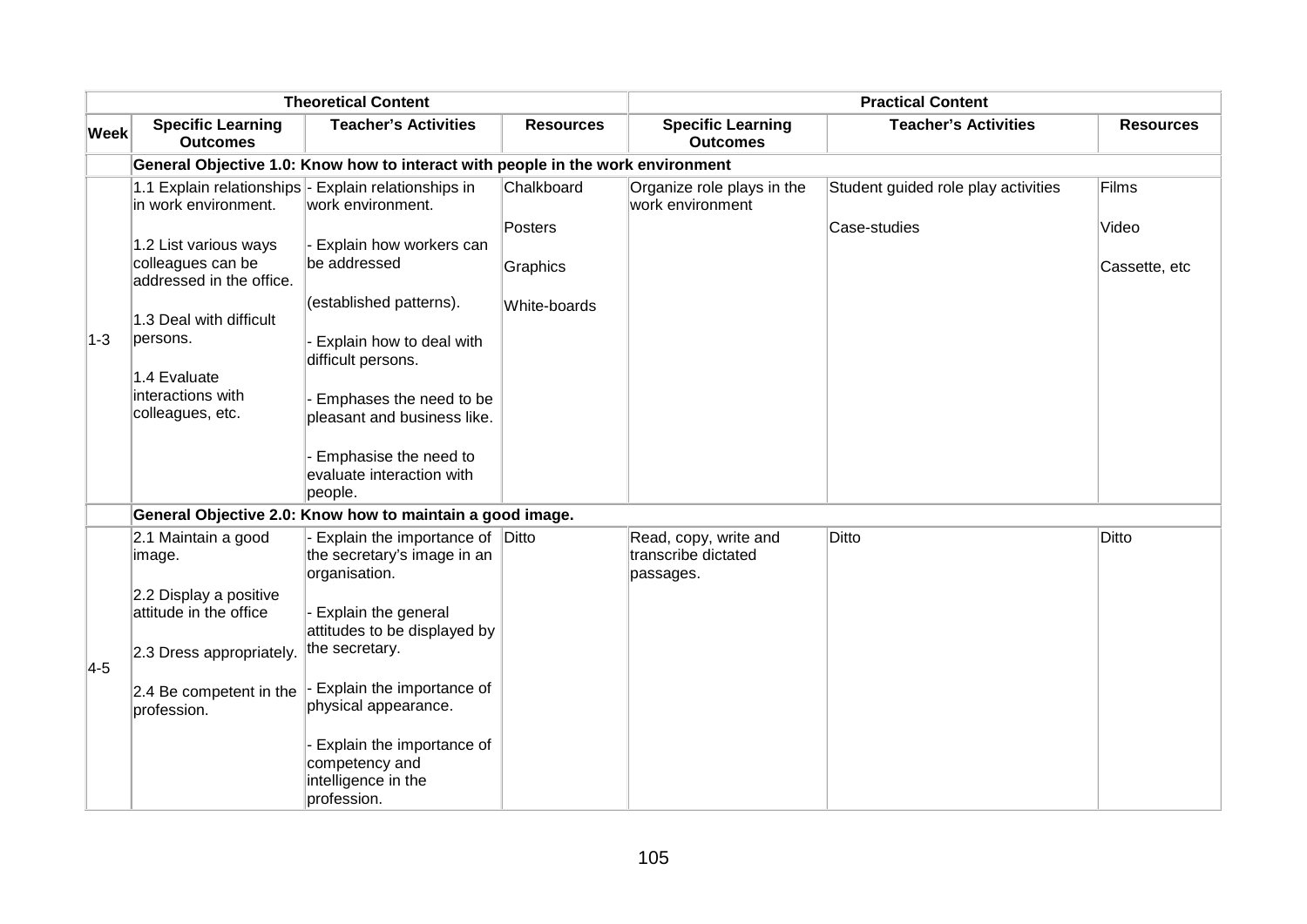| <b>Theoretical Content</b> |                                                                                                                                                   |                                                                                                                     | <b>Practical Content</b>                                                        |                                                              |                                                                                 |                                 |
|----------------------------|---------------------------------------------------------------------------------------------------------------------------------------------------|---------------------------------------------------------------------------------------------------------------------|---------------------------------------------------------------------------------|--------------------------------------------------------------|---------------------------------------------------------------------------------|---------------------------------|
| <b>Week</b>                | <b>Specific Learning</b><br><b>Outcomes</b>                                                                                                       | <b>Teacher's Activities</b>                                                                                         | <b>Resources</b>                                                                | <b>Specific Learning</b><br><b>Outcomes</b>                  | <b>Teacher's Activities</b>                                                     | <b>Resources</b>                |
|                            |                                                                                                                                                   | General Objective 3.0: Know how to maintain a good disposition.                                                     |                                                                                 |                                                              |                                                                                 |                                 |
| $6-7$                      | 3.1 Maintain a pleasant<br>people.                                                                                                                | $\vert$ - Explain why it is<br>working relationship with necessary to maintain a<br>pleasant working<br>atmosphere. | Ditto<br>Shorthand<br>laboratory and                                            | Demonstrate transcription<br>and proofreading<br>techniques. | Demonstrate and assess student<br>activities (role-plays and case-<br>studies). | Ditto                           |
|                            | 3.2 Display maturity<br>when working under<br>stress, or within short<br>notices.                                                                 | Explain how to handle<br>tasks within short times.                                                                  | typewriter and<br>PCs                                                           |                                                              |                                                                                 |                                 |
|                            | 3.3 Maintain a well<br>integrated personality.                                                                                                    | Explain how to avoid<br>unpleasant situations.                                                                      |                                                                                 |                                                              |                                                                                 |                                 |
|                            |                                                                                                                                                   | General Objective 4.0: Know how to develop listening skills.                                                        |                                                                                 |                                                              |                                                                                 |                                 |
| $8-9$                      | 4.1 Listen attentively.<br>Emphasise the need to<br>listen attentively.<br>4.2 Take notes when a<br>Emphasise the need to<br>speaker is speaking. | Chalkboard<br>Posters                                                                                               | 4.1 Students listen to radio<br>and also watch clips on<br>attentive listening. | Organise films.<br>Play cassettes.                           | Audio tapes<br>Cassette tape                                                    |                                 |
|                            | 4.3 Ask questions for                                                                                                                             | take notes when the<br>speaker in speaking.                                                                         | White-boards                                                                    |                                                              | - Guide student activities                                                      | Recorder/Player                 |
|                            | clarification.                                                                                                                                    | Emphasise the need to<br>ask questions to clarify<br>instructions.                                                  | Reading<br>materials                                                            |                                                              |                                                                                 | Video tapes                     |
|                            |                                                                                                                                                   |                                                                                                                     | handouts                                                                        |                                                              |                                                                                 | <b>Television</b><br><b>VCR</b> |
|                            |                                                                                                                                                   |                                                                                                                     |                                                                                 |                                                              |                                                                                 |                                 |
|                            |                                                                                                                                                   |                                                                                                                     |                                                                                 |                                                              |                                                                                 | Reporters note                  |
|                            |                                                                                                                                                   |                                                                                                                     |                                                                                 |                                                              |                                                                                 | <b>Book</b>                     |
|                            |                                                                                                                                                   |                                                                                                                     |                                                                                 |                                                              |                                                                                 | Pens                            |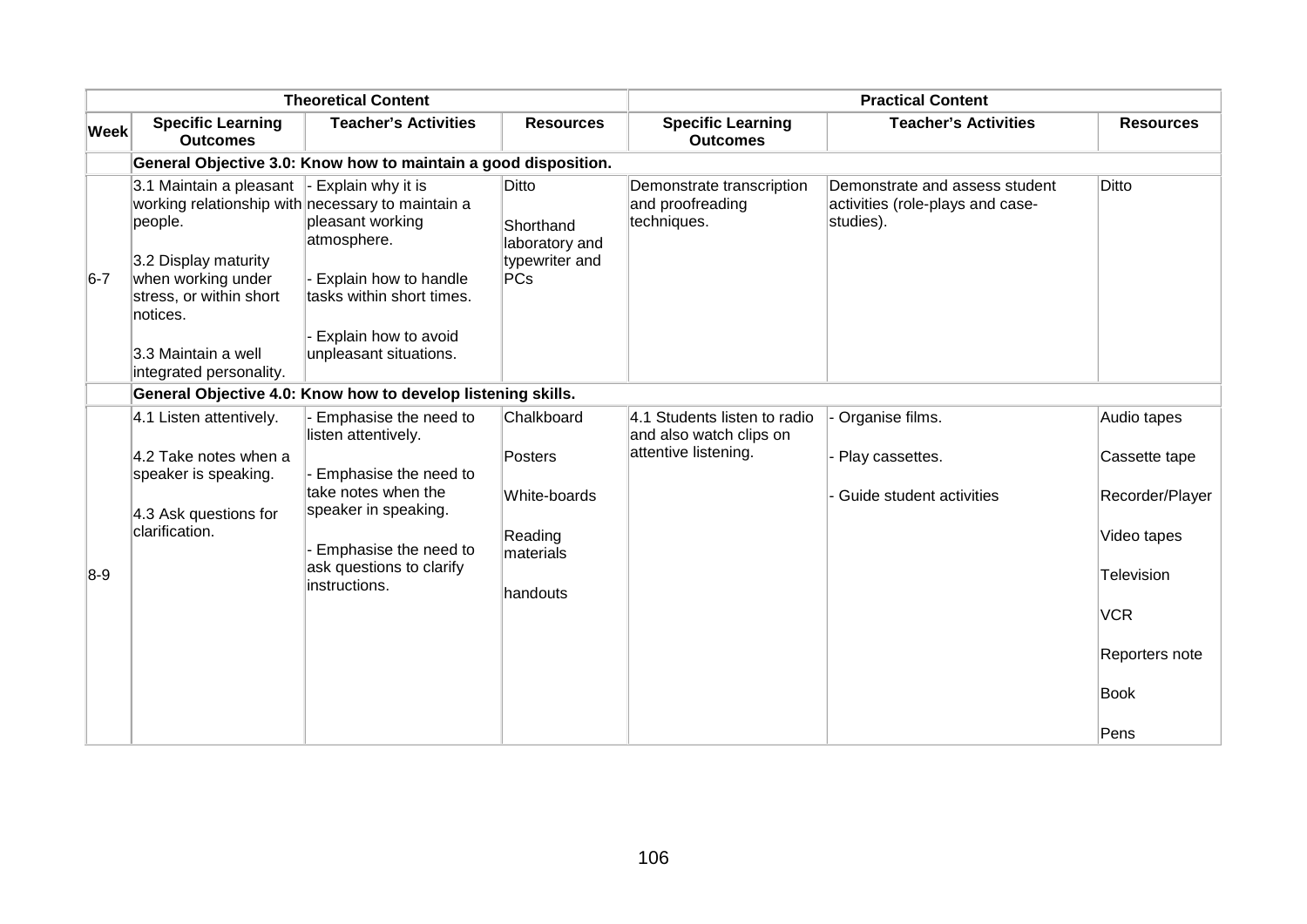|             |                                                                                               | <b>Theoretical Content</b>                                                                          |                         |                                                                                                           | <b>Practical Content</b>                                                                                              |                                |
|-------------|-----------------------------------------------------------------------------------------------|-----------------------------------------------------------------------------------------------------|-------------------------|-----------------------------------------------------------------------------------------------------------|-----------------------------------------------------------------------------------------------------------------------|--------------------------------|
| <b>Week</b> | <b>Specific Learning</b><br><b>Outcomes</b>                                                   | <b>Teacher's Activities</b>                                                                         | <b>Resources</b>        | <b>Specific Learning</b><br><b>Outcomes</b>                                                               | <b>Teacher's Activities</b>                                                                                           | <b>Resources</b>               |
|             |                                                                                               | General Objective 5.0: Know the rules and regulations guiding the profession.                       |                         |                                                                                                           |                                                                                                                       |                                |
|             |                                                                                               |                                                                                                     |                         | 5.1 Exhibit basic courtesy<br>as an integral part of work<br>habits.                                      | Explain basic courtesy as an integral Films<br>part of work habit.                                                    | Video CD                       |
|             |                                                                                               |                                                                                                     |                         | 5.2 How to deal with both<br>genders in the workplace<br>(male and female)                                | Describe the proper level and degree<br>of formality and respect with<br>staff/visitors/colleagues and<br>supervisors | <b>Clips</b><br>Class handouts |
| $10 - 13$   |                                                                                               |                                                                                                     |                         | 5.3 How to maintain a<br>proper degree of formality<br>and respect with staff and<br>visitors.            | Role plays and case studies                                                                                           |                                |
|             |                                                                                               |                                                                                                     |                         | 5.4. Professional<br>relationships: how to<br>recognise and deal with<br>different type of<br>harassments |                                                                                                                       |                                |
|             |                                                                                               | General Objective 6.0: Know the office politics and when to apply them.                             |                         |                                                                                                           |                                                                                                                       |                                |
|             | 6.1 Explain office<br>politics.                                                               | Explain office politics<br>Give example of political                                                | White board<br>Handouts | Show students<br>organizational chart and<br>explain the politics within it.                              | Student activities recognizing<br>organizational chart                                                                | Organisational<br>∣charts      |
|             | 6.2 Explain the political<br>structure of an office.                                          | structures.                                                                                         |                         |                                                                                                           | Group discussions                                                                                                     | Handouts                       |
|             | 14-15 $6.3$ Explain the<br>importance of political<br>structures in a working<br>lenvironment | Explain why it is important<br>to know the organisational<br>structure when dealing with<br>people. |                         |                                                                                                           |                                                                                                                       |                                |
|             | 6.4 List beneficial office<br>politics in the office.                                         | - Point out office politics<br>that can be useful to an<br>office professional                      |                         |                                                                                                           |                                                                                                                       |                                |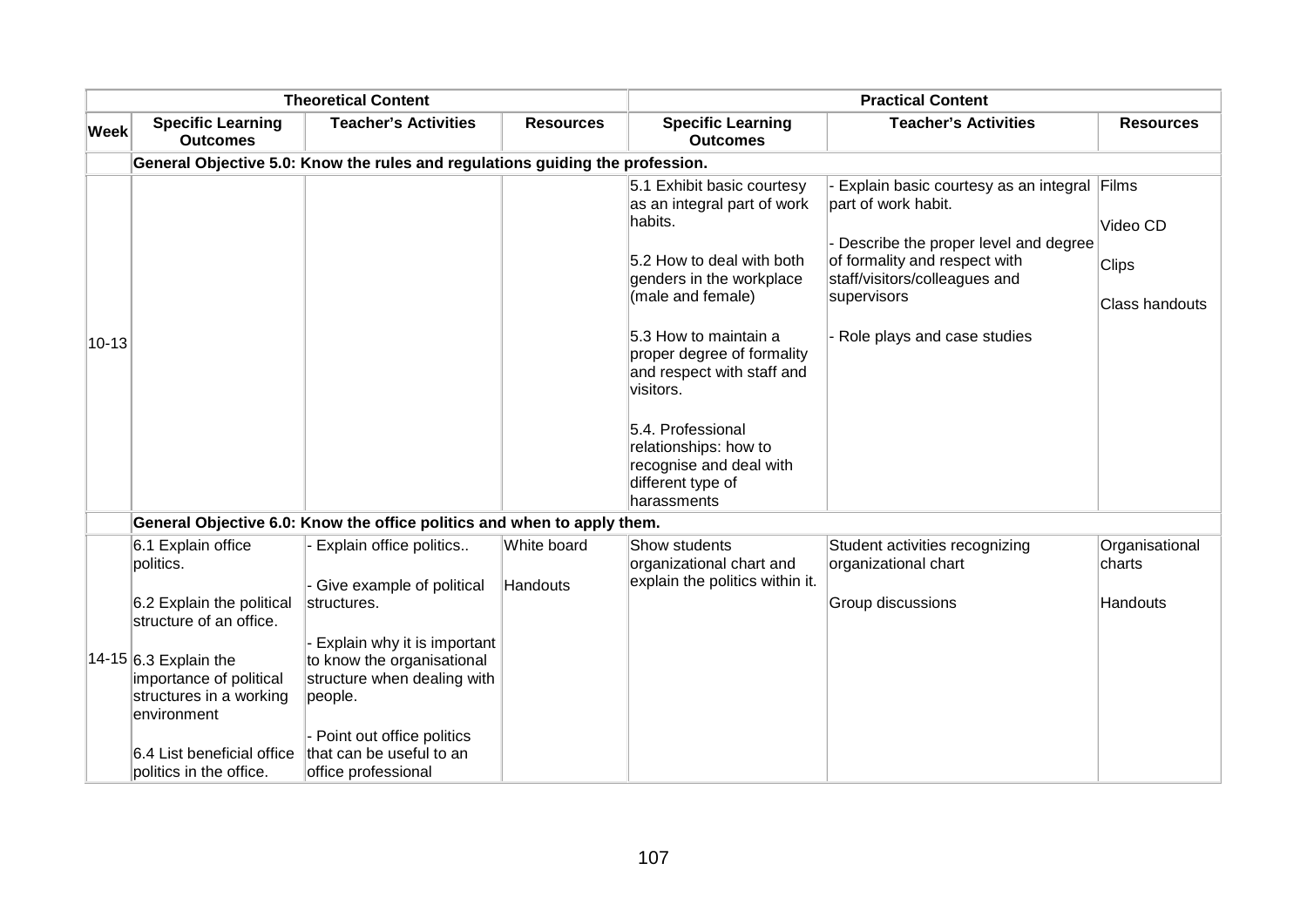| <b>ASSESSMENT CRITERIA</b> |   |   |                                                                        |  |  |  |
|----------------------------|---|---|------------------------------------------------------------------------|--|--|--|
|                            |   |   | Coursework Course test Practical Other (Examination/project/portfolio) |  |  |  |
| 30%                        | % | % | 70%                                                                    |  |  |  |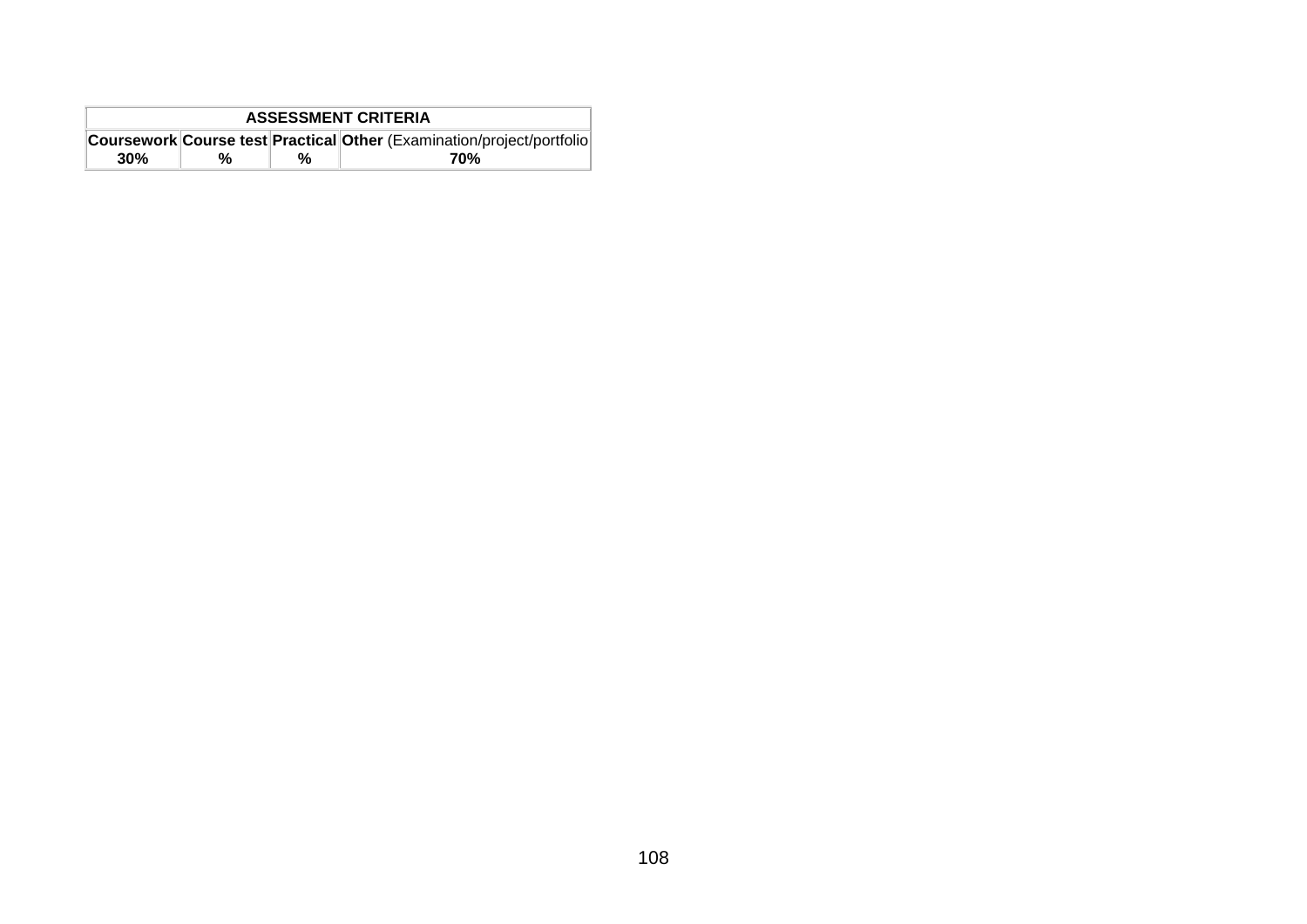# **Project**

| <b>Programme: (National Diploma)</b> |                                                                                                                                                    |                                   |                                |  |  |  |  |  |
|--------------------------------------|----------------------------------------------------------------------------------------------------------------------------------------------------|-----------------------------------|--------------------------------|--|--|--|--|--|
| Course: Project                      | <b>Course Code: OTM 225</b>                                                                                                                        | Total Hours:                      | 6                              |  |  |  |  |  |
| Year: 2 Semester: 4                  | Pre-requisite:                                                                                                                                     | Theoretical:<br><b>Practical:</b> | 0 hours /week<br>6 hours /week |  |  |  |  |  |
|                                      | Goal: This course is designed to enable the student to undertake an individual project and write a report on it.                                   |                                   |                                |  |  |  |  |  |
|                                      | <b>General Objectives:</b> On completion of this course, the diplomate should be able to:                                                          |                                   |                                |  |  |  |  |  |
|                                      | 1. Research a chosen topic at ND level from available sources.<br>2. Collect data on the chosen topic.<br>3. Produce a report on the chosen topic. |                                   |                                |  |  |  |  |  |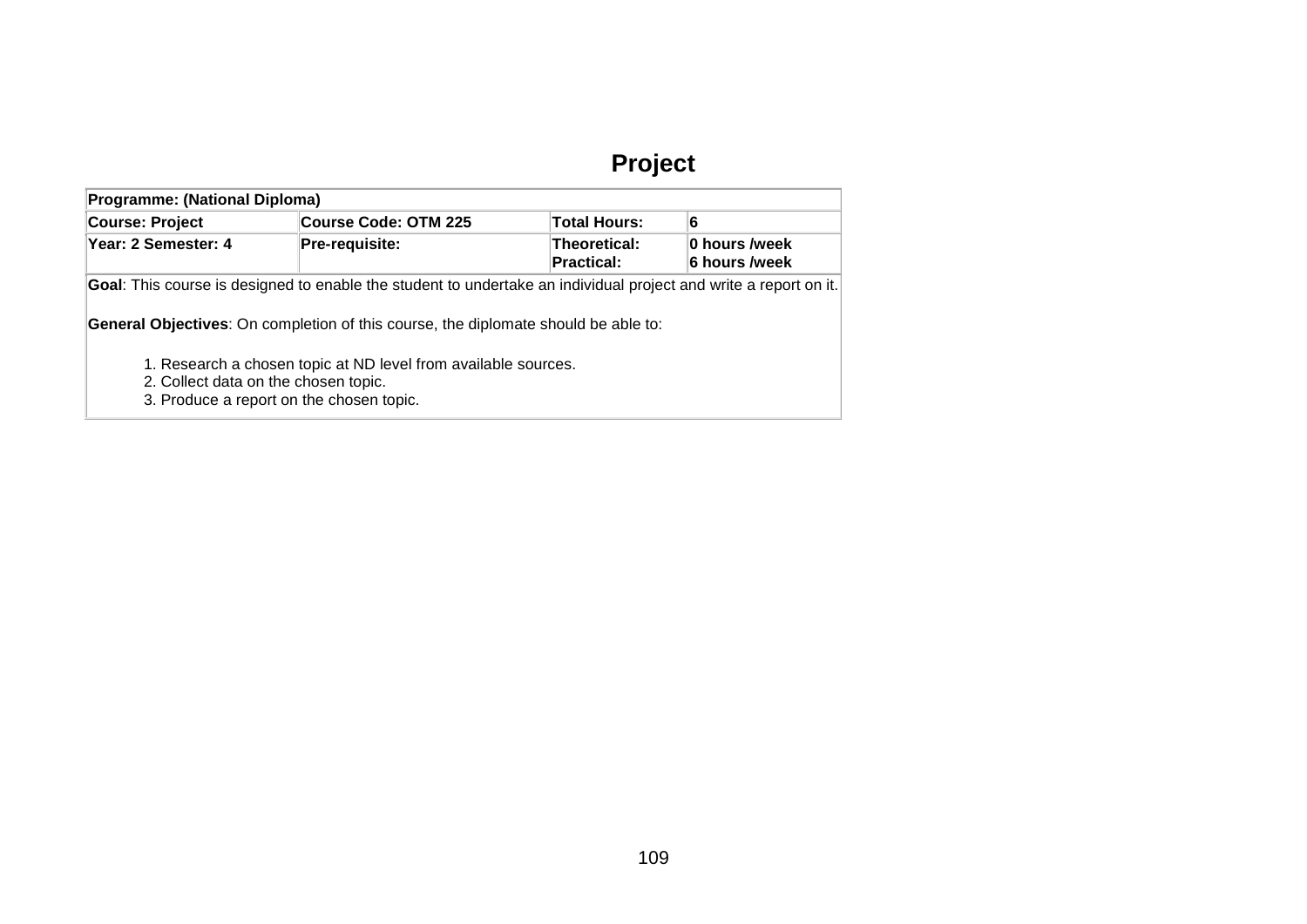|                | <b>Theoretical Content</b>                                                                   |                                                  |                         |                                             | <b>Practical Content</b>                         |                         |
|----------------|----------------------------------------------------------------------------------------------|--------------------------------------------------|-------------------------|---------------------------------------------|--------------------------------------------------|-------------------------|
| <b>Week</b>    | <b>Specific Learning Outcomes</b>                                                            | <b>Teacher's activities</b>                      | <b>Resources</b>        | <b>Specific Learning</b><br><b>Outcomes</b> | <b>Teacher's activities</b>                      | <b>Resources</b>        |
|                | General Objective 1: Research a chosen topic at ND level from available sources.             |                                                  |                         |                                             |                                                  |                         |
|                | 1.1 Choose, under guidance, an appropriate Provide guidance in finding<br>topic of interest. | suitable topics.                                 | <b>Textbooks</b>        | Selection of a topic of<br>interest.        | Provide guidance in finding<br>suitable topics.  | <b>Textbooks</b>        |
| $\overline{1}$ |                                                                                              |                                                  | Lecture<br><b>Notes</b> |                                             |                                                  | Lecture<br><b>Notes</b> |
|                |                                                                                              |                                                  | Internet                |                                             |                                                  | Internet                |
|                | 1.2 Research a chosen topic from available<br>sources.                                       | Provide guidance in finding<br>suitable sources. | <b>Textbooks</b>        | Demonstrate research<br>ability             | Provide guidance in finding<br>suitable sources. | <b>Textbooks</b>        |
| $\overline{c}$ |                                                                                              |                                                  | Lecture<br>Notes        |                                             |                                                  | Lecture<br>Notes        |
|                |                                                                                              |                                                  | Internet                |                                             |                                                  | Internet                |
|                | 1.2 (continued) Research a chosen topic<br>from available sources.                           | Provide guidance in finding<br>suitable sources. | <b>Textbooks</b>        | Demonstrate research<br>ability             | Provide guidance in finding<br>suitable sources. | Textbooks               |
| 3              |                                                                                              |                                                  | Lecture<br><b>Notes</b> |                                             |                                                  | Lecture<br>Notes        |
|                |                                                                                              |                                                  | Internet                |                                             |                                                  | Internet                |
|                | 1.2 (continued) Research a chosen topic<br>from available sources.                           | Provide guidance in finding<br>suitable sources. | <b>Textbooks</b>        | Demonstrate research<br>ability             | Provide guidance in finding<br>suitable sources. | <b>Textbooks</b>        |
| 4              |                                                                                              |                                                  | Lecture<br><b>Notes</b> |                                             |                                                  | Lecture<br>Notes        |
|                |                                                                                              |                                                  | Internet                |                                             |                                                  | ∣Internet               |
|                | General Objective 2: Collect data on the chosen topic.                                       |                                                  |                         |                                             |                                                  |                         |
|                | 2.1 Collect data on the chosen topic from<br>available sources.                              | Provide guidance in<br>collecting data           | <b>Textbooks</b>        | Demonstrate ability to<br>collect data      | Provide guidance in<br>collecting data.          | Textbooks               |
| 5              |                                                                                              |                                                  | Lecture<br><b>Notes</b> |                                             |                                                  | Lecture<br>Notes        |
|                |                                                                                              |                                                  | Internet                |                                             |                                                  | Internet                |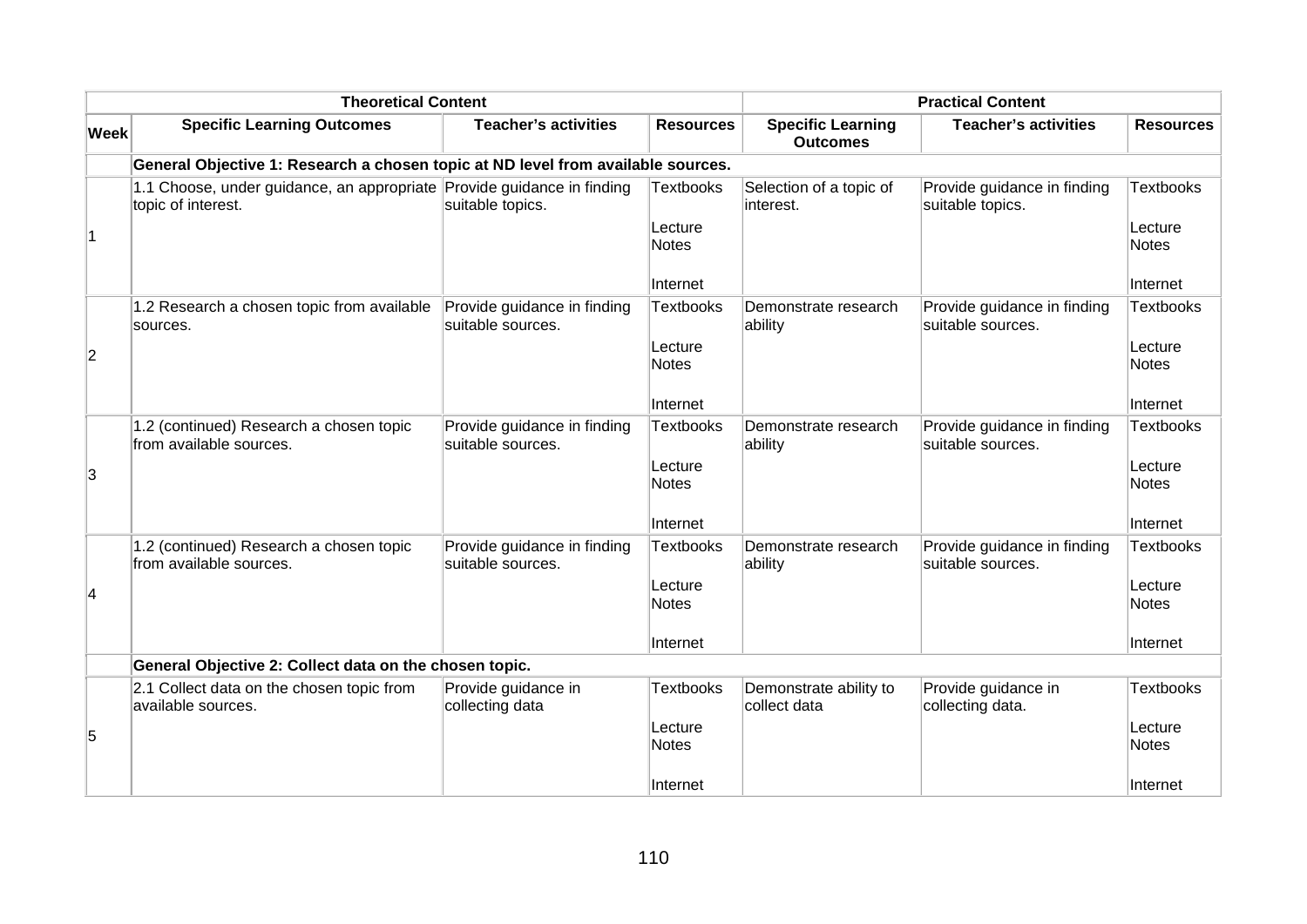|             | <b>Theoretical Content</b>                                                  |                                        |                         |                                             | <b>Practical Content</b>                |                         |
|-------------|-----------------------------------------------------------------------------|----------------------------------------|-------------------------|---------------------------------------------|-----------------------------------------|-------------------------|
| <b>Week</b> | <b>Specific Learning Outcomes</b>                                           | <b>Teacher's activities</b>            | <b>Resources</b>        | <b>Specific Learning</b><br><b>Outcomes</b> | <b>Teacher's activities</b>             | <b>Resources</b>        |
|             | 2.1 (continued) Collect data on the chosen<br>topic from available sources. | Provide guidance in<br>collecting data | <b>Textbooks</b>        | Demonstrate ability to<br>collect data      | Provide guidance in<br>collecting data. | <b>Textbooks</b>        |
| 6           |                                                                             |                                        | Lecture<br><b>Notes</b> |                                             |                                         | Lecture<br><b>Notes</b> |
|             |                                                                             |                                        | Internet                |                                             |                                         | Internet                |
|             | 2.1 (continued) Collect data on the chosen<br>topic from available sources. | Provide guidance in<br>collecting data | <b>Textbooks</b>        | Demonstrate ability to<br>collect data      | Provide guidance in<br>collecting data. | Textbooks               |
| 7           |                                                                             |                                        | Lecture<br><b>Notes</b> |                                             |                                         | Lecture<br><b>Notes</b> |
|             |                                                                             |                                        | Internet                |                                             |                                         | Internet                |
|             | 2.1 (continued) Collect data on the chosen<br>topic from available sources. | Provide guidance in<br>collecting data | <b>Textbooks</b>        | Demonstrate ability to<br>collect data      | Provide guidance in<br>collecting data. | Textbooks               |
| 8           |                                                                             |                                        | Lecture<br><b>Notes</b> |                                             |                                         | Lecture<br><b>Notes</b> |
|             |                                                                             |                                        | Internet                |                                             |                                         | Internet                |
|             | 2.1 (continued) Collect data on the chosen<br>topic from available sources. | Provide guidance in<br>collecting data | <b>Textbooks</b>        | Demonstrate ability to<br>collect data      | Provide guidance in<br>collecting data. | Textbooks               |
| 9           |                                                                             |                                        | Lecture<br><b>Notes</b> |                                             |                                         | Lecture<br>Notes        |
|             |                                                                             |                                        | Internet                |                                             |                                         | Internet                |
|             | General Objective 3: Produce a report on the chosen topic.                  |                                        |                         |                                             |                                         |                         |
|             | 3.1 Produce a report on the chosen topic.                                   | Provide guidance in report<br>writing  | <b>Textbooks</b>        | Demonstrate ability in<br>report writing    | Provide guidance in report<br>writing   | <b>Textbooks</b>        |
| 10          |                                                                             |                                        | Lecture<br><b>Notes</b> |                                             |                                         | Lecture<br>Notes        |
|             |                                                                             |                                        | Internet                |                                             |                                         | Internet                |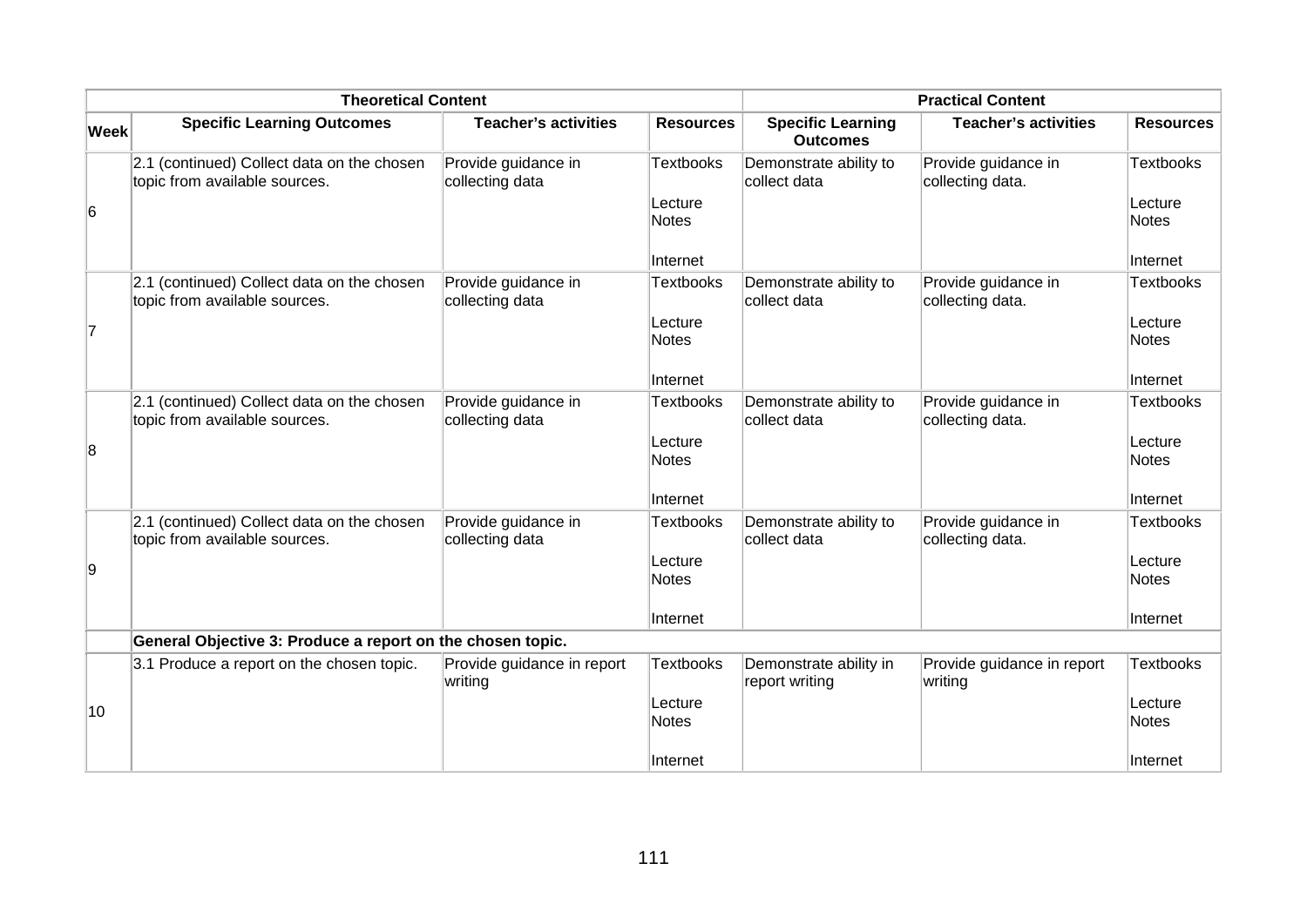|             | <b>Theoretical Content</b>                               |                                       |                                                         |                                             | <b>Practical Content</b>              |                                                         |
|-------------|----------------------------------------------------------|---------------------------------------|---------------------------------------------------------|---------------------------------------------|---------------------------------------|---------------------------------------------------------|
| <b>Week</b> | <b>Specific Learning Outcomes</b>                        | <b>Teacher's activities</b>           | <b>Resources</b>                                        | <b>Specific Learning</b><br><b>Outcomes</b> | <b>Teacher's activities</b>           | <b>Resources</b>                                        |
| 11          | 3.1 (continued) Produce a report on the<br>chosen topic. | Provide guidance in report<br>writing | <b>Textbooks</b><br>Lecture<br><b>Notes</b>             | Demonstrate ability in<br>report writing    | Provide guidance in report<br>writing | <b>Textbooks</b><br>Lecture<br><b>Notes</b>             |
|             |                                                          |                                       | Internet                                                |                                             |                                       | Internet                                                |
| 12          | 3.1 (continued) Produce a report on the<br>chosen topic. | Provide guidance in report<br>writing | <b>Textbooks</b><br>Lecture<br><b>Notes</b>             | Demonstrate ability in<br>report writing    | Provide guidance in report<br>writing | <b>Textbooks</b><br>Lecture<br><b>Notes</b>             |
|             |                                                          |                                       | Internet                                                |                                             |                                       | Internet                                                |
| 13          | 3.1 (continued) Produce a report on the<br>chosen topic. | Provide guidance in report<br>writing | <b>Textbooks</b><br>Lecture<br><b>Notes</b><br>Internet | Demonstrate ability in<br>report writing    | Provide guidance in report<br>writing | <b>Textbooks</b><br>Lecture<br><b>Notes</b><br>Internet |
|             | 3.1 (continued) Produce a report on the                  | Provide guidance in report            | <b>Textbooks</b>                                        | Demonstrate ability in                      | Provide guidance in report            | <b>Textbooks</b>                                        |
| 14          | chosen topic.                                            | writing                               | Lecture<br><b>Notes</b><br>Internet                     | report writing                              | writing                               | Lecture<br><b>Notes</b><br>Internet                     |
|             | 3.1 (continued) Produce a report on the                  | Provide guidance in report            | <b>Textbooks</b>                                        | Demonstrate ability in                      | Provide guidance in report            | Textbooks                                               |
| 15          | chosen topic.                                            | writing                               | Lecture<br><b>Notes</b><br>Internet                     | report writing                              | writing                               | Lecture<br><b>Notes</b><br>Internet                     |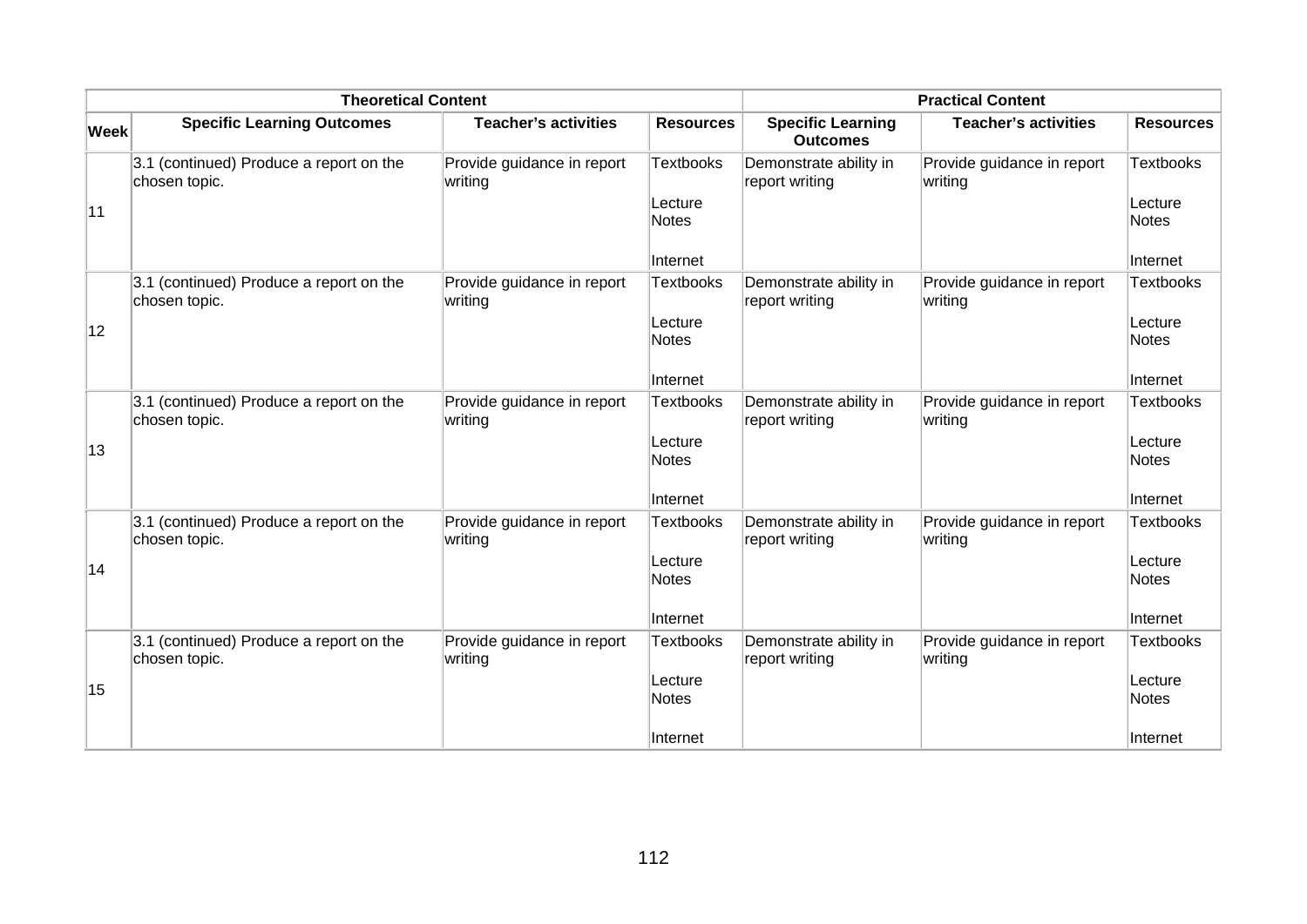#### **Assessment**: Give details of assignments to be used:

Coursework/ Assignments %; Course test %; Practical %; Projects %; Examination %

| <b>Type of Assessment</b> | <b>Purpose and Nature of Assessment</b>                           | $ \mathsf{Weighting}\;(\%) $ |
|---------------------------|-------------------------------------------------------------------|------------------------------|
| Examination               | Final Examination (written) to assess knowledge and understanding |                              |
| Test                      | 0 progress tests                                                  |                              |
| Practical                 | Report of 20 - 30 pages length                                    | 100                          |
| Total                     |                                                                   | 100                          |

**Recommended Textbooks & References:**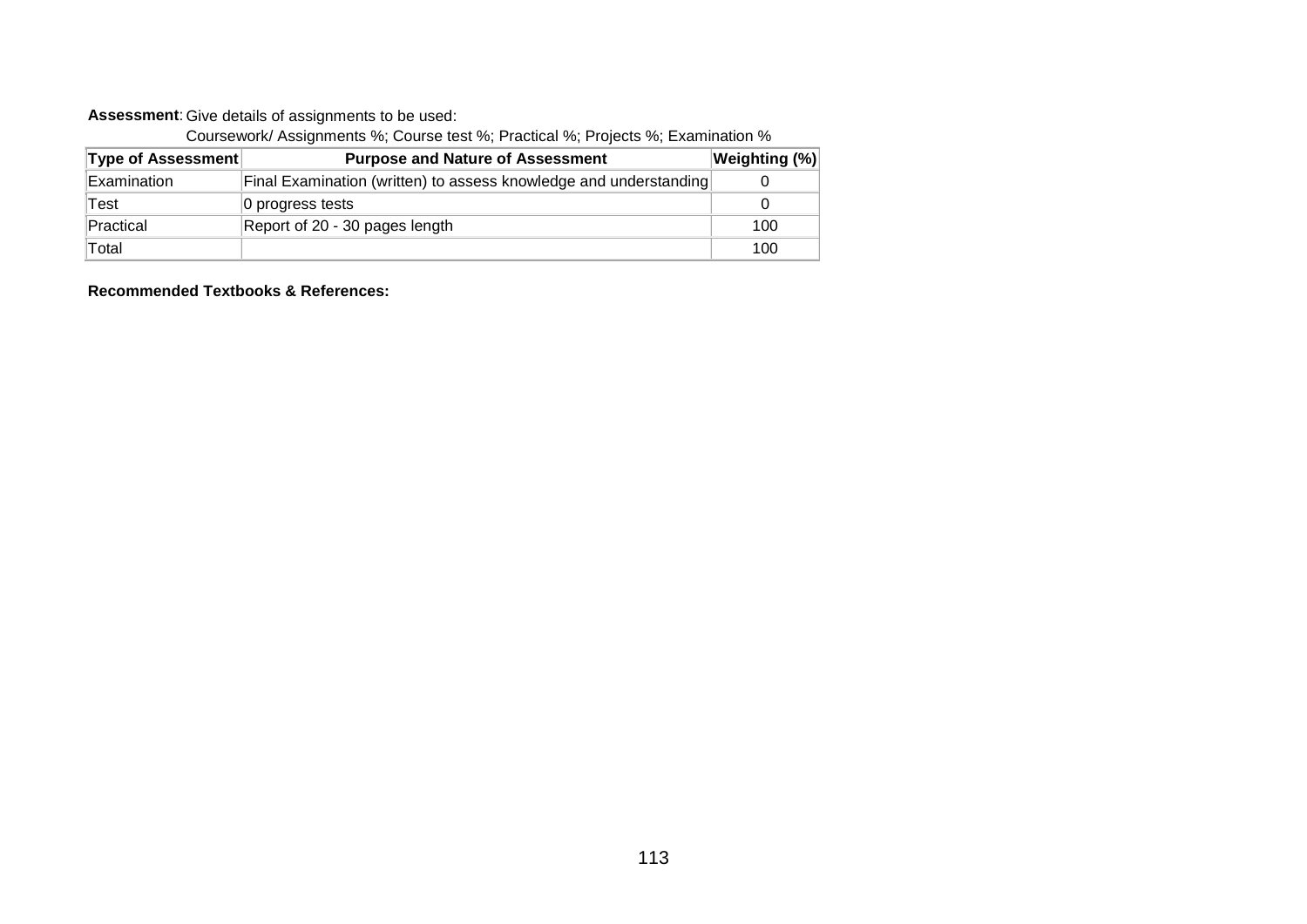## **Small Business Management I**

| Programme: (National Diploma)                                                                                                                                                                                                                                                                                                                                                                                                                                                                                                                                |                      |                                   |                              |  |  |  |  |
|--------------------------------------------------------------------------------------------------------------------------------------------------------------------------------------------------------------------------------------------------------------------------------------------------------------------------------------------------------------------------------------------------------------------------------------------------------------------------------------------------------------------------------------------------------------|----------------------|-----------------------------------|------------------------------|--|--|--|--|
| <b>Course: Small Business Management I</b>                                                                                                                                                                                                                                                                                                                                                                                                                                                                                                                   | Course Code: OTM 226 | <b>Total Hours:</b>               | 12                           |  |  |  |  |
| Year: 2 Semester: 4                                                                                                                                                                                                                                                                                                                                                                                                                                                                                                                                          | Pre-requisite:       | Theoretical:<br><b>Practical:</b> | 1 hour /week<br>1 hour /week |  |  |  |  |
| Goal: This course is designed to provide the student with the basic knowledge on the various tools used in the management of small-scale businesses.                                                                                                                                                                                                                                                                                                                                                                                                         |                      |                                   |                              |  |  |  |  |
| <b>General Objectives:</b> On completion of this course, the diplomate will be able to:<br>1. Understand the nature of small-scale enterprises.<br>2. Understand the legal framework for small-scale enterprises.<br>3. Understand the role of governments in small-scale enterprises in Nigeria<br>4. Understand a business plan for a small-scale business enterprise.<br>5. Understand marketing management in a small business enterprise<br>6. Understand the general concept of production management<br>7. Know human capital needs for an enterprise |                      |                                   |                              |  |  |  |  |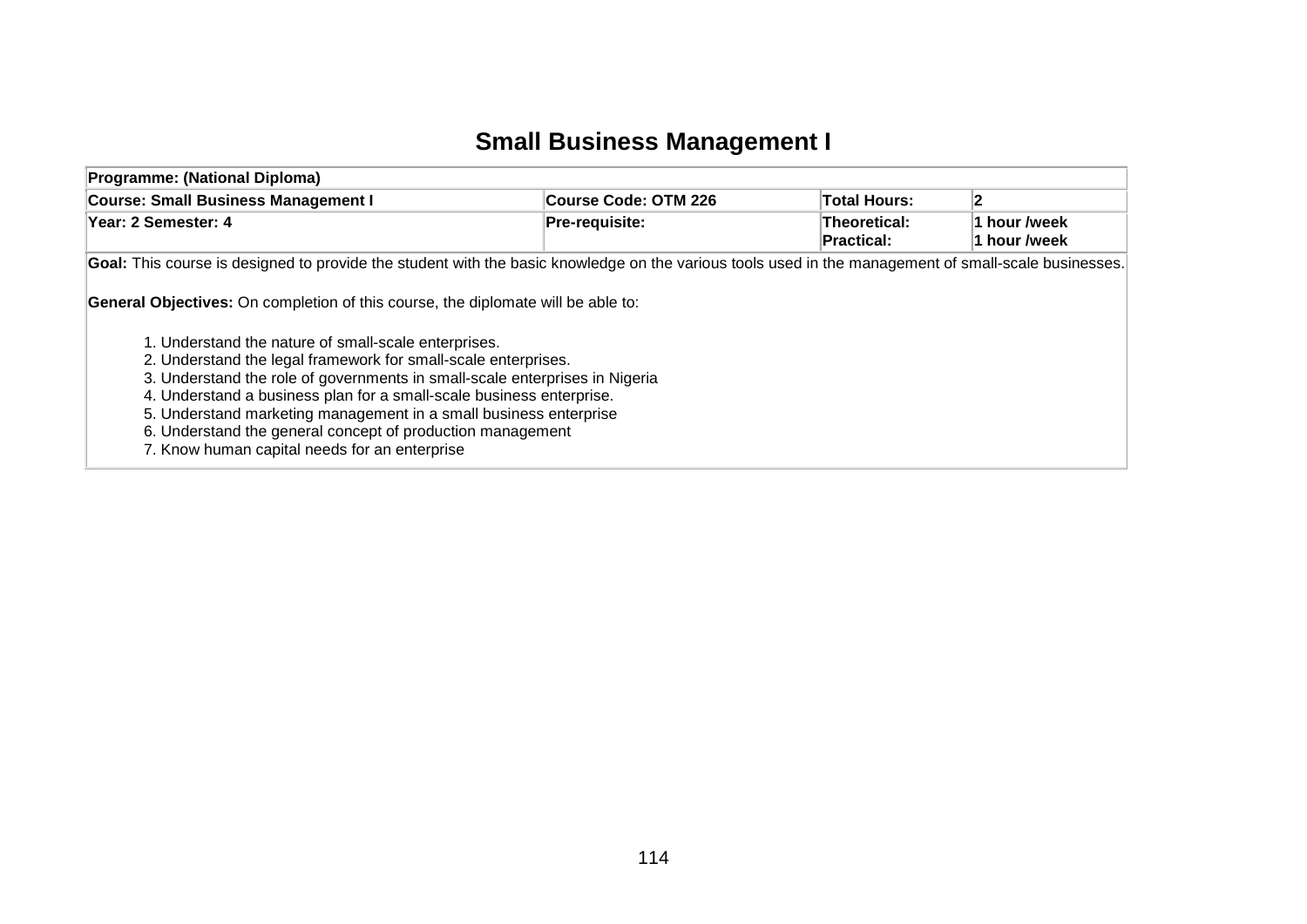|                |                                                                                                                                                                                                                                        | <b>Theoretical Content</b>                                                                                                                                                                                                                            |                                               |                                                                                                                                                   | <b>Practical Content</b>                                                                                                                                          |                                                                                 |
|----------------|----------------------------------------------------------------------------------------------------------------------------------------------------------------------------------------------------------------------------------------|-------------------------------------------------------------------------------------------------------------------------------------------------------------------------------------------------------------------------------------------------------|-----------------------------------------------|---------------------------------------------------------------------------------------------------------------------------------------------------|-------------------------------------------------------------------------------------------------------------------------------------------------------------------|---------------------------------------------------------------------------------|
| <b>Week</b>    | <b>Specific Learning</b><br><b>Outcomes</b>                                                                                                                                                                                            | <b>Teacher's activities</b>                                                                                                                                                                                                                           | <b>Resources</b>                              | <b>Specific Learning</b><br><b>Outcomes</b>                                                                                                       | <b>Teacher's activities</b>                                                                                                                                       | <b>Resources</b>                                                                |
|                |                                                                                                                                                                                                                                        | General Objective 1: Understand the nature of small-scale enterprises.                                                                                                                                                                                |                                               |                                                                                                                                                   |                                                                                                                                                                   |                                                                                 |
| $\overline{1}$ | 1.1 Define the range and<br>scope of a small business.<br>1.2 Explain the importance<br>of a small business.<br>1.3 Describe the problems<br>associated with small<br>business operations.                                             | Explain range, scope and<br>importance of a small scale<br>business.<br>Explain problems associated with<br>small business operations.                                                                                                                | <b>Text Books</b><br>Journals<br>Publications | Select a small business<br>enterprise and indicate<br>its signs of success and<br>failures.<br>Use case studies based<br>on a local organisation. | Guide students in identifying range,<br>scope and importance of a small<br>scale business.                                                                        | Internet and<br>relevant<br>websites<br>Guest speaker<br>on small<br>businesses |
| $ 2\rangle$    | 1.4 Describe types of<br>businesses that could be run<br>on a small scale.<br>1.5 Describe the merits and<br>demerits of being self-<br>employed.<br>1.6 Identify the starting<br>problems and signs of<br>failure of a small business | Explain types of businesses that<br>could be run on small scale, their<br>associated problems and signs of<br>failure during operations.<br>Explain wage employment and self<br>employment.<br>Explain the merits and demerits of<br>self employment. | <b>Text Books</b><br>Journals<br>Publications | Select a small business<br>enterprise and indicate<br>its signs of success and<br>failures.<br>Use case studies based<br>on a local organisation. | Guide students in identifying types<br>of businesses that could be run on<br>small scale, their associated<br>problems and signs of failure<br>during operations. | Internet and<br>relevant<br>websites<br>Guest speaker<br>on small<br>businesses |
|                |                                                                                                                                                                                                                                        | General Objective 2: Understand the legal framework for small-scale enterprises.                                                                                                                                                                      |                                               |                                                                                                                                                   |                                                                                                                                                                   |                                                                                 |
|                | 2.1 Explain the types of<br>business organization.<br>2.2 Identify the legal form of                                                                                                                                                   | Explain the types of business<br>organization<br>Explain legal formation and                                                                                                                                                                          | <b>Text Books</b><br>Journals                 | regulatory frame work of<br>small business.                                                                                                       | Use CAMB to explain the Guide students to identify the legal<br>formation and regulatory status of<br>small business.                                             | Internet and<br>relevant<br>websites                                            |
| 3              | business.                                                                                                                                                                                                                              | regulatory status of small business.<br>Explain environmental factors of<br>business.                                                                                                                                                                 | Publications                                  | Group work to set up a<br>small business - realistic<br>scenarios<br>Use of relevant<br>documentation taken<br>from the internet.                 |                                                                                                                                                                   |                                                                                 |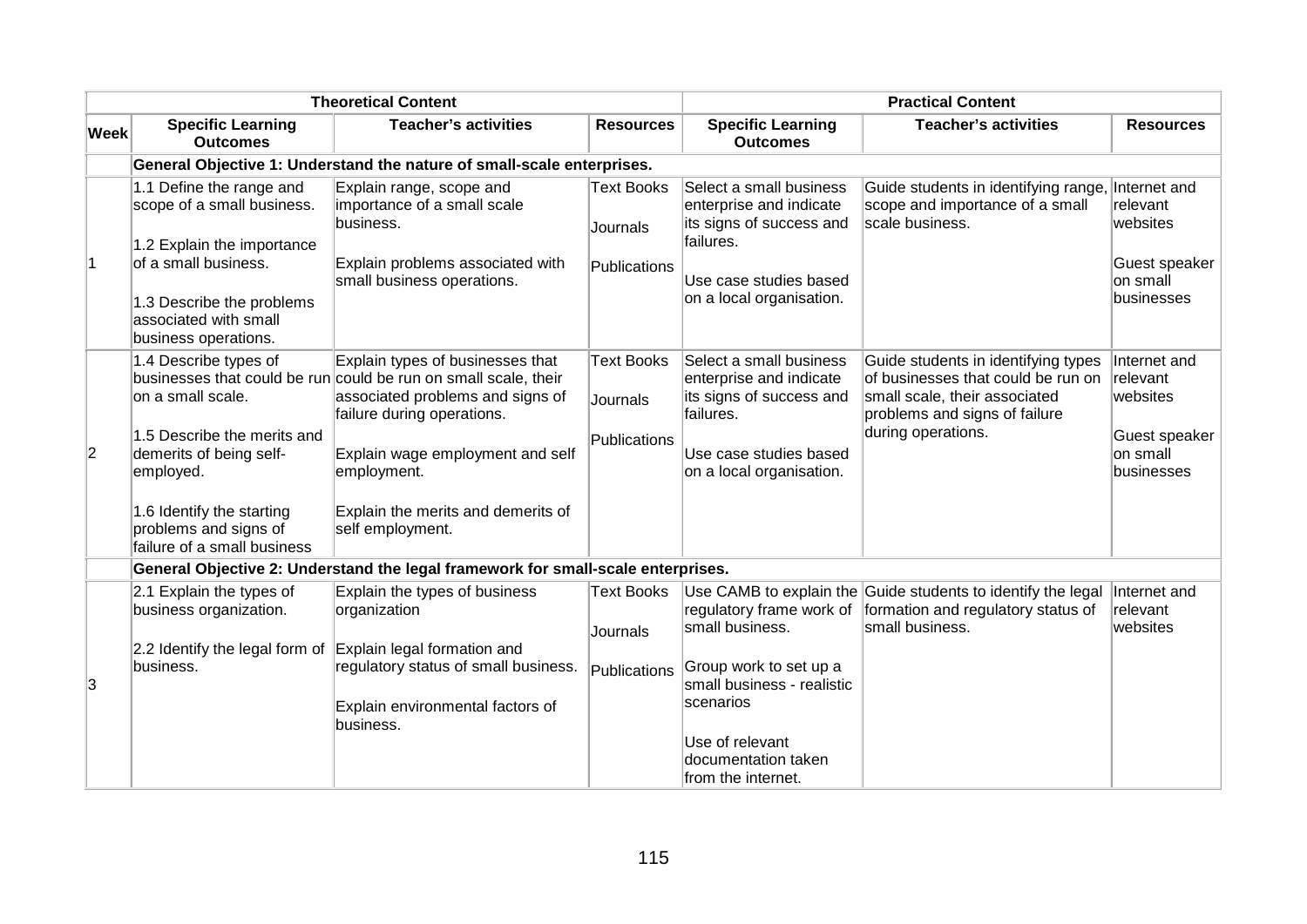|                 |                                                                                                                                                                                                         | <b>Theoretical Content</b>                                                                                                                                                                                                                                     |                                               |                                                                                                                                                      | <b>Practical Content</b>                                                                                                                                     |                                      |
|-----------------|---------------------------------------------------------------------------------------------------------------------------------------------------------------------------------------------------------|----------------------------------------------------------------------------------------------------------------------------------------------------------------------------------------------------------------------------------------------------------------|-----------------------------------------------|------------------------------------------------------------------------------------------------------------------------------------------------------|--------------------------------------------------------------------------------------------------------------------------------------------------------------|--------------------------------------|
| <b>Week</b>     | <b>Specific Learning</b><br><b>Outcomes</b>                                                                                                                                                             | <b>Teacher's activities</b>                                                                                                                                                                                                                                    | <b>Resources</b>                              | <b>Specific Learning</b><br><b>Outcomes</b>                                                                                                          | <b>Teacher's activities</b>                                                                                                                                  | <b>Resources</b>                     |
| $\vert 4 \vert$ | 2.3 Describe the<br>environmental factors of<br>business - law of sales,<br>licenses, failure signs, etc.<br>2.4 Explain regulatory status<br>and formation of small<br>business.                       | Explain legal formation and<br>regulatory status of small business.<br>Explain environmental factors of<br>business.                                                                                                                                           | <b>Text Books</b><br>Journals<br>Publications | small business.<br>Group work to set up a<br>small business - realistic<br>scenarios<br>Use of relevant<br>documentation taken<br>from the internet. | Use CAMB to explain the Guide students to identify the<br>regulatory frame work of environmental factors of business.                                        | Internet and<br>relevant<br>websites |
|                 |                                                                                                                                                                                                         | General Objective 3: Understand the role of governments in small-scale enterprises in Nigeria                                                                                                                                                                  |                                               |                                                                                                                                                      |                                                                                                                                                              |                                      |
| 5               | 3.1 Explain government<br>development.<br>3.2 Explain the effects of<br>government policies on<br>direct and indirect<br>assistance to small<br>businesses                                              | Explain government policies for<br>policies for small enterprises small enterprises development and<br>effects of the policies on direct and<br>indirect assistance to these<br>enterprises.                                                                   | <b>Text Books</b><br>Journals<br>Publications | Identify government<br>policies and their effects<br>on small scale business.                                                                        | Guide students to evaluate the<br>contributions of the promoting<br>bodies (IDC, NASA, NERFUND,<br>NDE, NAPEP etc to growth of<br>small business in Nigeria. | Internet and<br>relevant<br>websites |
| 6               | 3.3 State the role of the<br>following institutions in<br>promoting small enterprises<br>(a) Industrial<br><b>Development Centre</b><br>(IDC)<br>(b) State Ministries of<br>Commerce and<br>Industries. | Explain the following institutions and Text Books<br>their roles in promoting small scale<br>enterprises.<br>- IDC, State Ministries of<br>Commerce, State Export Promotion<br>Committees, CMD, NDE, NAPPEP,<br>CIRD NERFUND NACRDB, NEPC<br>NASSI, NASME, etc | Journals<br>Publications                      | Identify and explain<br>beneficiaries of the<br>bodies. Promotion SME<br>in Nigeria.                                                                 | Guide students to evaluate the<br>contributions of the promoting<br>bodies (IDC, NASA, NERFUND,<br>NDE, NAPEP etc to growth of<br>small business in Nigeria. | Internet and<br>relevant<br>websites |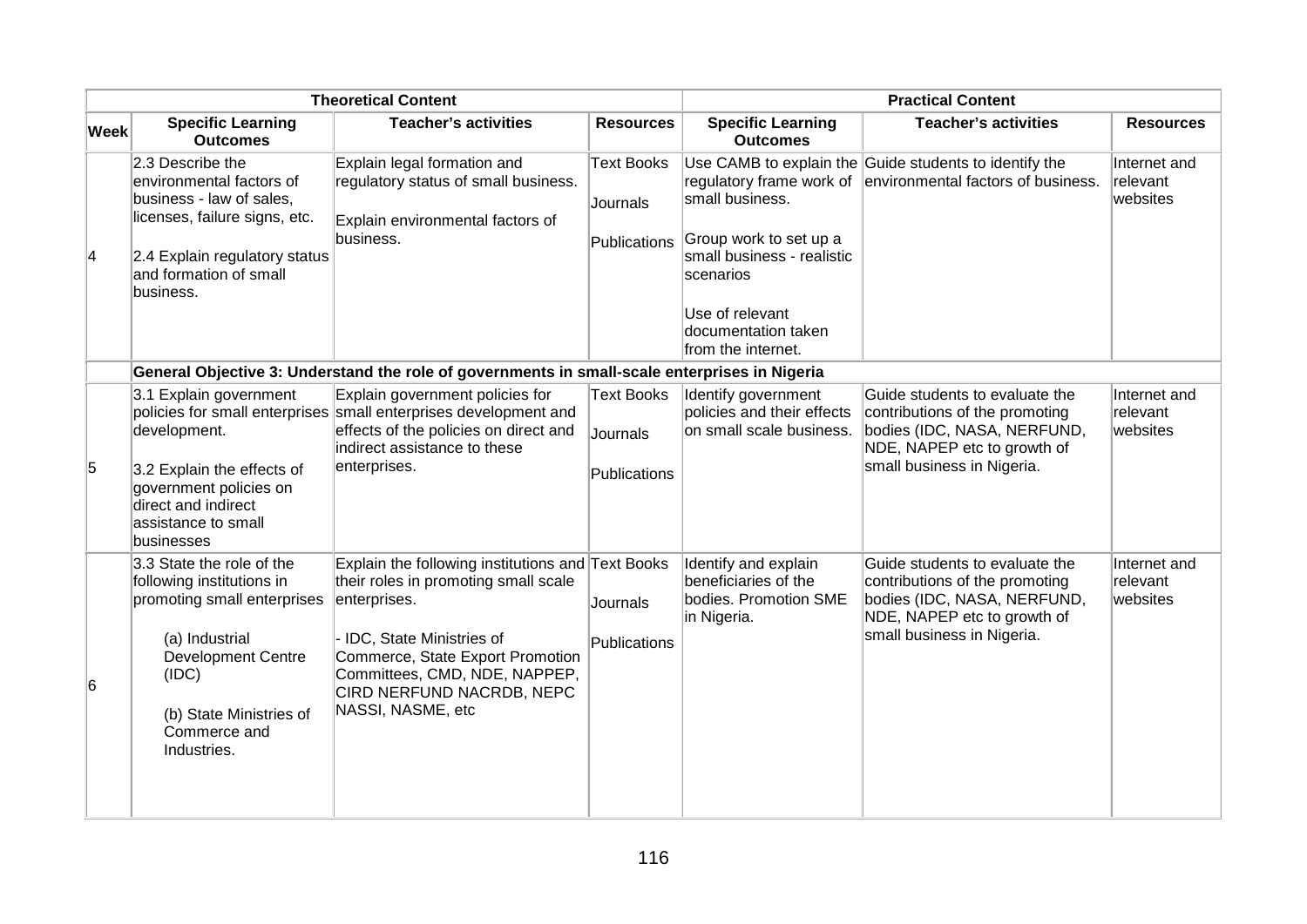|             |                                                                                                      | <b>Theoretical Content</b>                                                                |                               |                                                           | <b>Practical Content</b>                                                                                |                                      |
|-------------|------------------------------------------------------------------------------------------------------|-------------------------------------------------------------------------------------------|-------------------------------|-----------------------------------------------------------|---------------------------------------------------------------------------------------------------------|--------------------------------------|
| <b>Week</b> | <b>Specific Learning</b><br><b>Outcomes</b>                                                          | <b>Teacher's activities</b>                                                               | <b>Resources</b>              | <b>Specific Learning</b><br><b>Outcomes</b>               | <b>Teacher's activities</b>                                                                             | <b>Resources</b>                     |
|             | (c) State Export<br><b>Promotion Committees.</b>                                                     |                                                                                           |                               |                                                           |                                                                                                         |                                      |
|             | (d) Centre for<br>Management<br>Development (CMD)                                                    |                                                                                           |                               |                                                           |                                                                                                         |                                      |
|             | (e) National Directorate<br>of Employment (NDE)                                                      |                                                                                           |                               |                                                           |                                                                                                         |                                      |
|             | (f) NAPPEP                                                                                           |                                                                                           |                               |                                                           |                                                                                                         |                                      |
|             | $(g)$ CIRD                                                                                           |                                                                                           |                               |                                                           |                                                                                                         |                                      |
|             | (h) NERFUND                                                                                          |                                                                                           |                               |                                                           |                                                                                                         |                                      |
|             | (i) NACRDB, NEPC                                                                                     |                                                                                           |                               |                                                           |                                                                                                         |                                      |
|             | (i) NASSI, NASME, etc                                                                                |                                                                                           |                               |                                                           |                                                                                                         |                                      |
|             |                                                                                                      | General Objective 4: Understand a business plan for a small-scale business enterprise.    |                               |                                                           |                                                                                                         |                                      |
|             | 4.1 Explain business plan.                                                                           | Explain business Plan, its purpose<br>and components from project                         | <b>Text Books</b>             | Identify business plan.                                   | Guide students to:-                                                                                     | Internet and<br>relevant             |
|             | 4.2 Explain the purpose of<br>business plan                                                          | development to project cost.                                                              | Journals                      | Identify how to plan in<br>small business.                | Work in pairs to develop a relevant<br>business plan.                                                   | websites                             |
| 17          | 4.3 Identify the components<br>of a business plan from<br>project development up to<br>project cost. |                                                                                           | Publications                  | Formulate a business<br>plan for a particular<br>project. | Refer to business planning<br>information on the internet<br>Present the plans and justify the<br>goals |                                      |
| 8           | 4.4 State the necessary<br>steps in carrying out<br>financial analysis and<br>planning for a small   | Explain steps in carrying out<br>financial analysis and planning for a<br>small business. | <b>Text Books</b><br>Journals | Identify business plan.<br>Identify how to plan in        | Guide students to:-<br>Work in pairs to develop a relevant                                              | Internet and<br>relevant<br>websites |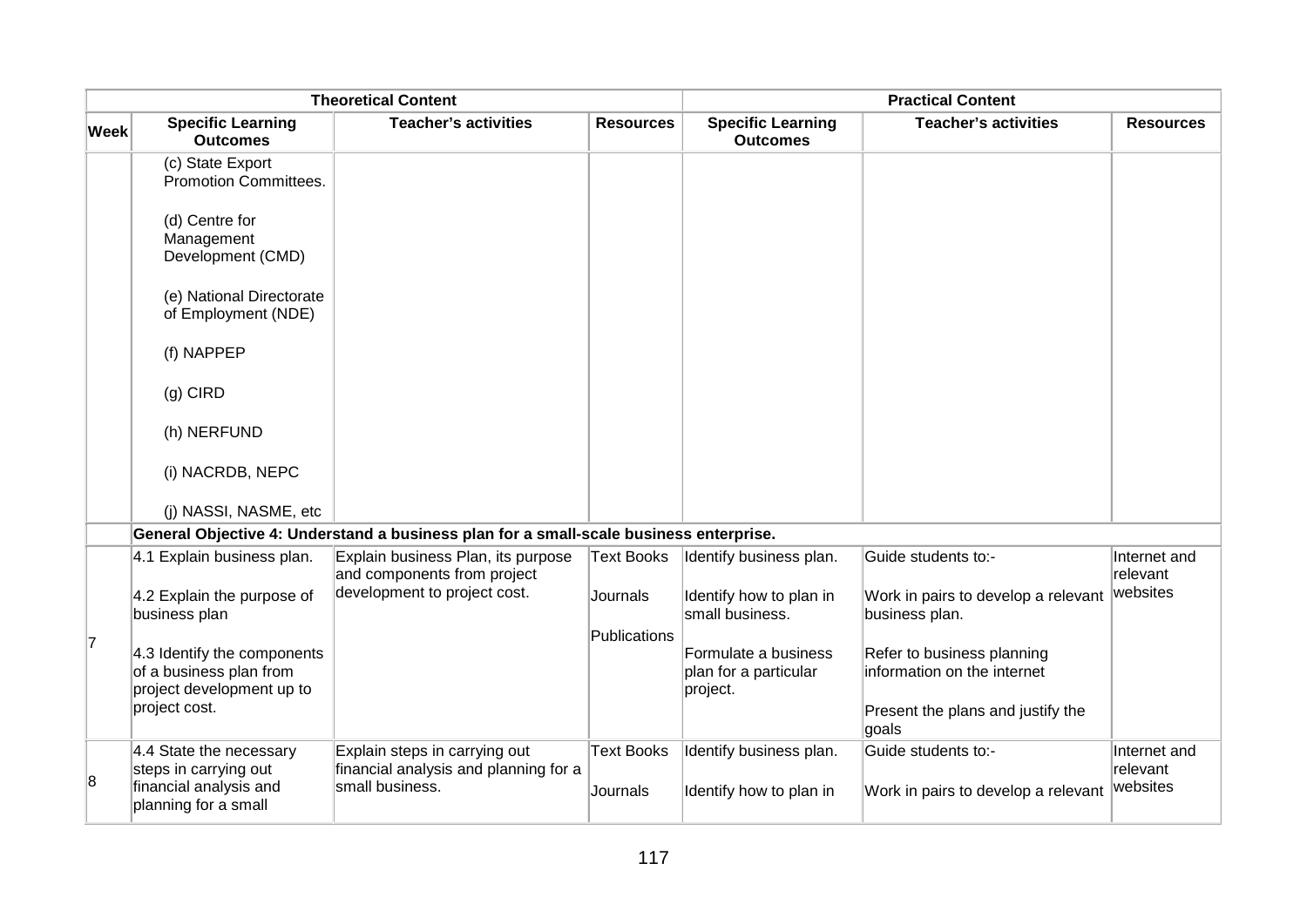|      |                                                                                                                                                                           | <b>Theoretical Content</b>                                                                                                                                                 |                               |                                                                                           | <b>Practical Content</b>                                                                                |                                      |
|------|---------------------------------------------------------------------------------------------------------------------------------------------------------------------------|----------------------------------------------------------------------------------------------------------------------------------------------------------------------------|-------------------------------|-------------------------------------------------------------------------------------------|---------------------------------------------------------------------------------------------------------|--------------------------------------|
| Week | <b>Specific Learning</b><br><b>Outcomes</b>                                                                                                                               | <b>Teacher's activities</b>                                                                                                                                                | <b>Resources</b>              | <b>Specific Learning</b><br><b>Outcomes</b>                                               | <b>Teacher's activities</b>                                                                             | <b>Resources</b>                     |
|      | business                                                                                                                                                                  | Explain personal goals and<br>business goals.                                                                                                                              | Publications                  | small business.                                                                           | business plan.                                                                                          |                                      |
|      | 4.5 Compare personal goal<br>and business goals.                                                                                                                          | Explain influences of family goals in<br>business goals.                                                                                                                   |                               | Formulate a business<br>plan for a particular<br>project.                                 | Refer to business planning<br>information on the internet                                               |                                      |
|      | 4.6 Identify influences of<br>family goals in business<br>goals                                                                                                           | Invite a successful entrepreneur to<br>give a talk.                                                                                                                        |                               |                                                                                           | Present the plans and justify the<br>∣goals                                                             |                                      |
|      |                                                                                                                                                                           | General Objective 5: Understand marketing management in a small business enterprise                                                                                        |                               |                                                                                           |                                                                                                         |                                      |
|      | 5.1 Understand the basic<br>concept of marketing.                                                                                                                         | Explain basic concepts of<br>marketing.                                                                                                                                    | <b>Text Books</b><br>Journals | Identify the process of<br>conducting a marketing<br>survey.                              | Guide students to use the internet<br>to identify the marketing needs of<br>small business enterprises. | Internet and<br>relevant<br>websites |
| 9    | 5.2 Identify the steps in<br>conducting market surveys<br>to determine demand and<br>supply for particular<br>products.<br>5.3 Identify markets for<br>specific products. | Explain steps in conducting<br>marketing survey to determine<br>demand and supply for particular<br>products.<br>Explain how to identify markets for<br>specific products. | Publications                  | Identify appropriate<br>training strategies for<br>products produced on a<br>small scale. |                                                                                                         |                                      |
|      | 5.4 Identify channels of<br>distribution for a selected<br>product or service.                                                                                            | Explain channels of distribution for a Text Books<br>selected product or service.<br>Explain promotional and sales                                                         | Journals                      | Identify the process of<br>conducting a marketing<br>survey.                              | Guide students to use the internet<br>to identify the marketing needs of<br>small business enterprises. | Internet and<br>relevant<br>websites |
| 10   | 5.5 Explain the promotional<br>and sales activities for a<br>selected product or service                                                                                  | activities for a selected product or<br>service<br>Explain appropriate pricing                                                                                             | Publications                  | Identify appropriate<br>training strategies for<br>products produced on a<br>small scale. |                                                                                                         |                                      |
|      | 5.6 Explain appropriate<br>pricing strategies                                                                                                                             | strategies                                                                                                                                                                 |                               |                                                                                           |                                                                                                         |                                      |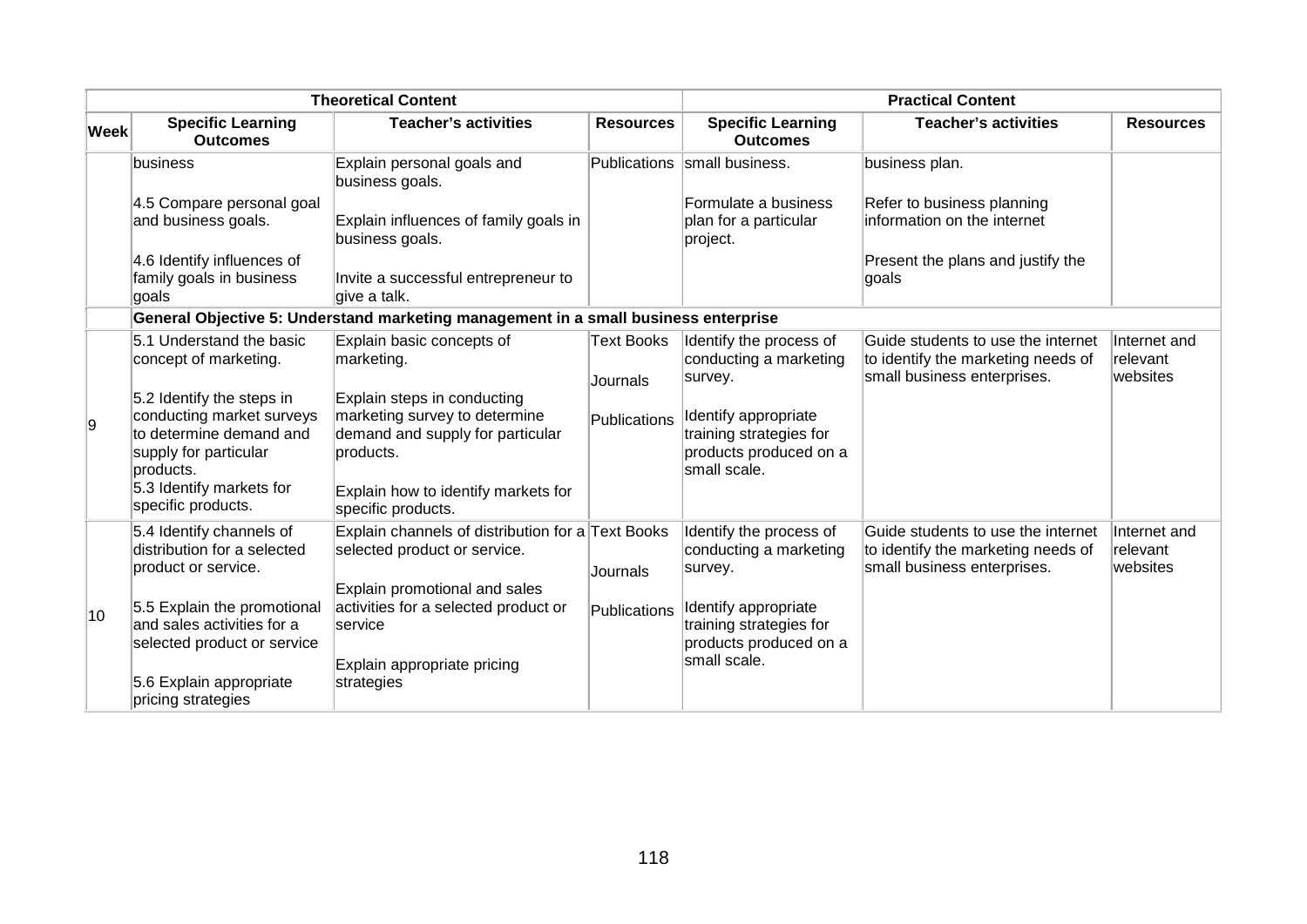| <b>Theoretical Content</b> |                                                                                                                                                                                                                                                                        |                                                                                                                                                          |                                                                     | <b>Practical Content</b>                                                                                                                                                                                     |                                                                                                                                                                   |                                      |  |  |
|----------------------------|------------------------------------------------------------------------------------------------------------------------------------------------------------------------------------------------------------------------------------------------------------------------|----------------------------------------------------------------------------------------------------------------------------------------------------------|---------------------------------------------------------------------|--------------------------------------------------------------------------------------------------------------------------------------------------------------------------------------------------------------|-------------------------------------------------------------------------------------------------------------------------------------------------------------------|--------------------------------------|--|--|
| <b>Week</b>                | <b>Specific Learning</b><br><b>Outcomes</b>                                                                                                                                                                                                                            | <b>Teacher's activities</b>                                                                                                                              | <b>Resources</b>                                                    | <b>Specific Learning</b><br><b>Outcomes</b>                                                                                                                                                                  | <b>Teacher's activities</b>                                                                                                                                       | <b>Resources</b>                     |  |  |
|                            | General Objective 6: Understand the general concept of production management                                                                                                                                                                                           |                                                                                                                                                          |                                                                     |                                                                                                                                                                                                              |                                                                                                                                                                   |                                      |  |  |
|                            | 6.1 Explain the basic<br>concepts of production<br>6.2 Explain choice of                                                                                                                                                                                               | Explain the basic concepts of<br>production<br>Explain choice of appropriate                                                                             | <b>Text Books</b><br>Journals                                       | Identify appropriate<br>technology for different<br>types of SME.<br>Identify sources of                                                                                                                     | Guide students to prepare a case<br>study on the location of an industry<br>and factory layout                                                                    | Internet and<br>relevant<br>websites |  |  |
| 11                         | appropriate technology<br>6.3 Identify types and<br>sources of machinery and<br>equipment.<br>6.4 Explain the installed<br>capacity.<br>6.5 Explain the utilized<br>capacity.                                                                                          | technology<br>Explain types and sources of<br>machinery and equipment, their<br>installed and utilized capacity.                                         | Publications<br>Sample<br>business                                  | machinery and material<br>from the internet.<br>Identify appropriate<br>locations and their<br>problems for SMES                                                                                             | Oversee group work and guide<br>reference to relevant web sites                                                                                                   |                                      |  |  |
| 12                         | 6.6 Identify sources of raw<br>materials.<br>6.7 Describe factory location and safety measures.<br>and factors in the selection<br>of site.<br>6.8 Describe factory layout.<br>6.9 Explain plant and<br>machinery maintenance.<br>6.10 Explain Plan and<br>scheduling. | Explain sources of raw materials.<br>Explain factory location, its layout<br>Explain Plant and machinery<br>maintenance.<br>Explain plan and scheduling. | <b>Text Books</b><br>Journals<br>Publications<br>Sample<br>business | Identify appropriate<br>technology for different<br>types of SME.<br>Identify sources of<br>machinery and material<br>from the internet.<br>Identify appropriate<br>locations and their<br>problems for SMES | Guide students to prepare a case<br>study on the location of an industry<br>and factory layout<br>Oversee group work and guide<br>reference to relevant web sites | Internet and<br>relevant<br>websites |  |  |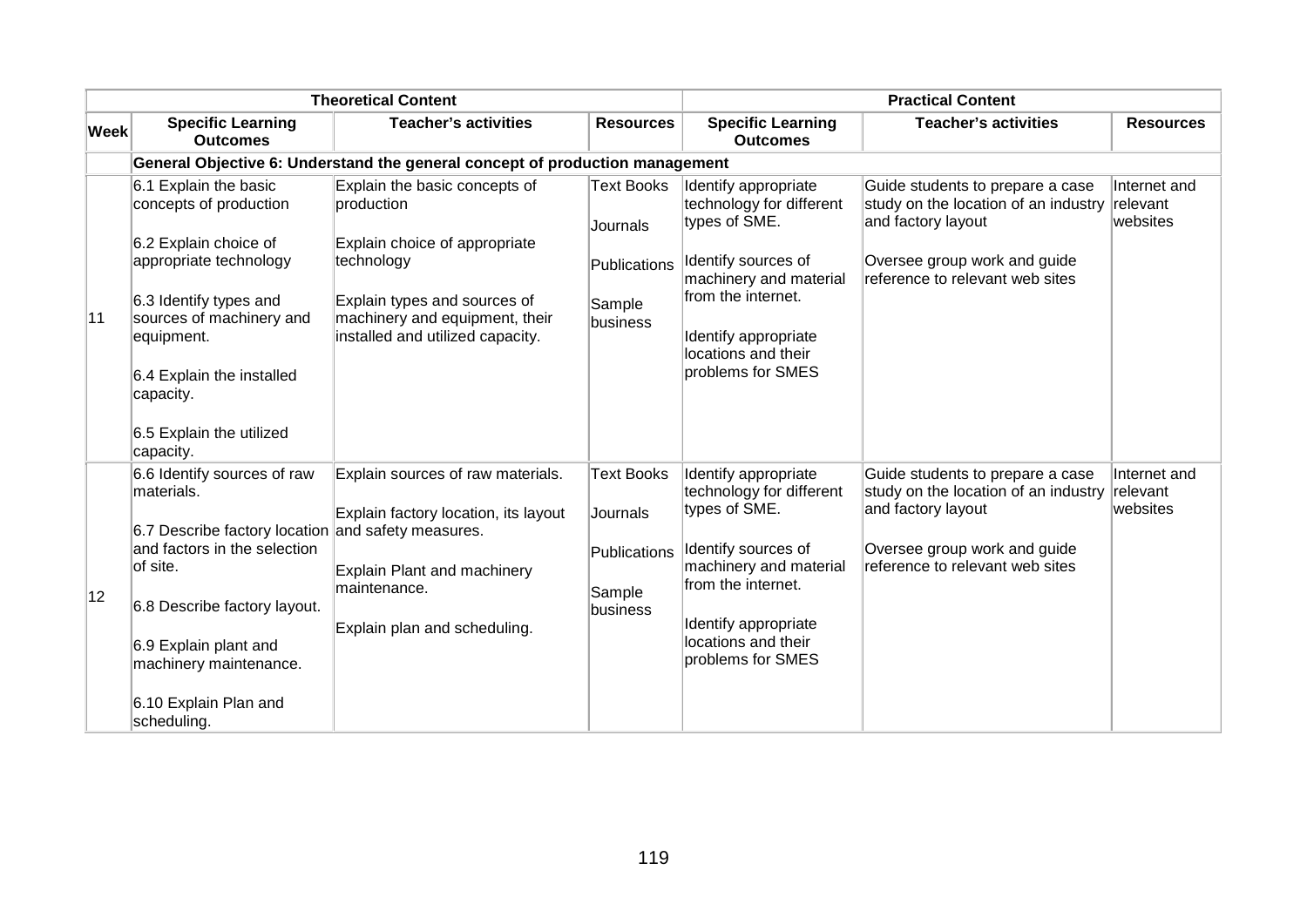|      |                                                                                                                                                                                                                                     | <b>Theoretical Content</b>                                                                                                                                                                      | <b>Practical Content</b>                                            |                                                                                                                                                                                                              |                                                                                                                                                                   |                                      |
|------|-------------------------------------------------------------------------------------------------------------------------------------------------------------------------------------------------------------------------------------|-------------------------------------------------------------------------------------------------------------------------------------------------------------------------------------------------|---------------------------------------------------------------------|--------------------------------------------------------------------------------------------------------------------------------------------------------------------------------------------------------------|-------------------------------------------------------------------------------------------------------------------------------------------------------------------|--------------------------------------|
| Week | <b>Specific Learning</b><br><b>Outcomes</b>                                                                                                                                                                                         | <b>Teacher's activities</b>                                                                                                                                                                     | <b>Resources</b>                                                    | <b>Specific Learning</b><br><b>Outcomes</b>                                                                                                                                                                  | <b>Teacher's activities</b>                                                                                                                                       | <b>Resources</b>                     |
| 13   | 6.11 Explain quality control<br>issues.<br>6.12 Explain factory safety<br>measures.<br>6.13 Identify problems of<br>production in the Nigerian<br>situation.<br>6.14 Explain how to cope<br>with production problems in<br>Nigeria. | Explain quality control.<br>Explain problems of production in<br>the Nigerian situation and how to<br>cope with them.<br>Organise a field trip to a successful<br>small business establishment. | <b>Text Books</b><br>Journals<br>Publications<br>Sample<br>business | Identify appropriate<br>technology for different<br>types of SME.<br>Identify sources of<br>machinery and material<br>from the internet.<br>Identify appropriate<br>locations and their<br>problems for SMES | Guide students to prepare a case<br>study on the location of an industry<br>and factory layout<br>Oversee group work and guide<br>reference to relevant web sites | Internet and<br>relevant<br>websites |
|      |                                                                                                                                                                                                                                     | General Objective 7: Know human capital needs for an enterprise                                                                                                                                 |                                                                     |                                                                                                                                                                                                              |                                                                                                                                                                   |                                      |
|      | 7.1 Identify human capital<br>needs for an enterprise.<br>7.2 Explain recruitment<br>procedures.                                                                                                                                    | Explain human capital management Text Books<br>and its needs for small business<br>enterprises.<br>Explain recruitment procedures                                                               | Journals<br>Publications                                            | Identify the recruitment<br>compensation and<br>training procedures of<br>workers in SMES.                                                                                                                   | Guide students to prepare<br>organizational charts for SME and<br>how to forecast their employment<br>needs.                                                      | Internet and<br>relevant<br>websites |
| 14   | 7.3 Explain need for training<br>of workers.                                                                                                                                                                                        |                                                                                                                                                                                                 | Cardboard                                                           | Identify problems of<br>human capital<br>management and how to<br>solve them in SMEs                                                                                                                         |                                                                                                                                                                   |                                      |
|      | 7.4 Explain how to motivate<br>workers.                                                                                                                                                                                             |                                                                                                                                                                                                 |                                                                     |                                                                                                                                                                                                              |                                                                                                                                                                   |                                      |
|      | 7.5 Explain how to<br>compensate workers.                                                                                                                                                                                           | Explain need for training of workers. Text Books<br>Explain how to motivate. and                                                                                                                | Journals                                                            | Identify the recruitment<br>compensation and<br>training procedures of                                                                                                                                       | Guide students to prepare<br>organizational charts for SME and<br>how to forecast their employment                                                                | Internet and<br>relevant<br>websites |
| 15   | 7.6 Explain organization of<br>work force, organizational<br>chart.                                                                                                                                                                 | compensate workers<br>Explain organization of work force.                                                                                                                                       | Publications                                                        | workers in SMES.<br>Identify problems of<br>human capital                                                                                                                                                    | needs.                                                                                                                                                            |                                      |
|      | 7.7 Explain problems of<br>human capital management<br>in small business                                                                                                                                                            | Guide students to prepare<br>organizational, chart for a small                                                                                                                                  | Cardboard                                                           | management and how to<br>solve them in SMEs                                                                                                                                                                  |                                                                                                                                                                   |                                      |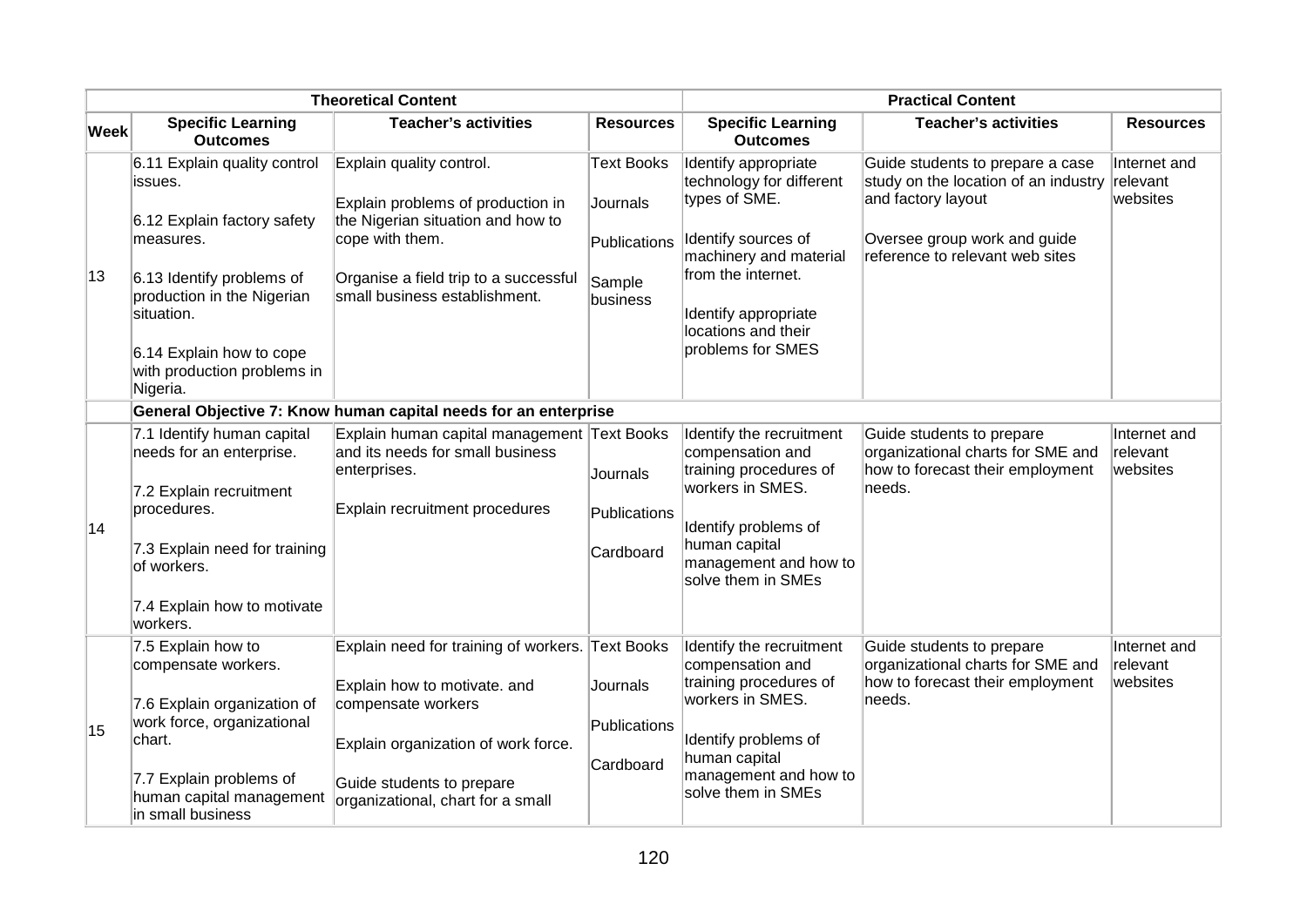|             |                                                              | <b>Theoretical Content</b>                                                                                                                                          | <b>Practical Content</b> |                                             |                             |                  |
|-------------|--------------------------------------------------------------|---------------------------------------------------------------------------------------------------------------------------------------------------------------------|--------------------------|---------------------------------------------|-----------------------------|------------------|
| <b>Week</b> | <b>Specific Learning</b><br><b>Outcomes</b>                  | <b>Teacher's activities</b>                                                                                                                                         | <b>Resources</b>         | <b>Specific Learning</b><br><b>Outcomes</b> | <b>Teacher's activities</b> | <b>Resources</b> |
|             | enterprises.<br>the problems of human<br>capital management. | business enterprise.<br>7.8 Explain how to cope with Explain problems of human capital<br>management in small business<br>enterprises and how to cope with<br>them. |                          |                                             |                             |                  |

### **Assessment**: Give details of assignments to be used:

### Coursework/ Assignments %; Course test %; Practical %; Project %; Examination %

| <b>Type of Assessment</b> | <b>Purpose and Nature of Assessment</b>                                                | Weighting (%) |
|---------------------------|----------------------------------------------------------------------------------------|---------------|
| Examination               | Final Examination (written) to assess knowledge and understanding                      |               |
| Test                      | At least 1 progress test for feed back.                                                | 25            |
| Practical / Project       | Project with group (25%) and individual (50%) components to be assessed by the teacher | 75            |
| Total                     |                                                                                        | 100           |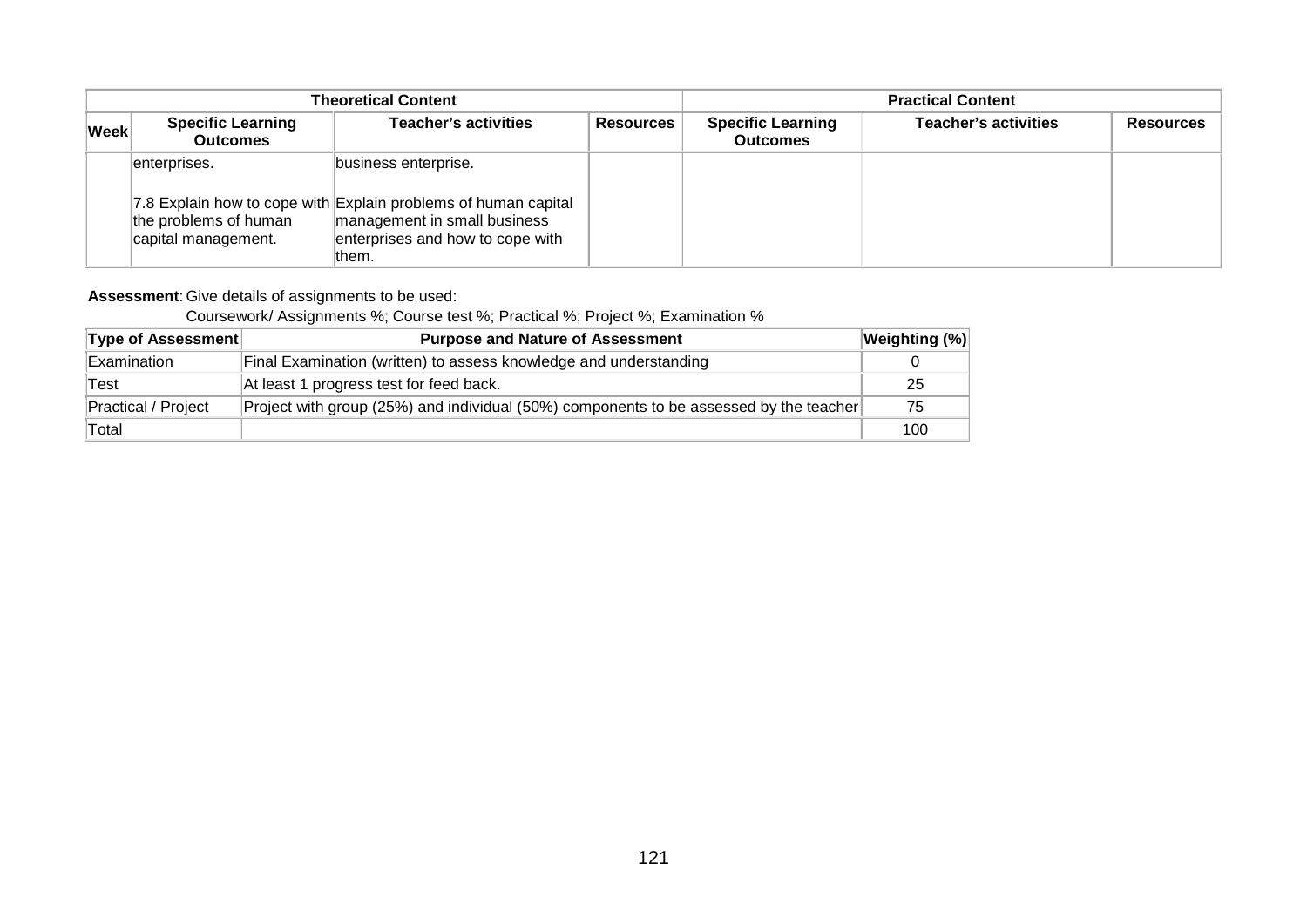## **Social Psychology**

| <b>PROGRAMME:HND LEISURE AND TOURISM MANAGEMENT</b>                                                                                                                                                                                                                                                                                |                |                            |                                          |
|------------------------------------------------------------------------------------------------------------------------------------------------------------------------------------------------------------------------------------------------------------------------------------------------------------------------------------|----------------|----------------------------|------------------------------------------|
| <b>Course: SOCIAL PSYCHOLOGY</b>                                                                                                                                                                                                                                                                                                   | Code: LTM 327  | <b>Credit Hours:</b>       | 3 hours                                  |
| Semester: two                                                                                                                                                                                                                                                                                                                      | Pre-requisite: | Theoretical:<br>Practical: | 2 hours/week - 33%<br>1 hours/week - 67% |
| Goal:                                                                                                                                                                                                                                                                                                                              |                |                            |                                          |
| The course is designed to enable the student understand the dynamics of human behaviour in order to be able to adjust to situations and work effectively with<br>lothers.<br>General Objectives: On completion of this course the student should be able to:-                                                                      |                |                            |                                          |
| 1. Appreciate the basis of human behaviour<br>2. Know the development of behaviour<br>3. Understand the principles of personality development<br>4. Know the processes of learning<br>5. Understand human emotions<br>6. Comprehend the processes of attitude formation and change<br>7. Know the psychological effects of health. |                |                            |                                          |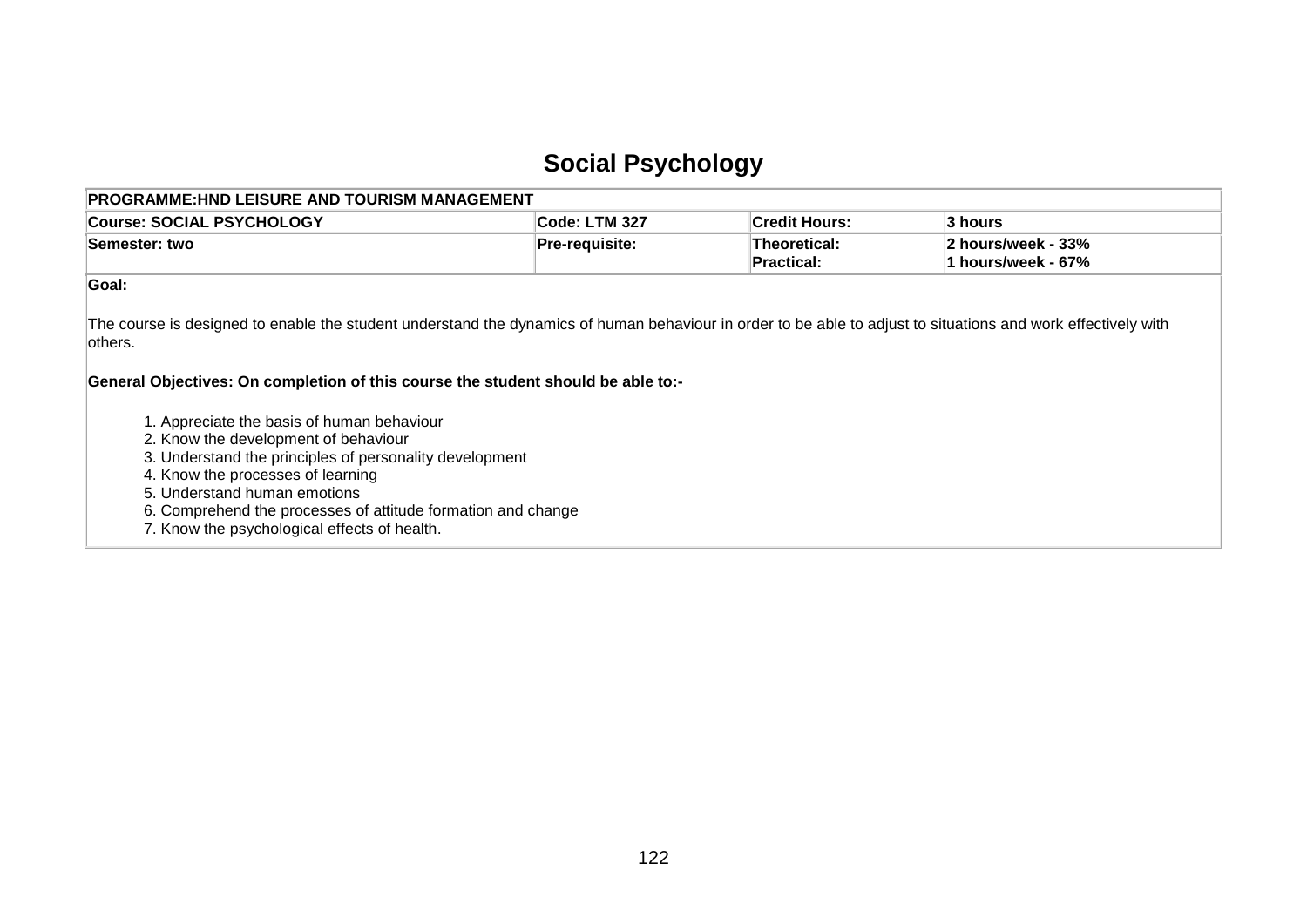|                |                                                                                                                     | <b>Theoretical Content</b>                                                      |                       | <b>Practical Content</b>                                                                                                    |                                                                                                                                                                                                   |                                                                          |  |
|----------------|---------------------------------------------------------------------------------------------------------------------|---------------------------------------------------------------------------------|-----------------------|-----------------------------------------------------------------------------------------------------------------------------|---------------------------------------------------------------------------------------------------------------------------------------------------------------------------------------------------|--------------------------------------------------------------------------|--|
| <b>Week</b>    | <b>Specific Learning</b><br><b>Outcomes</b>                                                                         | <b>Teacher's Activities</b>                                                     | <b>Resources</b>      | <b>Specific Learning</b><br><b>Outcomes</b>                                                                                 | <b>Teacher's Activities</b>                                                                                                                                                                       | <b>Resources</b>                                                         |  |
|                | General Objective 1: Appreciate the basis of human behaviour                                                        |                                                                                 |                       |                                                                                                                             |                                                                                                                                                                                                   |                                                                          |  |
| $\overline{1}$ | 1.1 Define Psychology<br>1.2 Trace the development<br>of psychology as efforts to<br>understand human<br>behaviour. | • Explain psychology<br>and its historical<br>development.                      | <b>Textbooks</b>      | Explain methods of<br>studying human<br>behaviour.<br>Identify motives for<br>behaviour (drives,<br>needs, instincts, etc.) | Explain self evaluation<br>exercise for students - what<br>motivates them?<br>Consider aspects of behaviour<br>that is important for motivation<br>and perception.<br>Guidance on the use of case | Case studies on personal<br>motivation<br>Self Evaluation Questionnaire. |  |
|                |                                                                                                                     |                                                                                 |                       |                                                                                                                             | studies                                                                                                                                                                                           |                                                                          |  |
| $ 2\rangle$    | 1.3 Explain methods of<br>studying human behaviour.<br>1.4 Explain the interplay                                    | • Explain methods of<br>studying human<br>behaviour.                            |                       |                                                                                                                             |                                                                                                                                                                                                   |                                                                          |  |
|                | between psychology and<br>other social sciences -<br>Sociology, Economics, etc.                                     | • Describe the<br>relationship of<br>psychology to other<br>social sciences.    |                       |                                                                                                                             |                                                                                                                                                                                                   |                                                                          |  |
| 3              | 1.5 Identify motives for<br>behaviour (drives, needs,<br>instincts, etc.)                                           | • Explain motives for<br>human behaviour.                                       |                       |                                                                                                                             |                                                                                                                                                                                                   |                                                                          |  |
|                | General Objective 2: Know the development of behaviour                                                              |                                                                                 |                       |                                                                                                                             |                                                                                                                                                                                                   |                                                                          |  |
|                | 2.1 Define cognitive<br>development                                                                                 | <b>Explain the concepts:</b><br>cognitive development,<br>personality and self. | Textbooks<br>Pictures | Explain the states of<br>development -<br>infancy, adolescent                                                               | Use pictures to perception and Take the student to a festive<br>stages of development                                                                                                             | home and study development of<br>behaviour.                              |  |
| 4              | 2.2 Explain personality<br>development.<br>2.3 Define self-concept.                                                 | • Explain socialisation<br>and its agents.                                      |                       | and puberty.                                                                                                                |                                                                                                                                                                                                   |                                                                          |  |
|                |                                                                                                                     |                                                                                 |                       |                                                                                                                             |                                                                                                                                                                                                   |                                                                          |  |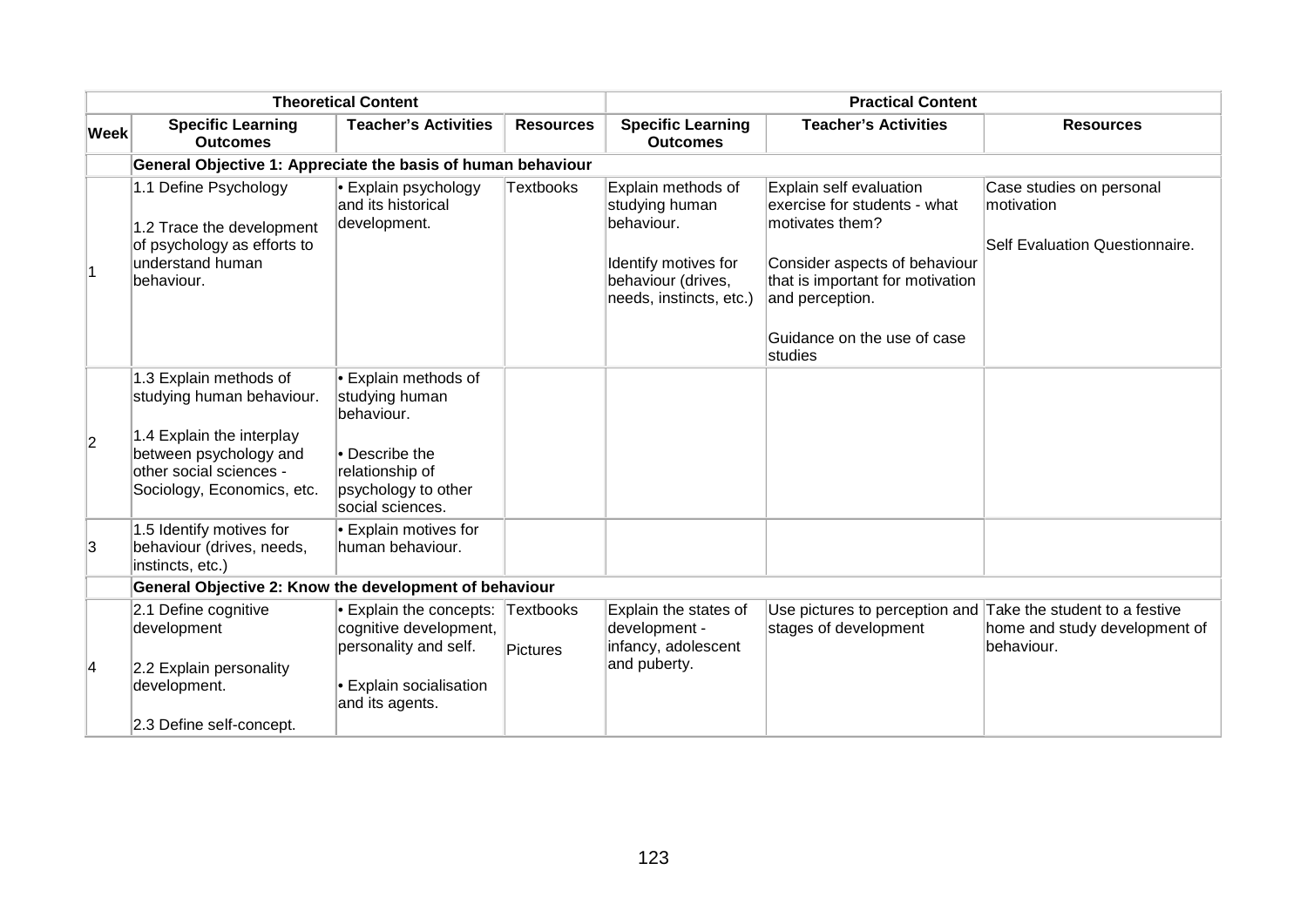| <b>Theoretical Content</b> |                                                                                |                                                       | <b>Practical Content</b>    |                                             |                                                                                |                                                                              |
|----------------------------|--------------------------------------------------------------------------------|-------------------------------------------------------|-----------------------------|---------------------------------------------|--------------------------------------------------------------------------------|------------------------------------------------------------------------------|
| <b>Week</b>                | <b>Specific Learning</b><br><b>Outcomes</b>                                    | <b>Teacher's Activities</b>                           | <b>Resources</b>            | <b>Specific Learning</b><br><b>Outcomes</b> | <b>Teacher's Activities</b>                                                    | <b>Resources</b>                                                             |
|                            | 2.4 Explain socialization and $\bullet$ Explain stages of<br>its agents.       | development.                                          |                             | Explain perception.<br>Explain personality  |                                                                                |                                                                              |
| 5                          | 2.5 Explain the states of<br>development - infancy,<br>adolescent and puberty. | • Demonstrate<br>perception using<br>pictures.        |                             | development                                 |                                                                                |                                                                              |
|                            | 2.6 Explain perception.                                                        | • Give assignment                                     |                             |                                             |                                                                                |                                                                              |
|                            | General Objective 3: Understand the principles of personality development      |                                                       |                             |                                             |                                                                                |                                                                              |
| 6                          | 3.1 Define personality.                                                        | • Explain personality<br>and its models.              | <b>Textbooks</b>            |                                             | Guide the students to apply<br>the models of personality on<br>their behaviour |                                                                              |
|                            | 3.2 Explain models of<br>personality                                           |                                                       |                             |                                             |                                                                                |                                                                              |
| 17                         | 3.3 Explain behaviourism.                                                      | · Explain behaviourism                                |                             |                                             |                                                                                |                                                                              |
|                            |                                                                                | • Conduct test.                                       |                             |                                             |                                                                                |                                                                              |
|                            | General Objective 4: Know the process of learning                              |                                                       |                             |                                             |                                                                                |                                                                              |
| 8                          | 4.1 Define learning.                                                           | • Explain learning<br>theories                        | <b>Textbooks</b>            | Define learning.                            | Apply learning theories to real<br>life situation using animals or             | Use internet to obtain real life<br>situations                               |
|                            | 4.2 List types of learning                                                     |                                                       |                             | List types of learning                      | human beings.                                                                  |                                                                              |
| 9                          | 4.3 State methods of<br>learning                                               |                                                       |                             | State methods of<br>learning                |                                                                                |                                                                              |
|                            | <b>General Objective 5: Understand human emotions</b>                          |                                                       |                             |                                             |                                                                                |                                                                              |
|                            | 5.1 Define emotion.                                                            | • Explain emotion and<br>part of the train that       | Textbooks                   | Define emotion.                             | a visit a psychiatric institution                                              | The students should undertake Use of arranged visit - planned<br>development |
| 10                         | 5.2 Define types of emotion                                                    | controls emotions.<br>• Explain types of<br>emotions. | Diagrams of<br>human brain. | Define types of<br>emotion                  | for practical exposition to<br>emotion                                         |                                                                              |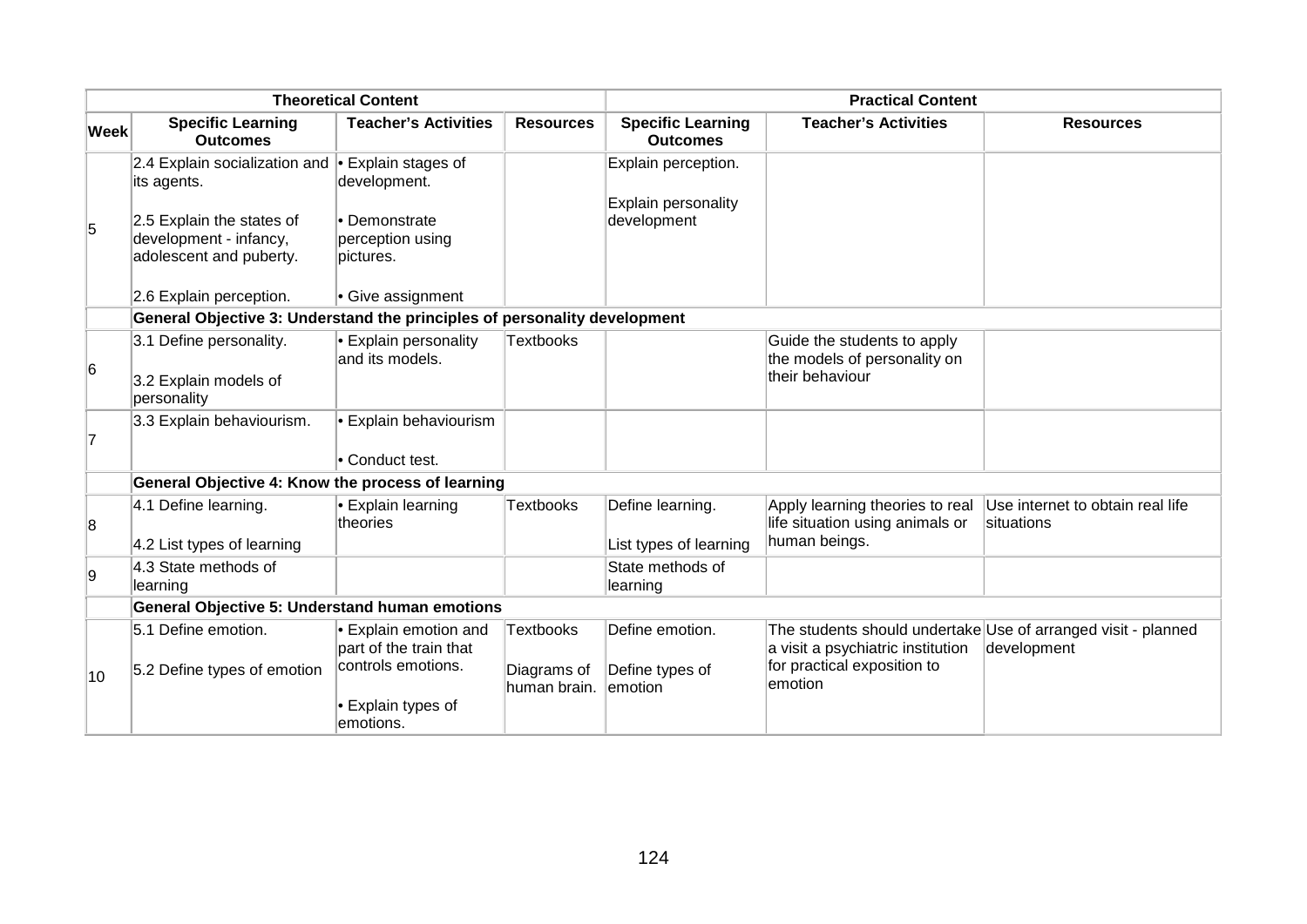|             | <b>Theoretical Content</b>                                                                                    |                                                                                                       |                  | <b>Practical Content</b>                                                                    |                                                                                                                                   |                                                                                                                                         |  |
|-------------|---------------------------------------------------------------------------------------------------------------|-------------------------------------------------------------------------------------------------------|------------------|---------------------------------------------------------------------------------------------|-----------------------------------------------------------------------------------------------------------------------------------|-----------------------------------------------------------------------------------------------------------------------------------------|--|
| <b>Week</b> | <b>Specific Learning</b><br><b>Outcomes</b>                                                                   | <b>Teacher's Activities</b>                                                                           | <b>Resources</b> | <b>Specific Learning</b><br><b>Outcomes</b>                                                 | <b>Teacher's Activities</b>                                                                                                       | <b>Resources</b>                                                                                                                        |  |
|             | General Objective 6: Comprehend the process of attitude formation and change                                  |                                                                                                       |                  |                                                                                             |                                                                                                                                   |                                                                                                                                         |  |
| 11          | 6.1 Explain attitude<br>formation<br>6.2 Identify the components<br>of attitude.                              | • Explain attitude<br>formation and its<br>components.<br>• Describe causes of<br>change in attitude. | <b>Textbooks</b> | Identify the<br>components of<br>attitude.                                                  | Guidance on the link between<br>attitude and motivation.<br>Reference to theories of<br>motivation. Use of an attitude<br>survey. | Use of business scenarios and<br>problems to identify the impact of<br>poor attitude and low motivation.<br>Problem solving activities. |  |
| 12          | 6.3 Explain change of<br>attitudes.<br>6.4 Define motivation.<br>6.5 Explain theories of<br>motivation.       | <b>Explain the various</b><br>motivational theories.                                                  |                  | Explain change of<br>attitudes.<br>Define motivation.<br>Explain theories of<br>motivation. |                                                                                                                                   |                                                                                                                                         |  |
|             | General Objective 7: Know the psychological effects of health                                                 |                                                                                                       |                  |                                                                                             |                                                                                                                                   |                                                                                                                                         |  |
| 13          | 7.1 Define health<br>7.2 Explain causes of ill<br>health.<br>7.3 Explain fatigue,<br>frustration and interest | • Explain health.<br>• Explain causes of ill<br>health and their<br>manifestations                    | <b>Textbooks</b> | Explain causes of ill<br>health.<br>Explain fatigue,<br>frustration and interest            | Invite a para-medical staff to<br>deliver a lecture on ill health,<br>fatique, frustration etc.                                   |                                                                                                                                         |  |
| 14          | 7.4 Explain psycho-social<br>factors in health (poverty<br>hunger)                                            | · Explain psycho-social<br>factors in health.<br>• Conduct test.                                      |                  | Explain psycho-social<br>factors in health<br>(poverty hunger)                              |                                                                                                                                   |                                                                                                                                         |  |
| 15          | 7.5 Explain coping<br>mechanism, (relaxation<br>therapy, behaviour<br>modification).                          |                                                                                                       |                  |                                                                                             |                                                                                                                                   |                                                                                                                                         |  |